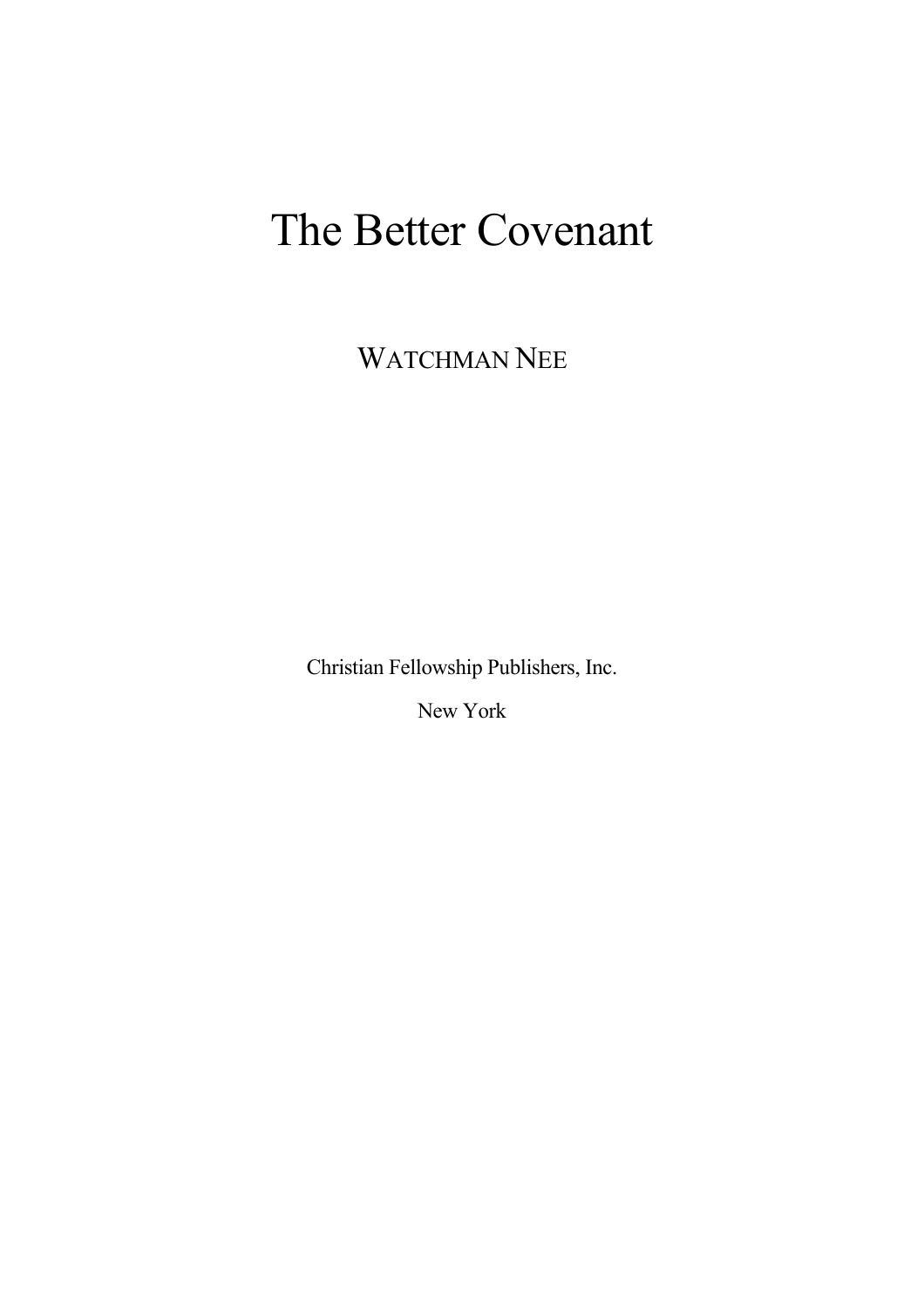Copyright ©1982 Christian Fellowship Publishers, Inc. New York All Rights Reserved

ISBN 0-935008-55-1

Available from the Publishers at:

11515 Allecingie Parkway Richmond, Virginia 23235

PRINTED IN U.S.A.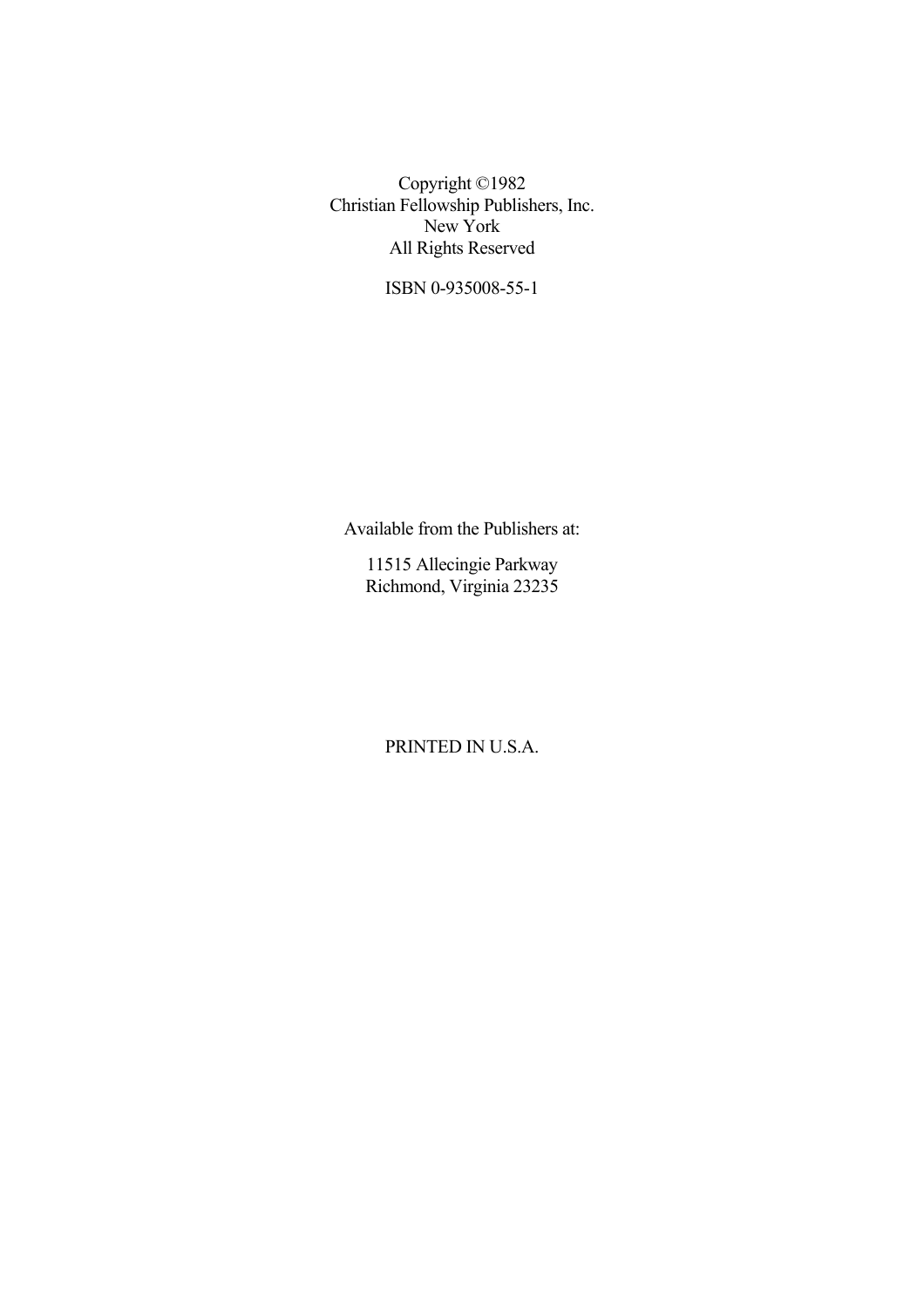### **PREFACE**

The New Covenant is full of God's grace. In order to enjoy such grace each one who belongs to the Lord must know what this New Covenant is. How sad that many of the Lord's people today neither appreciate nor understand this New Covenant. For this reason we have a burden to release some messages on the New Covenant. Even so, the New Covenant is such a comprehensive subject that we cannot exhaust its richness with our limited learning, experience and words. Still, we look to God's grace and are willing to share with His children the little we have received. Our earnest prayer is that God would enable us to know something of the New Covenant and lead us into its spiritual reality.

> *The Editor Gospel Book Room Shanghai, China*

*November 1953*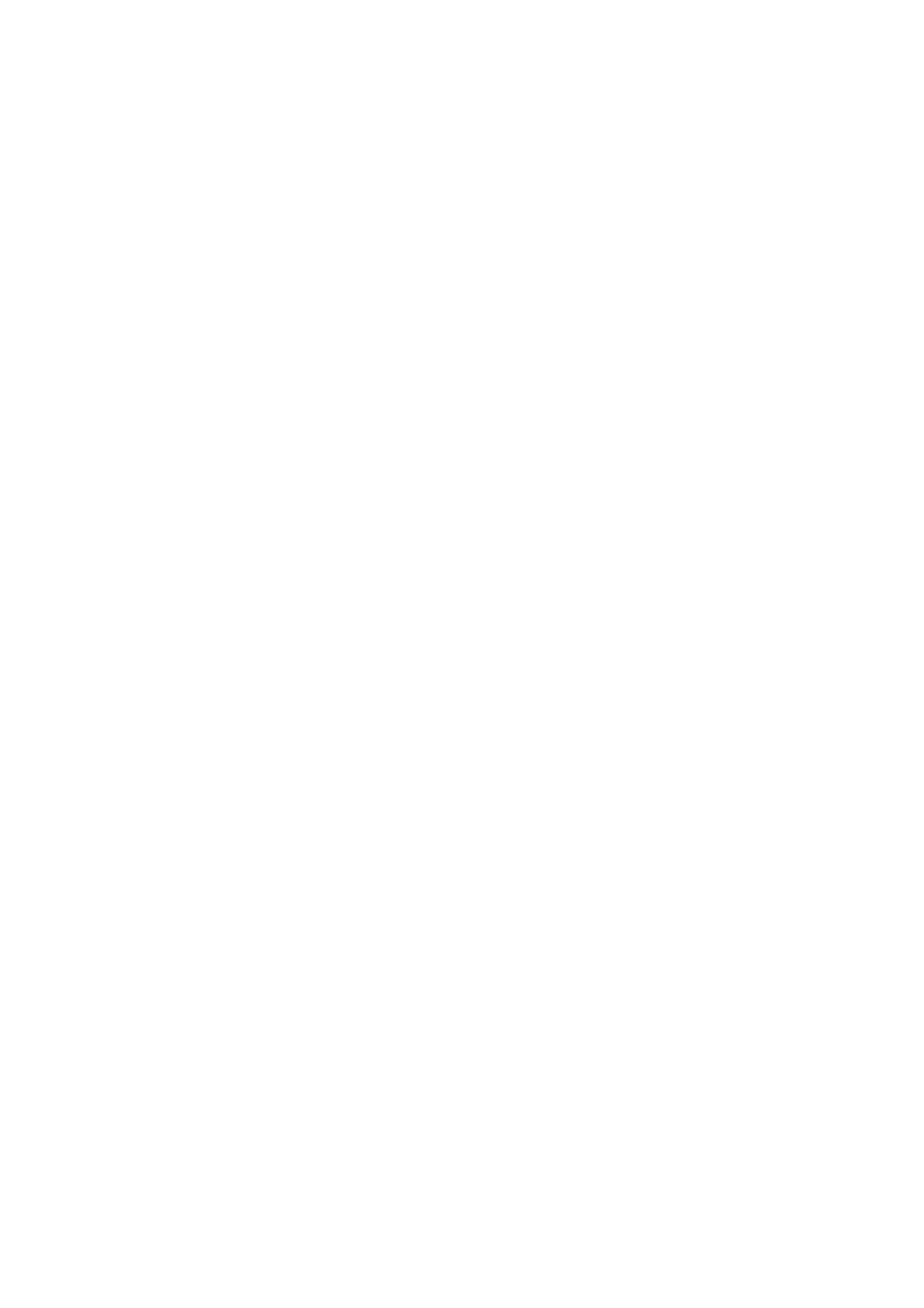## **CONTENTS**

| <b>Introduction</b>                                             | 7   |
|-----------------------------------------------------------------|-----|
| 1 God's Promise and God's Fact                                  | 13  |
| 2 God's Covenant                                                | 31  |
| 3 General Remarks on the New Covenant                           | 41  |
| 4 The Surety of the New Covenant                                | 51  |
| 5 The New Covenant and Testament                                | 61  |
| 6 The Characteristics of the New Covenant: (1) Cleansing        | 69  |
| 7 The Characteristics of the New Covenant: (2) Life and Power   | 81  |
| 8 The Characteristics of the New Covenant: (3) Inward Knowledge | 133 |
| <b>Final Word</b>                                               | 167 |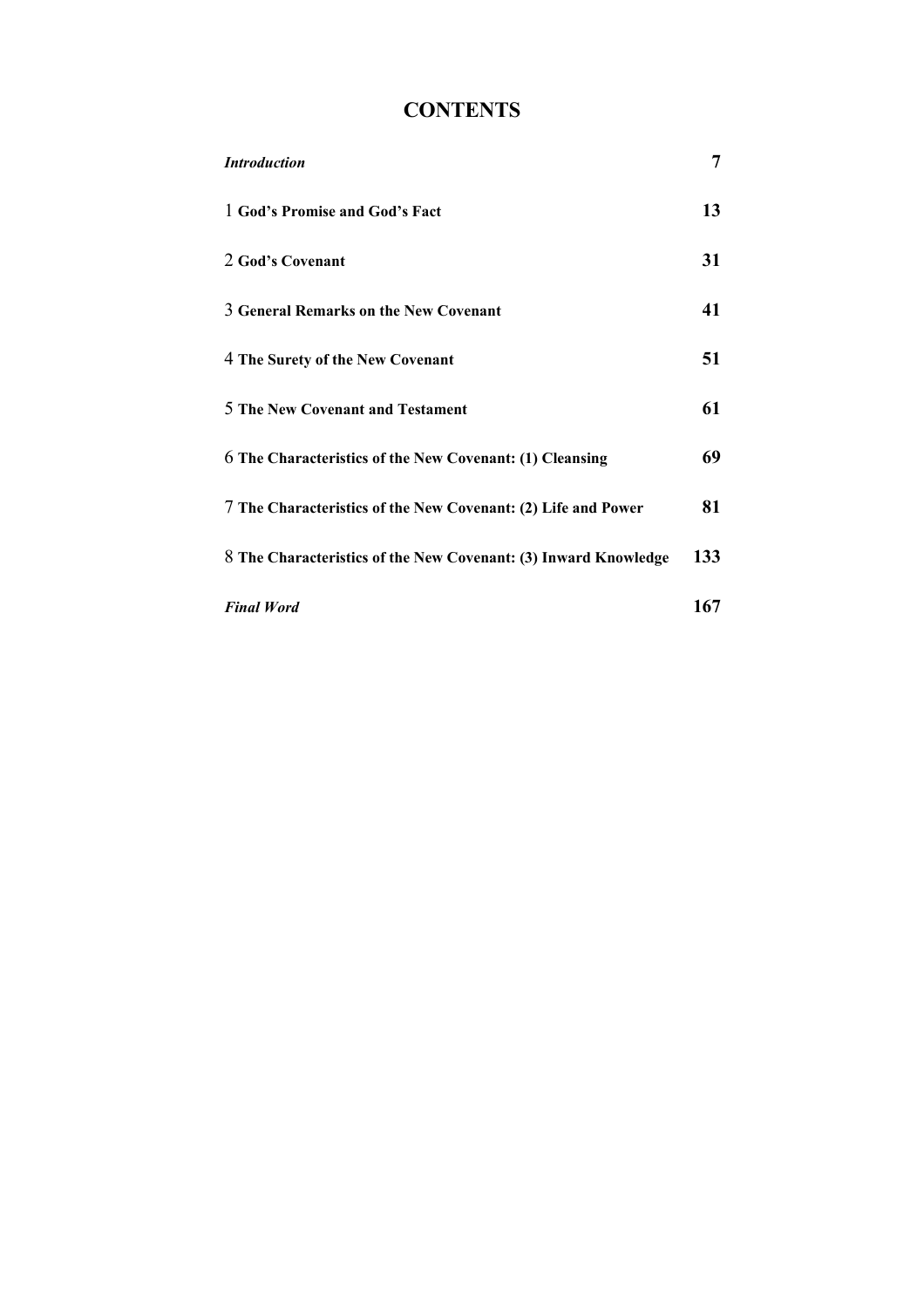At a conference held in Shanghai, China, in 1932, the author gave a series of messages on the New Covenant. These were later edited and published in Chinese in 1953 by the Gospel Book Room, Shanghai. They are now being translated into English for the first time.

Scripture quotations are from the American Standard Version of the Bible (1901), unless otherwise indicated.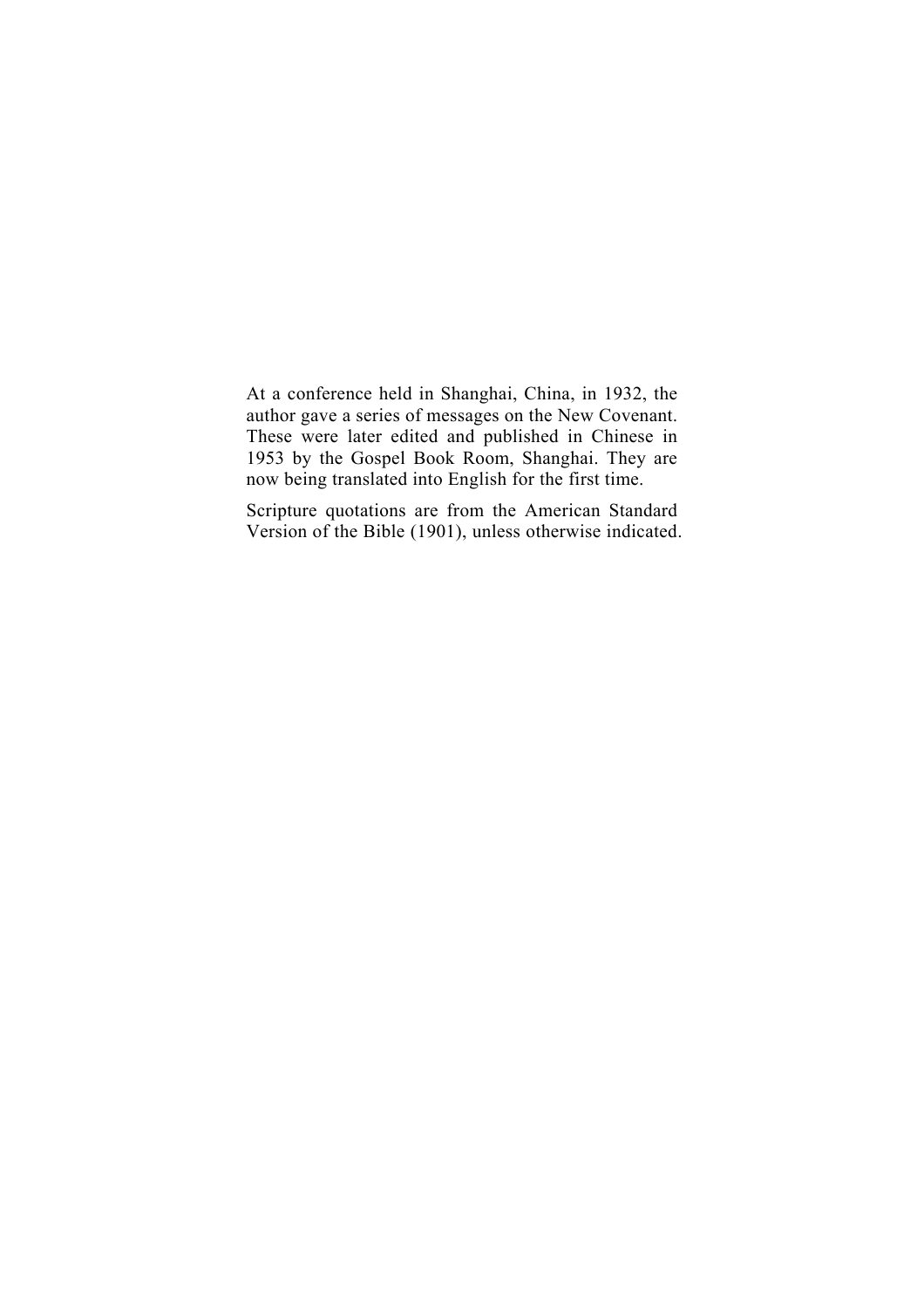# **Introduction**

<span id="page-6-0"></span>For this is my blood of the covenant, which is poured out for many unto remission of sins. (Matt. 26.28; many ancient authorities insert *new* before "covenant")

For finding fault with them, he saith, Behold, the days come, saith the Lord, that I will make a new covenant with the house of Israel and with the house of Judah; not according to the covenant that I made with their fathers in the day that I took them by the hand to lead them forth out of the land of Egypt; for they continued not in my covenant, and I regarded them not, saith the Lord. For this is the covenant that I will make with the house of Israel after those days, saith the Lord; I will put my laws into their mind, and on their heart also will I write them: and I will be to them a God, and they shall be to me a people: and they shall not teach every man his fellow-citizen, and every man his brother, saying, Know the Lord: for all shall know me, from the least to the greatest of them. For I will be merciful to their iniquities, and their sins will I remember no more. In that he saith, A new covenant, he hath made the first old. But that which is becoming old and waxeth aged is nigh unto vanishing away. (Heb. 8.8-13)

This is the covenant that I will make with them after those days, saith the Lord: I will put my laws on their heart, and upon their mind also will I write them. (Heb. 10.16)

Behold, the days come, saith Jehovah, that I will make a new covenant with the house of Israel, and with the house of Judah: not according to the covenant that I made with their fathers in the day that I took them by the hand to bring them out of the land of Egypt; which my covenant they brake, although I was a husband unto them, saith Jehovah. But this is the covenant that I will make with the house of Israel after those days, saith Jehovah: I will put my law in their inward parts, and in their heart will I write it; and I will be their God, and they shall be my people. And they shall teach no more every man his neighbor, and every man his brother, saying, Know Jehovah; for they shall all know me, from the least of them unto the greatest of them, saith Jehovah: for I will forgive their iniquity, and their sin will I remember no more. (Jer. 31.31-34)

Who also made us sufficient as ministers of a new covenant; not of the letter, but of the spirit: for the letter killeth, but the spirit giveth life. (2 Cor. 3.6)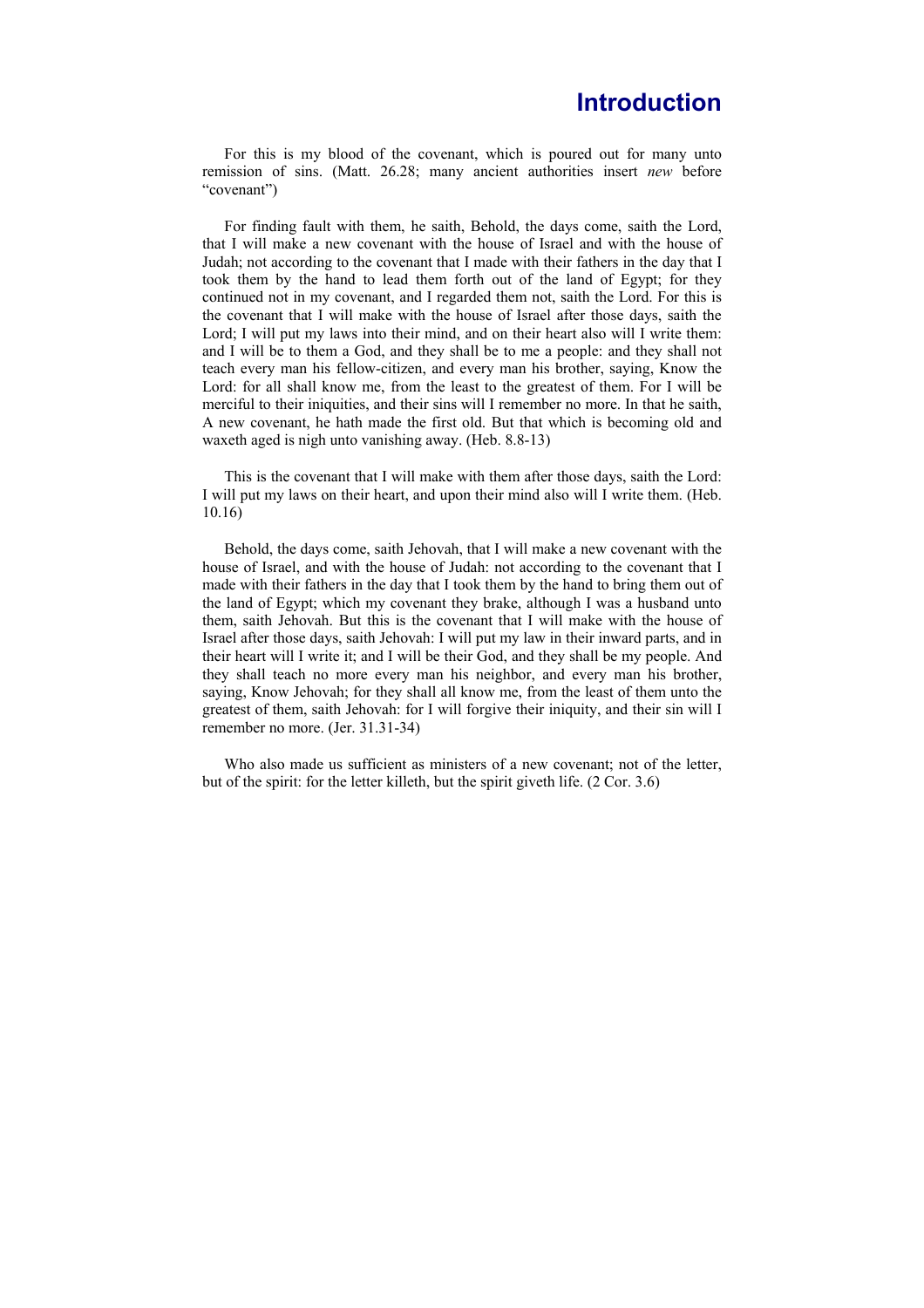Now the God of peace, who brought again from the dead the great shepherd of the sheep with the blood of an eternal covenant, even our Lord Jesus, make you perfect in every good thing to do his will, working in us that which is well pleasing in his sight, through Jesus Christ, to whom be the glory for ever and ever. Amen. (Heb. 13.20-21)

#### *One*

The New Covenant is the foundation of all spiritual life. It is due to the New Covenant that our sin may be forgiven and our conscience may regain its peace. It is because of the New Covenant that we are able to obey God and to do the things well-pleasing to Him. It is also through the New Covenant that we can commune with God directly and know Him deeply within. Were it not for the New Covenant we would have no assurance of forgiveness, no power to obey and to do God's will, and no inward fellowship with God and deep knowledge of Him. Thank God, there is a New Covenant. He has covenanted with us, therefore we can rest on His covenant.

> *Resting on the faithfulness of Christ our Lord, Resting on the fulness of His own sure word,*

*Resting on His wisdom, on His love and pow'r, Resting on His covenant from hour to hour.* 

~FRANCES RIDLEY HAVERGAL

This hymn-writer understood what the New Covenant is, and so she rested on the covenant of the Lord.

#### *Two*

The eternal purpose of God is revealed in the New Covenant. He who is the Lord's must know this covenant, else he shall not be able to apprehend God's eternal purpose in his experience. We are told that "death reigned from Adam until Moses... sin reigned in death..." (Rom. 5.14,21). Now during this period the eternal purpose of God was not yet revealed. But when God "preached the gospel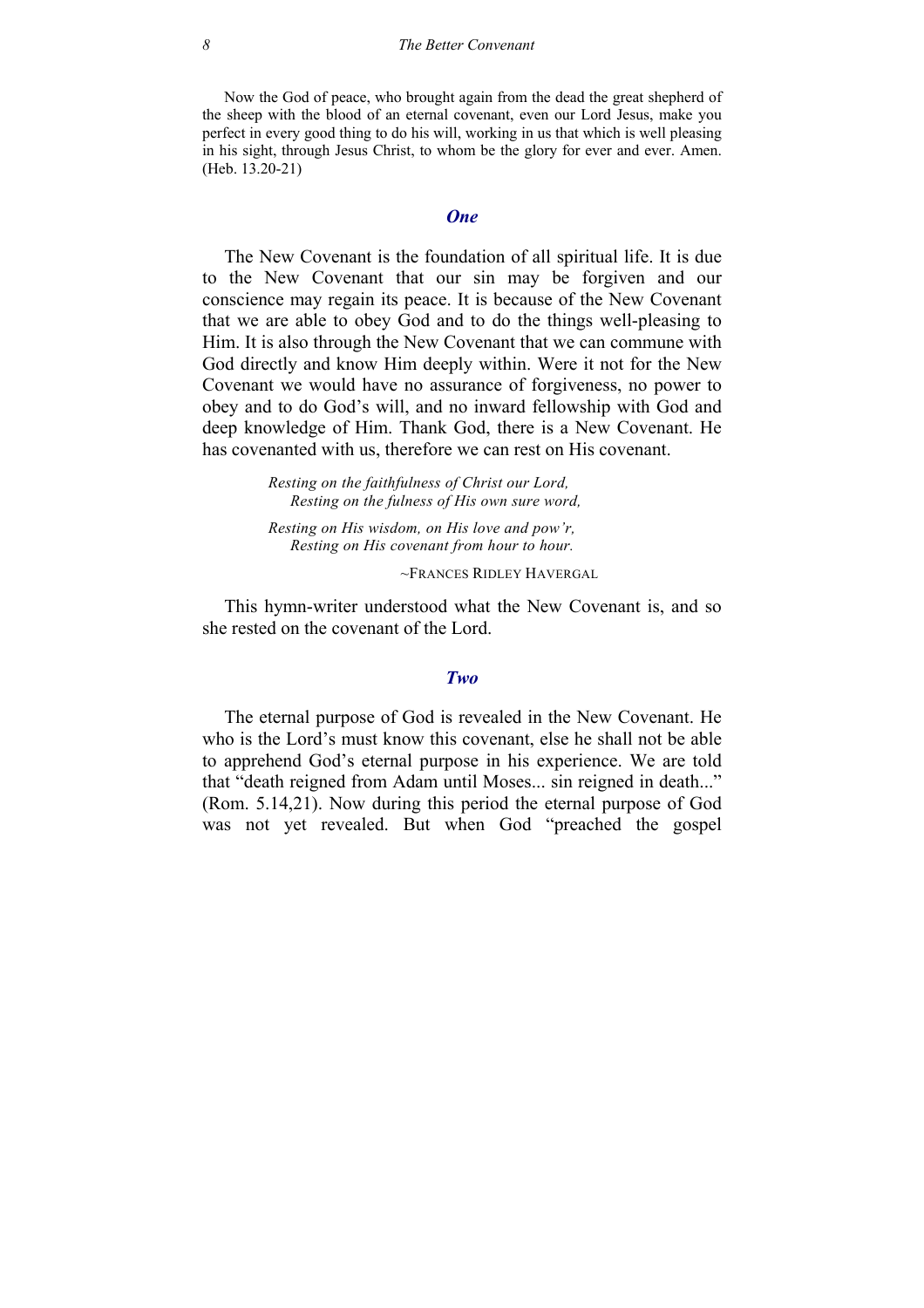beforehand unto Abraham, saying, In thee shall all the nations be blessed" (Gal. 3.8), something of the shadow of grace was shown to us, yet the substance of grace was still unseen. "The law was given through Moses" (John 1.17), yet "the law came in besides" (Rom. 5.20). It is never included in the eternal purpose of God. "All the prophets and the law prophesied until John" (Matt. 11.13), but "grace and truth came through Jesus Christ" (John 1.17). Therefore, with Christ comes the dispensation of grace, the New Covenant, and the revelation of the eternal purpose of God. God's eternal purpose is revealed in the New Covenant. By knowing the latter we may expect the former to be accomplished in our lives. Otherwise, we will only be able to touch the fringe, not the substance, of salvation. If we know somewhat concerning the New Covenant, it can then be said that we have touched the greatest treasure in the universe!

What is the eternal purpose of God? To state it simply, it is God working himself into the man whom He has created. God takes pleasure in joining himself with man that the latter may have His life and nature. In eternity, before time began and before heaven and earth and man were created, God had already conceived this purpose. He desired that man should be like Him, glorified and conformed to the image of His Son (Eph. 1.4, 5; Rom. 8.29,30). For this reason, He created man in His own image (Gen. 1.27). He then put the man He created in the garden of Eden, wherein were the tree of life and the tree of the knowledge of good and evil. God only forbade man to eat the fruit of the tree of the knowledge of good and evil. In other words, God was indicating to man how he should eat the fruit of the tree of life, though the man himself must choose actively. According to the revelation of the Bible, the tree of life points to God (Ps. 36.9; John 1.4, 11.25, 14.6; 1 John 5.12). If man were to eat the fruit of the tree of life he would have life, and God would enter into him.

We know how the first Adam—the first man God created—failed. Instead of receiving God's life, Adam took the fruit of the tree of the knowledge of good and evil and was thereby alienated from the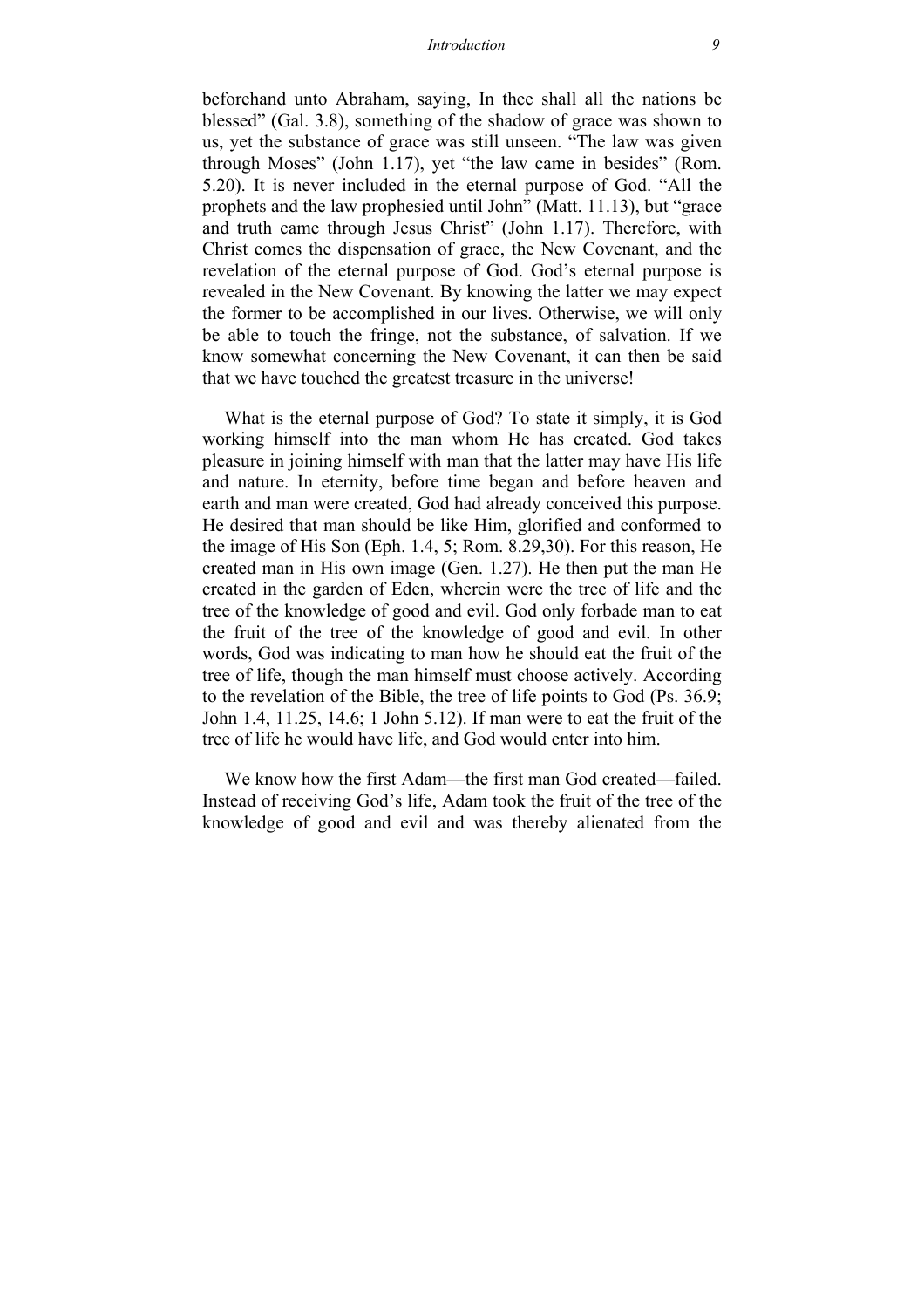lifegiving God. Nevertheless, we praise and thank God, for though the first man was defeated and fell, the Second Man—that is, the last Adam (1 Cor. 15.45,47)—has arrived at the eternal purpose of God. In the whole universe there is at least one man who is commingled with God: Jesus of Nazareth, who is at once God and man, man and God. The Lord Jesus is "the Word [that] became flesh, and dwelt among us..., full of grace and truth" (John 1.14). Though "no man hath seen God at any time; the only begotten Son, who is in the bosom of the Father, he hath declared him" (John 1.18). God's eternal purpose is to so work himself into man as to conform him into the image of His Son. This is the New Covenant.

#### *Three*

What do we mean by saying today is the dispensation of the New Covenant? We will mention it only briefly now and explain it in more detail in the third chapter. We know God has never made any covenant with the Gentiles: we who are Gentiles did not have the Old Covenant; how then can we have the New? Hebrews 8.8 plainly informs us that one day God will make a new covenant with the house of Israel and the house of Judah. Strictly speaking, the New Covenant will come only after those days (Heb. 8.10), that is, it will ultimately be established only at the commencement of the millennium. This being the case, how can we say that today is the dispensation of the New Covenant? This is due to no other reason than that the Lord treats His church in accordance with the principle of the New Covenant. He places the church under the New Covenant principle for the church to communicate and deal with Him according to this covenant until He accomplishes all that He desires. "This is my blood of the [new] covenant," says the Lord (Matt. 26.28 mg.). He inaugurates the New Covenant with His blood that we might foretaste its blessings. For us to say that *today* is the dispensation of the New Covenant is an evidence of the special grace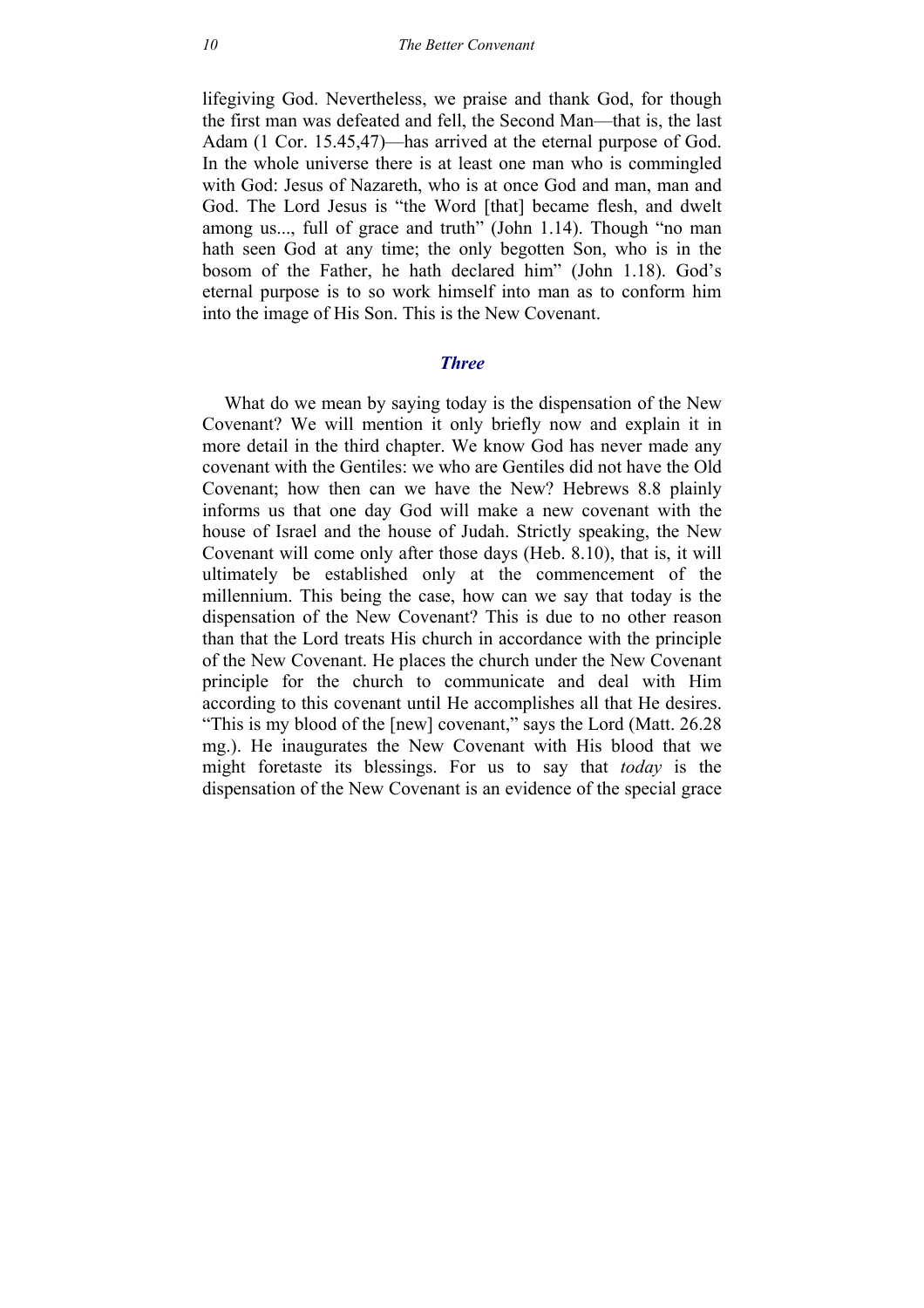of the Lord. We must therefore know experientially what the New Covenant is so that we may live in this new dispensation.

#### *Four*

In order to know the New Covenant we need to first understand what a covenant is; and to understand a covenant we must know what God's promise and God's fact are. We shall therefore speak a little about God's promise and God's fact before we move on to the subject of God's covenant—the New Covenant and its characteristics. We shall deal particularly with the following important matters: how the law is put within man and inscribed upon his heart; how the power of life operates; how God becomes our God in the law of life and how we become God's people in this law of life; and lastly, how we actually know inwardly so that we may have deeper knowledge of God.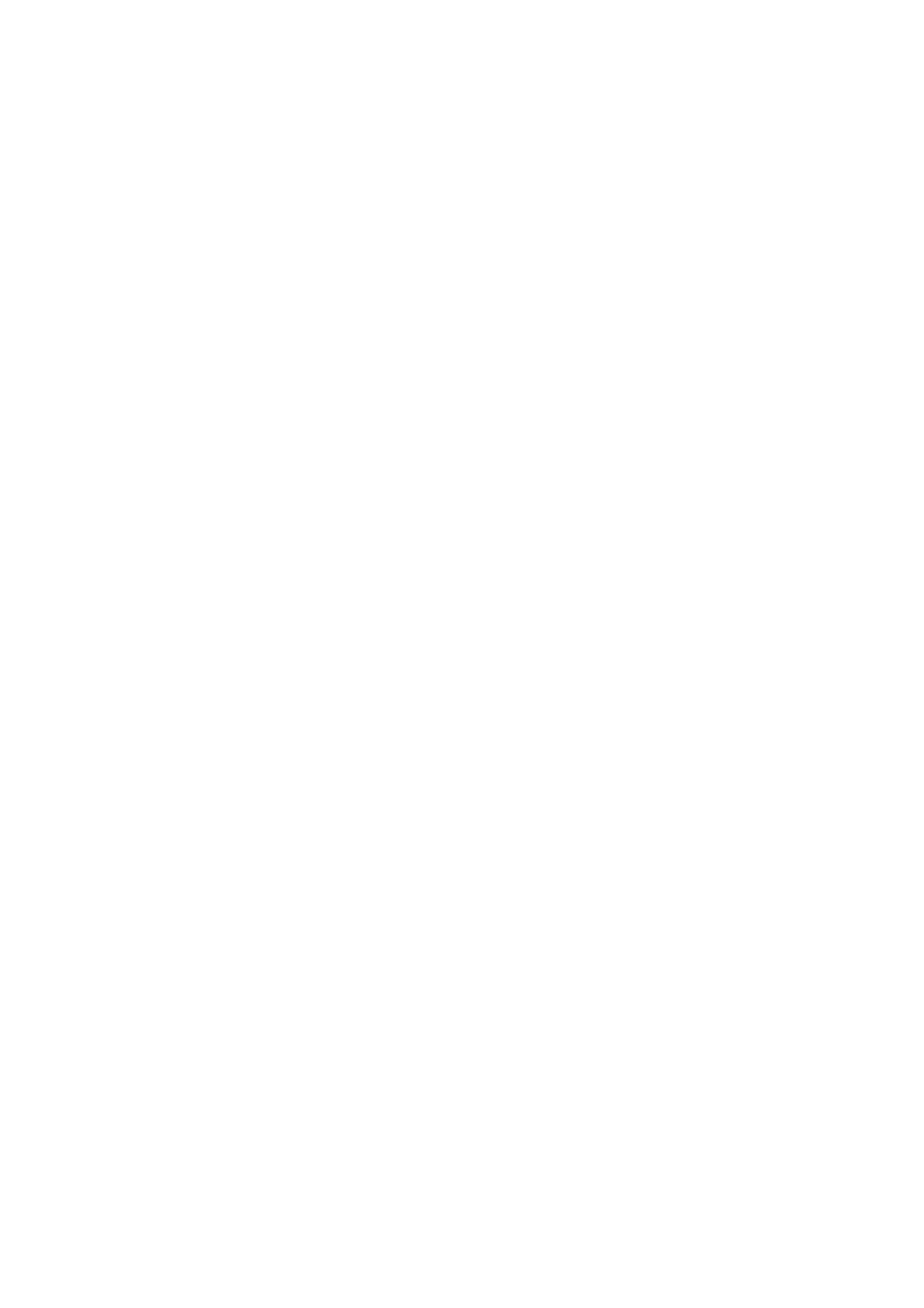<span id="page-12-0"></span>**16 In the word of God some writers speak of the responsibilities which God requires men to bear, while some speak of the grace which God desires to give to men. In other words, some refer to God's grace Many commandments** In the word of God some writers speak of the responsibilities which God requires men to bear, while some speak of the grace which God desires to give to men. In other words, some refer to God's demand while some refer to God's grace. Many commandments,

teachings, statutes, and so forth are expressive of God's demand on men; that is, that for which God requires men to be responsible. But every spiritual blessing in the heavenly places in Christ (Eph. 1.3) such as an inheritance incorruptible and undefiled and unfading (1 Peter 1.4)—is indicative of the grace which God is pleased to accomplish and give to us. So far as the word of God goes, grace may be classified according to three categories: (1) the promise God gives to us, (2) the fact God has already accomplished for us, and (3) the covenant God makes with man, showing what He is determined to do. As God's promise and God's fact are different, so God's covenant is different from God's promise and God's fact. God's covenant, however, includes His promise and His fact. It may be outlined as follows:

$$
Grace in God's word \n\begin{cases} \n\text{Promise} \\ \n\text{Fact} \\ \n\text{Covenant} \n\begin{cases} \n\text{Promise} \\ \n\text{Fact} \n\end{cases} \n\end{cases}
$$

Let us first look at what God's promise is.

### *GOD'S PROMISE*

Promise is different from fact. Promise points to the future, whereas fact refers to the past. Promise shows what will be done, but fact reveals what is done already. Promise tells of what God will do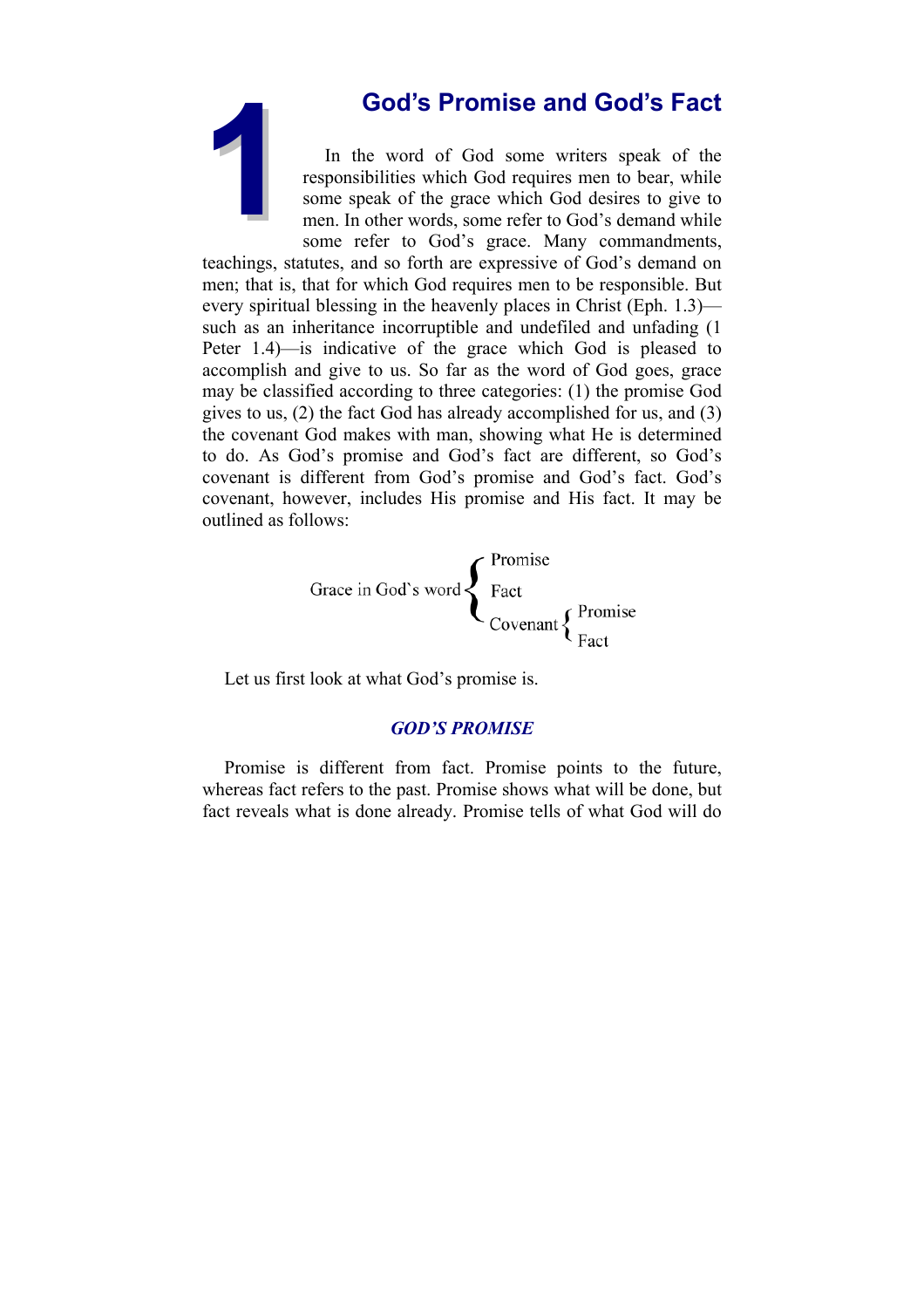for man; fact tells what God has already accomplished for man. Promise indicates what God will do in response to man's doing; fact attests to what God has accomplished for us because He loves us and knows our inability. There are many promises with conditions; that is to say, if we fulfill certain conditions we shall receive what is promised. Fact, though, does not demand our begging or imploring; it only requires us to see and to believe.

Let us offer some illustrations to explain the difference between promise and fact.

The Lord Jesus comforted His disciples, saying, "Let not your heart be troubled: believe in God, believe also in me...; for I go to prepare a place for you. And...I come again, and will receive you unto myself" (John 14.1-3). This is a promise which will become a fact on the day of the Lord's return. He also said this to the disciples: "It is expedient for you that I go away; for if I go not away, the Comforter will not come unto you; but if I go, I will send him unto you" (John 16.7). This too is a promise which is turned into a fact on the day of the Lord's resurrection when He "breathed on them, and saith unto them, Receive ye the Holy Spirit" (see John 20.19-22).

Again He told the disciples, "Behold, I send forth the promise of my Father upon you: but tarry ye in the city, until ye be clothed with power from on high" (Luke 24.49). This is the promise of promises, which too becomes a fact on the day of Pentecost when the Holy Spirit came upon them (see Acts 2.1-4). But this promise is conditional in that the disciples must wait in the city.

We may also use a parable to analyze the difference between promise and fact. Suppose A and B are friends. A is sick in bed, having no strength to work nor money to buy the necessities of life. B loves A, so he says to A, "Tomorrow morning I will work for you and bring you the money for purchasing your necessities." This is B's promise to A. Sure enough, B goes forth the next morning and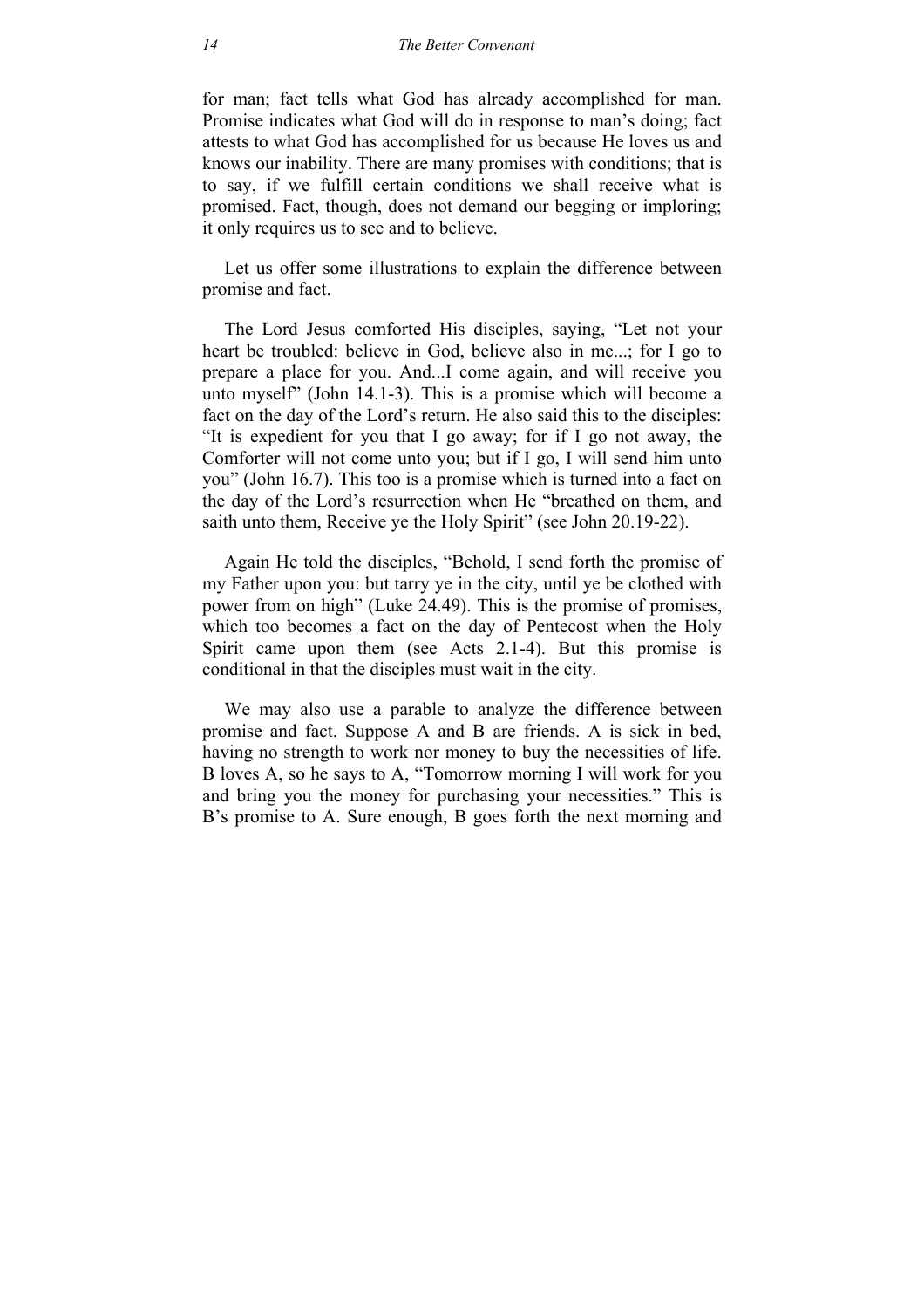works for A and subsequently brings him the money he needs to buy necessities. This shows that B's promise to A has now become a fact. If A believes in B's promise, counting B's word as trustworthy, he will have hope and rest on the first day, although he comes into actual enjoyment on the second day.

#### *Several Principles Regarding God's Promise*

The Bible shows us several principles regarding God's promise, such as the following:

(1) "Honor thy father and mother (which is the first commandment with promise), that it may be well with thee, and thou mayest live long on the earth" (Eph. 6.2-3). This promise is conditional. Not every person is blessed and lives long on the earth; only the one who honors his father and mother may be well and live long on the earth. If one does not fullfill the condition herein prescribed, he will not receive the promised blessing nor the promised longevity.

(2) "Now, O Jehovah God, let thy promise unto David my father be established" (2 Chron. 1.9). This indicates how prayer or *asking* is needed for the realization of promise (see also 1 Kings 8.56).

(3) "After the number of the days in which ye spied out the land, even forty days, for every day a year, shall ye bear your iniquities, even forty years, and ye shall know my alienation [the revoking of my promise'—ASV mg.]" (Num. 14.34). This reveals how a promise may be *revoked* if men are unfaithful to God's promise and fail to fulfill its condition. Of the Israelites who came out of Egypt, only two persons—Caleb and Joshua—were able to enter Canaan; the rest fell dead in the wilderness (see Num. 26.65). Clearly God abrogated His promise towards the unfaithful people. (Though Jacob and Joseph died in Egypt, they were nonetheless buried in Canaan. Because they were faithful to God to the end, therefore God did not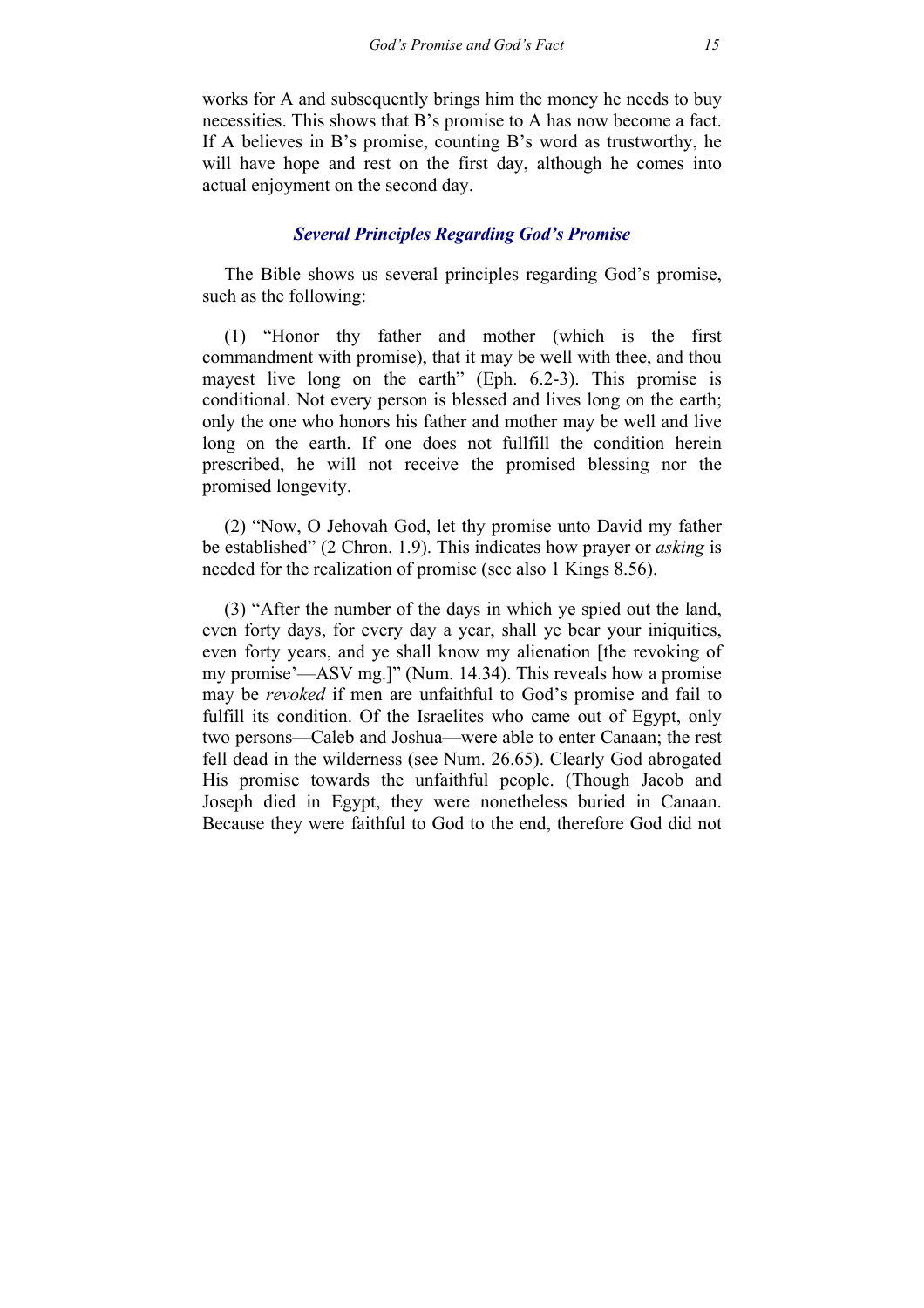revoke His promise to them. See Gen. 46.3-4, 49.29-32, 50.12-13 and 24-25; Joshua 24.32).

(4) "For not through the law was the promise to Abraham or to his seed that he should be heir of the world, but through the righteousness of faith. For if they that are of the law are heirs, faith is made void, and the promise is made of none effect" (Rom. 4.13-14). This implies that if aside from God man uses the strength of flesh and blood, or adds anything to it, the promise may become void.

(5) "And these all, having had witness borne to them through their faith, received not the promise, God having provided some better thing concerning us, that apart from us they should not be made perfect" (Heb. 11.39-40). Also, "Ye have need of patience, that, having done the will of God, ye may receive the promise" (Heb. 10.36). This suggests that *patience* must be exercised for receiving God's promise at the right time.

By the above passages of the Scriptures we may perceive the following four principles regarding God's promise:

(1) God's promise needs our asking Him to fullfill it.

(2) If God's promise is conditional, it will be given only upon its condition being fullfilled; otherwise it may be revoked.

(3) If man in his natural strength does anything to the promise, or if he adds something to it, the promise may also be declared void.

(4) God's promise is to be realized at God's time.

#### *How God's Promise Is Realized in Us*

Each time we notice a promise in the word of God, we ought to pray fervently till the Spirit of God rises within us and makes us feel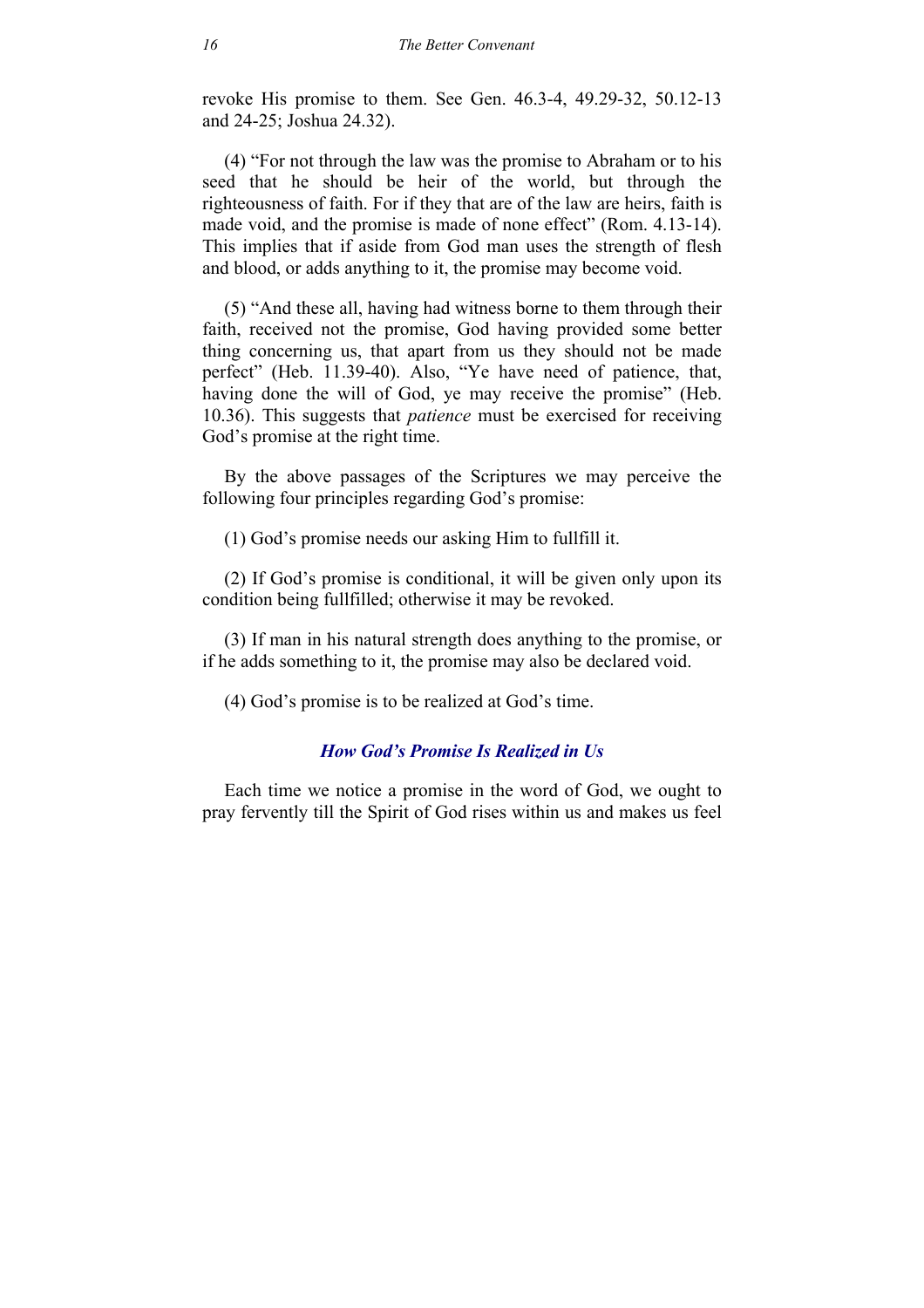that this promise is meant for us. If it is unconditional we should immediately exercise faith to receive it, trusting that God will do what He has promised to us and commencing to praise and thank Him. But if this promise is conditional, we need first to fulfill the requirement and then pray that God perform according to His faithfulness and righteousness. Pray till faith springs up from within; then cease praying and begin praising God. It shall not be long before we see God's promise being realized.

Let us illustrate this with some real experiences. (1) At a certain place there were a few sisters who usually asked God at the beginning of each year for a promise as to their annual support. One sister, sensing her own weakness, told the Lord of her need. The word which the Lord gave her was: "Christ...to you-ward is not weak, but is powerful in you" (2 Cor. 13.3). Having received such a word, she was immediately strengthened. Another sister was of the anxious type. She became frightened whenever she thought of the past and looked forward to the future. She too told the Lord of her actual condition. Consequently she received a promise from the Lord, saying, "Fear thou not, for I am with thee; be not dismayed, for I am thy God; I will strengthen thee; yea, I will help thee; yea, I will uphold thee with the right hand of my righteousness" (Is. 41.10). The six I's and my's and the three will's in this passage caused her to bow her head and worship God. She was moved to tears of joy and touched by the fullness of promises. Thereafter, whenever she was faced with difficulty or temptation she would read this word to herself as well as to God. Thus was she strengthened, helped and sustained through many years. These sisters had among them many similar experiences. The promises which God gave suited perfectly their needs. They earnestly sought God for promises, and at the end of each year when they counted the Lord's grace they could prove how often God's promises had comforted and supported them through the year.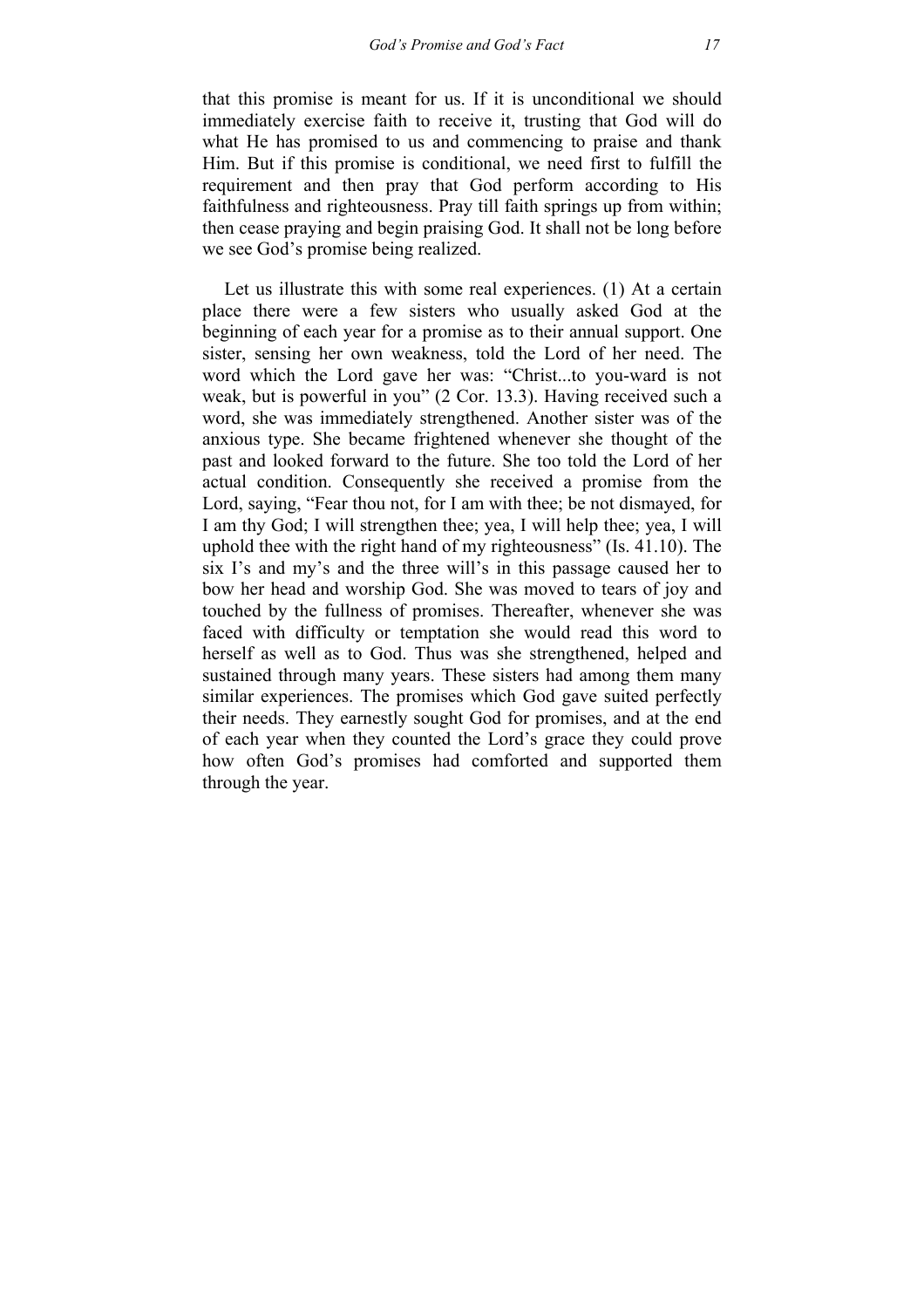(2) A child of God asked Him for a promise concerning her livelihood. One day she read these words: "Be ye free from the love of money; content with such things as ye have: for himself hath said, I will in no wise fail thee, neither will I in any wise forsake thee" (Heb. 13.5). She was both surprised and gladdened by this word. Such promise is conditional: one must first be free from the greed of gain and be content with what he already has, before he can experience the Lord's abiding support and supply. She said amen and amen to this promise. In her past twenty years she on the one hand maintained the principle that "if any will not work, neither let him eat" (2 Thess. 3.10) and on the other hand experienced the Lord's causing neither a handful of meal in the jar to waste nor a little oil in the cruse to fail (see 1 Kings 17.8-16). The Lord had not failed her nor forsaken her.

(3) A child of God was sick for a long time. Just at the point of utter despair, she remembered the word in Romans 8.13: "If ye live after the flesh, ye must die; but if by the Spirit ye put to death the deeds of the body, ye shall live." It was a turning point in her life. She began to deal with everything in accordance with the light the Lord had given her. Even so, there was still no improvement in her health. She therefore prayed one day as follows: "Lord, if the word of Romans 8.13 is given to me, then give me another promise." She confessed how unworthy she was and acknowledged how little faith she had. At that very moment there came a word like this within her: "God is not a man that he should lie." She was not aware that such a word existed in the Bible. As she consulted a concordance she found it was indeed recorded in Numbers 23.19, "God is not a man, that he should lie, neither the son of man, that he should repent: Hath he said, and will he not do it? Or hath he spoken, and will he not make it good?" Her heart was therefore full of joy and her mouth full of praise. Eventually God took away her disease.

(4) At a certain stage in their spiritual pilgrimage several children of God entered upon a situation not unlike that which is described in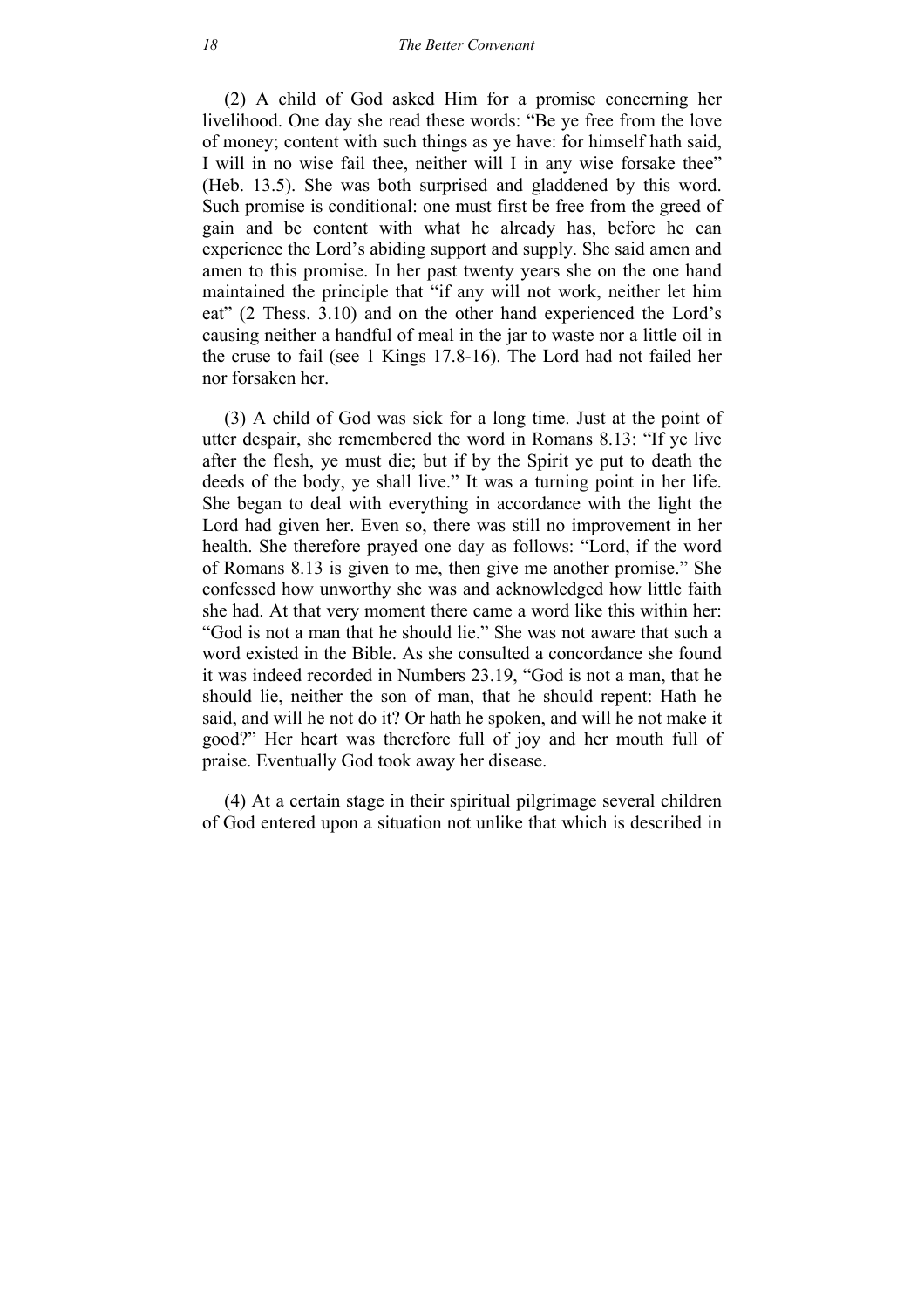Psalm 66—"Thou broughtest us into the net; thou layedst a sore burden upon our loins. Thou didst cause men to ride over our heads" (vv.11,12a). Nevertheless, God also gave them the following promise: "We went through fire and through water; but thou broughtest us out into a wealthy place" (v.12b). This promise strengthened as well as comforted them.

(5) Several of God's children were in great trial. Each time they prayed they were comforted and strengthened by this promise— "There hath no temptation taken you but such as man can bear: but God is faithful, who will not suffer you to be tempted above that ye are able; but will with the temptation make also the way of escape, that ye may be able to endure it" (1 Cor. 10.13).

(6) A servant of the Lord met severe trial. It looked as though a high mountain were standing in his way. He climbed until totally exhausted and deeply despondent, until there was left in him but a tiny speck of hope—a hope reflected in these words: "even unto this present hour"; "even until now" (1 Cor. 4.11-13). This was enough, however, to carry this servant of the Lord over the mountain. "Even until now" was he looked upon as the filth of the world and the offscouring of all things; nevertheless, "even until now" he was able to stand. How trying to man is time: even so, God's promise enables him to stand the testing of time and to stand "even until now."

(7) Several disciples were distressed by the waves and cried out to the Lord. "Be of good cheer," said the Lord; "it is I; be not afraid" (Matt. 14.24-27). When this promise came their troubled hearts were stilled, and the waves lost their force by which to send them to the bottom of the sea.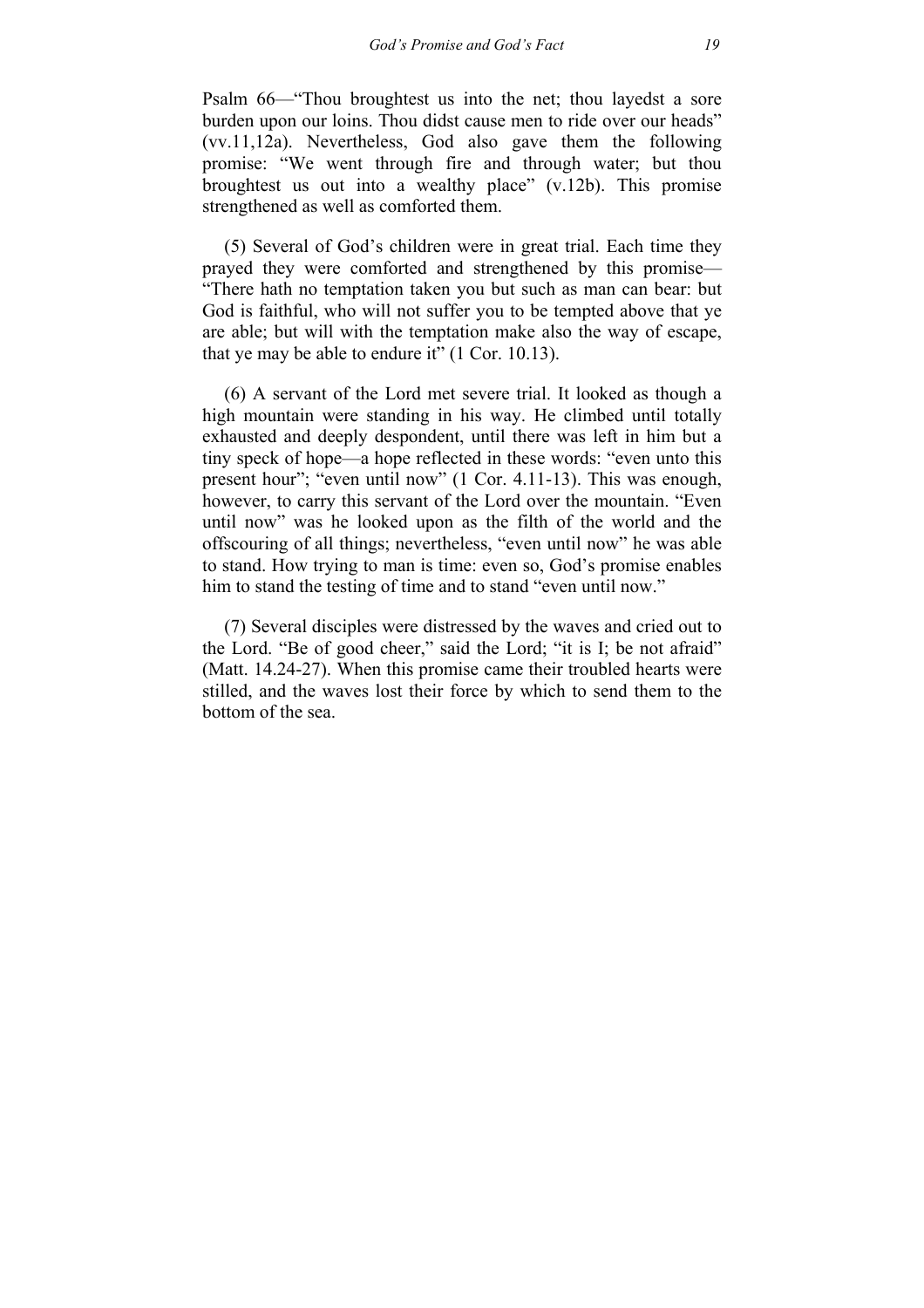#### *GOD'S FACT*

Even though we cannot find the word "fact" in the Bible, we do discover many accomplished facts in the word of God. In other words, fact refers to the finished work of God.

God made the promise in the Old Testament period that the Lord Jesus would be born of a virgin (see Is. 7.14); so "when the fullness of the time came, God sent forth his Son, born of a woman, born under the law, that he might redeem them that were under the law, that we might receive the adoption of sons" (Gal. 4.4,5). The promise in Isaiah that "a virgin shall conceive, and bear a son" is now already fulfilled. It has become an accomplished fact. So too is the crucifixion of the Lord Jesus a fact accomplished. For He offered himself once and has obtained eternal redemption for us (see Heb. 9.12). Since this is fact, no one can now ask the Lord to come and die for his redemption. Equally factual is the coming of the Holy Spirit, for this is forever accomplished. Being a fact, there is absolutely no room for our praying that the Holy Spirit come, nor is there any need for such prayer. (Of course, this observation is directed to the *fact* of the Holy Spirit's coming, not to the personal experience of the Holy Spirit coming upon us).

Besides these facts God has achieved much more in Christ. The Bible tells us that all things which pertain to life and godliness have been achieved in Christ. For instance, in Ephesians 1.3 it is said: "God...hath blessed us with every spiritual blessing in the heavenly places in Christ." Verse 4 immediately follows by saying "even as...", and this continues on in one long breath until the end of verse 14 is reached; thus indicating that all these verses allude to the spiritual blessings in the heavenly places. These all serve to explain what Peter means when he declares "that his divine power hath granted unto us all things that pertain unto life and godliness" (2 Peter 1.3). They are all in Christ as accomplished facts.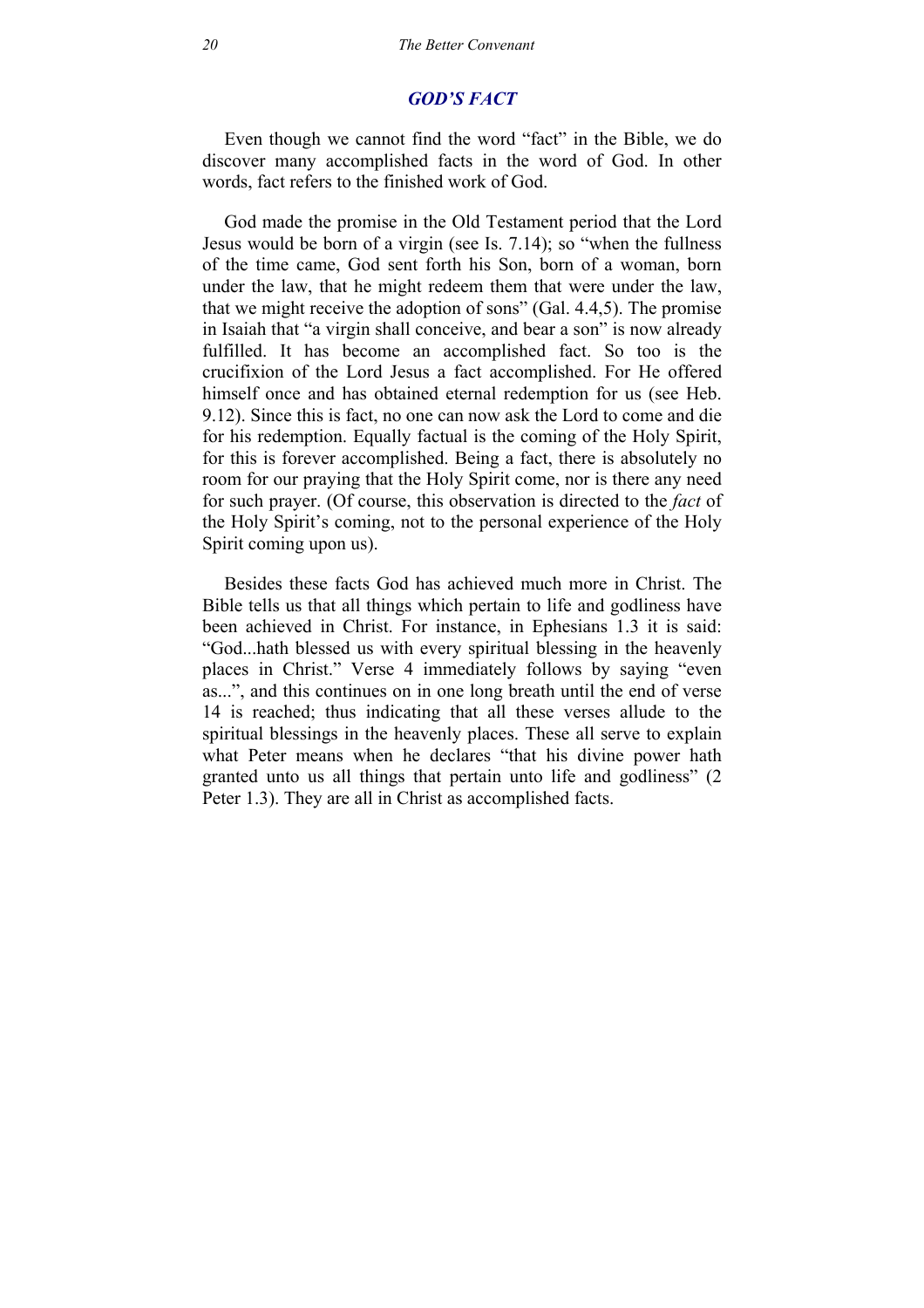As regards God's promise there is the possibility of it going unrealized—or even being abolished—if we do not ask or do not fulfill the condition therein. But God's fact will not fail to be actualized in us for our lack of asking. Since it is already a fact, it needs no asking. (Again, this points to God's fact itself, not to our individual experience of it). Never once does God require us to do anything special in order to obtain His fact. We need only believe in it, and we shall have it. God's promise can be delayed, but God's fact is never detained. It is altogether impossible for us to accept God's fact and to wait for several years before He gives it to us. Whatever God has already accomplished and given us in Christ cannot be postponed to the future. For if God should hesitate in giving to us, it would be contradictory to fact. We can illustrate this point with two cases.

#### *Case 1*

Ephesians 2.5-6 tells us of the great love with which God has loved us: "Even when we were dead through our trespasses, [God] made us alive together with Christ (by grace have ye been saved), and raised us up with him, and made us to sit with him in the heavenly places, in Christ Jesus." Is what is said here God's promise or God's fact? The Scriptures show us that all these things are facts. It is God who has made us alive together with Christ, raised us up together with Christ, and seated us together with Christ in the heavenly places. These are all accomplished facts. Being accomplished facts, we need to thank and praise God and to have manifested to Satan that we have indeed been raised and ascended with Christ. This is not by our assuming a certain attitude in order to *be* raised and ascended, but our taking the position of having *been* raised and ascended with Christ.

Let us be clear that the life which all who belong to the Lord have received is none other than the risen and ascended life. If any surmise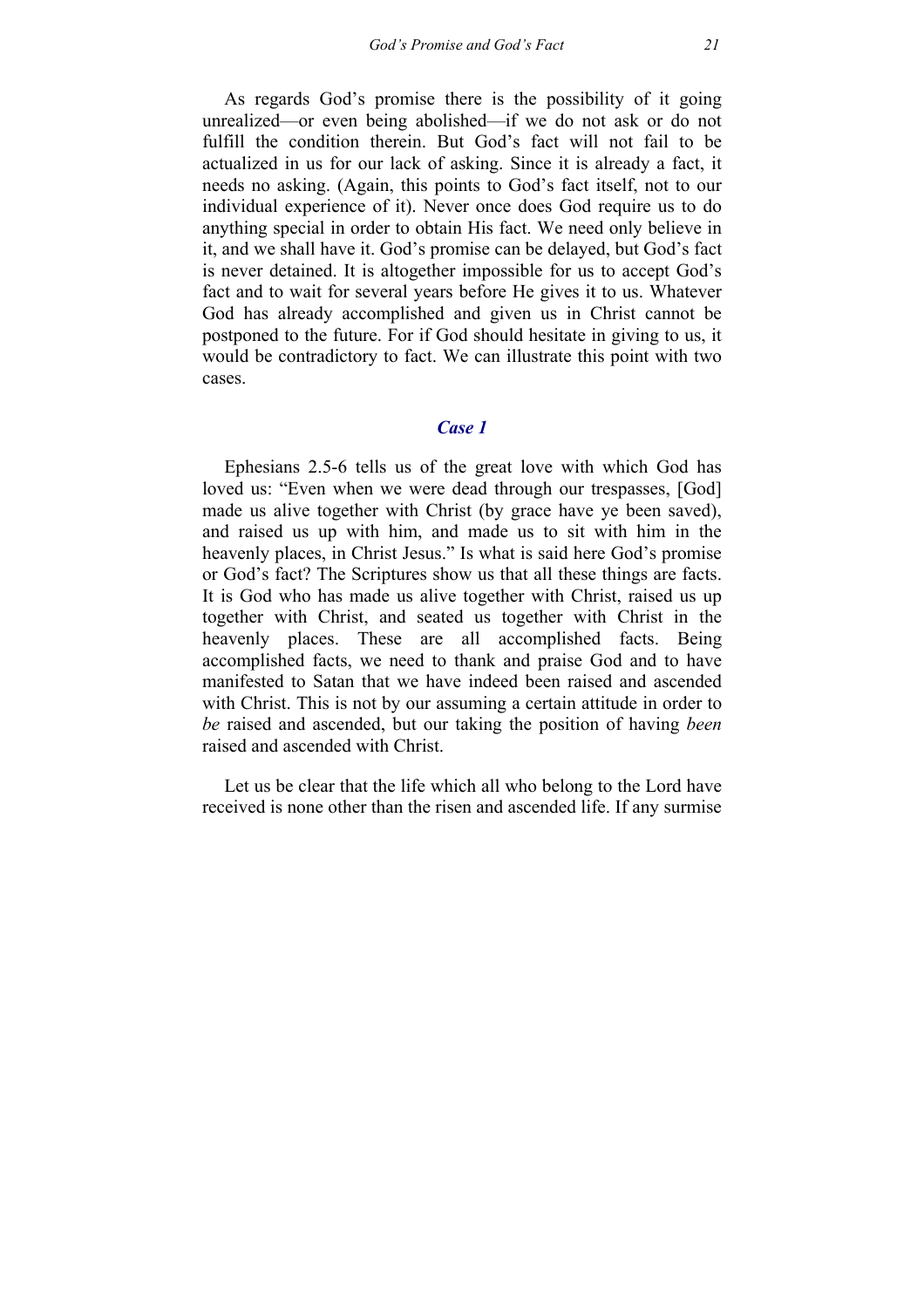that this life is not given unless it is first asked for, he doubtless does not know God's accomplished fact. As a matter of truth, God has already granted us all things pertaining to life and godliness. We need not ask, we need only take. Hallelujah! Praise the Lord for the glorious fact, the accomplished fact, the fact accomplished by Christ and given to us by God.

#### *Case 2*

Romans 6.6 reads: "Knowing this, that our old man was crucified with him, that the body of sin might be done away, that so we should no longer be in bondage to sin." This verse mentions three things: sin, the old man, and the body of sin. The sin here points to that sinful nature which reigns in man (Rom. 6.14, 7.17). The old man speaks of the self which delights in listening to sin. And the body of sin means this body of ours which is sin's puppet and which actually sins. Thus sin reigns within as master. It directs the old man to cause the body to sin. The old man represents all which comes from Adam; the old man naturally inclines toward sin. He it is who steers the body to sin. In order for us not to sin, some have suggested that the root of sin needs to be eradicated from within; whereas others have expressed the thought that we must harshly suppress the outside body. Yet God's way is totally different from man's. He neither eradicates the root of sin nor ill-treats the body; instead, He deals with the old man.

"Our old man *was* crucified with him." As the Lord Jesus has already been crucified, so our old man too has been crucified. This is a fact, that which God has accomplished through Christ.

"The body of sin might be done away" can more accurately be translated, according to the original, as: "the body of sin might be unemployed." Since God has already crucified our old man with Christ on the cross, this body of sin is accordingly unemployed. Although our sinful nature still exists and is yet actively tempting us,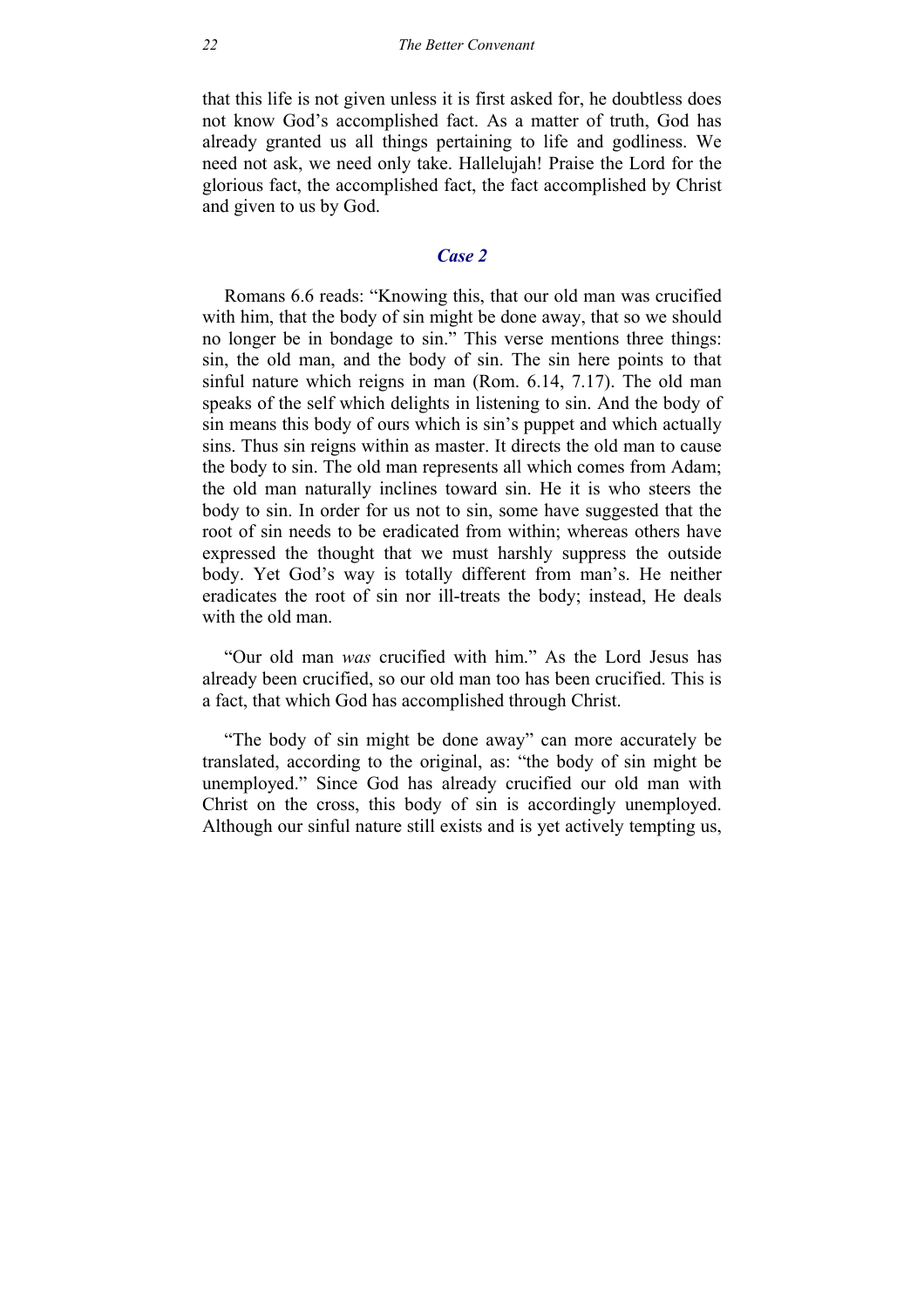the old man who was formerly used by sin has been crucified with Christ on the cross. So that sin can no longer reign over us, and we are freed from it.

Nevertheless, as people look at themselves—noticing how undone and prone to sin they are—they most likely will ask God for second grace or for some renewed work, such as the eradication of the root of sin, so as to be delivered from sin. Or they will concede that even though Christ was crucified their old man was not crucified; and therefore they ask God to crucify their old man. But the more they ask Him to crucify their old man, the more active and oppressive he seems to become.

Why is this so? This is because they only know God's promise without knowing God's fact, or in taking God's fact as God's promise, they use the wrong way of approach. God has quite definitely declared that their old man *was* crucified with Christ, yet they misconstrue it to mean that God *promises* to crucify their old man. Hence they ask God to do it. Whenever they sin, they consider their old man as still uncrucified, and so they once again ask God to crucify their old man. Every time they are tempted to sin, they reckon their old man as not yet having been thoroughly dealt with; consequently, they feel they must petition God again to deal with their old man. They are ignorant that their old man being crucified with Christ is an accomplished fact. How different is this from a promise. In spite of their persistent praying, they will make no gain. All they can do is cry out: "Wretched man that I am!"

We ought to know that Romans 6.6 is a basic experience for each one who belongs to the Lord. It is imperative for us to ask the Spirit of the Lord for revelation that we may see how our old man *was* crucified with Christ. Thus shall we be able to believe according to God's word that we have indeed died to sin (Rom. 6.10-11). No matter how temptation may sometimes come—causing us to feel as though our old man has not died—we will nonetheless believe in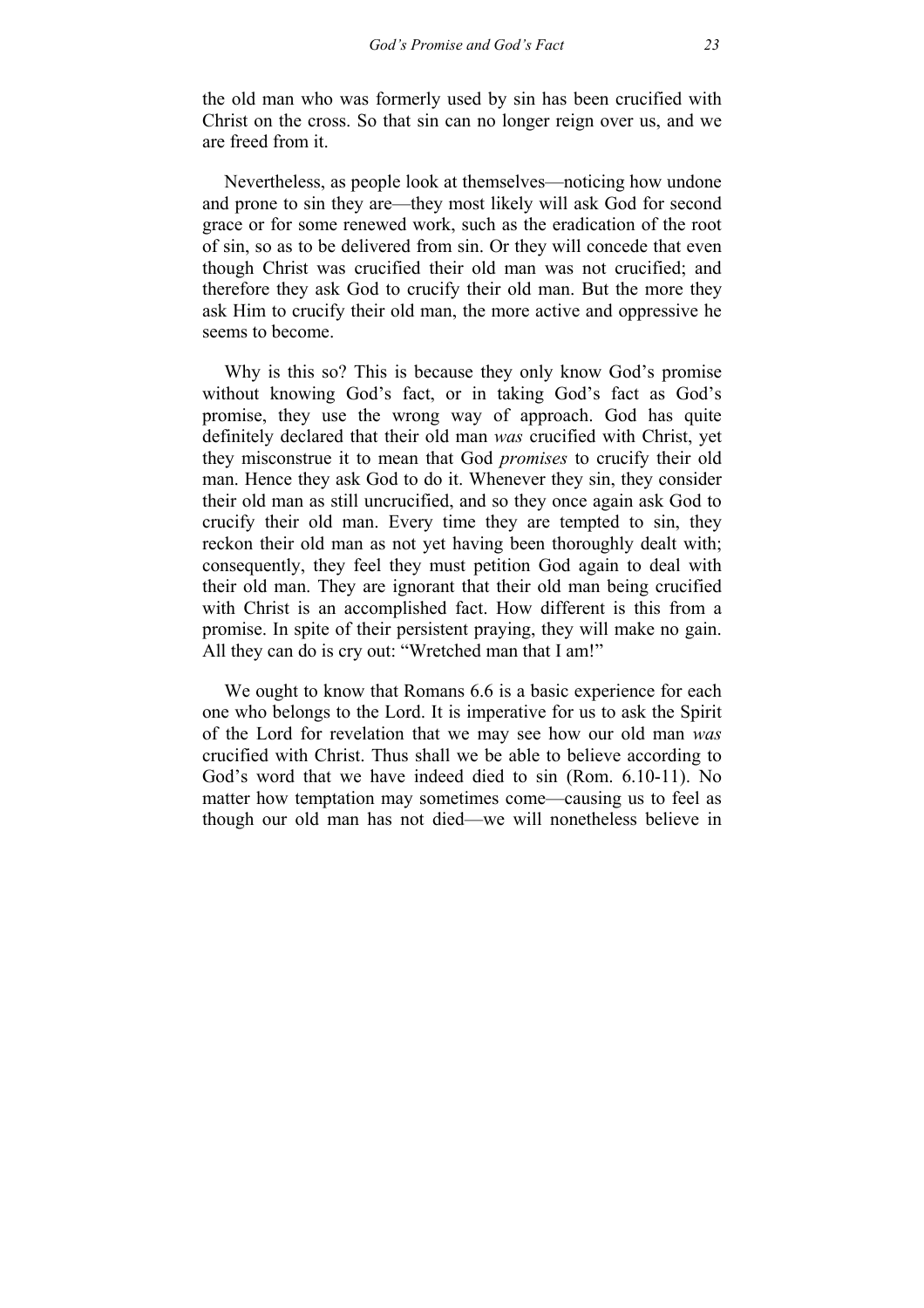what God has done rather than in our feeling and experience. When we truly see this as a fact we shall find that the experience of it will naturally follow. Let us notice that God's fact does not become factual because we so believe; instead, we believe so because God's fact is already factual.

What is belief? God has said that our old man was crucified with Christ, so we say that our old man was crucified with Christ. That our old man is dead is a fact. It is a fact accomplished by God through Christ; and God can do no more. And neither can we do anything except believe in the truthfulness of God's word. Our need towards God's fact is not praying that God will do it, but believing that He has already done it. As soon as we believe in God's fact, we shall have the experience of it. God's appointed order is fact, faith and experience. This is a great principle in spiritual life which should be remembered.

### *Some Principles Regarding God's Fact*

From the cases which have just been presented, we may derive certain principles regarding God's fact:

(1) Find out, first of all, what *is* God's fact. This requires the revelation of the Holy Spirit.

(2) Then, in knowing a certain thing to be indeed God's fact, one should lay hold of God's word and believe that he has already become whatever God's word has pronounced, trusting that he is what God's fact is.

(3) Through such faith as this, one should on the one hand thank God for what he already is, and on the other hand act upon it—thus showing forth what he really is.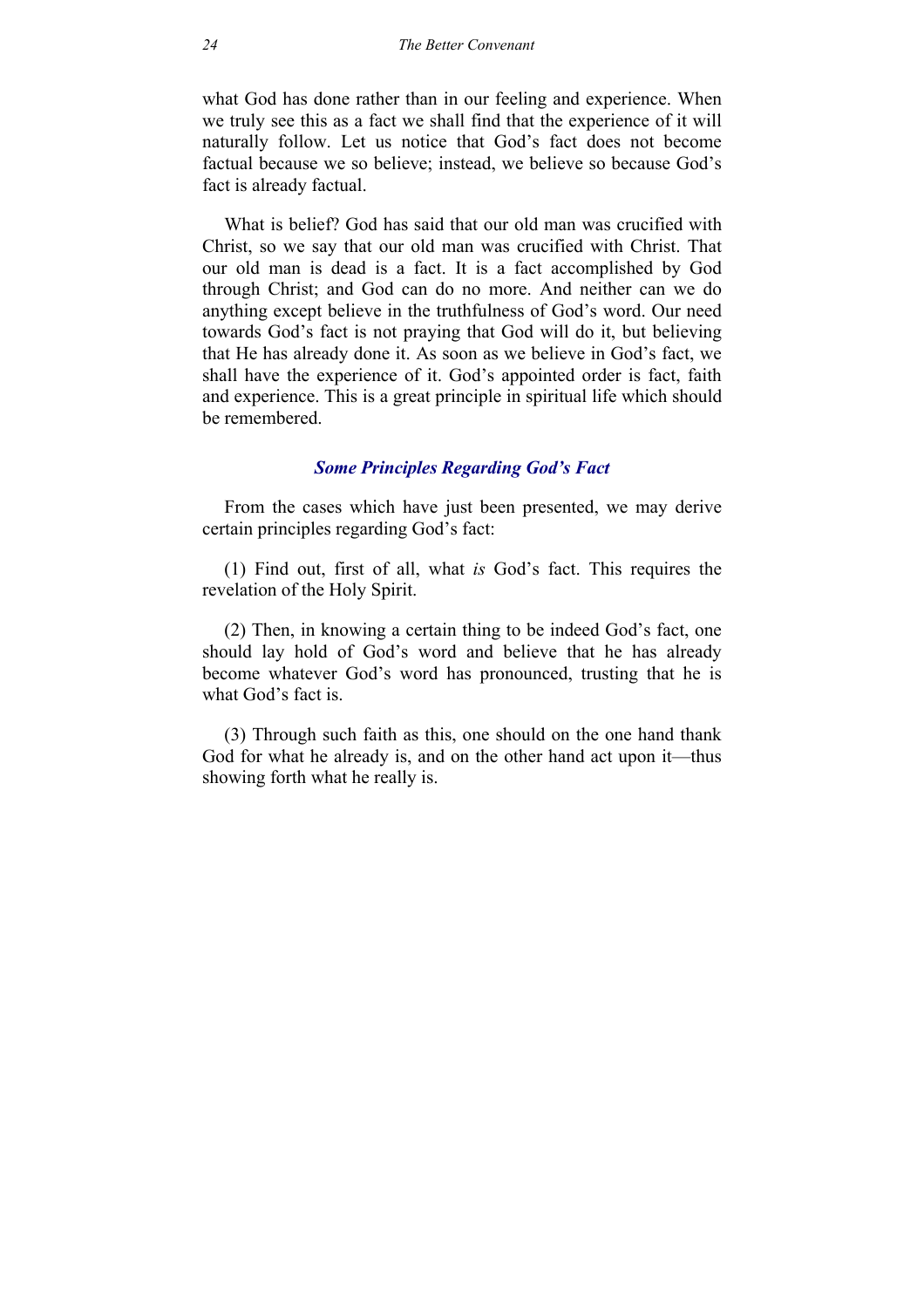(4) Whenever he is tempted or tested, the person must believe that God's word and God's fact are more dependable than his own feeling. If he fully believes in God's word, God will be responsible for giving him the experience. Should a person turn to his own past negative experience he will be defeated and will not have any future positive experience. To believe in God's fact is *our* responsibility; to give us the proper experience is *His* responsibility. By our believing in God's fact, our spiritual life will daily advance.

(5) Fact requires faith from man, for faith is the only way to substantiate fact and translate it into experience. God's fact is in Christ. A man must be in Christ before he can enjoy God's fact in Christ. We must be united with Christ, then shall we experience the accomplished fact of God in Christ. Let us keep well in mind that at the time we were saved we were united with Christ, for we are already in Christ (see 1 Cor. 1.30, Gal. 3.27, Rom. 6.3). Only, that many who are "in Christ" do not "abide" in Him. They do not stand by faith on the position which God has given them in Christ, thus lacking the effectiveness of God's fact in their lives. We must therefore *abide* in Christ as well as *be* in Christ if God's fact is to become our experience.

#### *Need to See*

We have repeatedly declared that God's fact is what He has already done; we ought not ask Him to do anything more. But if we do not see the genuineness of God's fact, then we should ask God to grant us revelation and light that we may see. It is by the spirit of wisdom and revelation that we may truly know (Eph. 1.17-18). This is something for which we may ask. We ask for *seeing*. We do not ask God to *do* this thing, but we do ask Him to make us see what He has already *done*. May this distinction be very clear to us. And to help us, we will use some substantial illustrations to explain it.

#### ILLUSTRATION A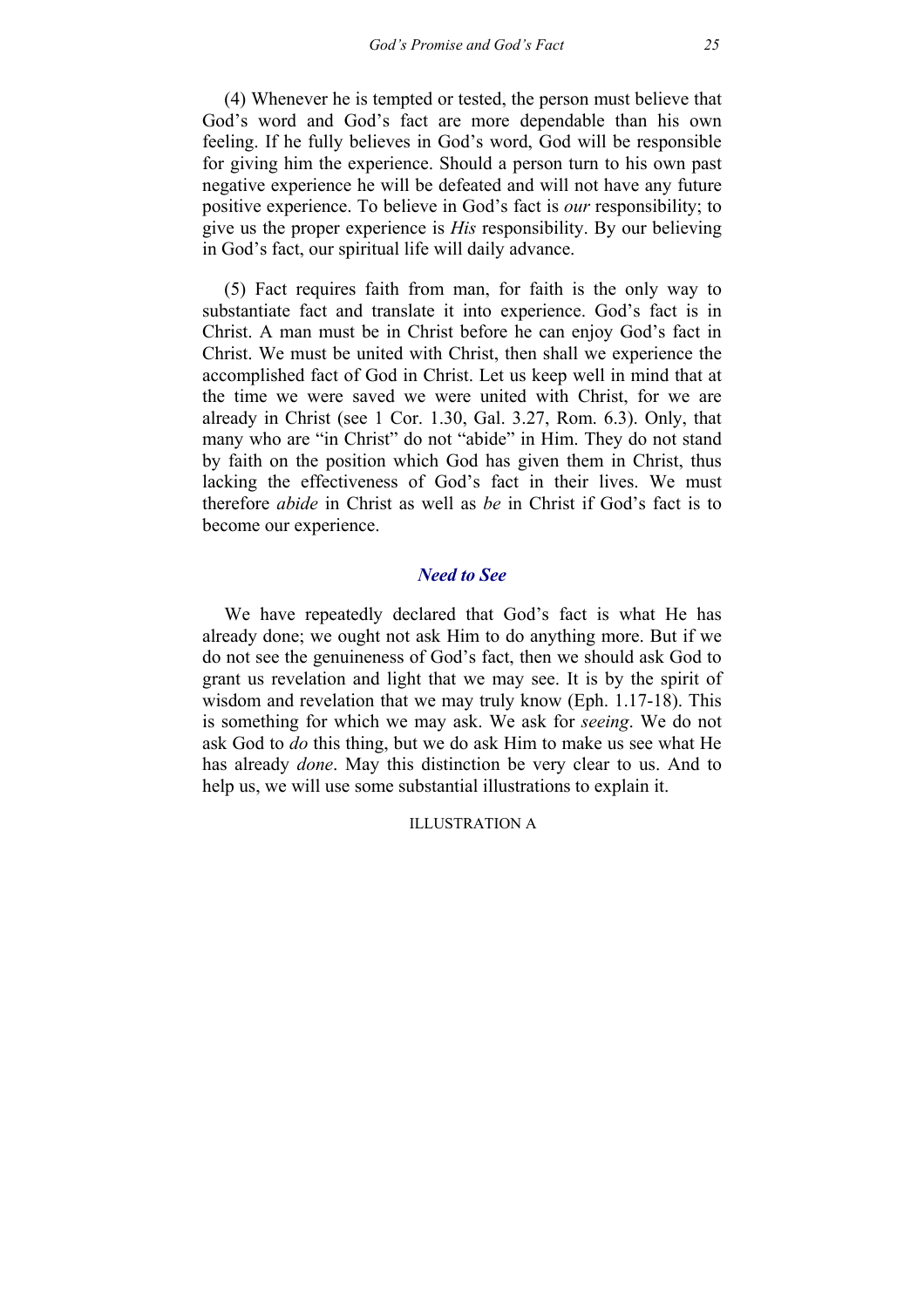A sister, before she saw the fact of her being "in Christ," thought she must strive through her own effort to get into Christ; yet she did not know how to get in. One day she heard this word: "Of [God] are ye in Christ Jesus" (1 Cor. 1.30). Inwardly she saw that God had already put her in Christ, so she had no need to get in.

#### ILLUSTRATION B

Before they could say that "our old man was crucified with [Christ]," a few of God's children were either trying hard to crucify their old man or asking God to crucify their old man. The result was predictable. How can anyone crucify his old man? The more they tried to crucify the old man, the more active he became. The more they petitioned God to do it, the more confused they grew. Until one day God opened their eyes to see that He had already crucified their old man with Christ, and then they realized how foolish were their past efforts and prayers.

#### ILLUSTRATION C

One sister was never clear concerning the fact of the outpouring of the Holy Spirit. On a certain evening she shut herself in her room and read Acts 2. She asked God to give her revelation as she read. God opened her eyes to see three points in this chapter:

(1) Christ has been exalted to the right hand of God and has received from the Father the promise of the Holy Spirit whom Christ has poured forth (v.33).

(2) God has made Him both Lord and Christ (v.36).

(3) This promise (of the Holy Spirit whom Christ has received and poured forth) is given to the Israelites and their children and to all that are afar off (v.39).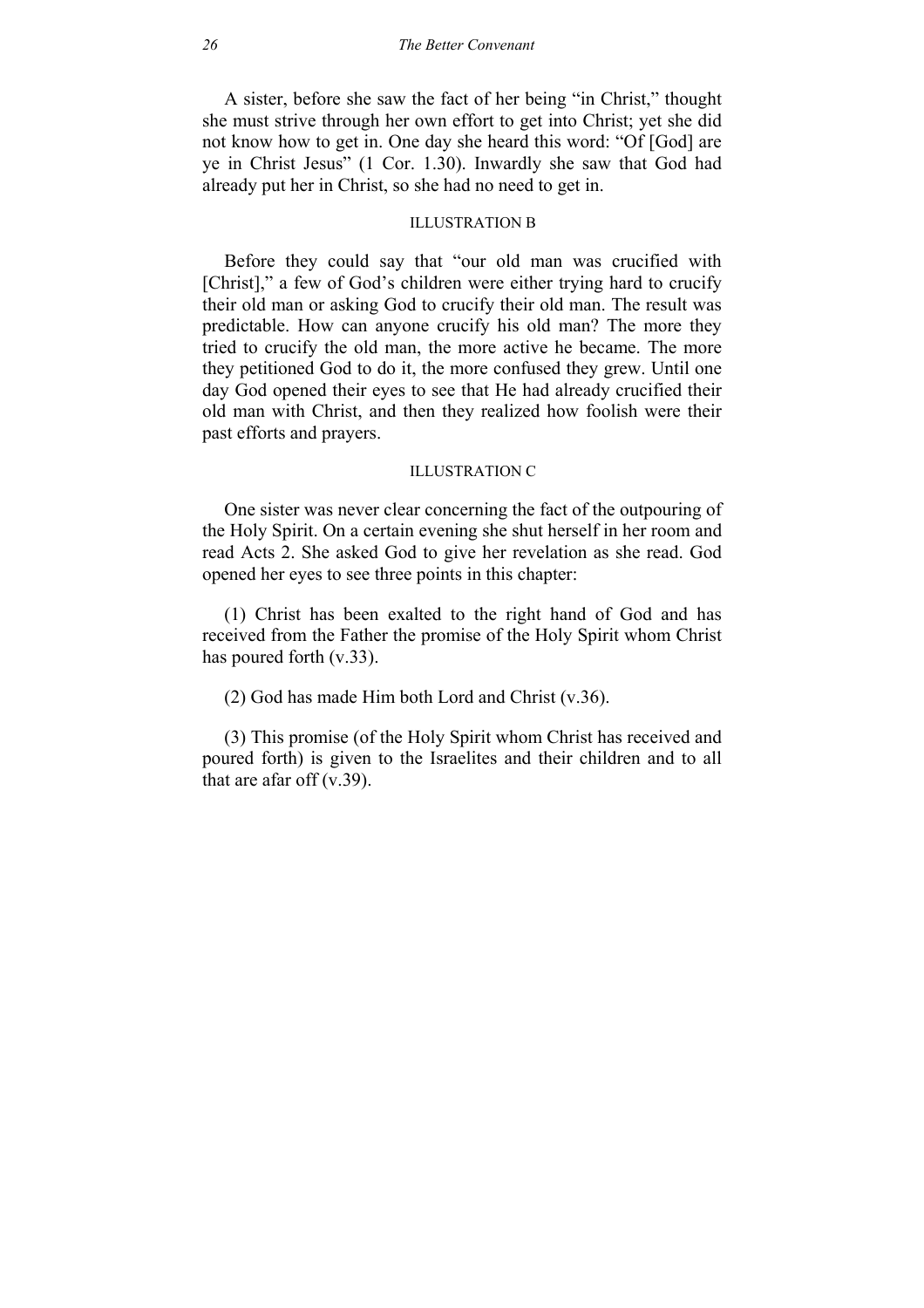She saw that the outpouring of the Holy Spirit is a fact. Having repented and been baptized in the name of Jesus Christ, she was included among those that were afar off. She therefore had a share in the promise of the Holy Spirit. Seeing this, she was full of joy and praised the Lord incessantly.

May we reiterate that concerning God's fact we need not petition Him to do it; all we need to ask for is that we may see He has already done it. We do not ask Him to put us now in Christ; we only ask Him to show us that He has already put us in Christ. Similarly, we ask not that God will now crucify our old man; we ask, instead, that He cause us to see He has already crucified our old man with Christ. In like manner, we do not ask God to pour forth from heaven the Holy Spirit now; rather, we ask that we may see that the Holy Spirit has already been poured. (Acts 1.13-14 says that the apostles with the women and Mary the mother of Jesus, together with His brethren, continued steadfastly in prayer with one accord. 2.1 indicates that the day of Pentecost was now come, and the disciples were gathered in one place, for the Holy Spirit had not yet been poured forth. 8.15-17, however, tells us that Peter and John prayed for the believers in Samaria and laid hands on them that they might receive the Holy Spirit. The apostles did not pray for the outpouring of the Holy Spirit from heaven. Such outpouring from heaven is a fact, while the coming of the Holy Spirit upon a person is an experience.) What we need to do is to ask God to show us the reality of His fact. And as soon as we see this inwardly we will naturally believe and thus experience it.

*Let us now sum up the basic differences between God's promise and God's fact.* In the Bible a promise indicates the word which God has spoken before He does the thing, while a fact proves to be God's word after He has done it. As to God's promise, we need to accept it by faith; but as to God's fact, we must not only accept it by faith but also begin to enjoy it as fact accomplished. It is consequently of great importance that we distinguish God's fact and God's promise while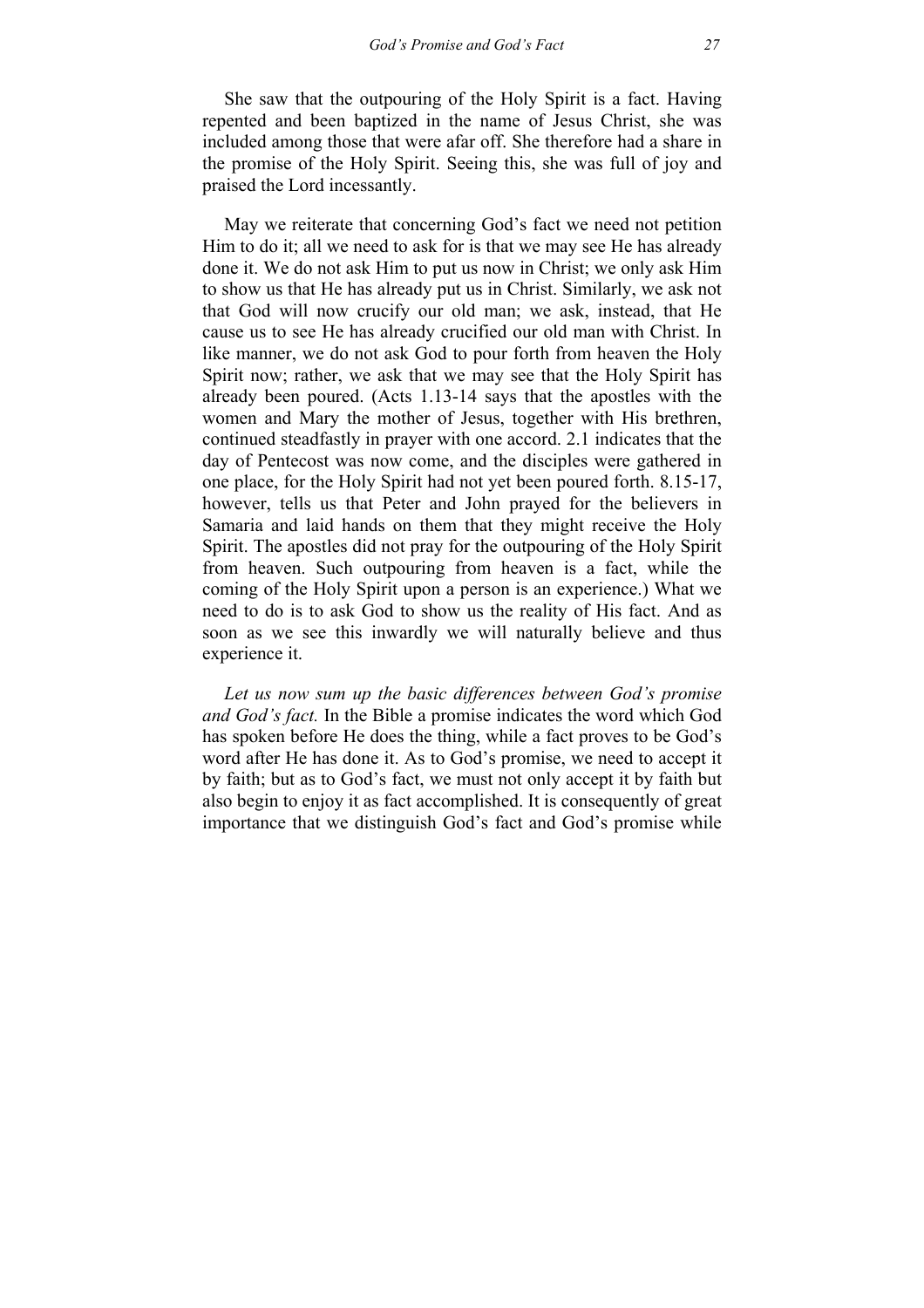reading His word. Whenever we read of the grace of God—that is, of what God has wrought for us—we should ask the question: Is this a promise or is this a fact? If it is a promise and is conditional, we must first fulfill the condition and then pray until God gives us an inner assurance that this promise is for us. Thus shall we have faith that He has heard us, and we shall most naturally begin to praise Him. Although what God has promised is yet to be realized, we have the faith to accept it as though it were already in our hand. But if the matter turns out to be a fact, we should immediately exercise faith to thank Him, saying, "O God, this is indeed already so." We believe we are really so, and we act as if we are so. Thus shall we prove our faith.

Here are just a few more reminders:

(1) Before we seek the promise of the Lord we must first deal with impure faith, since a person with a confused mind or heated emotion may easily take this or that as God's promise to him. He seems to get a promise for today as well as for yesterday. He chooses them as in a lottery; and these promises come in quite handy. Yet such so-called promises of God are, in nine out of ten cases, untrustworthy and deceptive. (This is not to imply that God's promises are undependable; it simply means that these are what the person deems to be God's promises, being in reality only his own wishful thinking rather than God-given promises). Moreover, a prejudiced, strongwilled, or subjective person tends to grasp as God's promise that in God's word which is retained in his mind, which is suited to his desire, or which is subjectively interpreted. This is often undependable, and so will cause much disappointment, and even doubt concerning God's word. For this reason, before we seek God's promise we must ask Him to enlighten our heart that we may know ourselves. We need to ask Him to cleanse our heart and give us grace so that we may be willing to give up ourselves and wait quietly upon God. Then shall His promise impress itself spontaneously and clearly upon the deepest recess of our heart.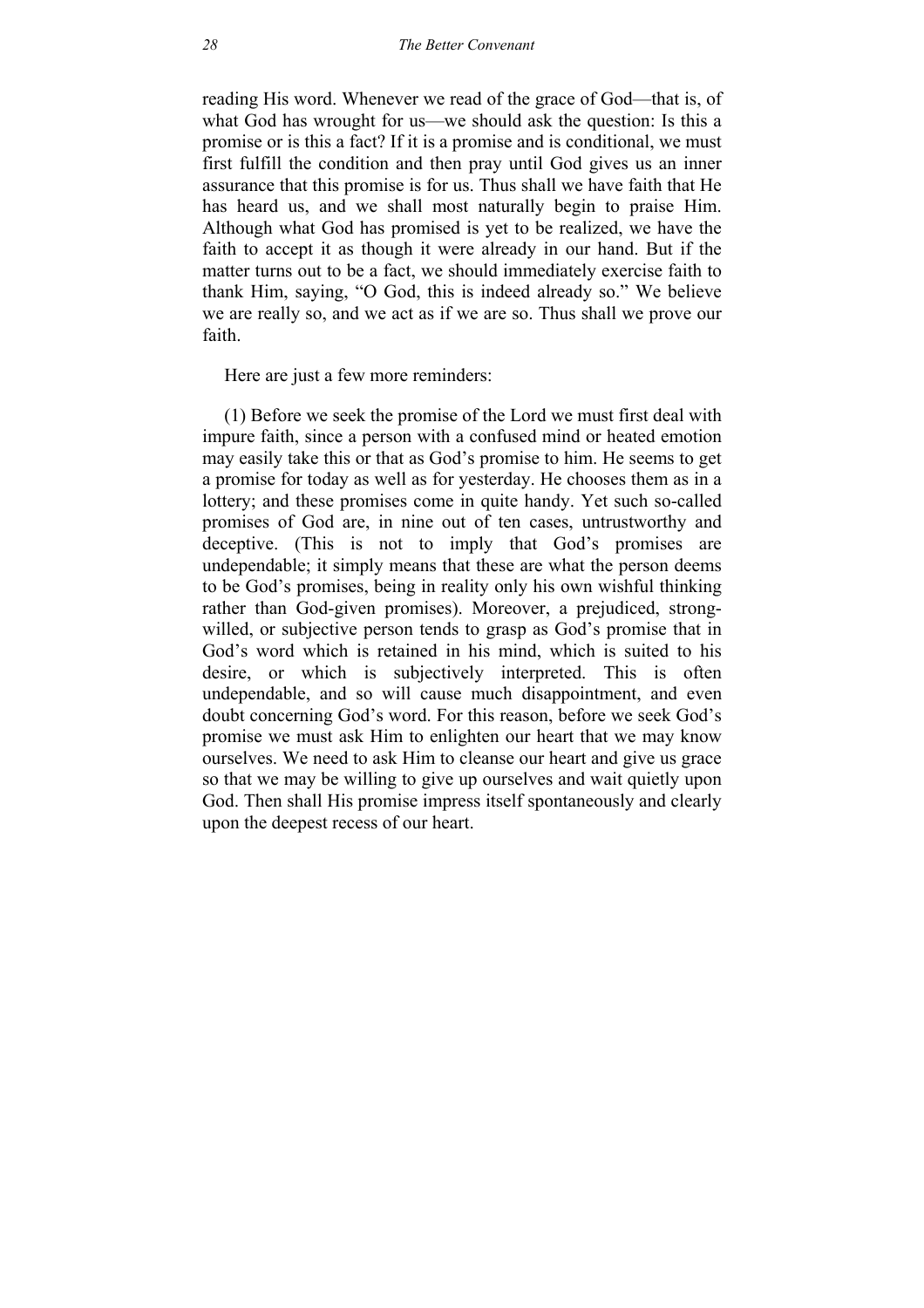(2) Having received God's promise, we should begin to use it. Charles Spurgeon once said: Believers, I beg you not to treat the promises of the Lord as antiques in an exhibition. You should rather daily use them as springs of consolation, and trust the Lord always in times of trial. Such words by Spurgeon were doubtlessly spoken out of much experience.

(3) He who really has God's promise is usually restful and calm in his demeanor, for to him that promise is as good as realized. When Paul was constrained by the Lord while in Corinth, he was given a vision, in which the Lord said to him: "Be not afraid, but speak and hold not thy peace: for I am with thee, and no man shall set on thee to harm thee." So he stayed there a year and six months. (Acts 18.9- 11) Again, when he met with danger from the sea on his journey to Rome, he could stand among his fellow passengers and declare: "Sirs, be of good cheer: for I believe God, that it shall be even so as it hath been spoken unto me." He not only believed God's promise but also used God's promise to promise and comfort others. Let us further observe that "when he had said this, and had taken bread, he gave thanks to God in the presence of all; and he brake it, and began to eat." Such was Paul's attitude towards the promise of God. This created such a deep impression on his fellow passengers that they were "all of good cheer, and themselves also took food" (Acts 27.23- 25,35-36).

A saint once said that each and every promise of God is built upon four foundations; namely, God's righteousness, God's holiness, God's grace, and God's truth. God's righteousness keeps Him from being unfaithful; God's holiness keeps him from being deceitful; God's grace, from being forgetful; and God's truth, from being changeful. And another saint of God proclaimed this: that a promise though tarried will not tarry long. And the psalmist too declares to his Lord: "Remember the word unto thy servant, because thou has made me to hope" (Ps. 119.49). This is a most powerful prayer. The promise of God gives us living hope. Hallelujah!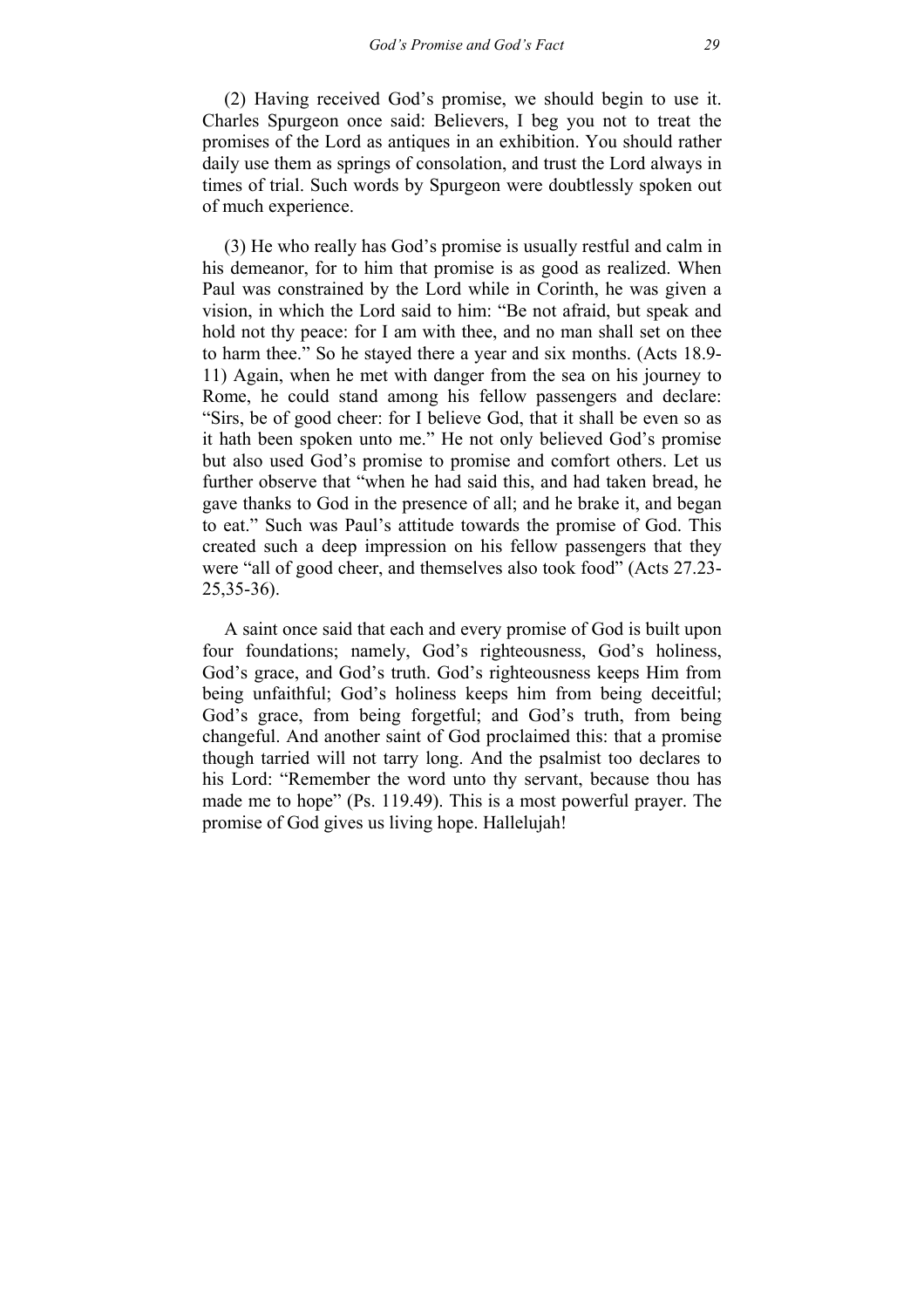(4) After we once have seen God's fact, faith keeps looking at that fact, reckoning it as factual. Whenever we experience failure we should find out its cause and condemn its deed. In case we doubt even denying God's fact on account of our failure—it proves we have an evil heart of unbelief (see Heb. 3.12). We must ask God to take it away.

Let us see that "we are become partakers of Christ, if we hold fast the beginning of our confidence firm unto the end" (Heb. 3.14).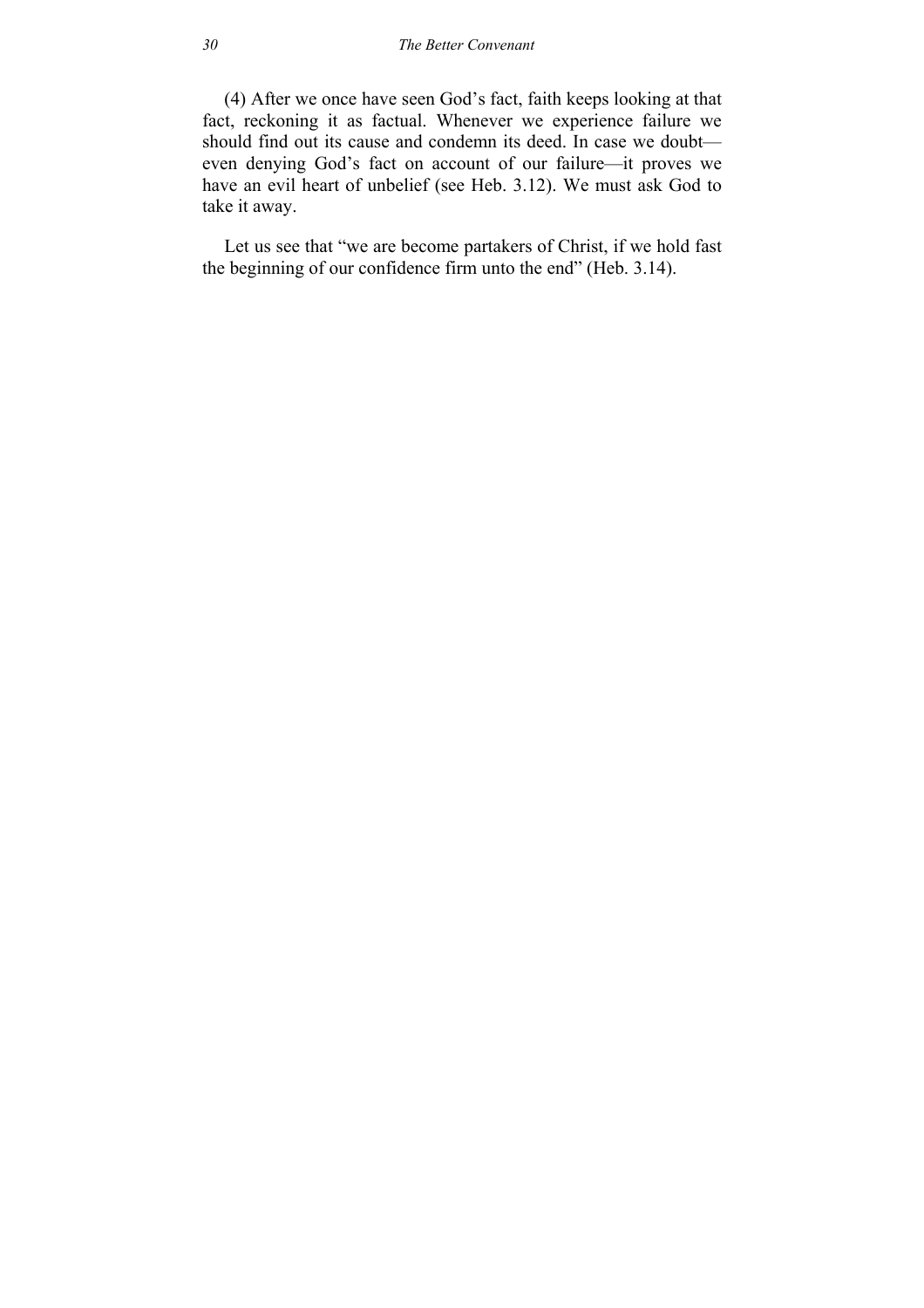<span id="page-30-0"></span>

**2God's Covenant**<br>
2God's promise, God's fact, and God's gracious word—<br>
2God's promise, God's fact, and God's covenant. In the<br>
first chapter we touched upon God's promise and God's<br>
2 fact; we shall now proceed to discus Three things are included in God's gracious word— God's promise, God's fact, and God's covenant. In the first chapter we touched upon God's promise and God's fact; we shall now proceed to discuss God's covenant. All those whose hearts have been taught by grace will

praise Him, saying, How very great and precious is it that God makes covenant with man!

God's promise is truly invaluable. In times of sickness, pain and trouble His promise is to us "as streams of water in a dry place, as the shade of a great rock in a weary land" (Is. 32.2).

Yet God's fact is easier for us to possess than God's promise. For He gives us not only the promise which is soon to be fulfilled but also the fact which is already accomplished. Truly He has put the treasure in earthen vessels "that the exceeding greatness of the power may be of God, and not from ourselves" (2 Cor. 4.7).

But today God not only grants us His promise and the fact which is already accomplished in Christ but He also covenants with us as well. His covenant is even more glorious than His promise and His fact. In making covenant with man God condescends himself to be bound and restricted by an agreement. He is willing to forfeit His liberty in the covenant in order to facilitate our possessing what He wants us to possess. The Most High God, the Creator of the heavens and the earth, stoops to make covenant with man. Such grace is beyond comparison. We can only bow and worship before the God of grace.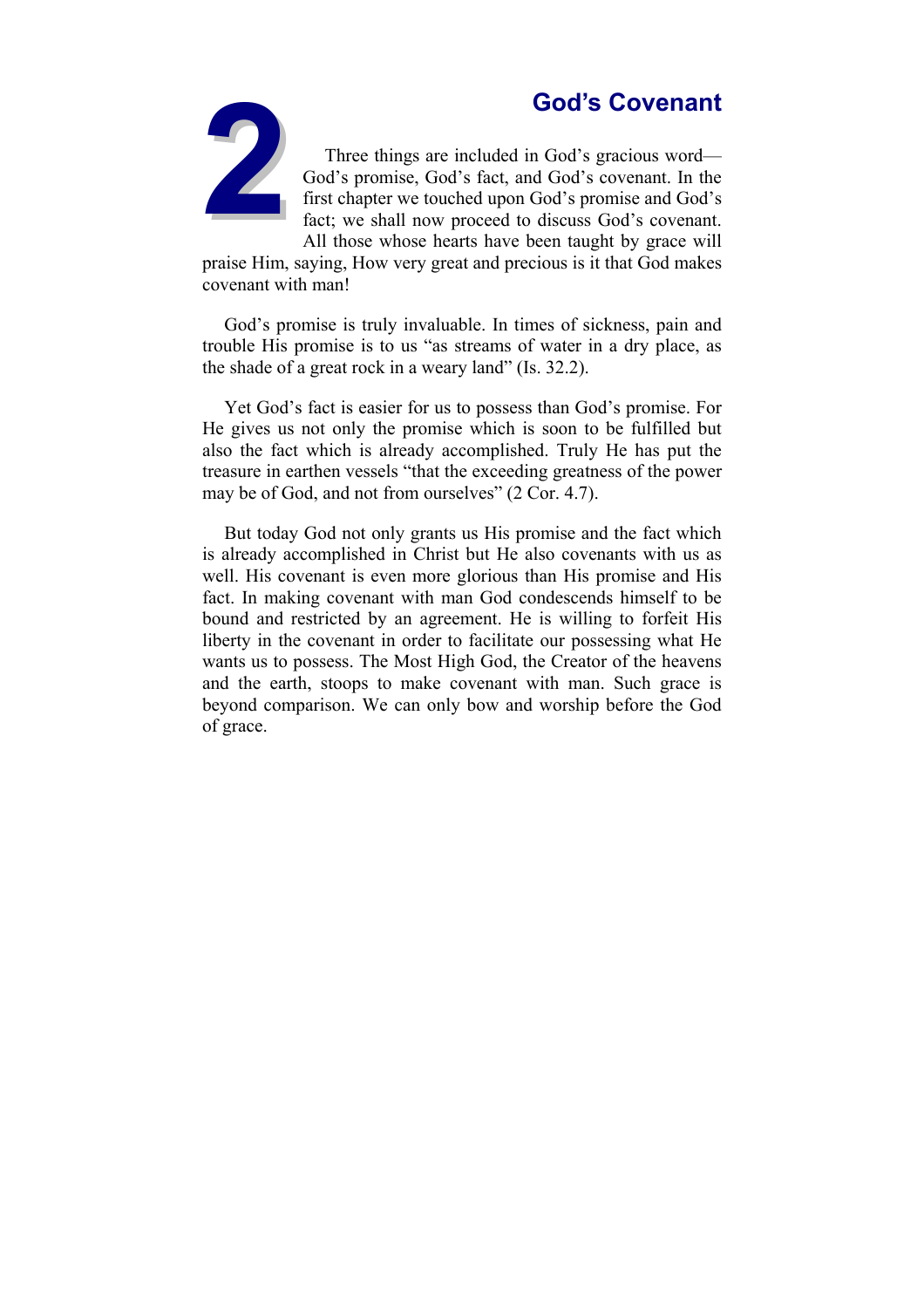#### *THE MEANING OF COVENANT*

What does a covenant mean? A covenant speaks of faithfulness and of legality. It is not primarily concerned with pleasure and grace. A covenant is to be executed according to faithfulness, justice and law. If we make a covenant with people, stipulating in it all the things that we will do, we will be breaking our word and be faithless in case we do not perform according to this agreement. We will be looked upon as unrighteous and dishonest. We will have instantly lowered our moral standard; and furthermore, we will be judged by law as violators of covenant.

From this we can readily see that when God makes covenant with man He places himself in a circumscribed position. Originally He could treat us according to His own pleasure. He could deal with us in grace or without grace. He could either save us or not save us. Before He makes a covenant, God has the sovereign right to do whatever He likes. But after He has made it He must act in accordance with the written words of the covenant, for He is bound by it.

So far as the covenant itself is concerned, it now becomes a matter of faithfulness, not a matter of grace. Viewing it from the standpoint of God's willingness to bind himself in covenant with man, it is without doubt the highest expression of God's grace. How He has condescended to stand on the same level with man and thus place himself in a covenant! And once God has made a covenant He thereafter is under its restriction. Whether He likes it or not, God cannot violate His own covenant. Oh, how great and how noble is the fact of God making covenant with man!

#### *WHY GOD MAKES COVENANT WITH MAN*

Why should God make covenant with man? To understand this question, we must trace back to the first time when God made such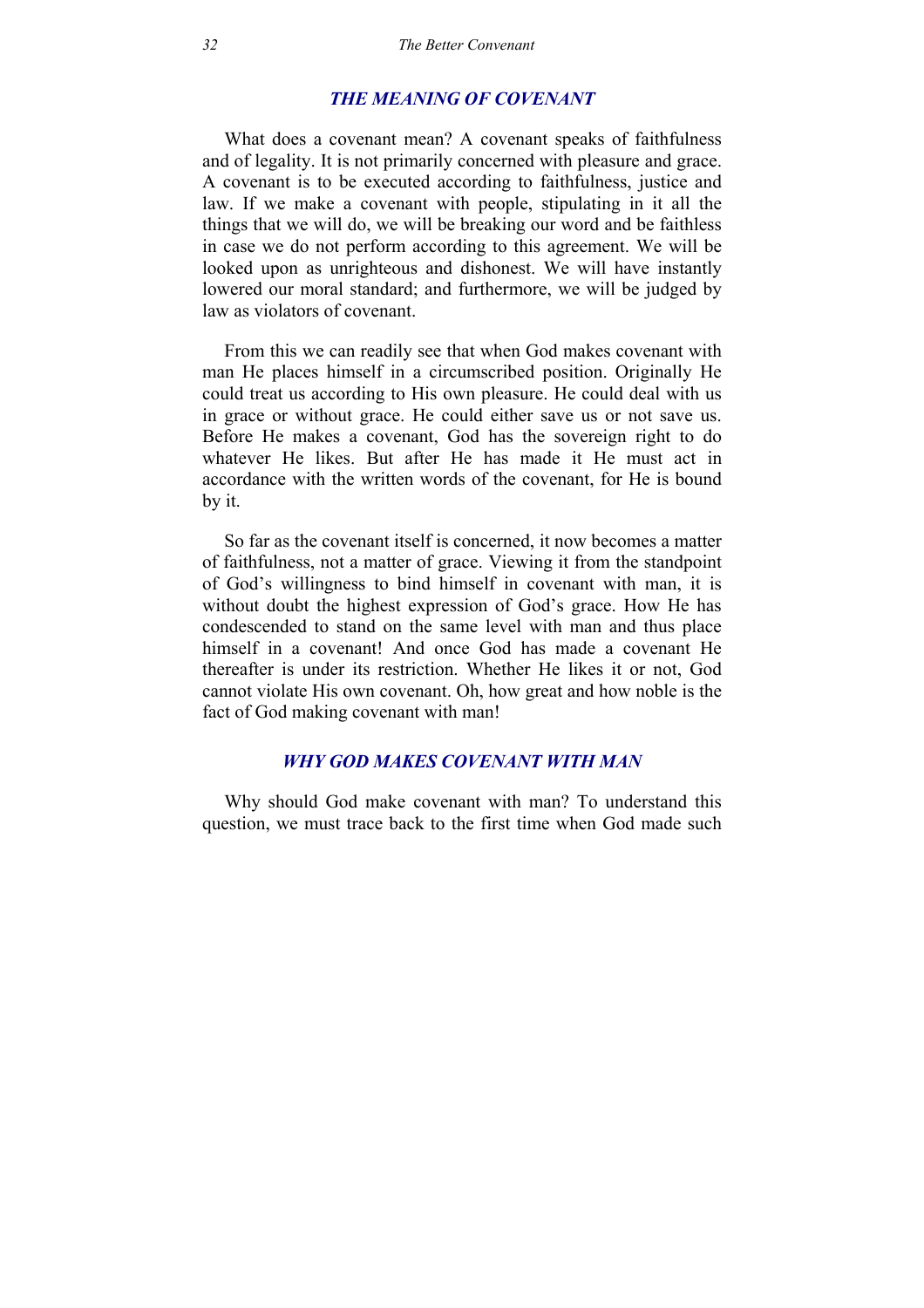an arrangement with man. Strictly speaking, the first instance in the Old Testament of God making covenant with man occurred during the days of Noah. Before his time God had not made any covenant with man. Hence the covenant God made with Noah can be considered the earliest.

#### *God Expresses His Mind in Covenant*

From the instance of God making covenant with Noah, we are to understand how very difficult it is for God to make men know His mind. During the days of Noah mankind sinned so terribly that their iniquity could be spoken of as being full; consequently, God destroyed them with a flood. Yet He was mindful not only of Noah and his family but also of many living creatures. He wanted to preserve their lives. So He made a covenant with Noah, saying,

*I will establish my covenant with thee; and thou shalt come into the ark, thou, and thy sons, and thy wife, and thy sons' wives with thee. And of every living thing of all flesh, two of every sort shalt thou bring into the ark, to keep them alive with thee; they shall be male and female. Of the birds after their kind, and of the cattle after their kind, of every creeping thing of the ground after its kind, two of every sort shall come unto thee, to keep them alive. And take thou unto thee of all food that is eaten, and gather it to thee; and it shall be for food for thee, and for them. (Gen. 6.18-21)* 

In order to preserve their lives God even thought of their food. And thus this covenant reveals how loving and sensitive is God's heart towards man.

As prophesied, the flood inundated the earth. All the birds, cattle, beasts and creeping things on earth, together with all men, were drowned—save Noah's household and the living creatures which he took into the ark. God had performed according to the word in His covenant.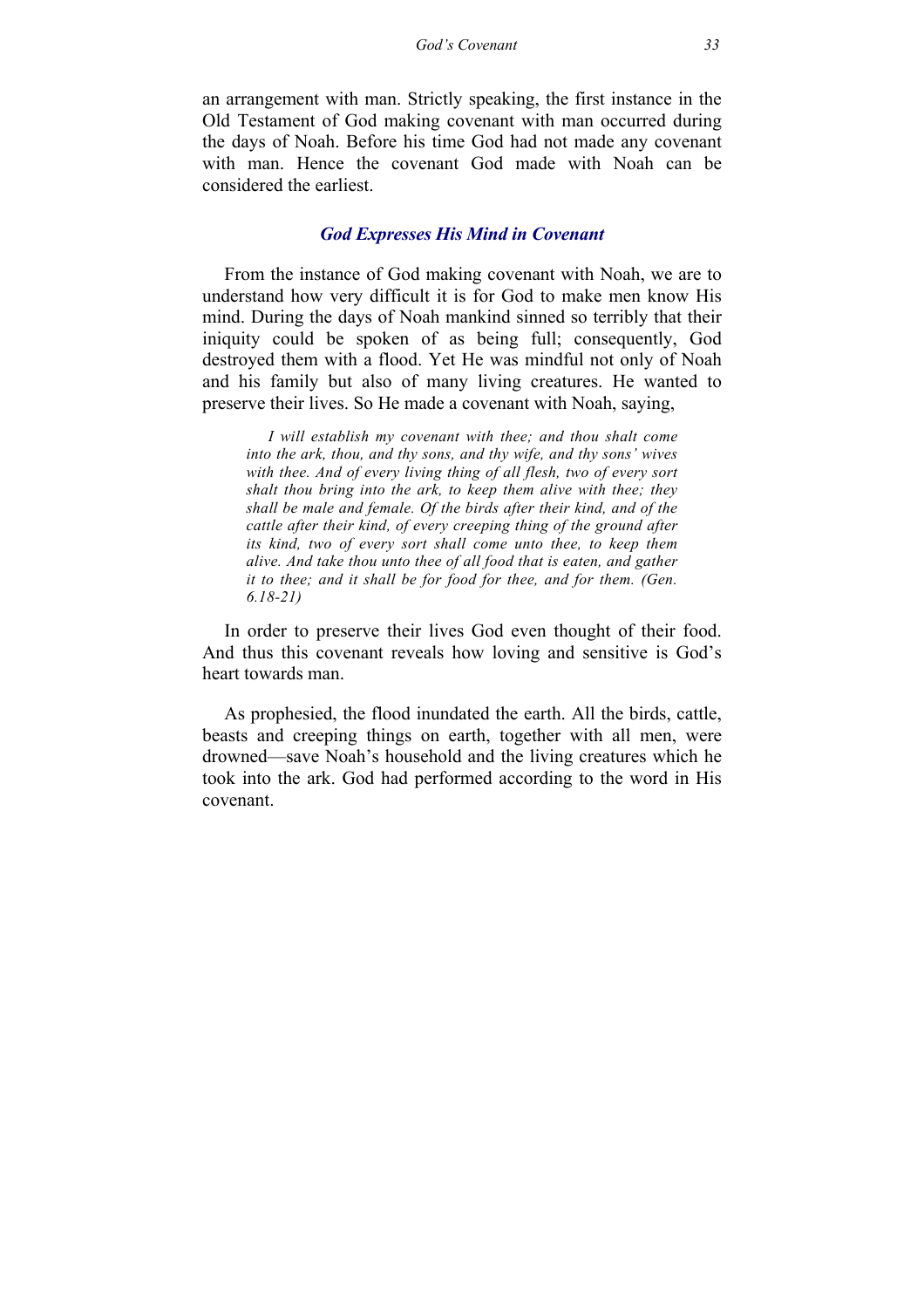Having been shut within the ark for over a year, Noah and his family saw nothing but waters and heard nothing but waves. When the waters receded and they emerged from the ark, they were so frightened as to wonder if God would again visit mankind with a flood. Although they were saved, their hearts were full of fear.

We know that when God sent the flood to judge mankind He was forced into it: "Jehovah saw that the wickedness of man was great in the earth, and that every imagination of the thoughts of his heart was evil continually. And it repented Jehovah that he had made man on the earth, and it *grieved* him at his heart" (Gen. 6.5-6). Thus was God's heart revealed. In order to remove the awesome impression of the flood that was left upon people's mind and to assure them that He took no delight in destroying them, God comforted them and made known His mind to them by giving them a special proof which was in the form of a covenant.

*And God spake unto Noah, and to his sons with him, saying, And I, behold, I establish my covenant with you, and with your seed after you; and with every living creature that is with you, the birds, the cattle, and every beast of the earth with you; of all that go out of the ark, even every beast of the earth. And I will establish my covenant with you; neither shall all flesh be cut off any more by the waters of the flood; neither shall there any more be a flood to destroy the earth. And God said, This is the token of the covenant which I make between me and you and every living creature that is with you, for perpetual generations: I do set my bow in the cloud, and it shall be for a token of a covenant between me and the earth. And it shall come to pass, when I bring a cloud over the earth, that the bow shall be seen in the cloud, and I will remember my covenant, which is between me and you and every living creature of all flesh; and the waters shall no more become a flood to destroy all flesh. And the bow shall be in the cloud; and I will look upon it, that I may remember the everlasting covenant between God and every living creature of all flesh that is upon the earth. And God said unto Noah, This is the token of the covenant which I have established between me and all flesh that is upon the earth. (Gen. 9.8-17)*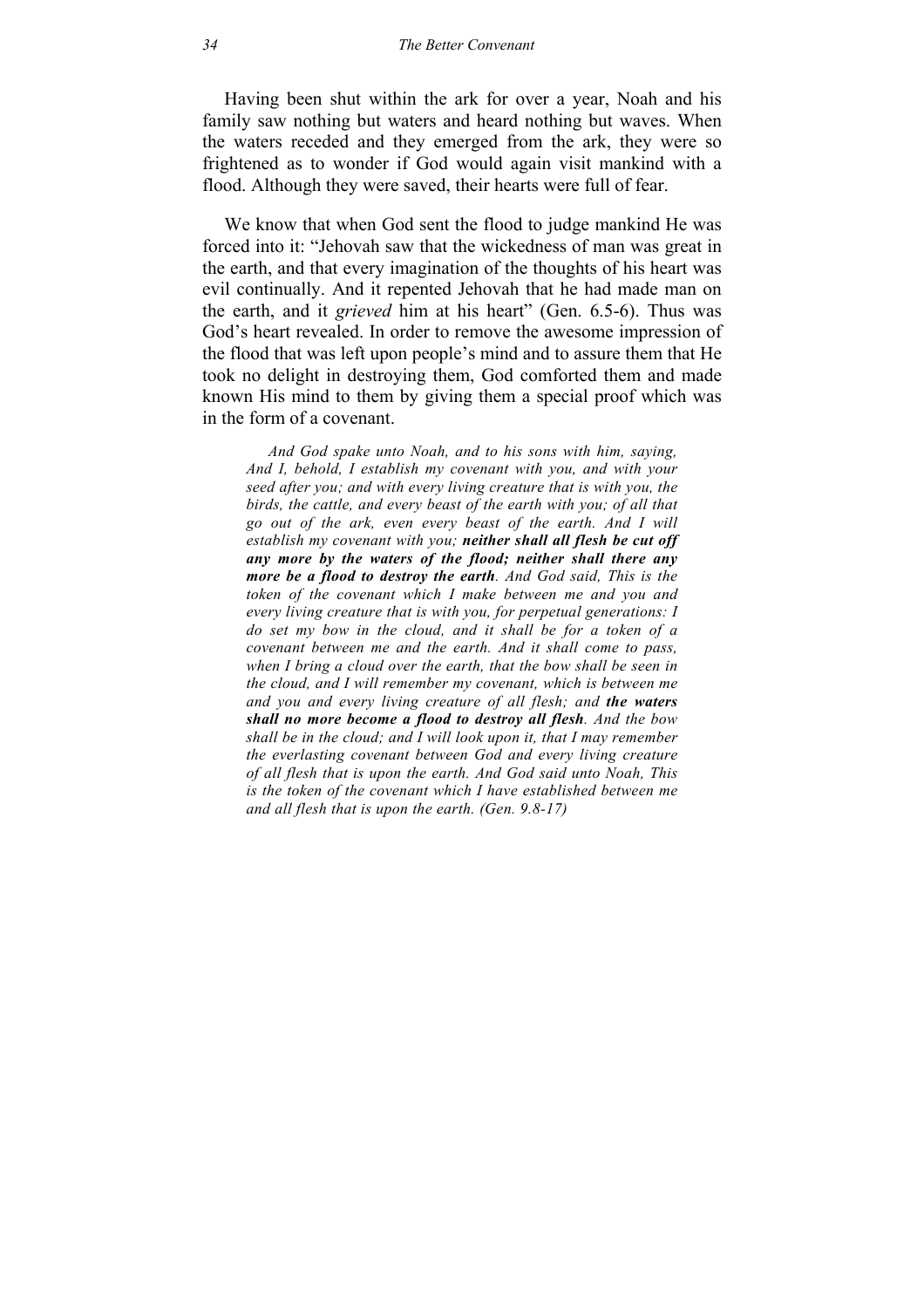In this covenant God thrice declared that there would be no more flood—so as to alleviate the fear of Noah's household and encourage them to lay hold of the words of the covenant that they might rest on it instead.

The use of a covenant is hereby made clear: In view of the lack of understanding in man of God's good will, He gives man a covenant as a pledge to hold on to. By making a covenant, He plainly informs man of His heart intention. It is as if He opens His heart to man for the latter to see what is on His heart. Oh, the Lord Creator of the heavens and earth cares so much for man that even the stones will be moved to praise!

### *God Enlarges Man's Faith by Covenant*

Let us next review the story of God making covenant with Abraham.

Abraham displayed love, courage and purity in the double incidents of receiving back his nephew Lot and rejecting the wealth of Sodom (see Gen. 14.14-23). But afterwards God said to him, "Fear not, Abram: I am thy shield, and thy exceeding great reward" (Gen. 15.1). Thus were Abraham's inner feelings revealed: on the one hand, he could not help worrying about the four kings who might return in revenge someday; and, on the other hand, he secretly moaned over the departure of Lot, as he had no son of his own. God therefore came at just the opportune time to comfort and to strengthen him.

Nevertheless, the answer of Abraham indicated that he was not satisfied with God's promise. Said he: "O Lord Jehovah, what wilt thou give me, seeing I go childless, and he that shall be possessor of my house is Eliezer of Damascus?" (15.2) He did not realize how full of grace was God's promise. He was quite pessimistic; he had his own idea and arrangement. Yet how did God react? "Behold, the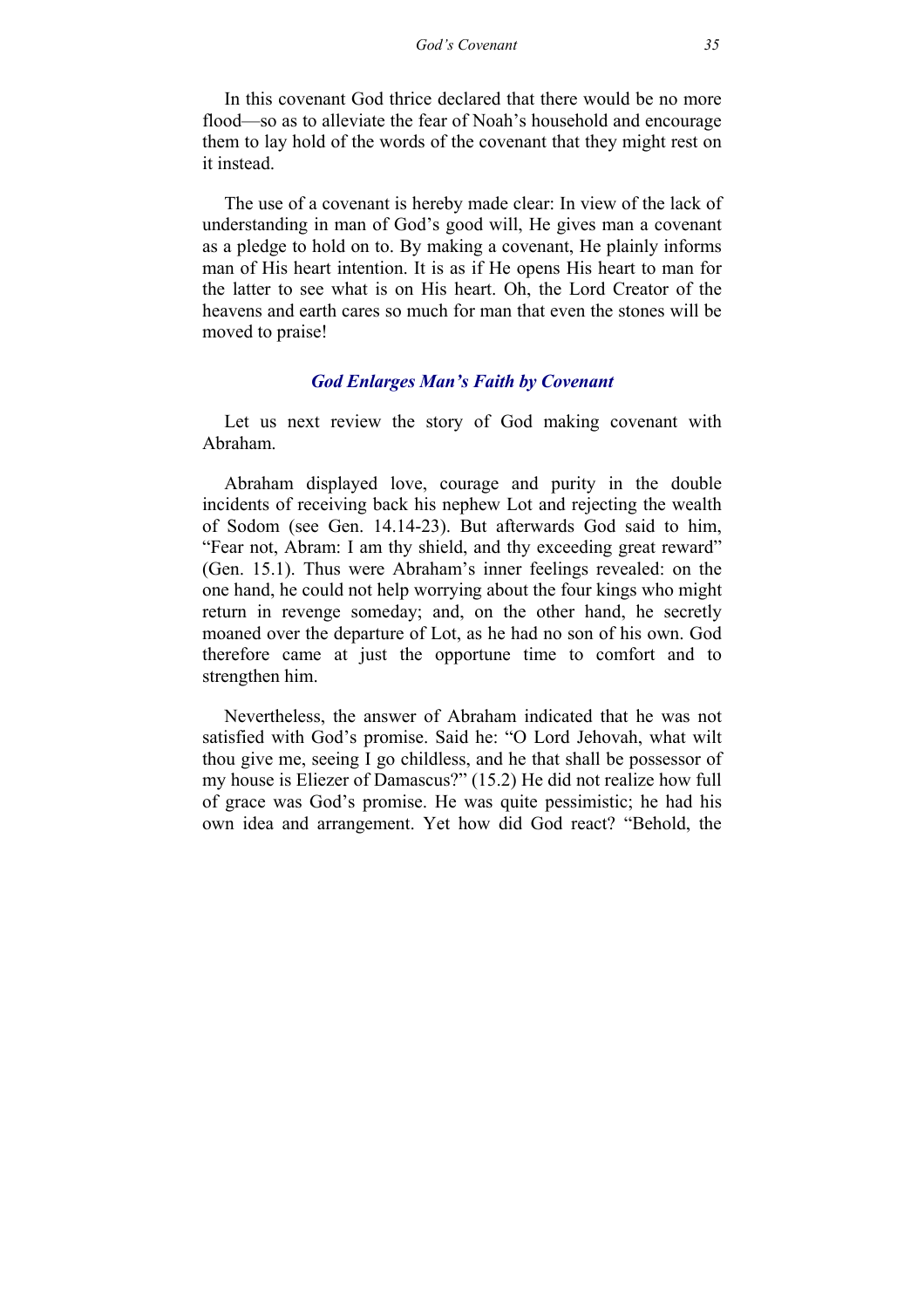word of Jehovah came unto him, saying, This man shall not be thine heir; but he that shall come forth out of thine own bowels shall be thine heir. And he brought him forth abroad, and said, Look now toward heaven, and number the stars, if thou be able to number them: and he said unto him, So shall thy seed be" (vv. 4-5). What was it that God said to Abraham? It was a promise, not a fact. But now Abraham believed in God's promise, and this was reckoned to him for righteousness (see v.6). In believing God's promise, he became the father of faith.

After Abraham believed in the first promise, God's second promise came: "And he said unto him, I am Jehovah that brought thee out of Ur of the Chaldees, to give thee this land to inherit it" (v.7). Did Abraham believe in this promise? His capacity was too small. He voiced his doubt by asking, "O Lord Jehovah, whereby shall I know that I shall inherit it?"  $(v.8)$  This promise was too big for Abraham's faith to apprehend, so he asked God for a proof to seize upon.

Does God have any way to remedy Abraham's small faith? What did He do? God made a covenant with him (see v.18). Hence making covenant is to *supplement* that which is insufficient by promise alone. It is the best way to *deal* with unbelief, and it *enlarges* the measure of faith in man. Abraham might not be able to believe in God's promise, yet God could not alter what He had promised. For his unbelief, God established a covenant with Abraham to help him believe. God said to Abraham:

*Take me a heifer three years old, and a she-goat three years old, and a ram three years old, and a turtle-dove, and a young pigeon. And he took him all these, and divided them in the midst, and laid each half over against the other: but the birds divided he not….When the sun went down, and it was dark, behold, a smoking furnace, and a flaming torch that passed between these pieces. (Gen. 15.9-10,17)*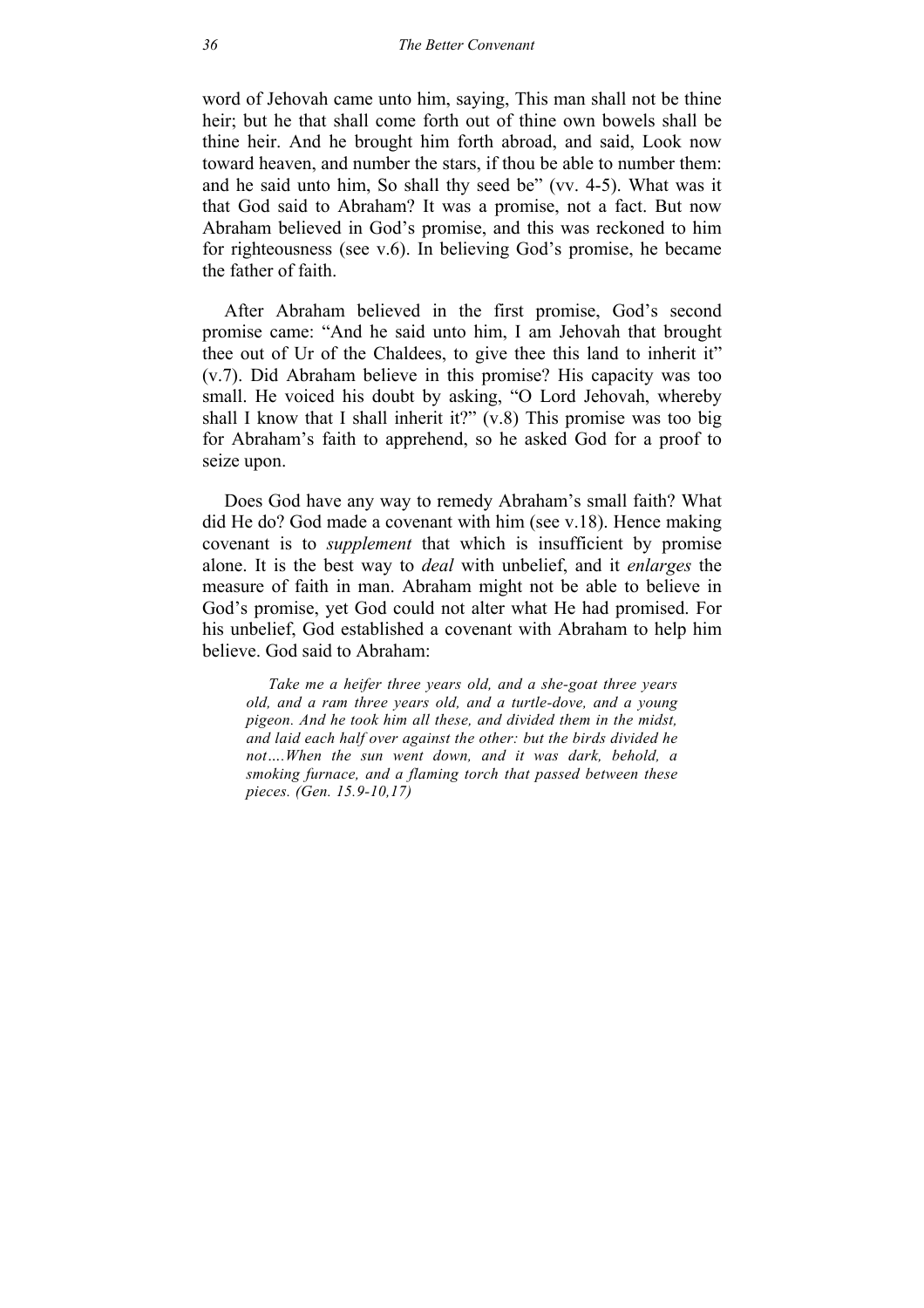What is the meaning of all this? This was God making covenant with Abraham. This showed that the covenant He established passed through the bowels and the blood. The bodies of these animals were divided and their blood was shed. God passed through between these pieces to insure that the covenant He made was eternally unchangeable and would never fall void.

God knew how limited was Abraham's faith. Unless He enlarged the latter's capacity to believe, nothing would be accomplished. Making covenant was therefore God's way of expanding Abraham's faith. He not only promised but also covenanted with Abraham as to what He would do. Thus did He cause Abraham to believe. For having established a covenant, God could not help but perform according to His covenant; otherwise, He would be unfaithful, unrighteous, and unlawful. Under the security of such a covenant, Abraham's capacity for faith was naturally enlarged.

### *God Gives Covenant to Man as Surety*

Let us go further and look into the covenant which God established with David.

2 Samuel 7.4-16 and Psalm 89.19-36 speak of the same incident; except that 2 Samuel 7 does not inform us that God was establishing a covenant with David, whereas Psalm 89 clearly states that the word which Jehovah spoke to David through Nathan the prophet was a covenant. God gave His word to David and his descendants as surety. He takes pleasure in seeing men laid hold of by His word and in their requesting Him to perform accordingly. This is the very reason for giving covenant to men.

God's word to David was quite clear:

*If his children forsake my law, and walk not in mine ordinances; if they break my statutes, and keep not my*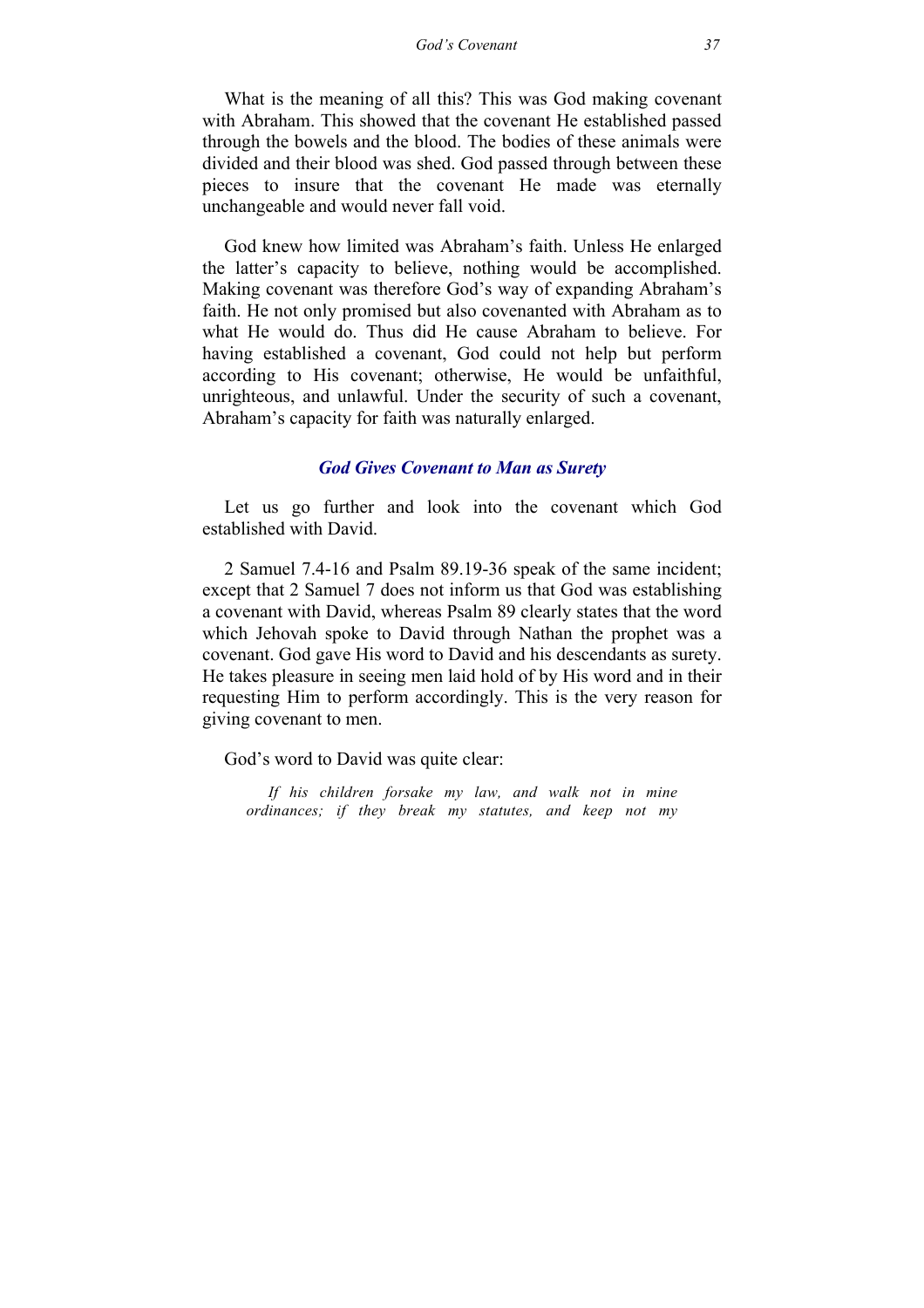*commandments; then will I visit their transgression with the rod, and their iniquity with stripes. But my lovingkindness will I not utterly take from him, nor suffer my faithfulness to fail. My covenant will I not break, nor alter the thing that is gone out of my lips. Once have I sworn by my holiness: I will not lie unto David: His seed shall endure for ever... (Ps. 89.30-36a)* 

All these words were in reference to God's covenant to David. Should the children of David not keep God's commandments, they would be visited with the rod; yet God could not break His covenant with David.

When was Psalm 89 written? It was written at the time when the nation of Judah was destroyed and her people were exiled to Babylon. During that particular period it seemed as though God had forgotten His covenant with David. The psalmist saw the tragic fall of the nation, so addressed God as follows: "But thou hast cast off and rejected, thou hast been wroth with thine anointed. Thou hast abhorred the covenant of thy servant: thou hast profaned his crown by casting it to the ground" (vv.38-39). Here he mentioned to God His covenant with David. Seizing upon the covenant, the psalmist questioned God: "Lord, where are thy former lovingkindnesses, which thou swarest unto David in thy faithfulness?" (v.49) Let us notice what the psalmist said here. He laid hold of the covenant and prayed. The Holy Spirit purposely records such prayer of inquiry in order to show us how much God is pleased with people who seize upon His surety and pray accordingly. Thus shall God be glorified. He takes delight in their approaching Him according to covenant, to pray or even to inquire. He enjoys their requesting Him to perform according to all His promises in the covenant.

#### *HOW TO UTILIZE COVENANT*

Having established a covenant with man, God would be unfaithful and unrighteous if he did not perform all which is written in it. We know He gives His covenant to us that we may be emboldened to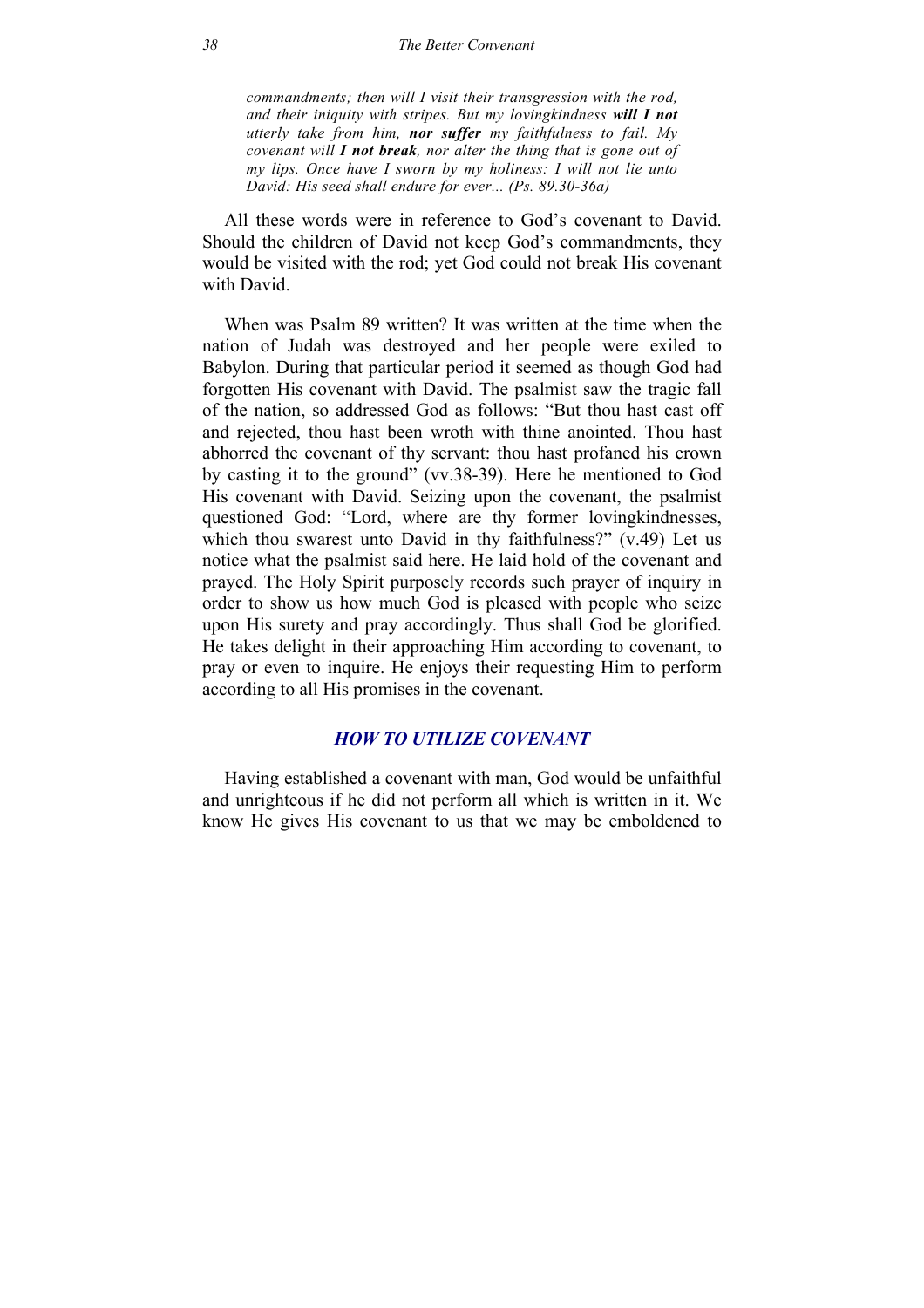inquire of Him, demanding that He would fulfill what He has said therein according to righteousness. He is now bound by the covenant; He must therefore act righteously. For this reason, all who know what a covenant is know how to pray—they may ask God with boldness. Let us illustrate this with the following instances.

#### *Instance 1*

"Hear my prayer, O Jehovah; give ear to my supplications: in thy faithfulness answer me, and in thy righteousness" (Ps. 143.1). Here David asked God to hear him not according to mercy and grace; rather, he pleaded God's faithfulness and righteousness. He did not beg; he prayed with boldness. He knew what a covenant was and knew how to lay hold of it.

#### *Instance 2*

Upon finishing the construction of the holy temple Solomon said, "Blessed be Jehovah, the God of Israel, who spake with his mouth unto David my father, and hath with his hands fulfilled it" (2 Chron. 6.4; see 2 Sam. 7.12-13). Then kneeling down before all the assembly of Israel he spread forth his hands towards heaven and prayed: "... Who *keepest covenant* and loving kindness with thy servants, that walk before thee with all their heart...Now therefore, O Jehovah, the God of Israel, keep with thy servant David my father that which thou hast promised...Now therefore, O Jehovah, the God of Israel, let thy word be verified, which thou spakest unto thy servant David" (2 Chron. 6.14-17). Solomon understood that some of the things in the covenant of God with his father David had already been fullfilled, whereas others were to be continuously fulfilled; consequently, he asked God to accomplish all that He had promised in accordance with His covenant. This is praying according to covenant, seizing in prayer the surety or covenant which God has given.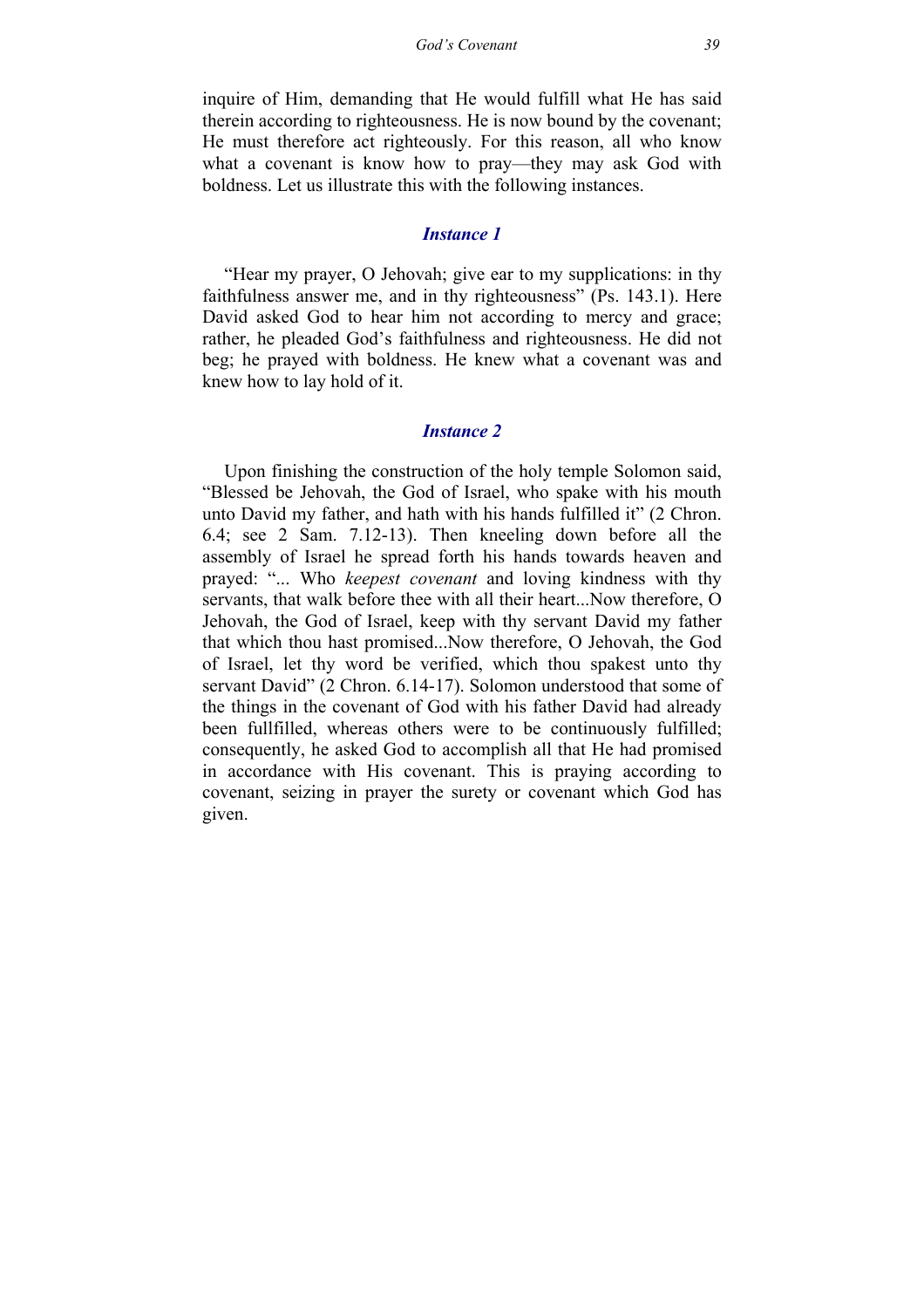#### *Instance 3*

As we observed earlier, Psalm 89 was written after the people of Israel had been taken captive to Babylon. During that period, so far as appearance went, it looked as though everything was finished, that God's promise had fallen through and that He had gone back on His covenant with David. Hence the psalmist seems to be reminding God when he asks: "Lord, where are thy former lovingkindnesses, which thou swarest unto David in thy faithfulness?" (v.49) Once again, this is praying according to covenant, laying hold of the pledge which God gives in covenant.

#### *HOW TO KNOW GOD'S COVENANT*

How can we truly know God's covenant? "The friendship of Jehovah is with them that fear him; and he will show them his covenant" (Ps. 25.14). Except God himself shows us His covenant, there is no way to know it. We may hear people talk about God's covenant, we may even understand something about it, but unless there is God's revelation we have no strength to lay hold of His word. Hence we need the Lord to give us a registration in our spirit.

What kind of persons may receive God's direction? They who fear God; because "the secret of Jehovah is with them that fear him, that he may make known his covenant to them" (same verse, Darby's translation). What is the meaning of "fear God"? To fear Him is to hallow His name—that is, to exalt Him. They who seek God's will with singleness of heart and obey Him absolutely are those who fear Him. To such as these will He tell His secret and show His covenant. People who are lazy, careless, doubtful-minded or arrogant need not expect God to reveal His secret or covenant to them. He only makes known His secret and unveils His covenant to those who fear Him. This can be attested by all who fear the Lord. For us to truly know God's covenant, we must learn to fear Him.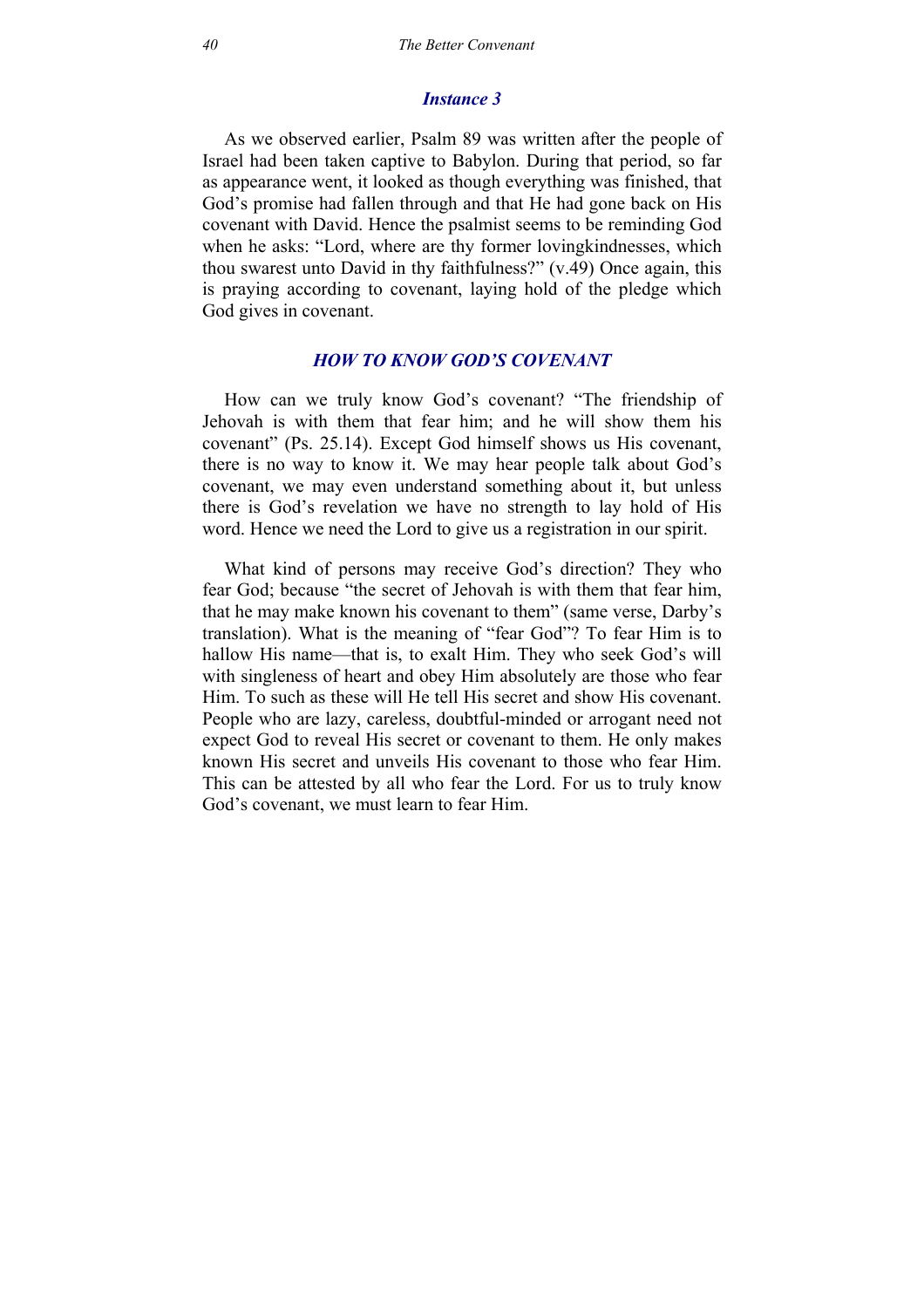

# **Covenant**

**3General Remarks on the New Covenant**<br> **3General Covenants with man**. The most notable are those He established with Noah, with Abraham, with the Israelites who came out of Egypt, God has made several covenants with man. The most notable are those He established with Noah, with Abraham, with the Israelites who came out of Egypt,

and also with David. There is another one He made with the children of Israel in the land of Moab besides the one He made with them in Horeb (see Deut. 29.1). But beyond all these is a covenant which God established through the Lord Jesus Christ—that which is commonly known as the New Covenant. Although there are so many covenants, the most significant ones are the Abrahamic Covenant and the New Covenant.

# *THE NEW COVENANT SUCCEEDS THE ABRAHAMIC COVENANT*

The New Covenant expounds as well as succeeds the Abrahamic Covenant. We are shown in Galatians 3 that these two covenants run on the same line. Though the Mosaic Covenant of Law which God established with Israel stands between the Abrahamic and New Covenants (see Gal. 3.15-17), yet the Law is added because of transgressions (see Gal. 3.19; Rom. 5.20). Only the Abrahamic Covenant and the New Covenant are enacted upon promise, and, therefore, on the basis of faith (see Gal. 3.7,9,16-17; Heb. 8.6). They belong to the same system. In between the Abrahamic and New Covenants is the Covenant of Law which God established with the people of Israel. This is that "first covenant" mentioned in Hebrews 8.7, which is also what we usually call the Old Covenant. The Old Covenant (or Testament) does not refer to the thirty-nine books of the Old Testament (Genesis to Malachi). Strictly speaking, the Old Covenant covers the period from Exodus 19 to the death of the Lord Jesus. The conditions for the Old Covenant are reciprocal in nature: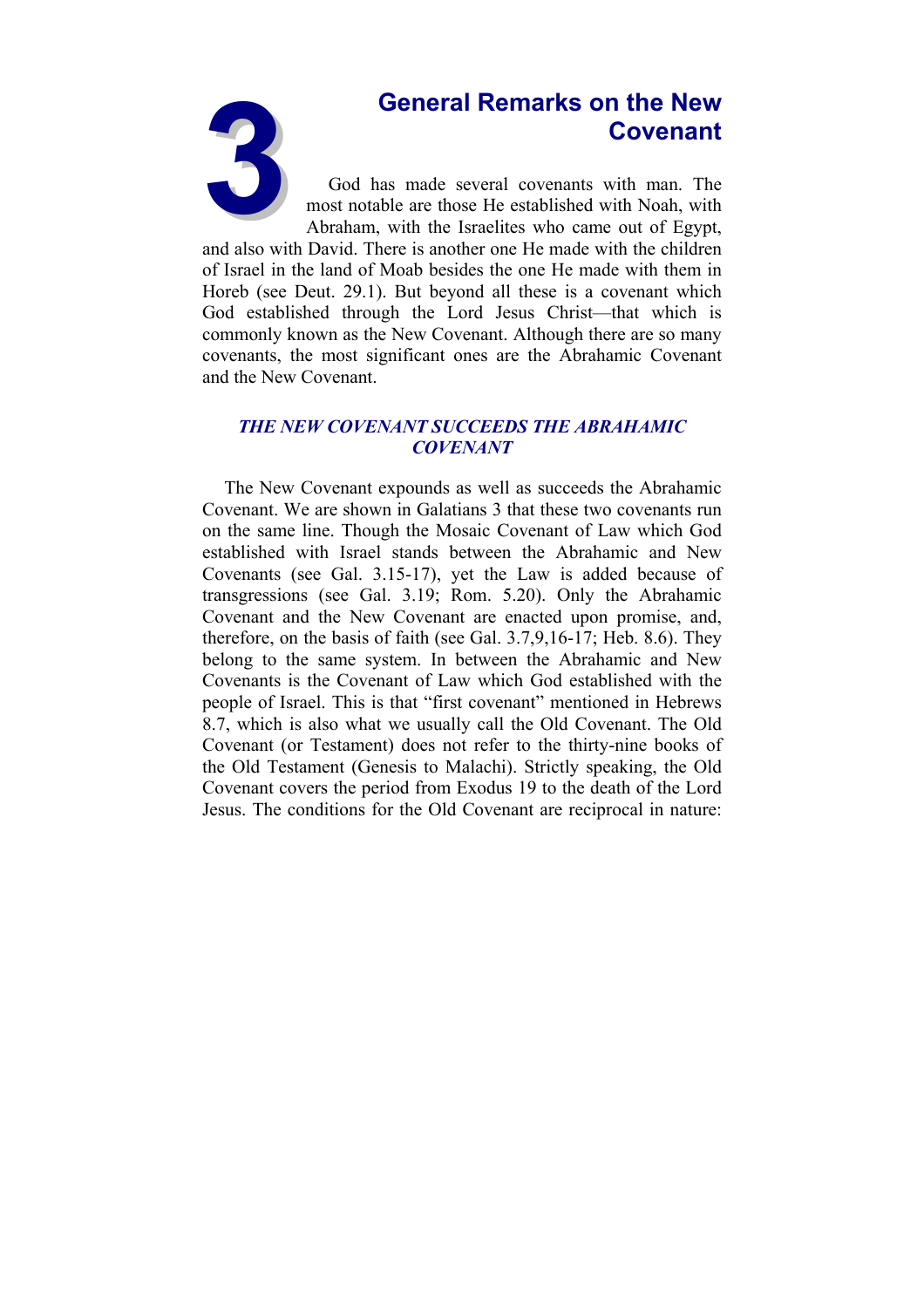if the children of Israel keep the Law, God will bless them; but if they violate the Law, He will punish them. This is the Old Covenant. Yet there is a covenant earlier than the Old Covenant, and that is the one God made with Abraham. Now the New Covenant is a continuation of the Abrahamic Covenant—and not of the Old Covenant.

#### *THE FIRST COVENANT HAS FAULT*

"For if that first covenant had been faultless, then would no place have been sought for a second" (Heb. 8.7). This indicates that the first one has been found faulty. So far as the covenant *itself* is concerned, "the law is holy" (Rom. 7.12), "the law is spiritual" (Rom. 7.14), "the law is good" (1 Tim. 1.8). But as to the *function* of the first covenant, "through the law cometh the knowledge of sin" (Rom. 3.20), "and the law is not of faith; but [quoting from Lev. 18.5], He that doeth them shall live in them" (Gal. 3.12). Hence this is stating that the Law demands doing good yet it fails to give the life and power to do that good. Why? Because "the law could not do, in that it was weak through the flesh" (Rom. 8.3); and therefore "by the works of the law shall no flesh be justified in his sight" (Rom. 3.20). In a word, "the law made nothing perfect" (Heb. 7.19). Thus is the Old Covenant found to be faulty.

We know that all the words from Exodus 19 to 24 are included in the covenant God made with Israel. In the third month after they were gone forth out of the land of Egypt they came into the wilderness of Sinai, and there they encamped before the Mount. Moses appeared before God and was told to say to the children of Israel: "If ye will obey my voice indeed, and keep my covenant, then ye shall be mine own possession from among all peoples: for all the earth is mine." When the people heard these words they answered together and said: "All that Jehovah hath spoken we will do" (see 19.1-8). And after Moses had proclaimed all the words of the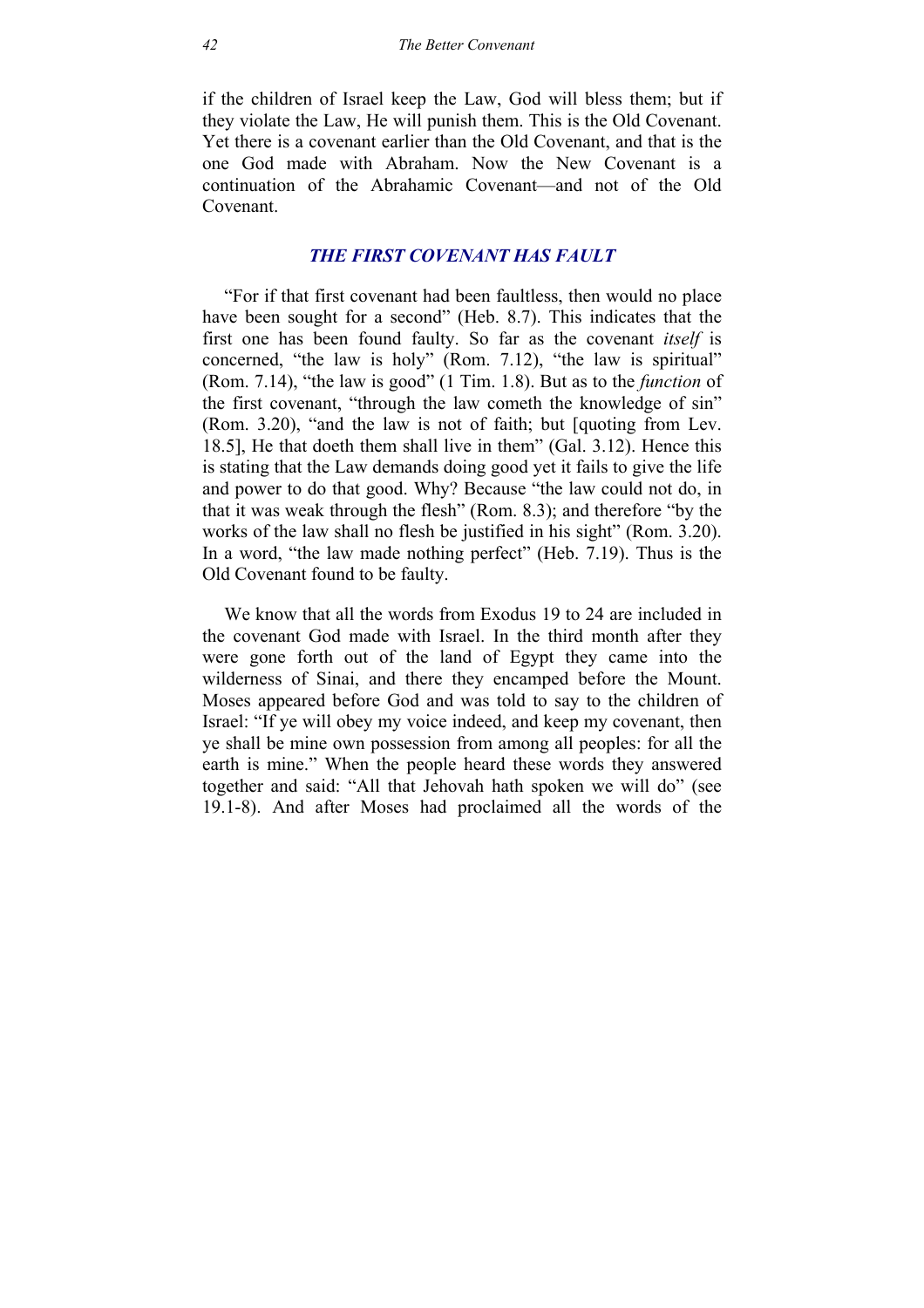covenant he "took the blood, and sprinkled it on the people, and said, Behold the blood of the covenant, which Jehovah hath made with you concerning all these words" (24.8).

Now in the covenant are included words such as these: "Thou shalt have no other gods before me. Thou shalt not make unto thee a graven image, nor any likeness of any thing...Thou shalt not bow down thyself unto them..." (20.3-5) Had the people of Israel kept these words? We know that even before Moses brought the tables of the testimony down from Mount Sinai the people of Israel had already made a golden calf and worshipped it in the plain (see 32.1- 8). In other words, even before the tables of the testimony had reached them, the people had broken the covenant. This is the fault of the first covenant.

Were the people of Israel able to keep God's covenant afterwards? No, they were not. On the contrary, they provoked God by tempting Him and proving Him even though they witnessed His work continually for forty long years. They erred in their hearts and did not know God's ways. They saw God's work, yet they did not know His ways. This too is the fault of the first covenant.

*For finding fault with them, he saith, Behold, the days come, saith the Lord, that I will make a new covenant with the house of Israel and with the house of Judah; not according to the covenant that I made with their fathers in the day that I took them by the hand to lead them forth out of the land of Egypt; for they continued not in my covenant... (Heb. 8.8,9a)* 

How God expected them to continue to be faithful to His covenant! But they could not continue. In spite of their determination once made to follow the Lord, they could not follow Him daily with faithfulness. Though they were once revived, they were not so every day. This again is the fault of the first covenant.

"We know that the law is spiritual: but I am carnal, sold under sin….For I know that in me, that is, in my flesh, dwelleth no good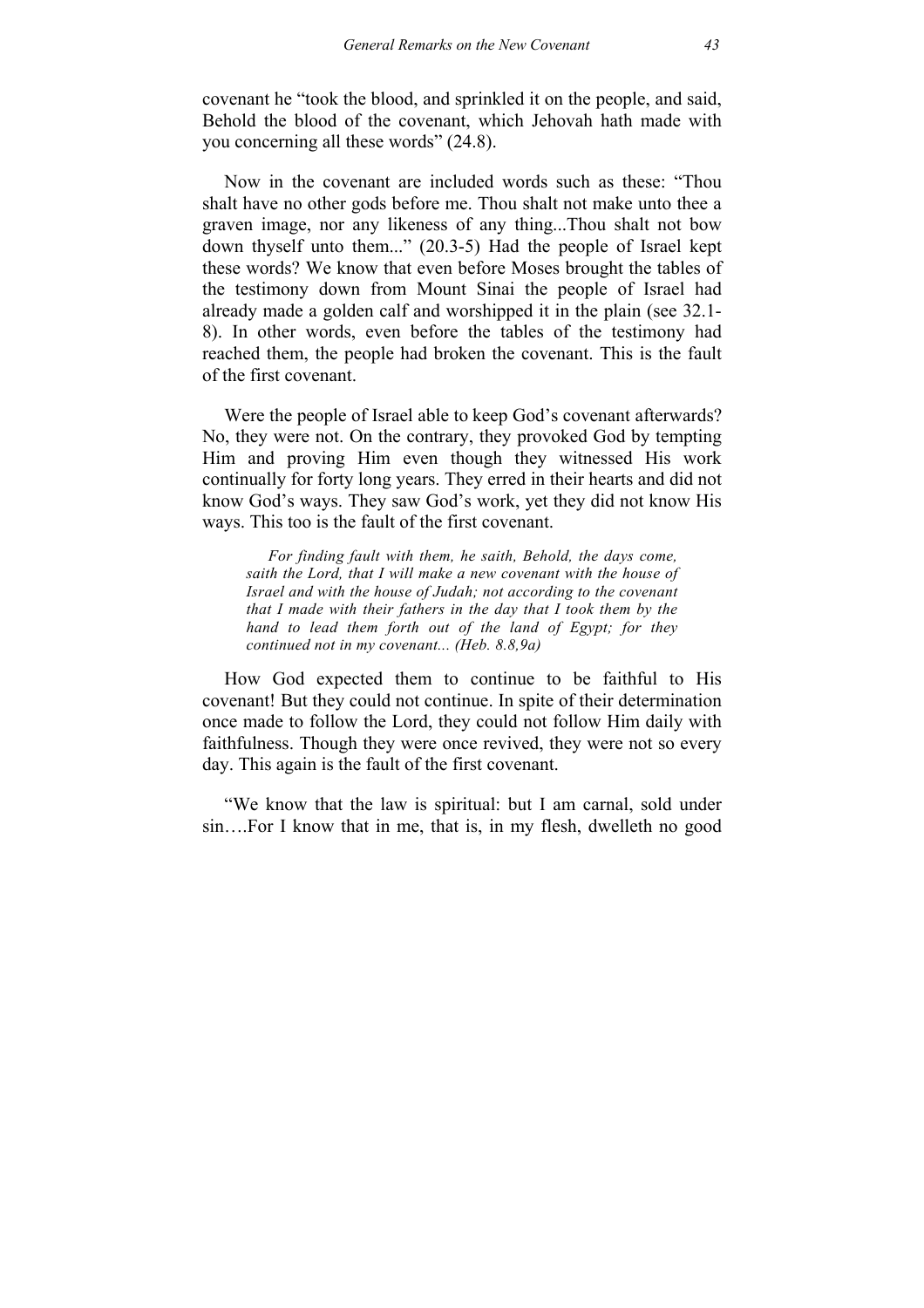thing: for to will is present with me, but to do that which is good is not" (Rom. 7.14,18). Paul's experience proves to us that the Law itself is spiritual, but it is weak through the flesh (Rom. 8.3). Once more, this is the fault of the first covenant.

#### *THE NEW COVENANT IS THE BETTER COVENANT*

If the first covenant is faulty, how about the second? The second one is the New Covenant (Heb. 8.7,13). The New Covenant has been enacted upon a better promise (Heb. 8.6), and it is written not on tables of stone but on tables that are hearts of flesh (2 Cor. 3.3). Regarding this New Covenant, God puts His laws into the mind of man and writes them on his heart (Heb. 8.10b). In other words, with the New Covenant it is God who both gives the charge and enables man to do His will. The New Covenant provides us who believe with life and power to do the good which we would desire to do, so that God may be our God and we may be His people (Heb. 8. 10c; Titus 2.14). It also helps us to know God more deeply within ourselves, even without the need of being instructed by men (Heb. 8.11). Consequently, it is the blood of the covenant wherewith we are sanctified (Heb. 10.29), it is "a better covenant" (Heb. 7.22, 8.6) and "an eternal covenant" (Heb. 13.20). We want to shout Hallelujah! How sweet, how glorious, and full of grace is the New Covenant!

# *THE NEW COVENANT CONTAINS GOD'S PROMISE AND GOD'S FACT*

We have before said that the gracious word which God gives us includes His promise, His fact, and His covenant—these three—the third of which in addition embraces the first and second. Now we intend to take a closer look at both the promise and the fact in God's covenant. The Scriptures show us that God's covenant is God's promise; except that God's promise is what He says whereas God's covenant is further interposed with an oath (Heb. 6.17). If promise is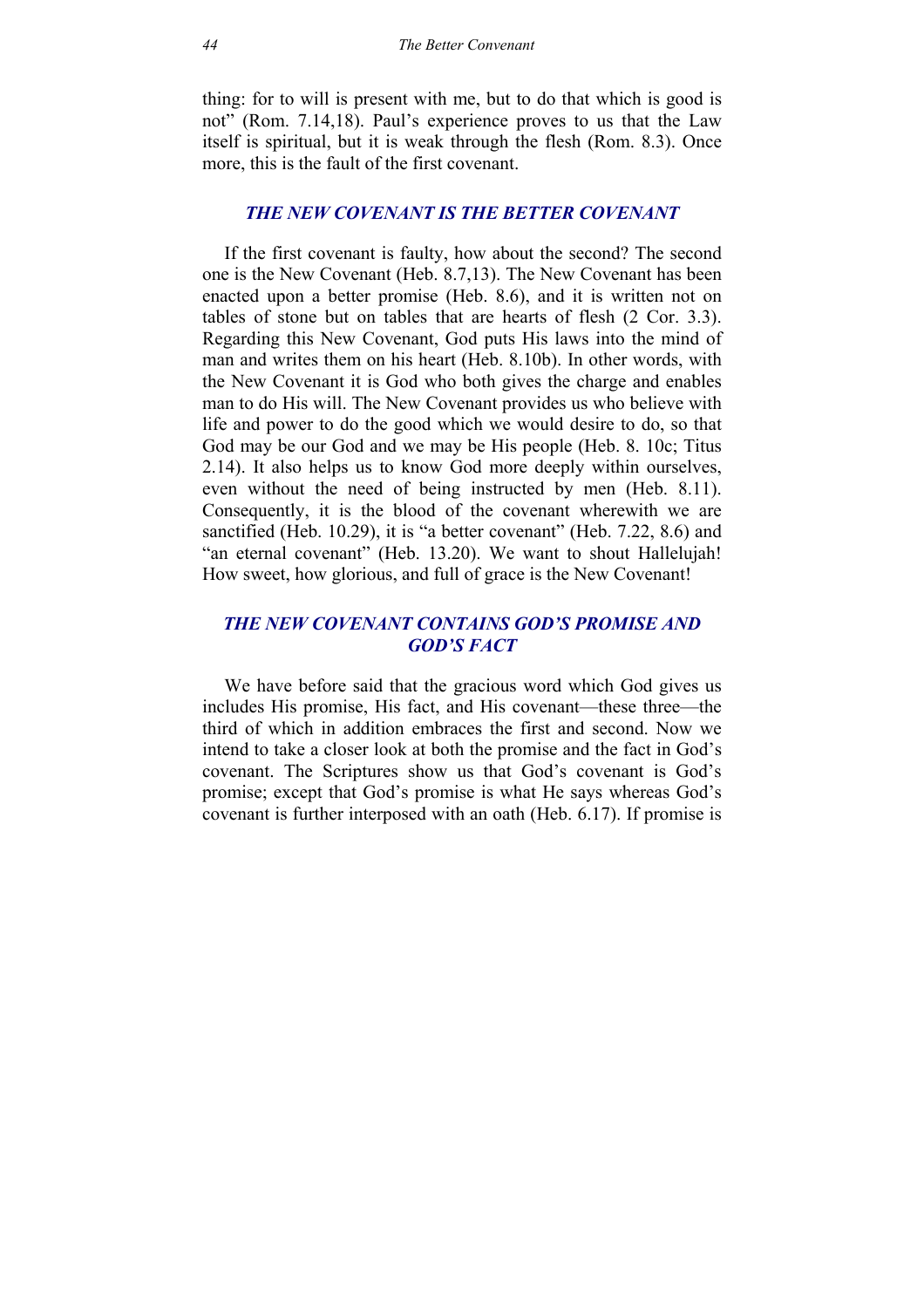binding to God, covenant is much more binding. When God made His covenant with Abraham, He swore by himself (Heb. 6.13-14). It is further said that "God, being minded to show more abundantly unto the heirs of the promise the immutability of his counsel, interposed with an oath" (6.17). Moreover, "the Lord swore and will not repent himself' (7.21b). Therefore, God is more bound and restricted by covenant.

From the words in Hebrews 9.15-18 we are clearly to understand that there is fact as well as promise in the New Covenant: "Where a testament is, there must of necessity be the death of him that made it" (v.16). So a covenant in the Scriptures has two meanings—one is "agreement" while the other is "will" or "testament." We may therefore describe the New Covenant either as a covenant or as a testament.

#### *God's Promise*

No covenant can be instituted without promise. There is promise in every covenant. But ordinary promise gives no surety, whereas covenantal promise undergoes a legal procedure, and is thus protected or prosecuted by law. To those who have been deeply taught by God's grace and who know Him well, God's promise and God's covenant do not make much difference; for they know He is as faithful as He is righteous. They believe that once God has promised, it shall be done. There is no need for His promises to be put into legal form. They look upon God's promise as being just as good as His covenant. But to those whose faith is weak, God's covenant is quite different from His promise, in that covenant seems to guarantee the fulfillment of promise. Although we cannot say all God's promises are God's covenants, we can dare to say that all God's covenants contain His promises.

"But now hath he obtained a ministry the more excellent, by so much as he is also the mediator of a better covenant, which hath been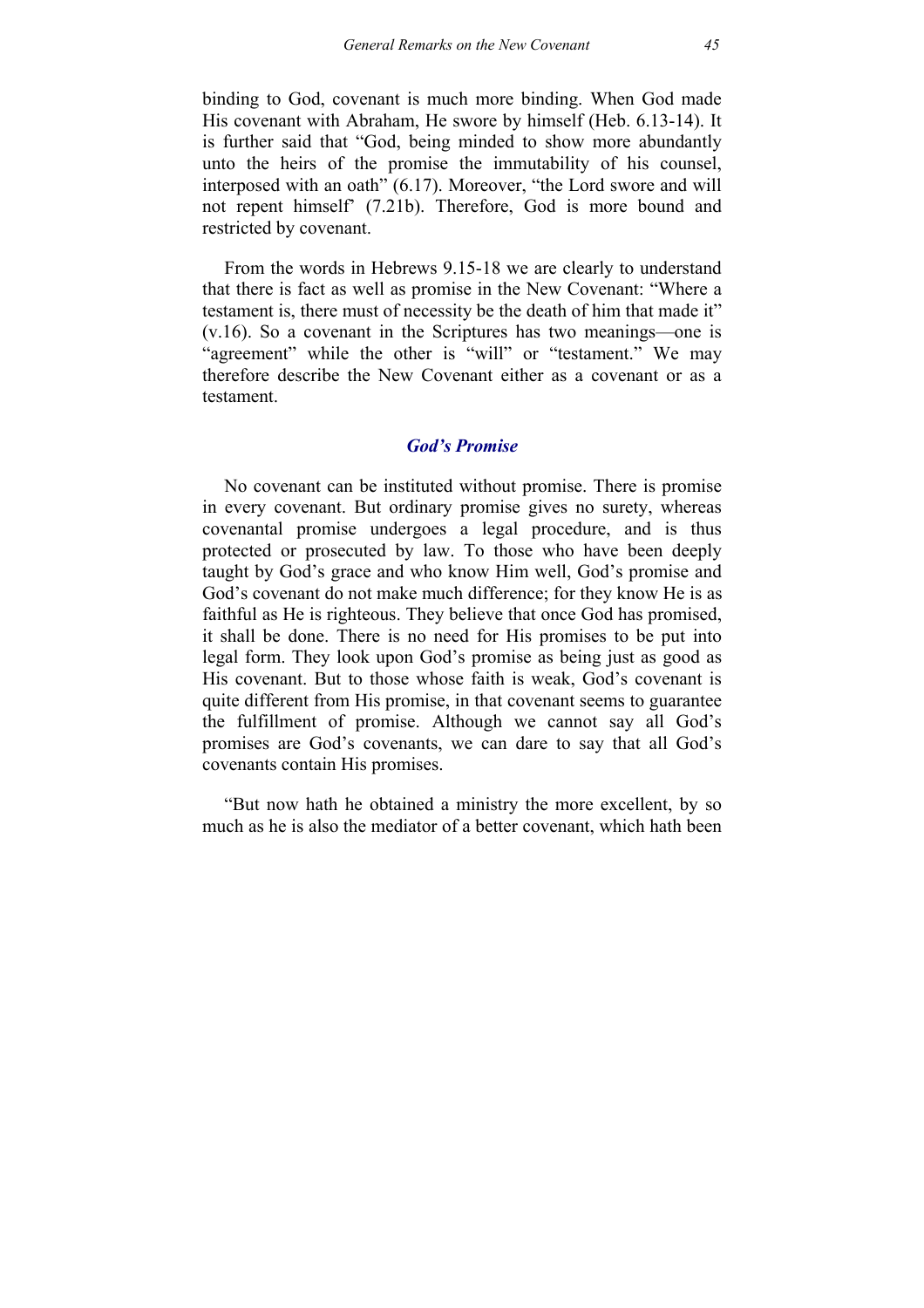enacted upon *better promises*" (Heb. 8.6). This tells us that the New Covenant is a better covenant because it has been enacted upon better promises.

### *God's Fact*

God's covenant contains not only promise but also will and testament. Hebrews 9.15 speaks of "the promise of the eternal inheritance," while verse 16 speaks of a "testament." A testament implies that something is left behind, either property or thing. What is left behind is the fact. For example: A father leaves a will, stating how his properties are to be distributed—either to his son or to others. Those who inherit his inheritance enjoy the things which he has left behind. Consequently, a testament is not empty words; there must be fact involved. Since a testament is also a covenant, it is logical to further conclude that there is fact in a covenant.

However, a covenant is different from God's promise and God's fact, though it contains both. Without promise and fact a covenant would become vain and meaningless. We thank God, for He has joined together many promises and facts in the New Covenant. Praise the Lord, the New Covenant is so rich and perfect.

## *THE DISPENSATION OF THE NEW COVENANT*

Before we can touch upon the dispensation of the New Covenant, we must initially decide with whom God establishes the New Covenant in the first place. Moreover, when does He make the New Covenant?

# *With Whom Does God Covenant?*

According to the Bible, God has never made any covenant with the gentiles. The New Covenant is therefore not made with them.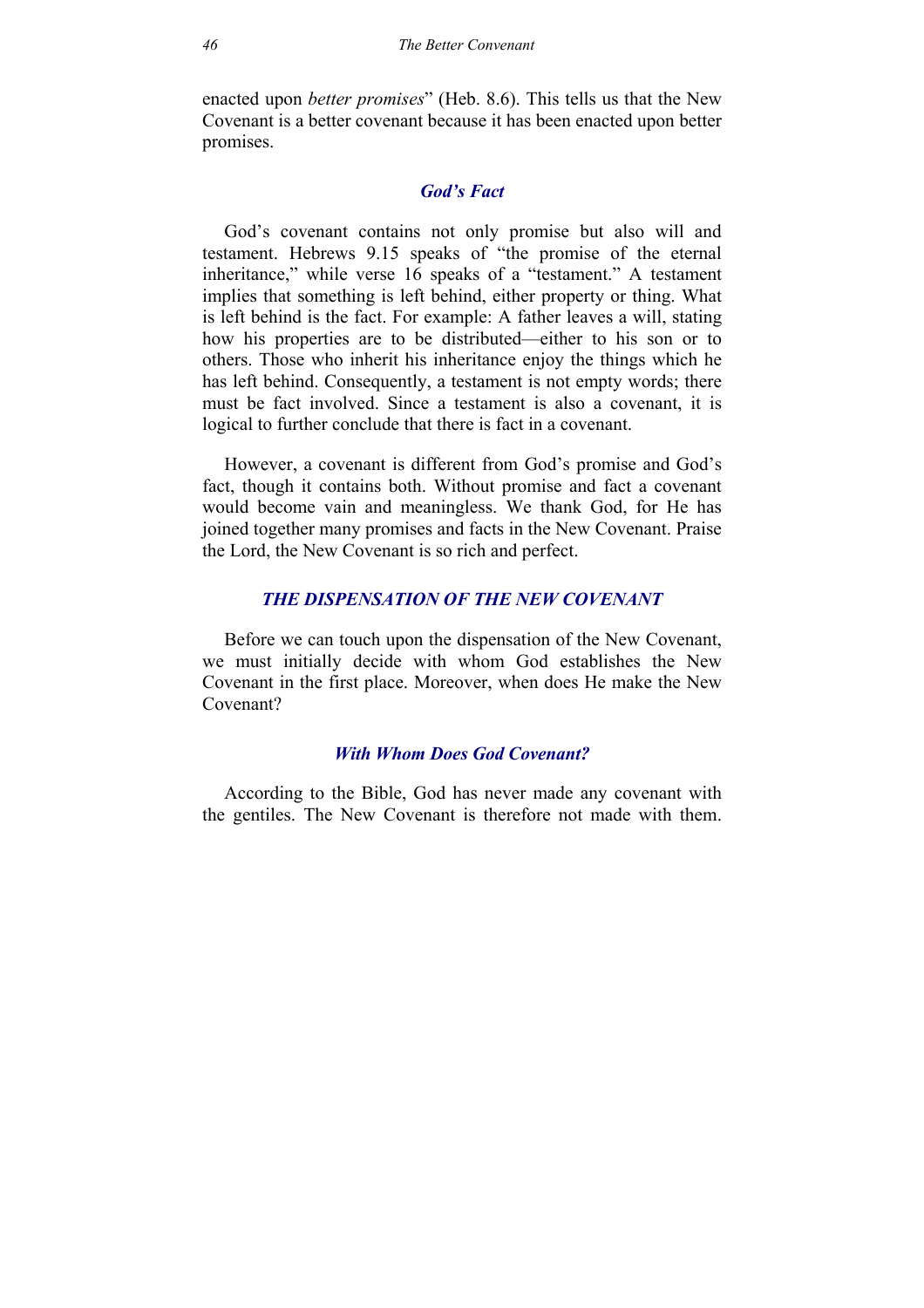Since God has not previously set up any covenant with the church, how can he ever make a *second* (or New) covenant with it if there has not been a first (or Old) covenant made? With whom, then, does He establish the New Covenant? "Behold, the days come, saith Jehovah, that I will make a new covenant with *the house of Israel*, and with *the house of Judah*: not according to the covenant that I made with their fathers in the day that I took them by the hand to bring them out of the land of Egypt..." (Jer. 31.31-32a). When the children of Israel came out of Egypt God made a covenant with them. He now declares that He will make a new covenant with them. This distinctly informs us that God establishes the New Covenant not with the gentiles but with the house of Israel and the house of Judah.

#### *When Is the New Covenant Made?*

"Behold, the days come" (Jer. 31.31). This would indicate that at the time the words were spoken the days had not yet come. The Lord continues: "This is the covenant that I will make with the house of Israel after those days, saith Jehovah" (v.33a). According to the contents of this covenant, we believe "the days" refer to the beginning of the millennium. It is during that time that God will establish a New Covenant with the house of Israel.

# *How Is It That Today Is Called the Dispensation of the New Covenant?*

If the New Covenant is to be established by God with the house of Israel in future days, how then can we call today the dispensation of the New Covenant? This is truly most marvelous and most gracious! On the night of His betrayal, the Lord Jesus "took a cup, and gave thanks, and gave to them, saying, Drink ye all of it; for this is my blood of the covenant..." (Matt. 26.27-28a—many ancient authorities insert "new" before the word "covenant"—ASV mg.). The New Covenant—oh, how musical, how marvelous, how attractive!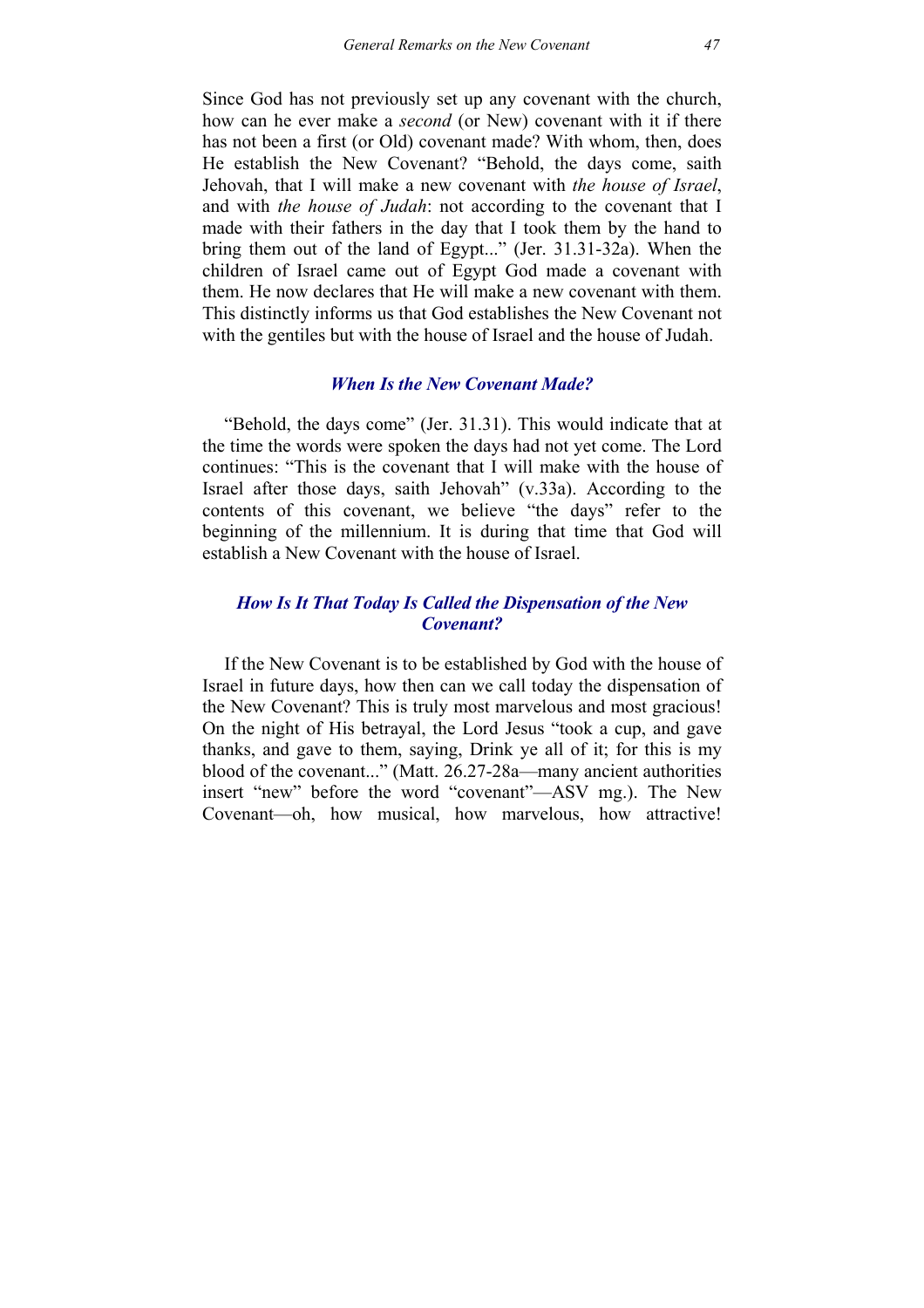Although we read about the New Covenant in the Old Testament book of Jeremiah, for hundreds of years afterwards nothing was ever heard of it, as though it were a forgotten treasure. During the thirty or so odd years of our Lord's earthly days He never mentioned the New Covenant. Day after day, year after year, He made no reference to it. How then did it happen that when He was having supper with the disciples He at this particular time took the cup, blessed it, and gave it to them, saying, "Drink ye all of it; for this is my blood of the new covenant"? He not only mentioned the New Covenant but even stated that "this is my blood of the new covenant."

O holy and gracious Lord, we worship You with tears of gratitude and praise You with tears of joy! How full of life and full of riches is the New Covenant. To those who know You not, it is but letter. But Lord, You know what it is, and You have unveiled it this day. You have opened the heavenly spiritual treasure-house and distributed its treasures to Your beloved ones. Lord, this is indeed most marvelous and most gracious! We want to thank and praise You once more.

Due to the exceeding greatness of the grace of the Lord, this New Covenant is now applicable to all the redeemed people. Though it shall be after those days that God will make a new covenant with the house of Israel and the house of Judah, yet all the redeemed ones may enjoy it beforehand since the Lord has paid the price with His blood. This is just the same as our being justified by faith as Abraham was justified by faith, even though God made his covenant with Abraham and not with us

We are today being put under the New Covenant which God has promised Israel some day to enjoy because the Lord Jesus has already shed His blood—even the blood of the New Covenant. The Lord is building us up with the principle of the New Covenant. He blesses us with the blessings of the New Covenant. We know the Lord Jesus shed His blood not only for the remission of sin but also for the establishment of the New Covenant. For remission of sin is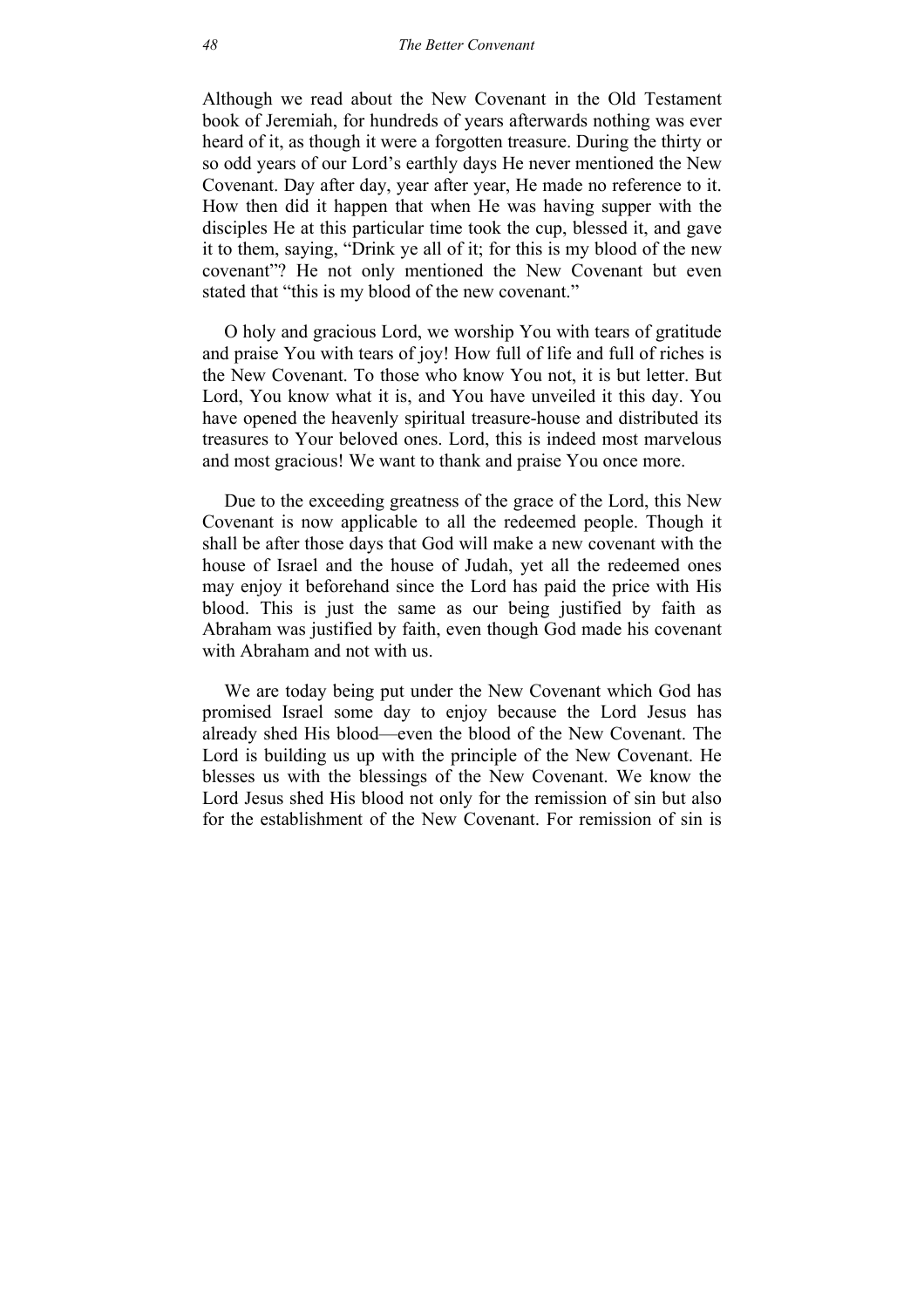only a process, a way to the goal. The purpose of the shedding of the blood is to establish the New Covenant. Atonement is related to the institution of the New Covenant in that without the problem of sin solved the blessing of the New Covenant can not come upon us. Thank the Lord, His blood solves the problem of sin and inaugurates the New Covenant. For this reason, this age is truly the dispensation of the New Covenant. How we praise God for it!

# *THE CONTENTS OF THE NEW COVENANT*

What are the contents of the New Covenant? We shall give a general outline now, and develop its various aspects later on.

*For this is the covenant that I will make with the house of Israel after those days, saith the Lord; I will put my laws into their mind, and on their heart also will I write them: and I will be to them a God, and they shall be to me a people: and they shall not teach every man his fellow-citizen, and every man his brother, saying, Know the Lord: for all shall know me, from the least to the greatest of them. For I will be merciful to their iniquities, and their sins will I remember no more. (Heb. 8.10-12)* 

This passage of the Bible tells us clearly that the New Covenant contains three main parts:

(1) God will put His laws into our minds and write them on our hearts so that He may be our God and we may be His people. In this, God enters into men and unites himself with them in life.

(2) Being in us, this law shall enable us to know God without need of being taught by others. This is knowing God inwardly.

(3) God will be merciful to our iniquities and remember not our sins. This is forgiveness of sin.

Hebrews 8.10-11 forms a unit, while verse 12 makes a new start. With the conjunction "For" heading verse 12, we would understand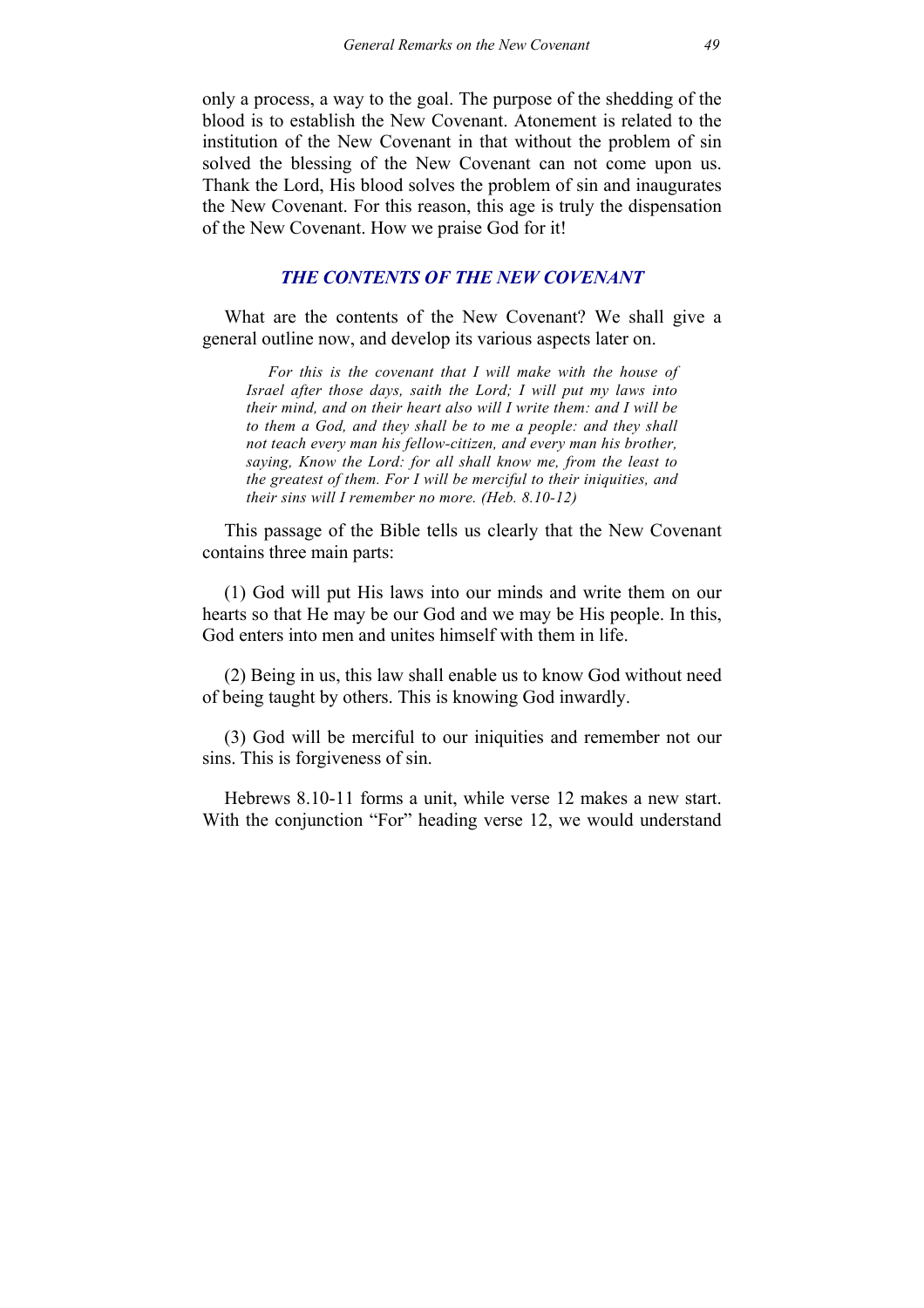that the forgiveness of sin is something already done. Speaking from God's side, verses 10 and 11 reveal His purpose, and hence they are stated first; whereas verse 12 is declared second because it relates to God's process towards arriving at His purpose. But speaking from the viewpoint of our spiritual experience, God forgives our iniquities and remembers not our sins before He puts His laws into our mind and writes them on our heart that He may be our God and we may be His people who know Him in a deeper way.

Concerning these main parts of the New Covenant, we may list them as follows:



The New Covenant meets our needs perfectly. There is no necessity to add anything to it, nor is there the possibility of subtracting something from it. What God has done is just too perfect. In saving us, He gives us these three magnificent blessings in the Lord Jesus. Having the New Covenant, we have cleansing, life and power, and also inward knowledge of God. May we all say, How perfect and glorious is the New Covenant, How graciously has God treated us!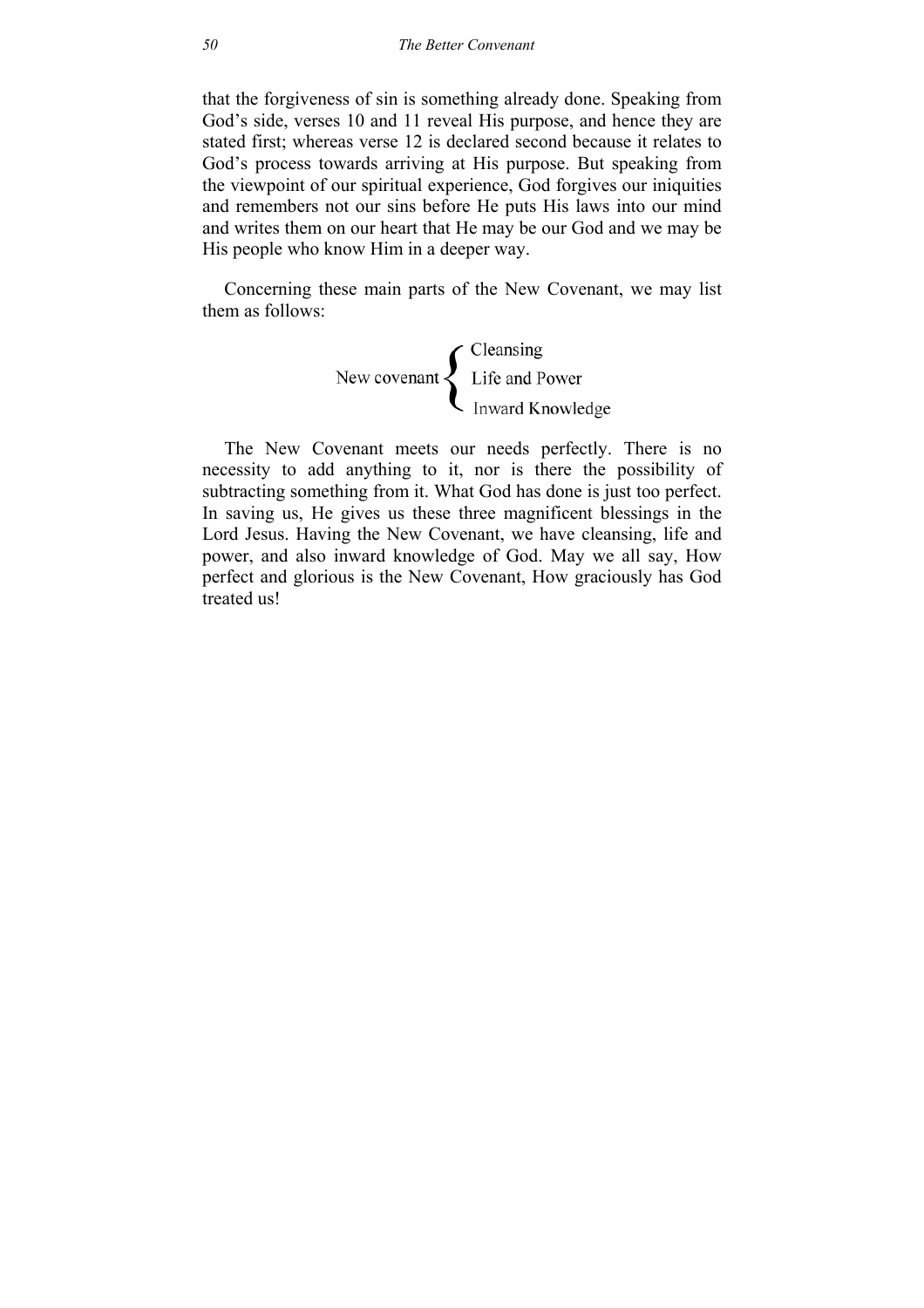**4This is my blood of the New Covenant**<br> **4This is my blood of the [new] covenant, which is<br>
poured out for many unto remission of sins" (Matt.<br>
26.28 mg.). This verse indicates that the blood of<br>
Christ is the blood of th** "This is my blood of the [new] covenant, which is poured out for many unto remission of sins" (Matt. 26.28 mg.). This verse indicates that the blood of Christ is the blood of the New Covenant. This blood is shed especially for the establishment of the covenant.

In other words, the New Covenant is inaugurated by blood; consequently, it is trustworthy and secure.

### *THE NECESSITY OF THE BLOOD*

Why must the New Covenant be initiated by blood? Why is this covenant effective only if it is inaugurated with blood? To understand this we need to retrace the story of the garden of Eden to recognize the demand of the Law.

We know that when Adam was driven out of the garden of Eden he lost life and inheritance as well as the position of having fellowship with God. Death reigned from Adam until Moses (Rom. 5.14). Sin and death reigned from Moses until Christ (Rom. 5.21). This does not mean that from Adam to Moses there was no sin. The Bible tells us that "until the law sin was in the world; but sin is not imputed when there is no law" (Rom. 5.13). At Mount Sinai Moses received the covenant of law from God. And that covenant was conditional: if the people kept its words they would be blessed; if not, they would be cursed (Gal. 3.12, 10). Why, then, was the Law given to them? Because "through the law cometh the knowledge of sin" (Rom. 3.20) that they might be "kept in ward under the law" (Gal. 3.23). In this respect they were under the dominion of sin as they once before were under the dominion of death.

Before Christ came into the world human beings suffered two great losses: first, the loss which came from Adam having sinned;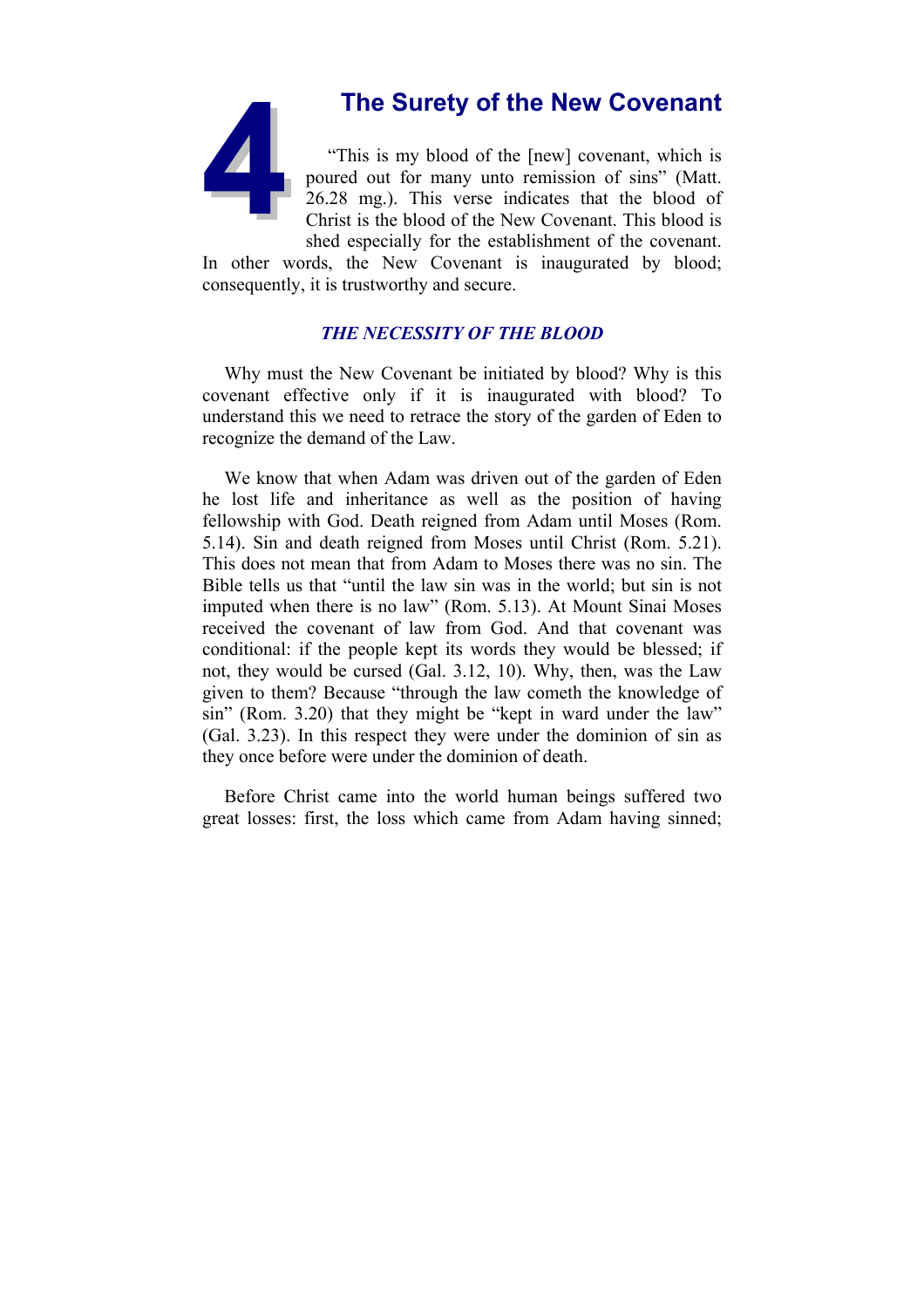and second, the loss which came from our inability to keep the law of God. With death and sin ruling, we are thus separated from God and cannot enjoy His presence. We become foolish and know not God. We do not possess the spiritual life and power to do God's will. Alas, in Adam and under the law we have nothing whereof to boast except to cry out: "Wretched man that I am! Who shall deliver me out of sin and death?" Is there no way to solve the problems of sin and death? Indeed there is: in shedding His blood, the Lord Jesus has solved both problems. Because of His shed blood we need not die and our sins are being cleansed.

Originally God had designed to give to us His own life and all things pertaining to godliness. Due to our sin and the death which comes from sin, we became alienated from God, unable to obtain all that belongs to Him. We lost what God had already given and what He had intended yet to give us. But now the blood of the Lord Jesus cleanses us of our sin and restores our relationship with God (Eph. 2.13), so that whatever He has given or will yet give may come to us without any hindrance. Hence the blood of the Lord Jesus not only reconciles us to God (Col. 1.20), it also gives us God himself (Rom. 8.32).

The blood of Christ has accomplished the work of redemption, even that of eternal redemption. The blood of bulls and goats upon which the people in the dispensation of the Old Covenant depended only caused them to recall their sins year by year (Heb. 10.3,4); but Christ who with His own blood entered in once for all into the holiest place has obtained eternal redemption (Heb. 9.12). His blood has so cleansed our conscience (Heb. 9.14) that we have no more consciousness of sins (Heb. 10.2). Thank God, the blood of Christ has perfectly solved the problem of sin forever.

Through the shedding of the blood of Christ we now have the remission of sins (Heb. 9.22; Matt. 26.28; Eph. 1.7). To know this fact is glorious indeed. All who are sensitive to the shame and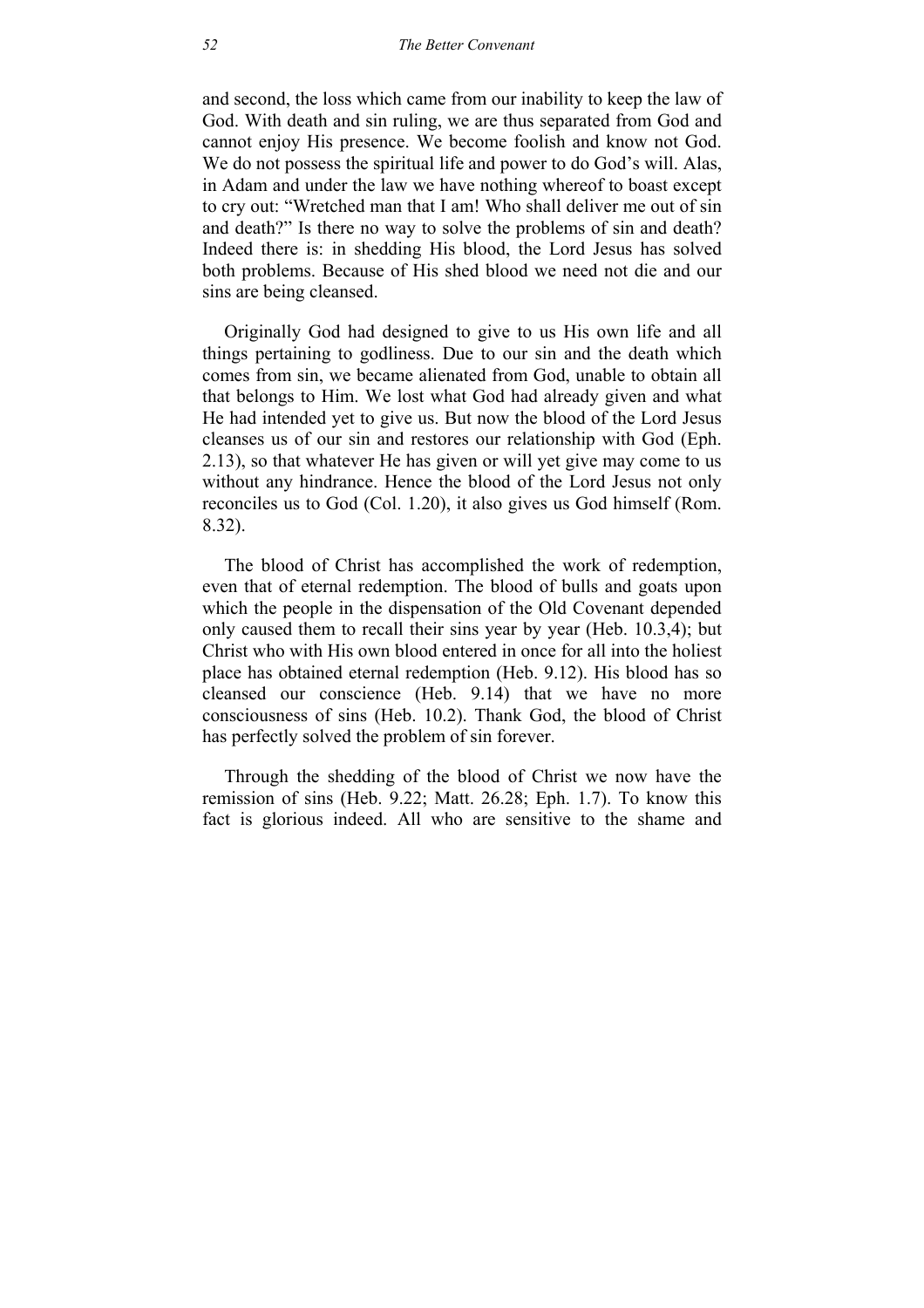hatefulness of sin appreciate this. How we thank God that the blood of the Lord Jesus has not only solved the problems of sin and death but also restored all which we had lost as well as added to us what we had never had before. The blood has done a most marvelous work, which is, that it gives us God.

Hence the blood of the Lord Jesus not only atones for our sins that we may not be penalized, but in addition it restores completely all that was lost in the garden of Eden as well as gives us many new things. "This cup," said the Lord, "is the new covenant in my blood" (Luke 22.20). The Lord's blood is therefore shed on the one hand for the remission of sins—which negatively speaking takes away all that is harmful to us, and is shed on the other hand for the inauguration of the New Covenant—which positively speaking restores our lost heritage and gives us new things too. The blood of the Lord is for both atonement and restoration.

# *THE RELATION BETWEEN BLOOD AND COVENANT*

What is the relation between blood and covenant? We may say that blood is the foundation while covenant is the document. The blood lays the foundation of the covenant and the covenant reveals the document established in the blood. Without the blood no covenant can be inaugurated, nor will it be effective. God enumerates in the covenant all the inheritance He is giving us, and this covenant He seals with the blood of the Lord Jesus. It is on the ground of this New Covenant of the blood of the Lord Jesus that we come into our spiritual inheritance.

On this account the New Covenant is an absolutely legal document. It is made wholly according to the righteous procedure of God. It is not merely the spoken word of God, but is a kind of document which He has drawn up through the blood of Christ. As we may know concerning the salvation of God, whatever is done before the crucifixion of the Lord Jesus is done by God's grace, but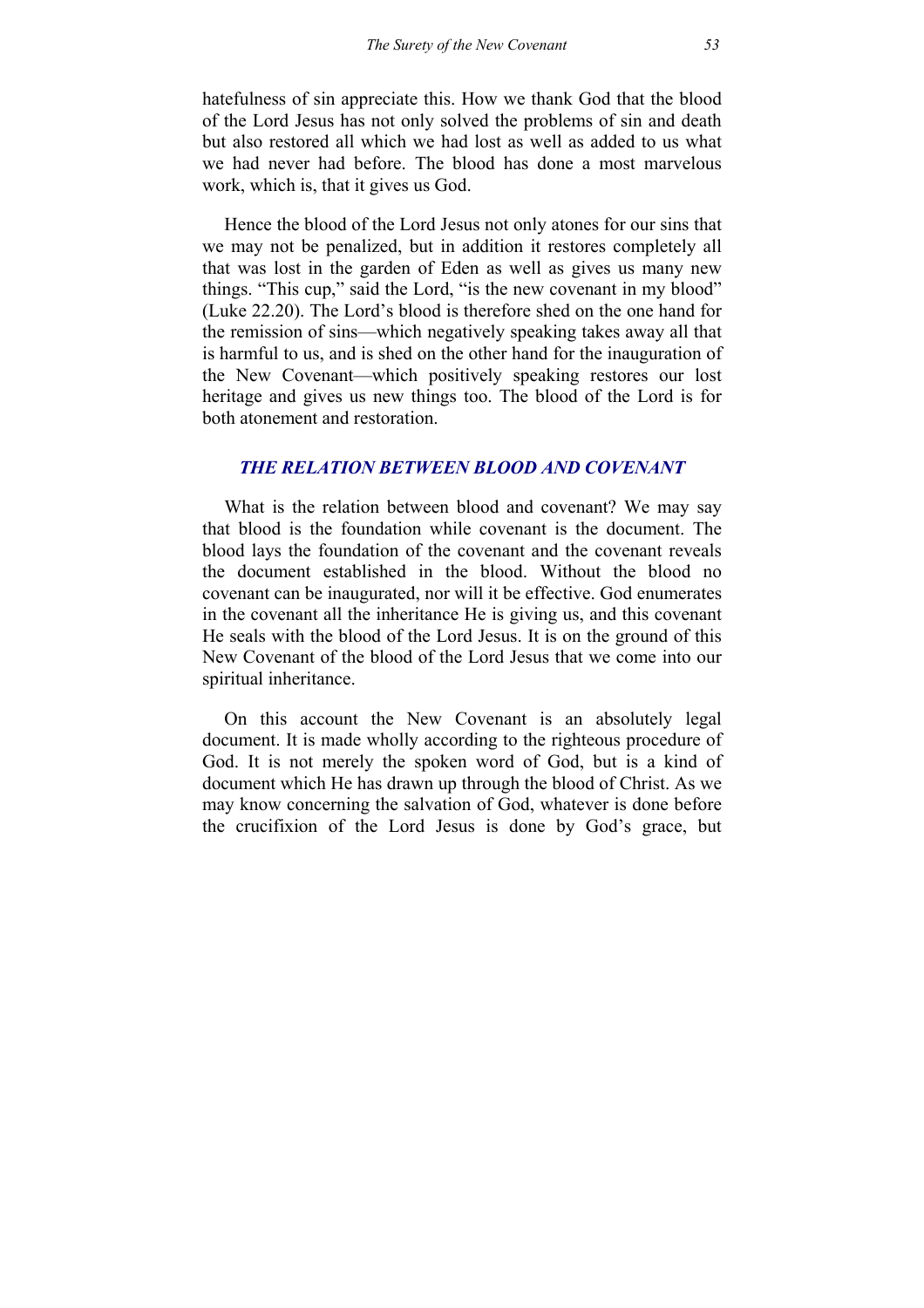anything done after the crucifixion of the Lord Jesus is done by His righteousness.

This does not mean that after the Lord's crucifixion there is no more grace; it simply suggests that as water is to a pipe, so the grace of God is now flowing to us through the channel of righteousness: "As sin reigned in death, even so might grace reign through righteousness unto eternal life through Jesus Christ our Lord" (Rom. 5.21). Grace reigns through righteousness. God not only gives us grace, He also gives that grace through righteousness. This is God's grace—that He loved us and sent His Son the Lord Jesus to die for us. If He did not love us He would not be gracious, nor would the Lord Jesus come to accomplish the work of atonement. But after the Lord Jesus has died for us and the work of redemption is finished, it is God's righteousness which saves us if we believe in the Lord.

Never can we say that God has no grace. For if He does not have grace there would be no New Covenant. Yet should all which God gives us be built solely on grace, our faith may falter, because grace may one day cease since it has not undergone any legal process. Thank God, not only does He have grace, but also His grace is expressed in a covenant. In order to be gracious to us God binds himself with a covenant. We may say that grace appears in the guise of righteousness. Such righteousness does not eliminate grace; on the contrary, it is the highest expression of grace.

What we receive is God's grace; nonetheless, God has established His covenant with us through the blood so that on the basis of that covenant we may ask Him to treat us according to His righteousness. We indeed are now standing on the ground of grace, yet this grace is communicated to us through righteousness. The blood of Christ has become the righteous foundation by which God's covenant with us can *never* fail. So when we approach God on the ground of the blood and of righteousness, He cannot but fulfill towards us all that is in the covenant.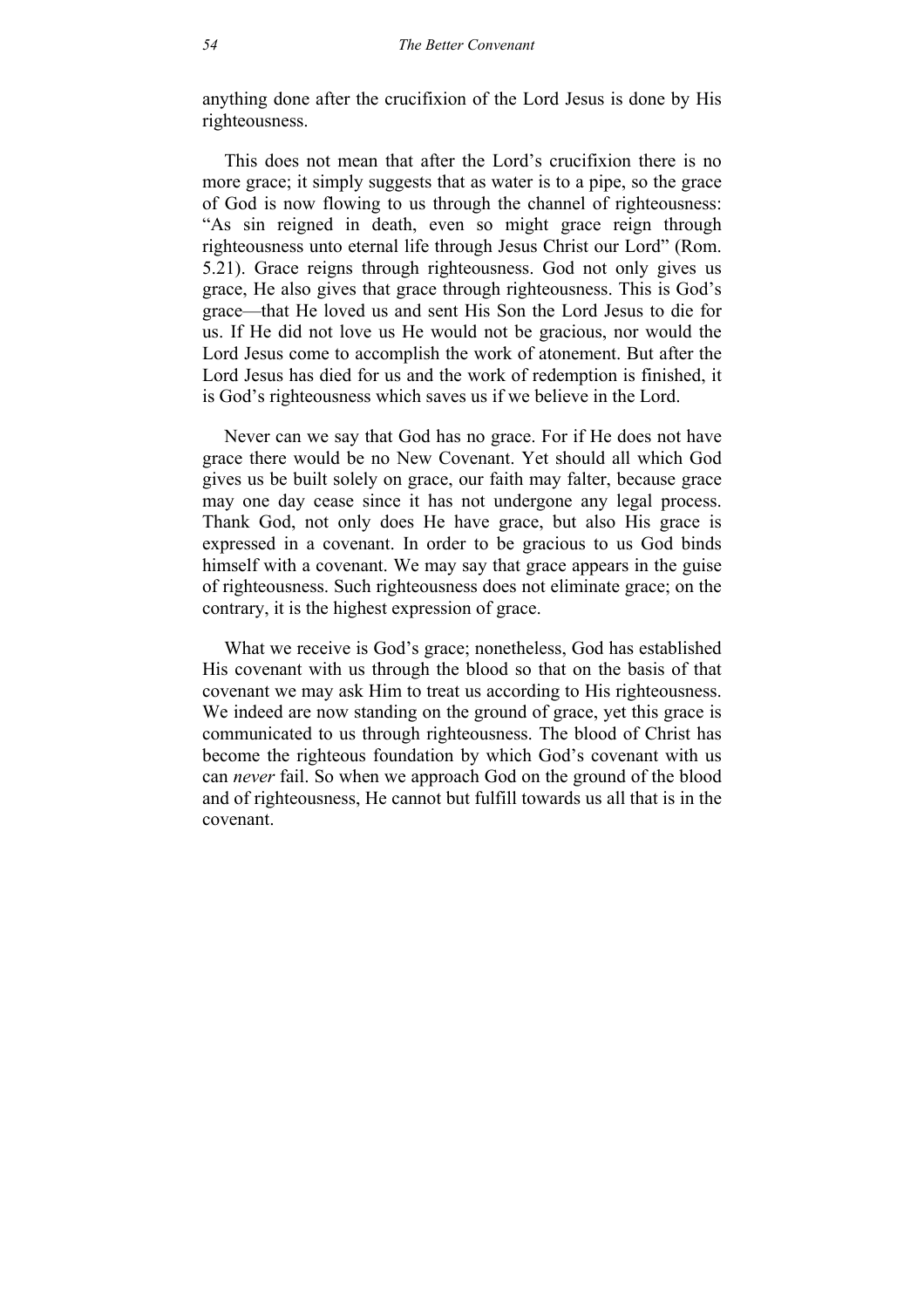One who is well experienced in the Lord has observed that "God's covenant is a treatment for unbelief; He uses covenant to cure the unbelieving." For example, in order to obtain the forgiveness of sin someone might pray till he obtains peace in his heart as evidence of forgiveness. Yet the word of God actually declares: "If we confess our sins, he is faithful and righteous to forgive us our sins, and to cleanse us from all unrighteousness" (1 John 1.9). One thing must be observed, and that is, whether we have *confessed* our sins. The confession spoken of here does not of course apply to what is done carelessly or is void of any repugnant feeling towards sin. Not at all. Here, it is a confession which arises from seeing and condemning sin as sin under the light and is openly acknowledged before God. We confess and God forgives. If we confess our sins we should believe that He has forgiven us, and thus we have perfect peace in our heart.

One brother has put it this way: "If you do your part, will not God do His?" This word is truly most meaningful. The question is, Have you confessed your sins? If you really have, you need only believe in God's word—disregarding how you feel, what others may say, or what thought Satan may inject into your mind.

For this reason, the Christian life is lived by laying hold of God's word, trusting that He is faithful and righteous. Whatever He says, so is it. If we wholly stand on the covenant which the Lord Jesus has set, God will take care of us. He will perform all that is in the covenant, for He has already accepted the blood of the Lord Jesus. Since God has attached His will to the covenant, He can only move within His covenant. Had God not made a covenant with us He would be free to treat us as He likes; but since He has established a covenant with us, God must perform according to its words; for He cannot be unrighteous. We thank God for loving us and being compassionate towards us to such an extent that He treats us according to righteousness. Oh! Can there be greater grace than this?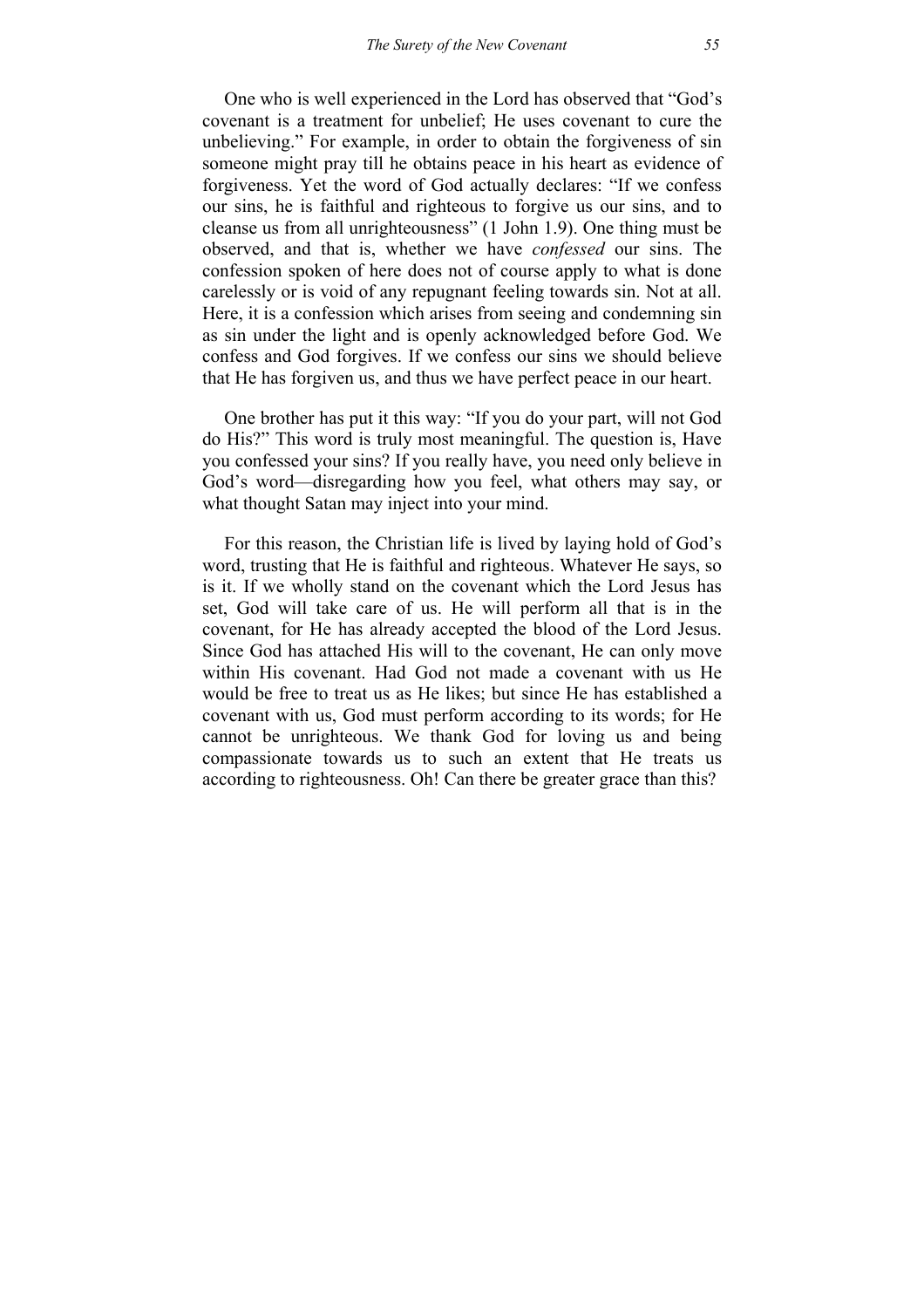We may say that without the blood of the Lord Jesus we do not deserve anything; through His blood, though, we shall have everything. By His blood we now have the right to enjoy all that is in the covenant. When we come by the blood of the Lord Jesus and ask God to bless us according to His covenant, He will most certainly do so because He cannot be unrighteous. This New Covenant is established in the blood of the Lord. He has already paid the price. We are but asking God to grant us what is in the covenant according to the value of blood in His sight. One brother has well said: "No one knows just how much the blood means." We do not comprehend the value of blood; even so, we do not need to evaluate it according to our judgment. We only need to ask God to treat us in accordance with the value of the blood in His sight and the covenant which is sealed by that blood. We may approach Him, saying, "I want this because You are the God of covenant." Our God will never fail, nor will He ever break His covenant.

The blood of the New Covenant has solved our problem of sins, removed the obstacle between us and God, restored our lost heritage, and granted us every spiritual blessing in the heavenlies regarding life and godliness (Eph. 2.12,13,18,19; 1.3; 2 Peter 1.3). Whatever is recorded in the New Covenant is our blessed portion through the blood. According to Hebrews 8.10-12, the New Covenant includes three precious parts: cleansing, life and power, and inward knowledge (to be discussed in detail in Chapters 6-8 below). The reason we do not know how to deal with God according to the words of the covenant lies in our lack of understanding as to how much blessing the blood has gained for us. May we always remember that every spiritual blessing and spiritual inheritance comes from the covenant of the blood. The blood is the foundation of this New Covenant.

Hence when we ask according to covenant we are not asking for things which do not belong to us, rather are we claiming what is reserved for us in God (1 Peter 1.3,4). Praying according to covenant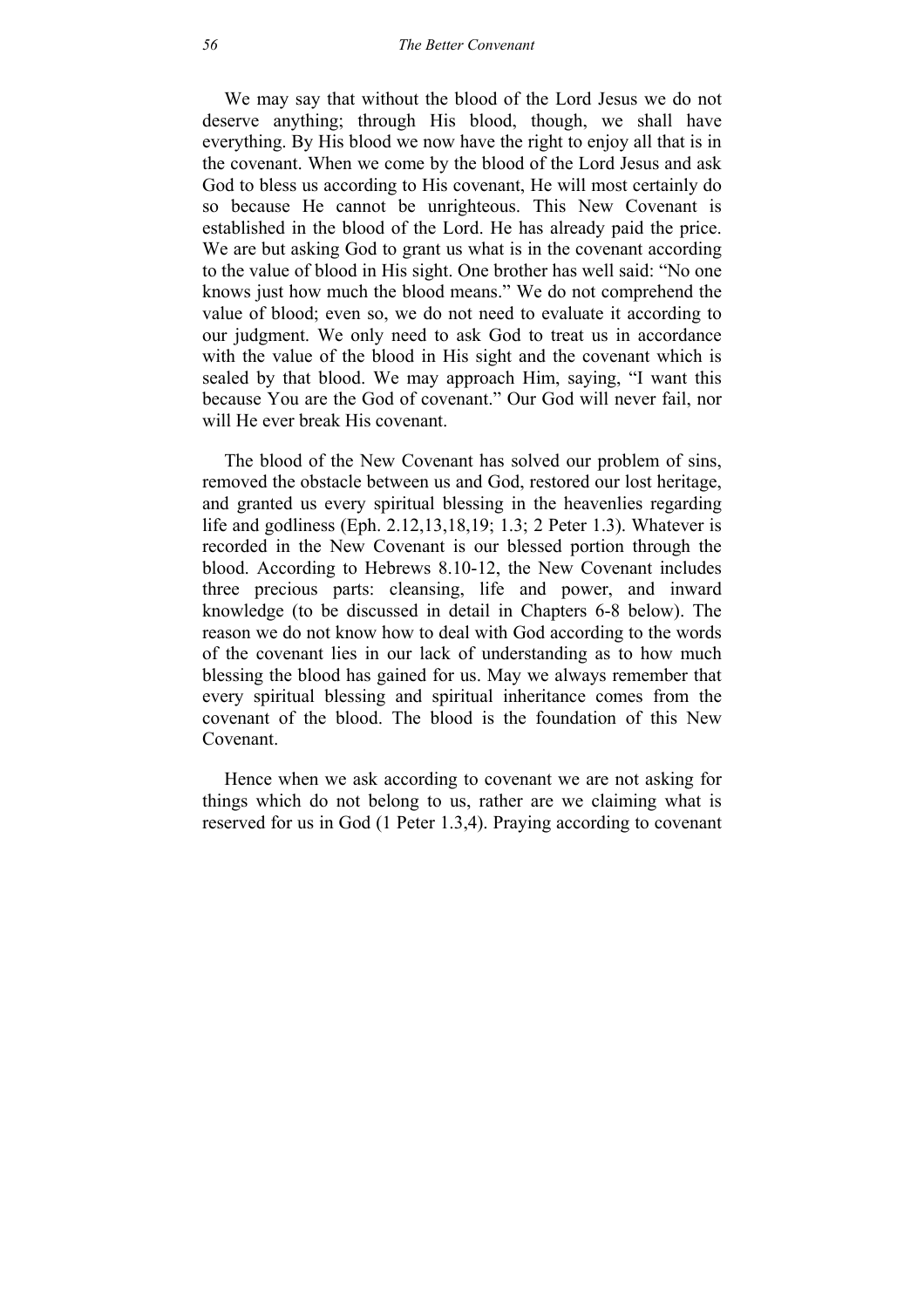is not praying without ground; it is instead reclaiming for ourselves what has already been given us in the covenant. As we ask according to covenant God must stand on our side because of the covenant. For this reason, often when we come to God according to the New Covenant of the blood, we "claim" instead of "ask." This certainly does not suggest we do not need to pray today. What is really meant here is that in today's prayer the element of "claiming" should exceed that of "asking."

A brother who knows God well once declared that "since Calvary, all the 'ask' in the Bible should be changed to 'take'." To this word all who know God—who know Calvary and the blood—will respond with an amen. Let us ever be mindful that through the blood we claim what is rightfully ours. We shall persist in stating that the current principle of God's dealing with us is according to His righteousness as well as His grace. Whatever is granted us in the New Covenant is now our right. In full accordance with His righteousness, God cannot fail to give us all that is recorded in the covenant if we claim it.

Sometimes it may appear that God has forgotten His covenant. During such times we may remind Him of His covenant. "Put me in remembrance," says the Lord (Is. 43.26). He wishes us to remind Him. There are times when we may reverently say to Him: "God, please remember Your covenant, remember the words You have promised. Do according to Your promised words; fulfill in me Your covenant." If we so ask and believe, we shall not fail to receive.

#### *A GREAT PRAYER*

*Now the God of peace, who brought again from the dead the great shepherd of the sheep with the blood of an eternal covenant, even our Lord Jesus, make you perfect in every good thing to do his will, working in us that which is well-pleasing in his sight, through Jesus Christ; to whom be the glory for ever and ever. Amen. (Heb. 13.20,21)*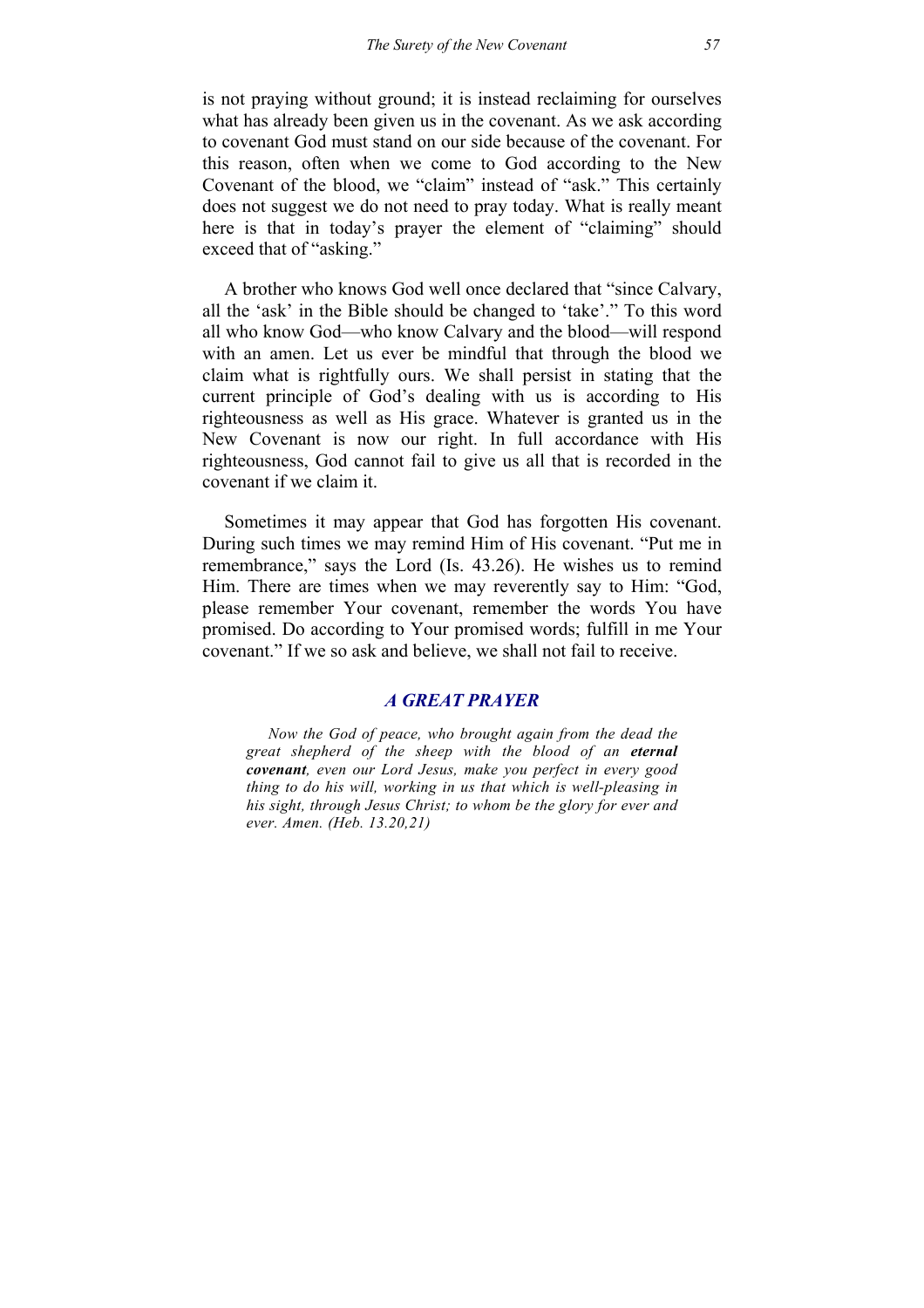This is a prayer of faith as well as being a great prayer in the Bible. The writer of Hebrews prays that according to the blood of the eternal covenant God will cause Jesus Christ whom He has raised from the dead to dwell in us that we may do His will and walk in His pleasure. This further shows us how this prayer of faith—this great prayer—is offered up on the ground of the covenant affirmed by the shed blood of the Lord. We ought to have the faith to lay hold of the covenant and pray accordingly. By the covenant we should ask Him: "Oh God, I ask You according to Your covenant." Such prayer is powerful; such faith is effective. Confidence in the covenant increases our courage to approach God.

May we all remember that we have the right to pray according to covenant. We may ask God to act according to His covenant. But if there is no faith, our prayer will be of no avail. God has reserved everything in the New Covenant in just the way a person deposits his money in a bank. If the person believes, he can draw it out continually.

Since the New Covenant is inaugurated by the blood of the Lord Jesus, it is most trustworthy. Our God has restricted himself by the covenant. He so condescends himself to make covenant with us that we may believe in Him and draw nigh to Him. He gives us a tangible document by which we may pray to Him. Let us therefore sing with boldness:

> *Standing on the promises I shall not fall, List'ning ev'ry moment to the Spirit's call. Resting in my Savior as my All in all, Standing on the promises of God.*

*Standing, Standing, Standing on the promises of God my Savior; Standing, Standing, I'm standing on the promises of God.* 

—R. KELSO CARTER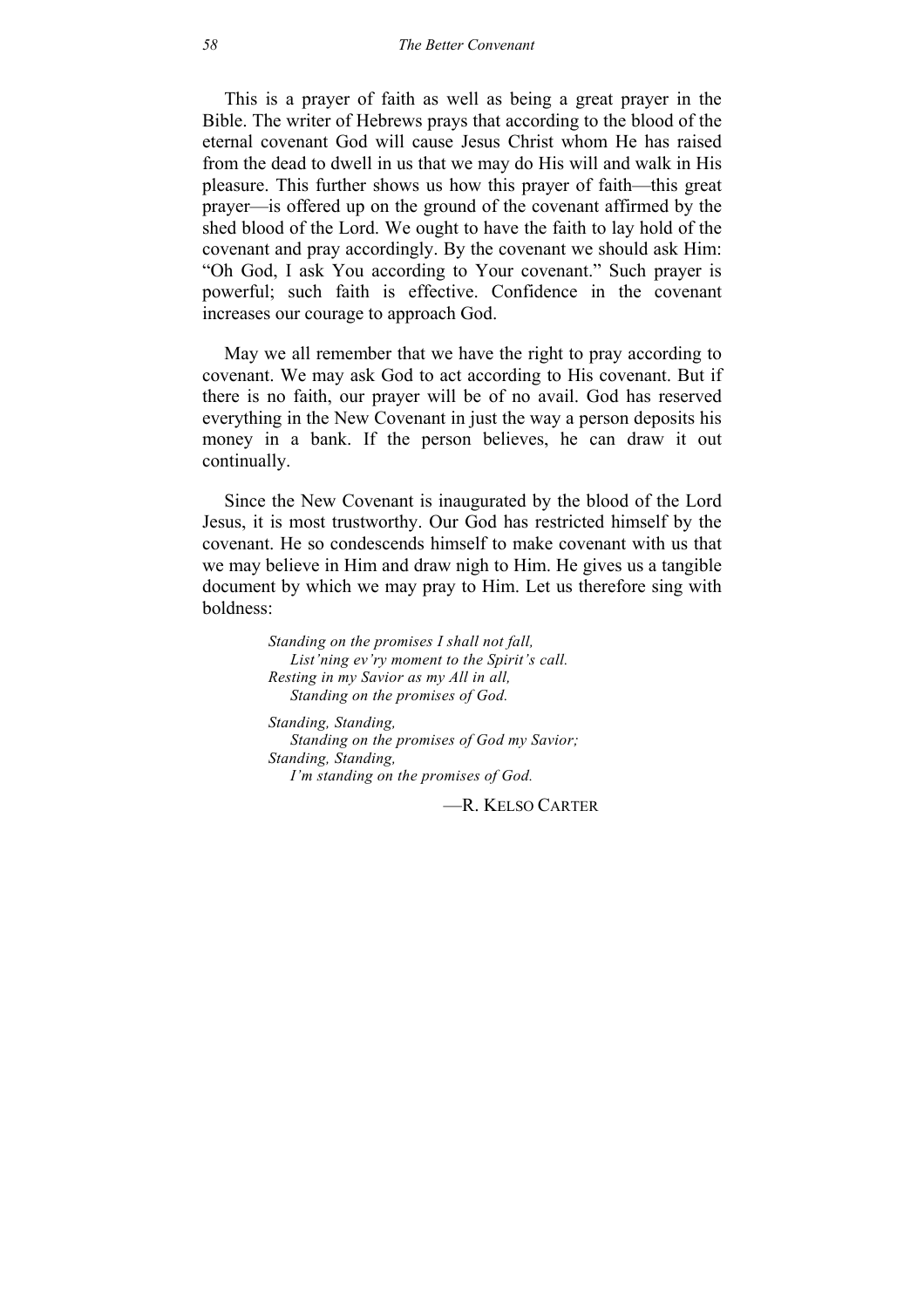# We will furthermore declare with joy:

*How firm a foundation, ye saints of the Lord, Is laid for your faith in His excellent Word! What more can He say than to you He hath said, To you who for refuge to Jesus have fled?* 

—G. KEITH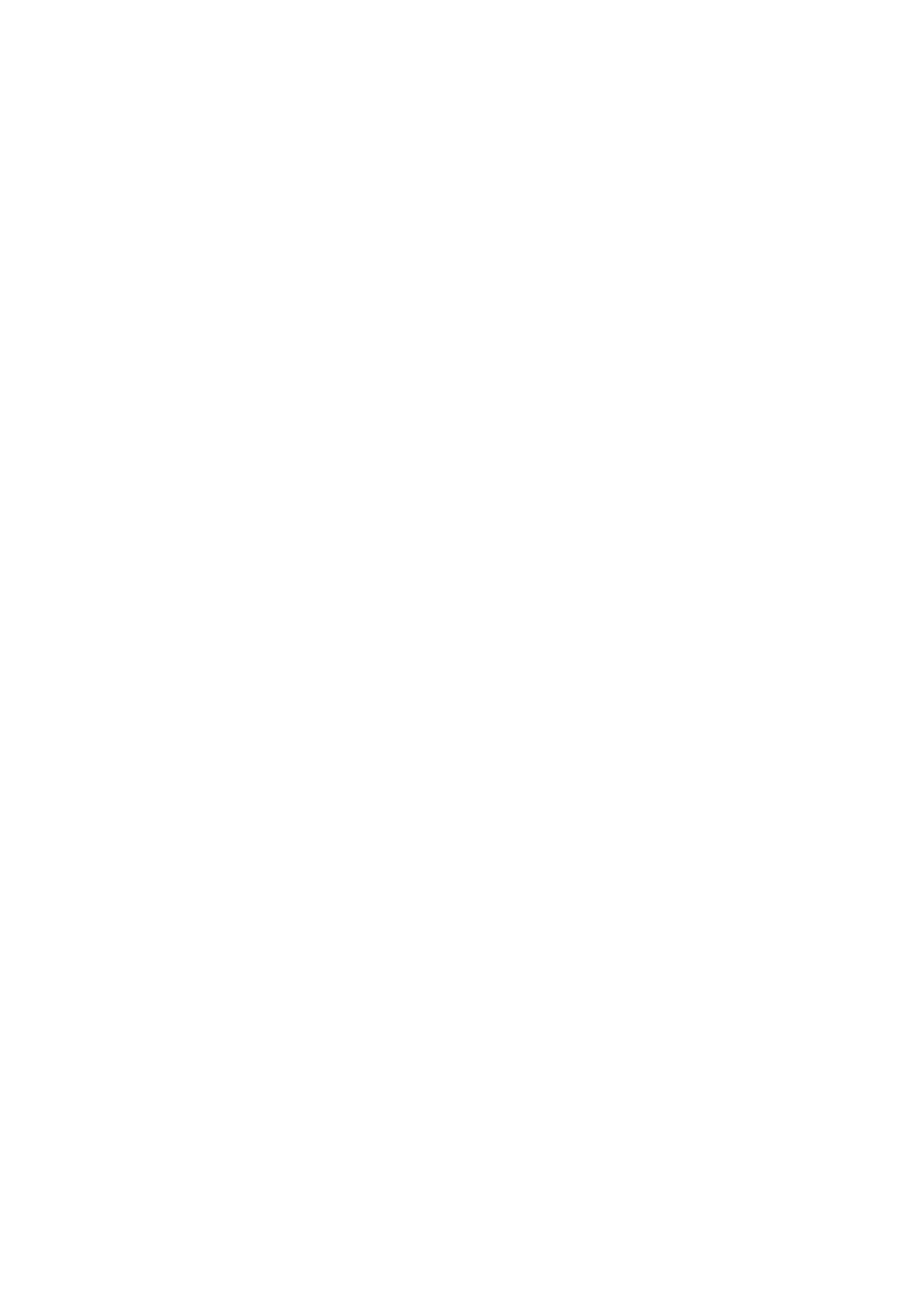

 $\overline{\phantom{a}}$ 

**5The New Covenant and Testament**<br>
In the third chapter, in the discussion about the<br>
promise and the fact of the New Covenant, we<br>
mentioned that the word "testament" in Hebrews 9.16<br>
is the same Greek word translated "co In the third chapter, in the discussion about the promise and the fact of the New Covenant, we mentioned that the word "testament" in Hebrews 9.16 is the same Greek word translated "covenant." In the book of Hebrews there are a number of places which

speak of the covenant. We may say that one of the objectives of Hebrews is to tell us what the New Covenant really is. Chapters 6 through 13 are especially devoted to this subject. Presently we shall describe the relationship between the New Covenant and testament.

*For this cause he is the mediator of a new covenant, that a death having taken place for the redemption of the transgressions that were under the first covenant, they that have been called may receive the promise of the eternal inheritance. For where a testament is, there must of necessity be the death of him that made it. For a testament is of force where there hath been death: for it doth never avail while he that made it liveth. (Heb. 9.15-17)*

Aside from its basic and most obvious meaning, the word "mediator" in verse 15 also meant in the Greek original, "one who acts as a guarantee so as to secure something which otherwise would not be obtained."<sup>∗</sup> Hence it may likewise be rendered as "executor." The word "testament" in verses 16 and 17 is in the Greek original the same word translated "covenant." Thus this passage of Scripture tells us of four important things: (1) the fact that a covenant is also a testament, (2) the testator, (3) the executor, and (4) the testament in force.

<sup>∗</sup> The author's explanation of the Greek original is best expressed in the definition given by W. E. Vine in his *An Expository Dictionary of New Testament Words* (Old Tappen, N.J.: Fleming H. Revell Co., 1966 ed.), III, p. 55—*Translator*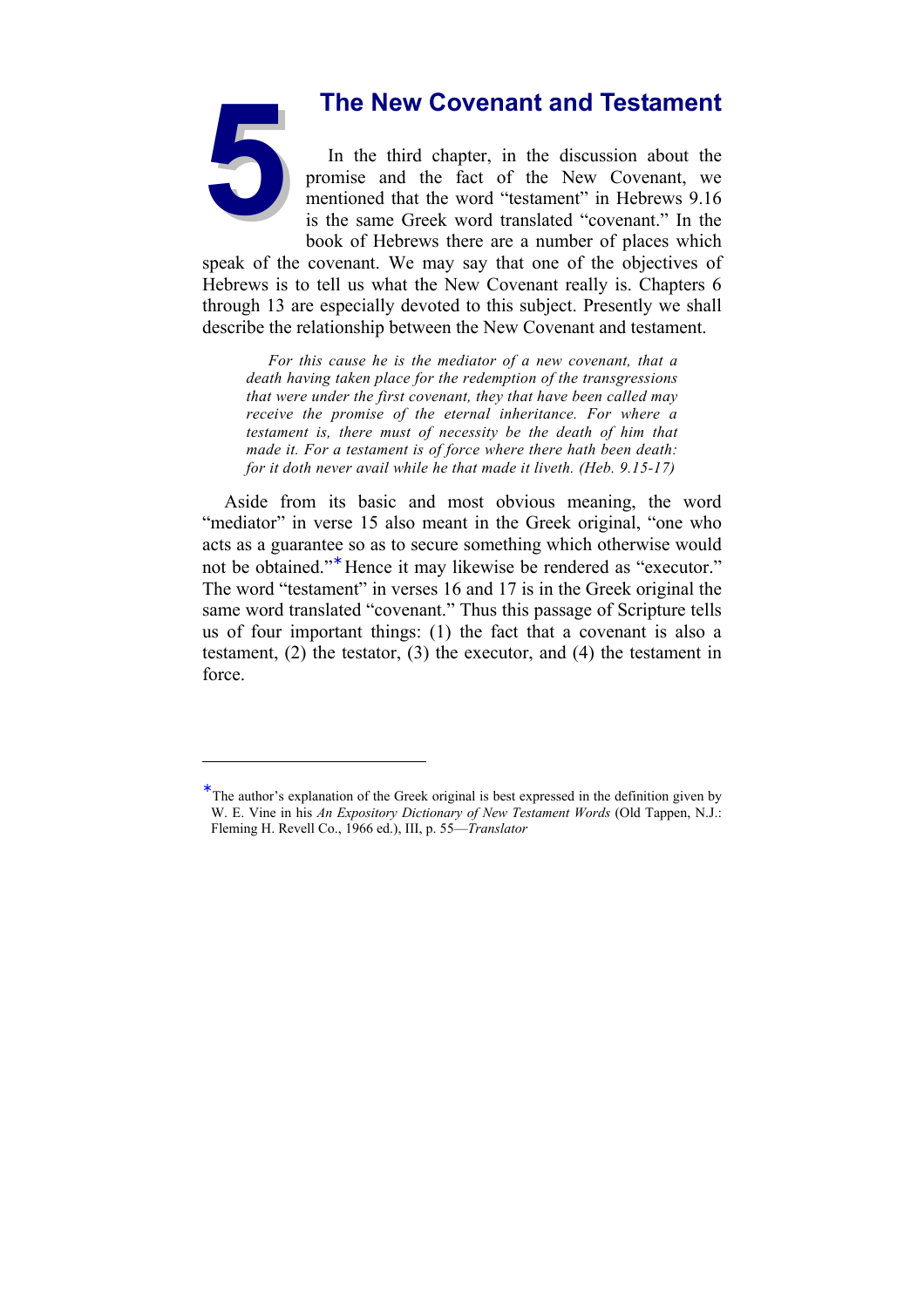#### *COVENANT IS ALSO TESTAMENT*

Why is covenant also testament? Who makes covenant with usthe Lord Jesus or God? According to God's word it is God and not the Lord Jesus who covenants with us. God is the other party to the covenant. Nevertheless, the Lord Jesus is the One who concludes the covenant, since it is inaugurated by His blood. From God's standpoint it is a covenant, because He covenants or enters into agreement with us. But from the standpoint of the Lord Jesus it is a testament, because He has died that we may receive the promise of the eternal inheritance (Heb. 9.15). A covenant is valid without the need of the death of the covenanter, but a testament cannot be in force until the death of the testator. Therefore, it is God who covenants with us, and through the death of the Lord Jesus we receive the inheritance inscribed in the testament.

So far as the contents are concerned, the New Covenant and Testament are exactly the same. They are alike also in regard to the inheritance we inherit. The only difference lies in the way of approach—whether done so from God's side or from the side of the Lord Jesus. According to the covenant which God has made with us, it is God who forgives our sins that we may be cleansed, who gives us life and power, and who imparts to us an inward knowledge that we may know Him in a deeper way. According to the testament that the Lord Jesus has left to us, it is the Lord Jesus who leaves with us cleansing, life and power, and the knowledge of God.

#### *THE LORD JESUS THE TESTATOR*

As we have mentioned before, the New Covenant was prophesied at the time of Jeremiah. Yet for several hundred years thereafter it seemed to be totally overlooked. Suddenly one day, that is, on the night of His betrayal, the Lord Jesus "took bread; and when he had given thanks, he brake it, and said, This is my body, which is for you...In like manner also the cup, after supper, saying, This cup is the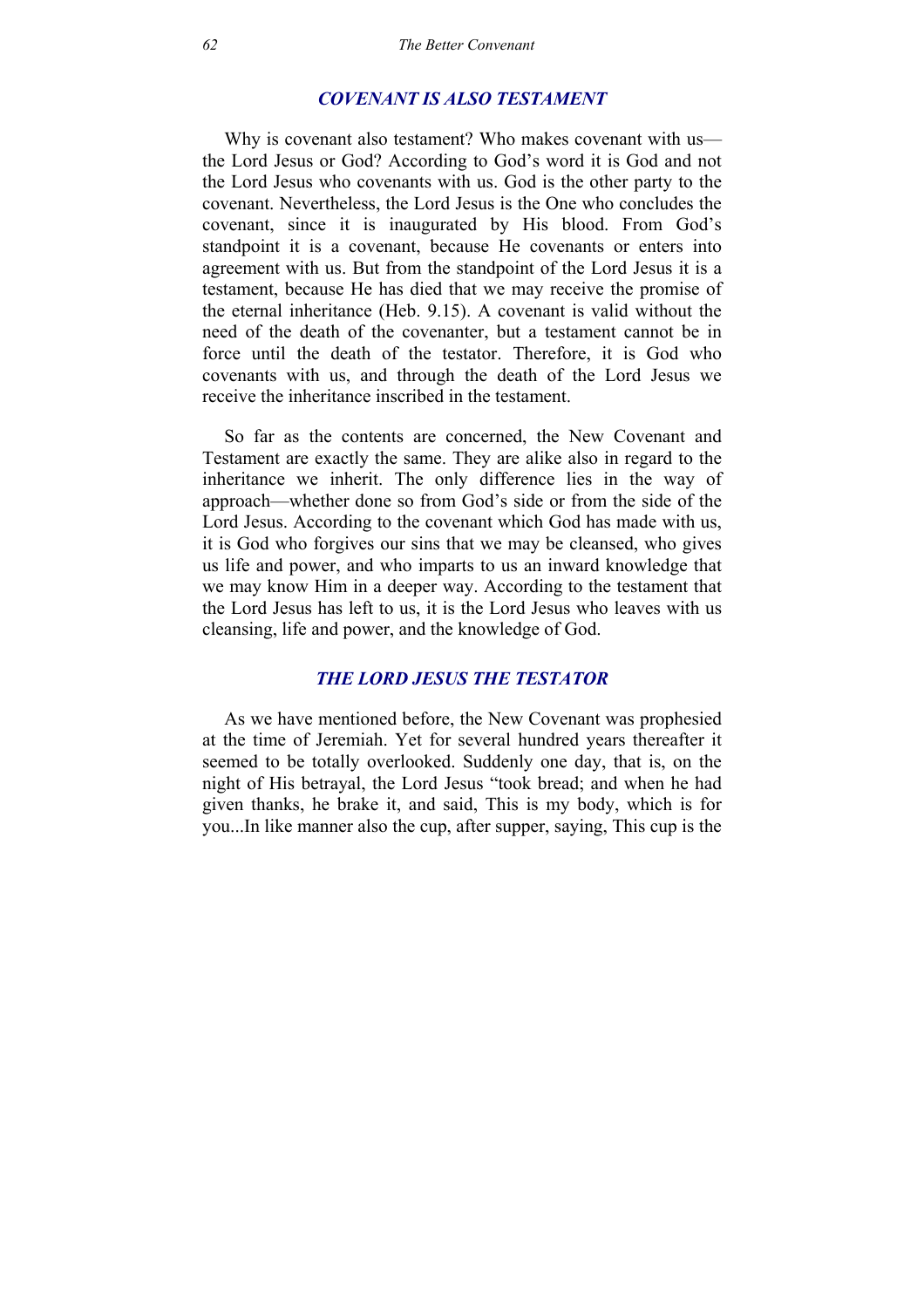new covenant in my blood" (1 Cor. 11.23-25). This New Covenant is that most glorious new covenant mentioned in the book of Jeremiah. Now, through the blood of the Lord Jesus, it has become our inheritance which we may freely enjoy. This indicates that the New Covenant is our Lord's testament and that He is the testator. In His testament He has given us the spiritual inheritance which is included in the New Covenant as described in Hebrews 8.10-12. Whatever is obtained through the testament is not anything that the believer originally has, nor can it be the result of his own work, because it is all left to him by the Lord Jesus.

# *THE LORD JESUS THE EXECUTOR*

Our Lord is not only the testator, He is also the executor. As we have said before, His being the mediator of the New Covenant means that He is in addition the executor. In writing a will it is important to have witnesses, but it is even more important to have an executor. A testament will lie in waste if there is none who can execute it.

We thank God, for the Lord Jesus is both testator and executor. He is the testator by death and the executor by resurrection. He brought the blood into the holiest place (Heb. 9.12), thus signifying that the testator has died. He is now in heaven acting as the mediator of the New Covenant, thereby proving that He has the power of an executor. Oh, how worthy is our Lord to be praised! "Now hath he obtained a ministry the more excellent, by so much as he is also the mediator of a better covenant" (Heb. 8.6).

*Ye are come unto mount Zion, and unto the city of the living God, the heavenly Jerusalem, and to innumerable hosts of angels, to the general assembly and church of the firstborn who are enrolled in heaven, and to God the judge of all, and to the spirits of just men made perfect, and to Jesus the mediator of a new covenant, and to the blood of sprinkling that speaketh better than that of Abel. (Heb. 12.22-24)*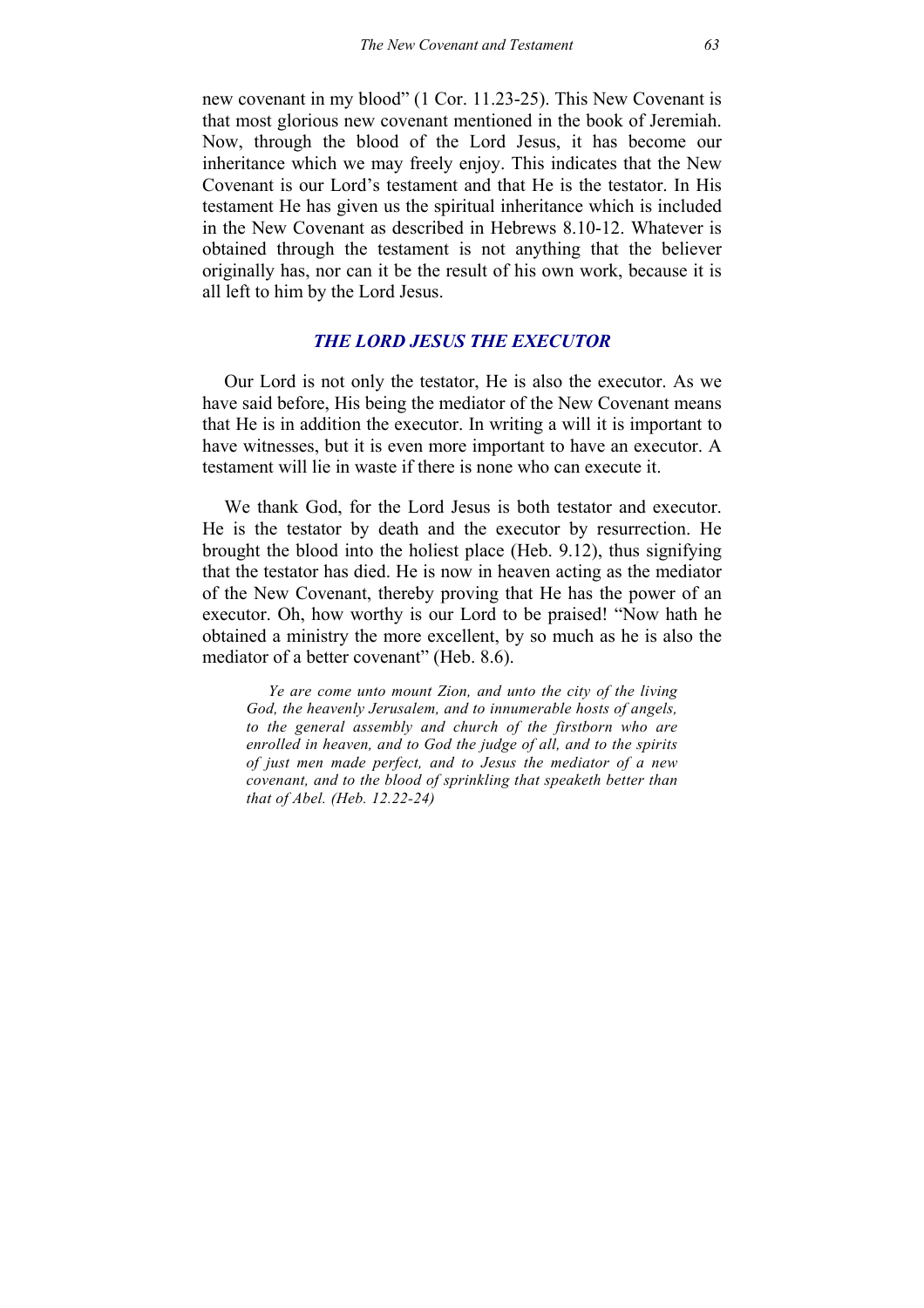We are not come to a mount that may be touched  $(v.18)$ , rather are we come to Mount Zion—the place where God, the angels, the just men who have been resurrected, and the church of the firstborn all assemble. Here is also the Lord Jesus, the mediator of the New Covenant. He is in heaven not only as high priest but also as mediator. He serves as the executor of the covenant to put the New Covenant in force. He shall see the fruit of the covenant of His blood in that we will have the life and power to obey God, the ability to know Him in a deeper way, and peace in our conscience through the forgiveness of sins. He is the guarantor of all these things. According to God's faithfulness and righteousness, this covenant will never fail nor be broken. According to the power of the Lord's resurrection it is forever effective. Hallelujah! the Lord leaves us a rich inheritance, and He has the power to enforce His testament!

#### *THE TESTAMENT IN FORCE*

"Where a testament is, there must of necessity be the death of him that made it. For a testament is of force where there hath been death…" (Heb. 9.16,17a) One day our Lord said, "This cup is the new covenant in my blood" (Luke 22.20). This is asserting that the testator is dead and that therefore the covenant commences to be in force. Having brought His blood into the holiest place (Heb. 9.12), the Lord Jesus declares to God that the testator has died. We, the living, also know that the testator has died. For as often as we eat the bread and drink the cup we proclaim the Lord's death (1 Cor. 11.26). The testator having died, the testament is now in force.

It is the responsibility of the executor to enforce the testament. Every item in the testament is ours. If the executor is faithful we shall possess all of them. If he should be unfaithful we shall be deprived of our full share. Since our Lord is the executor we will no doubt have all that is in the testament. What He has left to us contains three parts; namely, cleansing, life and power, and deeper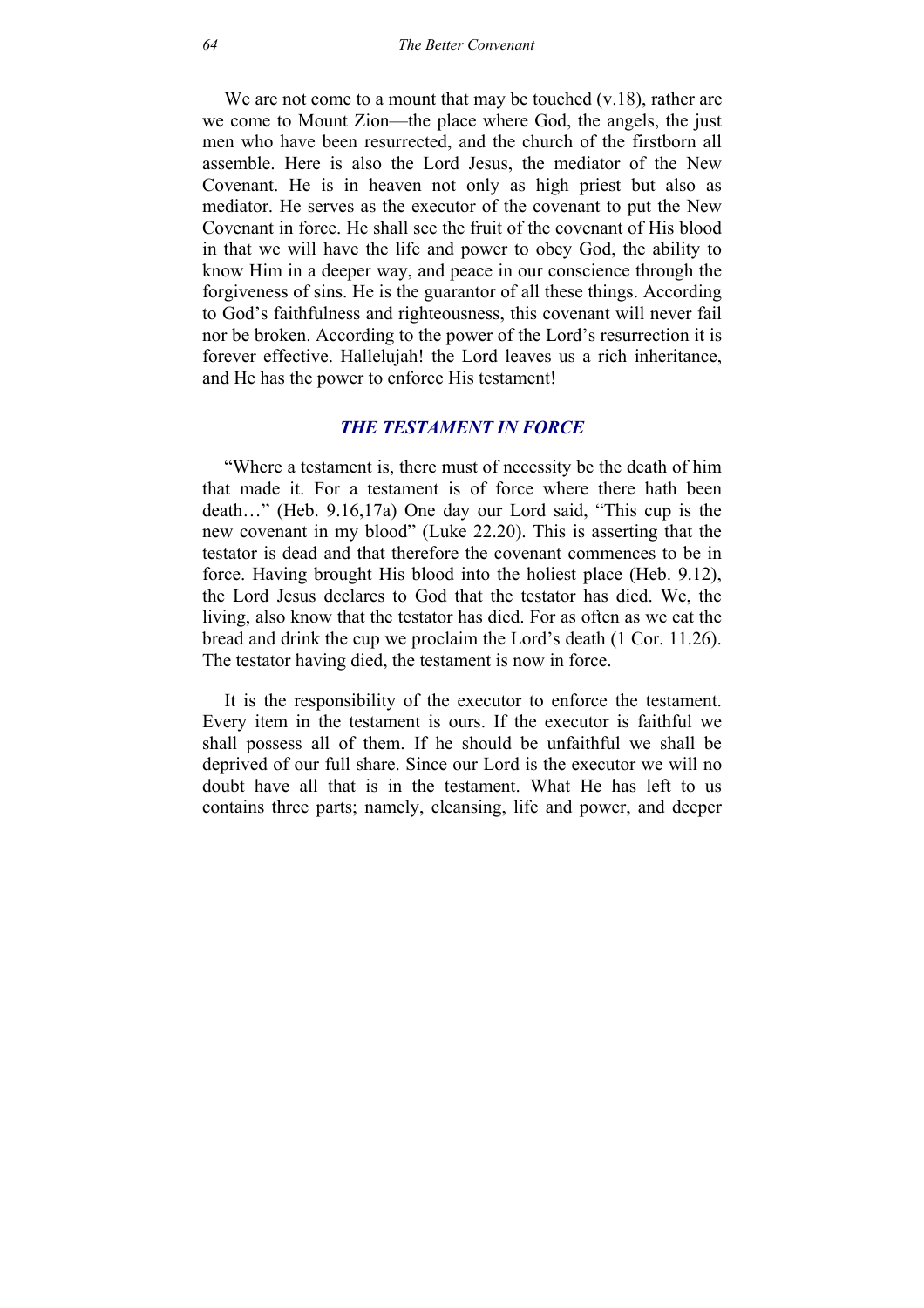knowledge of God—and these supply all our needs in spiritual life. Having died and risen for us, the Lord Jesus becomes the responsible executor as well as the testator. Accordingly, we should no longer live a life of poverty, barrenness and weakness. We ought to claim all that is in the testament.

Have we ever considered why baptism is once-for-all, whereas breaking of bread in remembrance of the Lord must be frequently done? Why, in the apostolic age, did believers remember the Lord in the breaking of bread on the first day of the week? Because the cup is the cup of the New Covenant (Luke 22.20, 1 Cor. 11.25). As we drink the cup each Lord's day we know we are standing in relationship to the covenant. "This cup is the new covenant in my blood." As often as we drink of it we do not see the physical produce of the vine, we instead see the new covenant of the blood of our Lord. He wants us to drink all which He has given us. Each Lord's day we review this New Covenant that we may once again remember the Lord and take whatever is included in the cup.

How the Lord desires us to remember that God, being bound by the covenant, is most willing to give us everything promised therein. He expects us never to forget that all things in the New Covenant are for us permanently to enjoy. Whenever we come before God to remember the Lord, we are reminded of these things. The bread is for remembering the Lord; the cup is also for remembering the Lord. He always treats us according to the conditions laid down in the covenant. For this reason, when we remember the Lord, we remember Him in the covenant.

True, the effectiveness of the testament is not dependent upon our effort; nevertheless, it is quite consequential whether or not we know the richness of the testament, believe in the force of the testament, and trust the Lord Jesus as its executor. Let us illustrate this by what follows.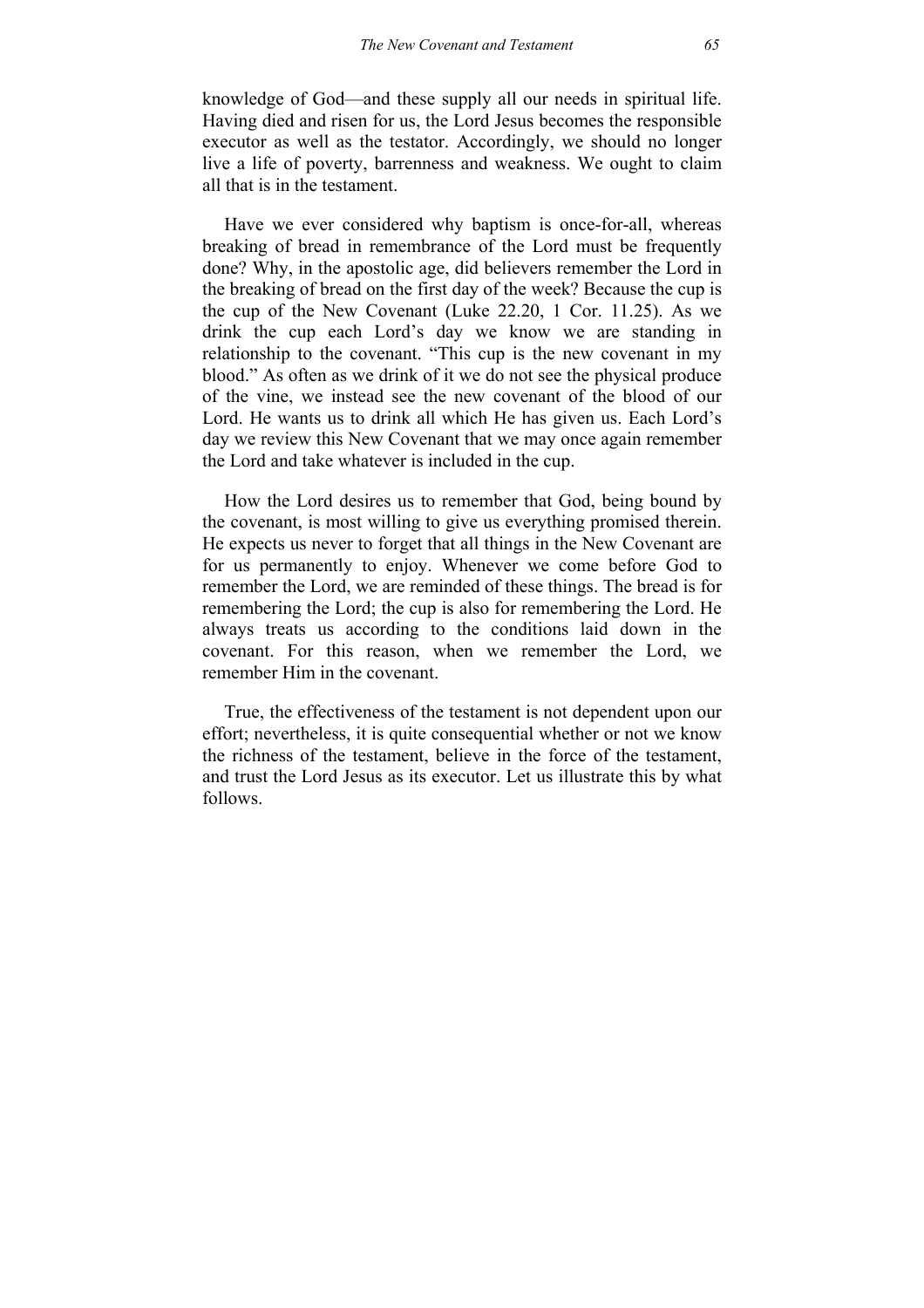### Sample 1 *Forgiveness of Sin*

In the matter of forgiveness of sin, one fancies that he has to try his best to do good in order to obtain forgiveness; but he has no idea as to how many years of good works he must do. Another imagines he needs to keep on praying until one day he thinks he has got peace. We must say, though, that these efforts are done in and of themselves, and not given by the testament.

We know we cannot compensate for sins by good works, for it is simply our duty to do good anyway. Neither can we petition God to forget our sins, because such request is not able to cancel these criminal cases before Him. Nor can we pray till we forget our sins and thus regain peace. The only way to have them forgiven and cleansed is through the *blood*. "Apart from shedding of blood there is no remission" (Heb. 9.22). It is the blood of the Lord Jesus that solves the problem of our sins. It is His blood which cleanses us from all our iniquities (1 John 1.7). For "if we confess our sins, he is faithful and righteous to forgive us our sins, and to cleanse us from all unrighteousness" (1 John 1.9). This is the testament, this is the New Covenant. Do we believe?

### Sample 2 *Deliverance from Sin*

"Sin shall not have dominion over you: for ye are not under law, but under grace" (Rom. 6.14). Someone will argue that in spite of what the Bible has said he is still weak as water and fails whenever tempted. Such a one will doubtless be struggling all the time. It is he himself who is trying. This is not the New Covenant nor inheritance from the testament. Should he see what the testament really is, he would say: "Thank God, the power is not from me, but is given by the Lord." This is the testament, this is the New Covenant. Do we believe?

# Sample 3 *Knowing and Doing God's Will*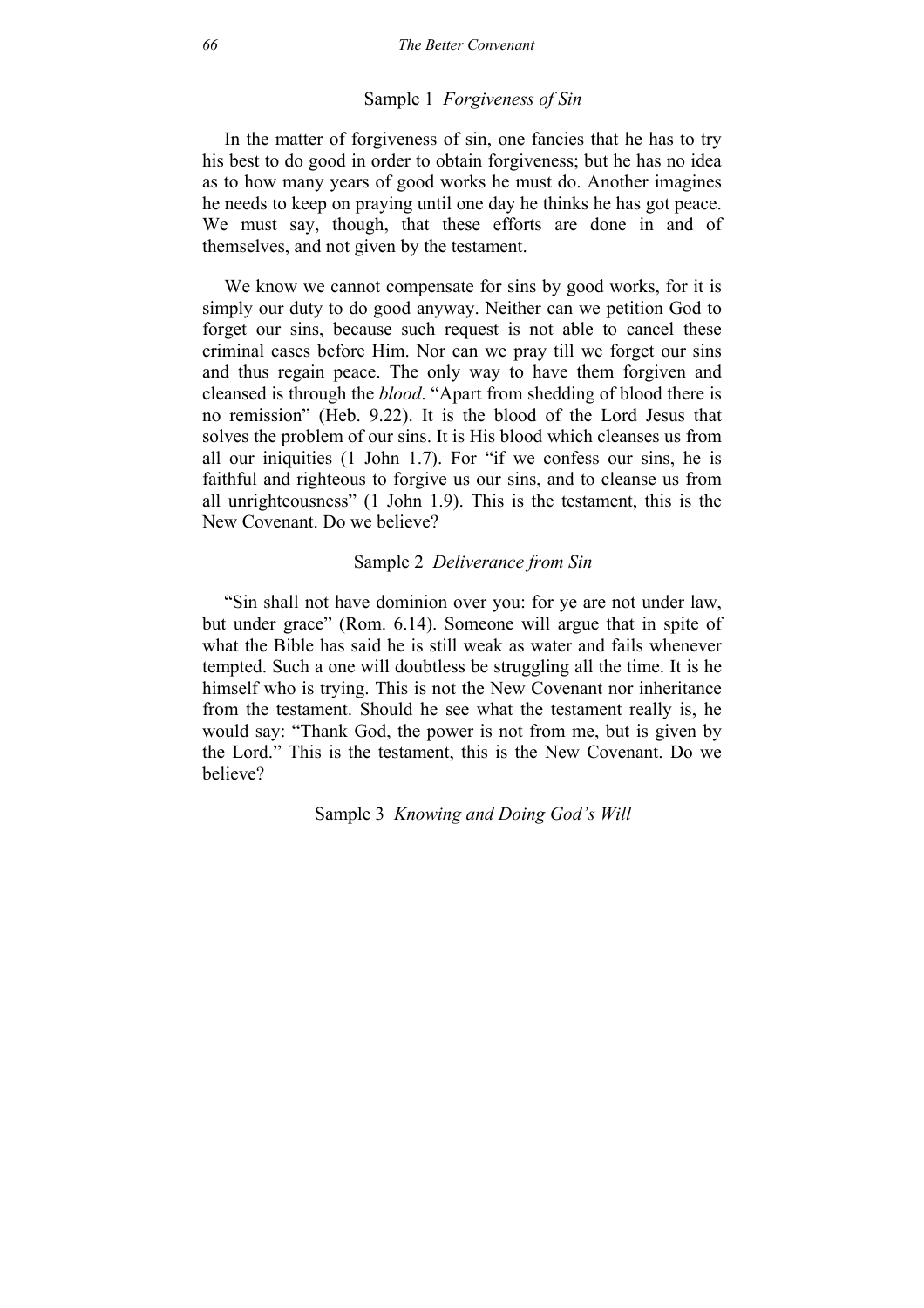One will ask how he can know the will of God and do it. We will answer that the knowledge of His will and the power to perform it are left to us through the testament of the Lord Jesus. Each one who belongs to the Lord must do God's will. And he is able both to know and to do His will, for the Lord's testament has granted us both (Heb. 13.20,21). This is the testament, this is the New Covenant. Do we believe?

The eternal inheritance which our Lord has left to us is spiritual. It is inexhaustible. We may draw from it endlessly. Yet how many of the Lord's people today have their conscience cleansed and thus have no more consciousness of sins (Heb. 10.2)? How many can say that having the laws of the Lord put in their minds and written on their hearts they are able to do God's will and please Him by the life and power within them? How many can testify that with the Lord's anointing in them they know Him without the need of being instructed by people? We ought to know that the Lord has made the New Covenant in His blood. He has not only left to us rich inheritance, He himself also serves as the executor of this testament. If we claim it by faith we shall experience much abundance and liberty.

O Lord, cause us to see Your testament and New Covenant that Your heart may be satisfied with the effect of the covenant of the blood.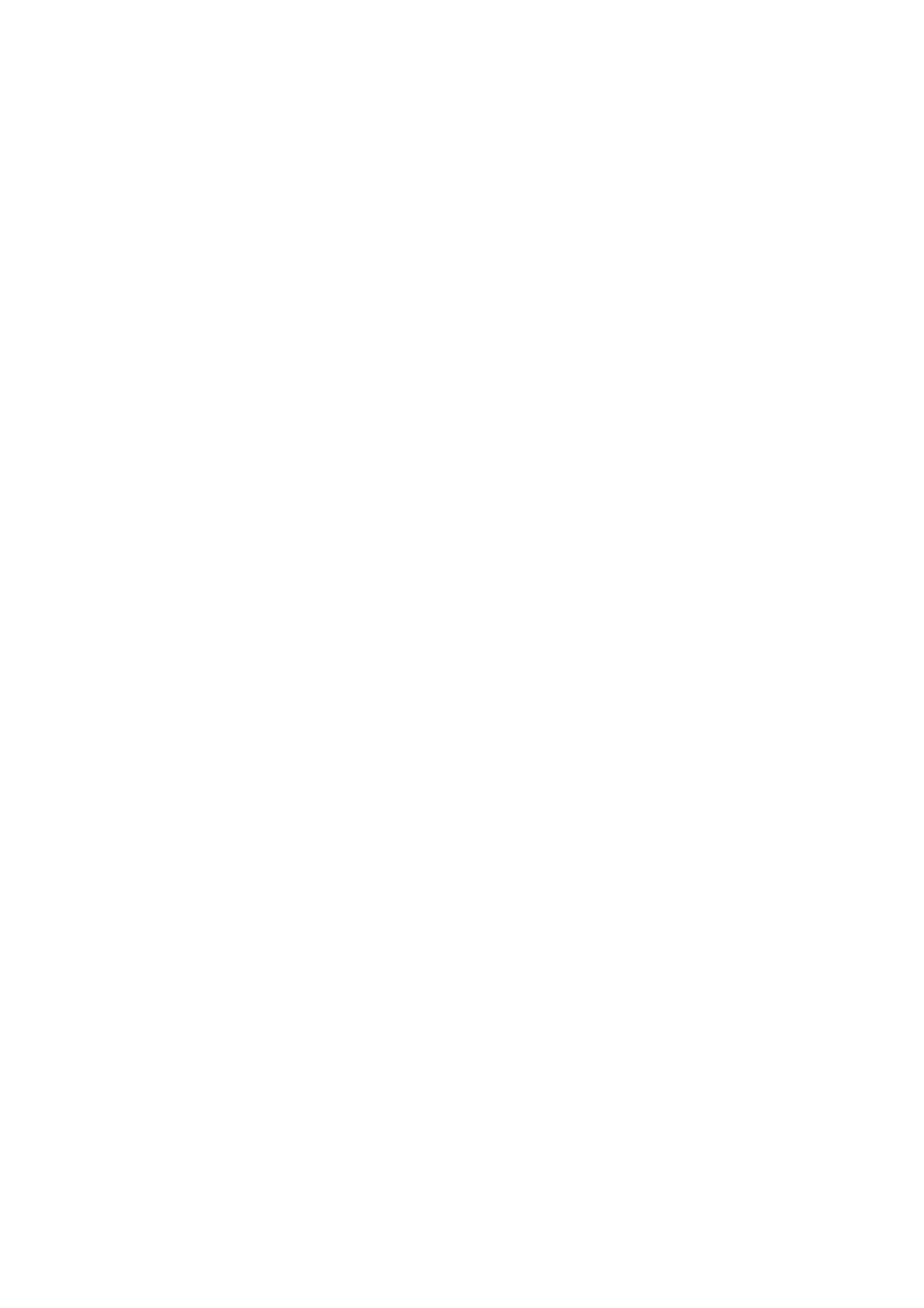

# **Covenant: (1) Cleansing**

**6The Characteristics of the New Covenant: (1) Cleansing**<br>We shall now focus our attention on a discussion of<br>the characteristics of the New Covenant. As we have<br>said before, the New Covenant is composed of three We shall now focus our attention on a discussion of the characteristics of the New Covenant. As we have said before, the New Covenant is composed of three

main parts as indicated in Hebrews 8.10-12. Speaking from the viewpoint of God's eternal purpose, He first gives us His life and power that He may be our God and we may be His people in the law of life, thus enabling us to know Him in a deeper inward way and to live Him out in our daily walk. Forgiveness of sin is but a procedure by which to reach His end; it is therefore listed last in the Scripture. But speaking from the point of view of our spiritual experience, we always have cleansing first (the cleansing which comes from the forgiveness of sin), and then we become God's people in the law of life, knowing Him more inwardly. In our present discussion we will begin with the forgiveness of sin.

Hebrews 8.10-11 is all of one breath, whereas verse 12 forms another. According to the original Greek text this latter verse commences with the word "For"—"For I will be merciful to their iniquities, and their sins will I remember no more"—indicating that God forgives and forgets our sins before He gives us life. In other words, the thing mentioned in verse 12 occurs prior to the things cited in verses 10 and 11. And so we shall look first into how our sins are forgiven and cleansed according to the New Covenant.

# *THE TWO ASPECTS OF SIN*

From the scriptural viewpoint sin is composed of two aspects: sinful nature and sinful act. Sinful nature is the sin which dwells in man, that which reigns within, controlling and directing him to commit sin (Rom. 6.17, 7.20,21). Sinful act is the sin which is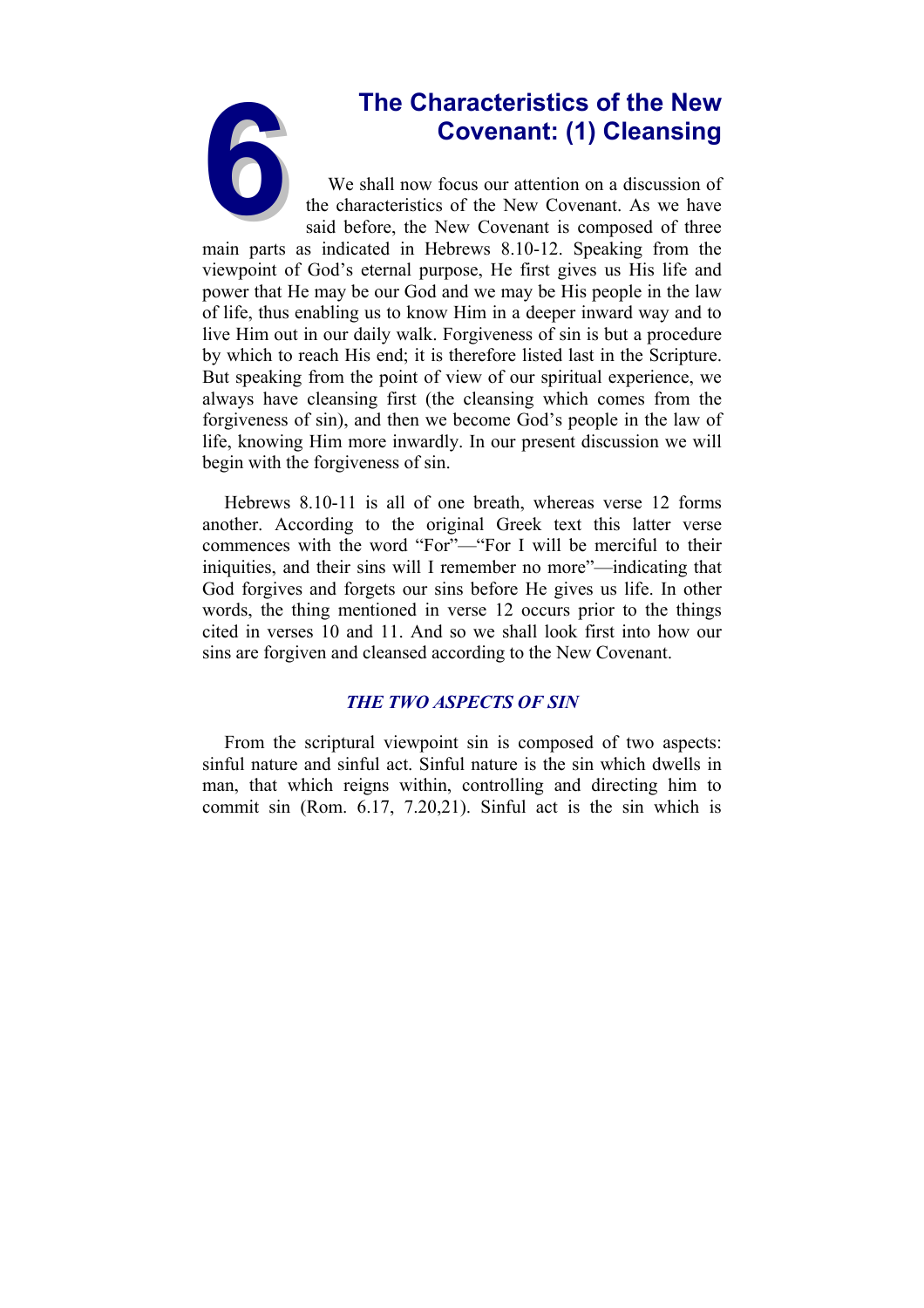manifested without, that which is committed in the daily life of man. Every sinful act of ours—whether small or big, hidden or presumptuous—constitutes a guilty case before God and is simultaneously condemned by Him (Rom. 1.32, 6.23). This causes us to feel ill-at-ease in our conscience each time we remember it. As we struggle in vain against the sin which rules in us, we feel frustrated and wretched (Rom. 7.23,24). Sinful act, therefore, needs to be forgiven and cleansed; sinful nature needs to be delivered and emancipated from (Rom. 6.7,22).

Thank God, the blood of the Lord Jesus has dealt with our guilt before God and cleansed our conscience (Matt. 26.28, Rev. 1.5, Heb. 9.14), and the cross of the Lord Jesus has dealt with our old man that we may be delivered and set free from the power of sin (Rom. 6.6, 18). Romans 1-5.11 refers to our sins before God, and so the blood is mentioned; while Romans 5.12-8.39 focuses on the sin within us, and accordingly, what is there emphasized is the cross on which our old man was crucified with Christ that the body of sin may be unemployed so that we should no longer be in bondage to sin.

#### *SINS NEED TO BE FORGIVEN*

No one who is truly awakened spiritually is unconscious of his sins. Like the prodigal son of Luke 15, he becomes aware, at the moment when he comes to himself, that he has sinned against his father as well as heaven. A person who is enlightened by the Holy Spirit will not fail to reprove himself for his sins (John 16.8). This is the time when he needs God's forgiveness. If he does not see his sin, he will not seek forgiveness. But once he notices it, he will spontaneously think of his guilt before God, the penalty of sin, the ceaseless suffering of hell, and the hope of salvation. Then and there is the gospel preached to us, proclaiming that the Lord Jesus has died on the cross and His blood has been poured out for the remission of sins (Matt. 26.28). By His blood our sins are washed away (Rev.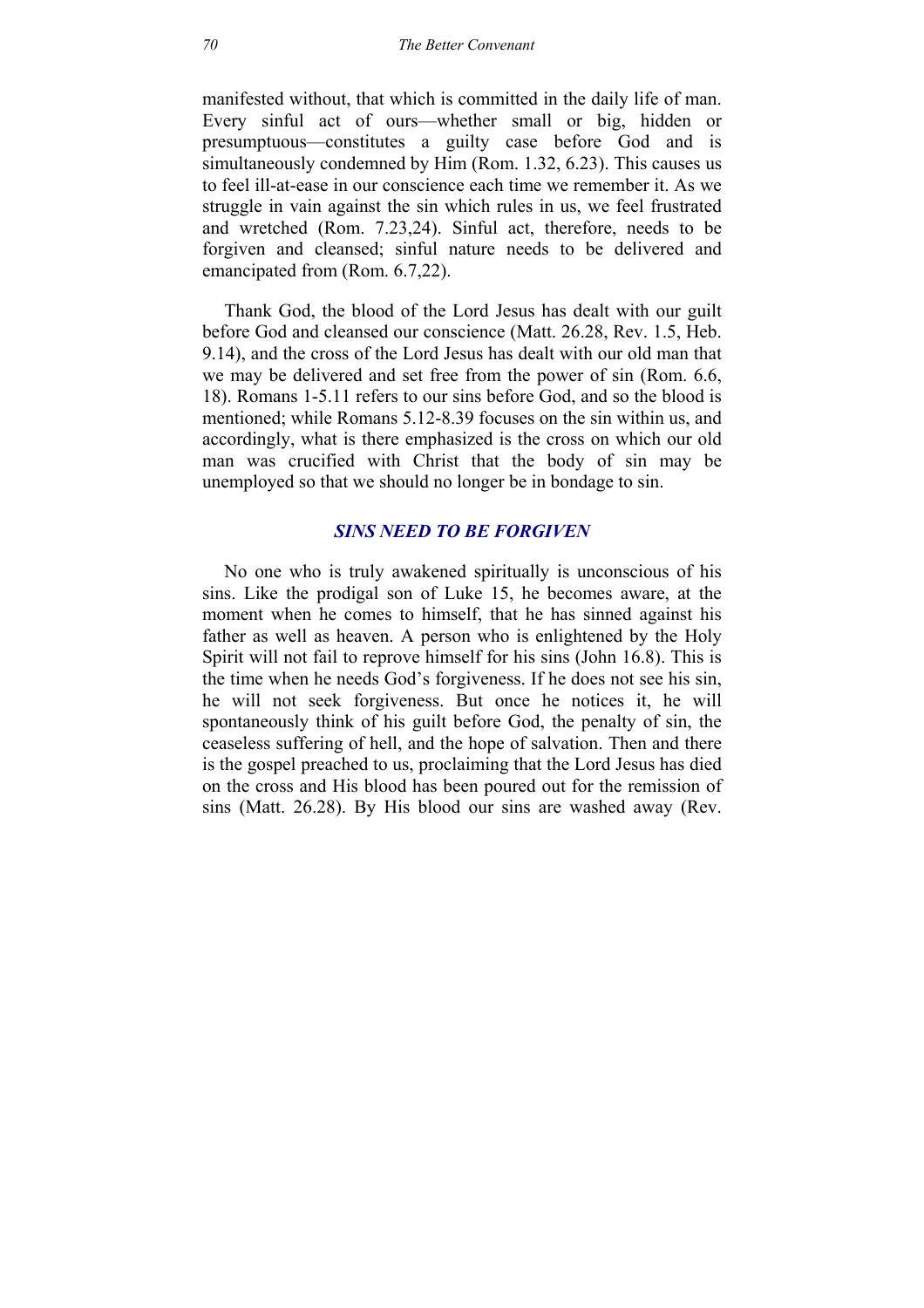1.5). Upon hearing and believing the gospel we shall receive the remission of sins (Acts 10.43, 26.18) and the cleansing of our conscience (Heb. 9.14).

In Luke 7.36-50 we are shown that the forgiveness of God meant little to a self-righteous Simon, while it was greatly appreciated by a sinner who was criticized with the epithet: "What manner of woman this is"! This sinful woman had continually incurred the mockery and disdain of men, plunging her into self-shame. Yet here was Jesus who—so holy yet so approachable—permitted her to stand behind Him and weep at His feet. She wept as a means of pouring forth her agony due to sinning; she wept to discharge the hidden things in her heart; she wept to complain that there was no deliverer; and she wept to express her hope for a Savior. However, her weeping did not gain Simon's sympathy; it instead precipitated his silent criticism (v.39). Indeed, the tears of sorrow for sin was something a self-righteous Simon could never understand. But this Jesus understood! He first corrected Simon and then testified for the weeping woman, saying, "Her sins which are many are forgiven" (v.47a). Later He told her, "Thy sins are forgiven... Thy faith hath saved thee; go in peace" (vv.48-50). To her this forgiveness is a great gospel! For this forgiveness takes away her secret sorrow and gives her peace. This forgiveness has become a gospel to many great sinners ever since.

In Mark 2.1-12 we are told that to those self-righteous scribes the forgiveness of God was but empty reasoning, because they judged the Son of God wrongly for His authority to forgive (vv.6-7). Yet it was actual healing to the palsied man borne by four friends. Alas, how often sin damages man's body as well as causes pain to the heart. We readily acknowledge that many sicknesses are attributable to natural reasons, such as infection or over-exhaustion. But the Bible also reveals that some sicknesses are the consequences of sin (Mark 2.5, John 5.14). If a sickness is due to sin, whether hidden or manifested, the sinner certainly knows about it. What can he say and do except express regret and to mourn. In the case of the palsied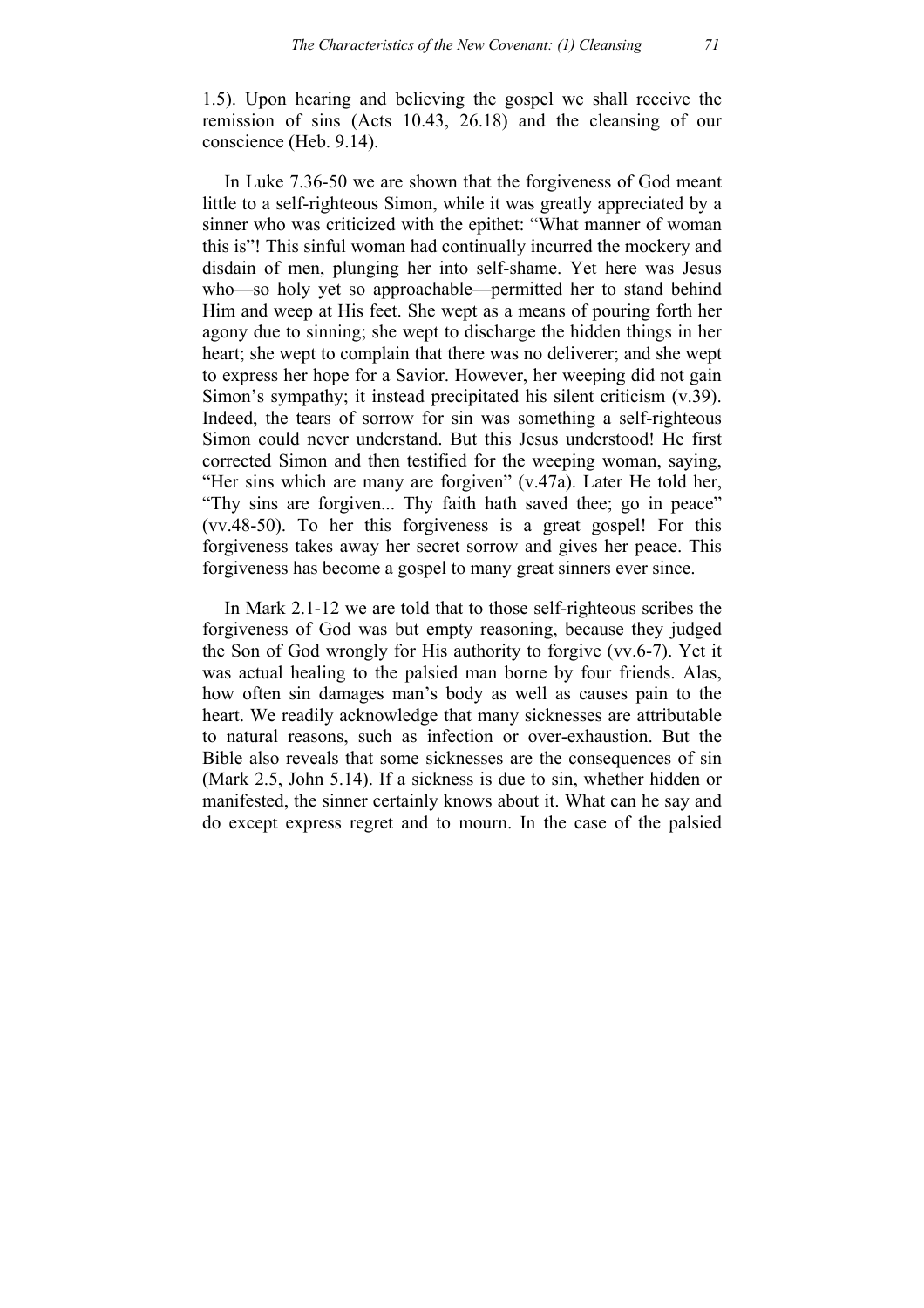man, the Lord knew the cause of this particular sickness. So that first He said to the man sick of the palsy, "Son, thy sins are forgiven" (v.5), and then spoke once more to him and said: "Arise, take up thy bed, and go unto thy house" (v.11). What a tremendous gospel this is! Such forgiveness as this has forever afterwards become a great gospel to all who are sick through sin.

#### *THE TRUSTWORTHINESS OF FORGIVENESS*

According to the experience of those who serve the Lord, the more that people see sin through God's enlightenment the more they are sorrowful for their sins, and the more they appreciate the grace of forgiveness. Yet there are people who always fear that God will not forgive because of the greatness of their sins, both in number and in gravity. Some may have received forgiveness, but their conscience has been so weakened by sin that its every recollection will bring in the fear of not being pardoned. Nay, they even go so far as to surmise that forgiveness will be too cheap should God really forgive them. All who embrace such wrong attitudes need to know the trustworthiness of forgiveness, for it is not without firm foundation. They would recognize the following two points.

#### *Forgiveness Is Based on the Righteousness of God*

Our God is a holy God (1 Peter 1.16). He loves righteousness and hates iniquity (Heb. 1.9). His holy nature cannot bear with sin; His righteous attitude cannot but judge iniquity. His word clearly states: "The wages of sin is death" (Rom. 6.23); and, "Apart from shedding of blood there is no remission" (Heb. 9.22b). Since we have sinned, God will have to condemn us. According to His nature He is holy, therefore He cannot tolerate sin. According to His working procedure He is righteous, hence He cannot but punish sin. According to His own Self He is glorious, hence sinners who dare to approach Him must die. God has to deal with us according to the principle of His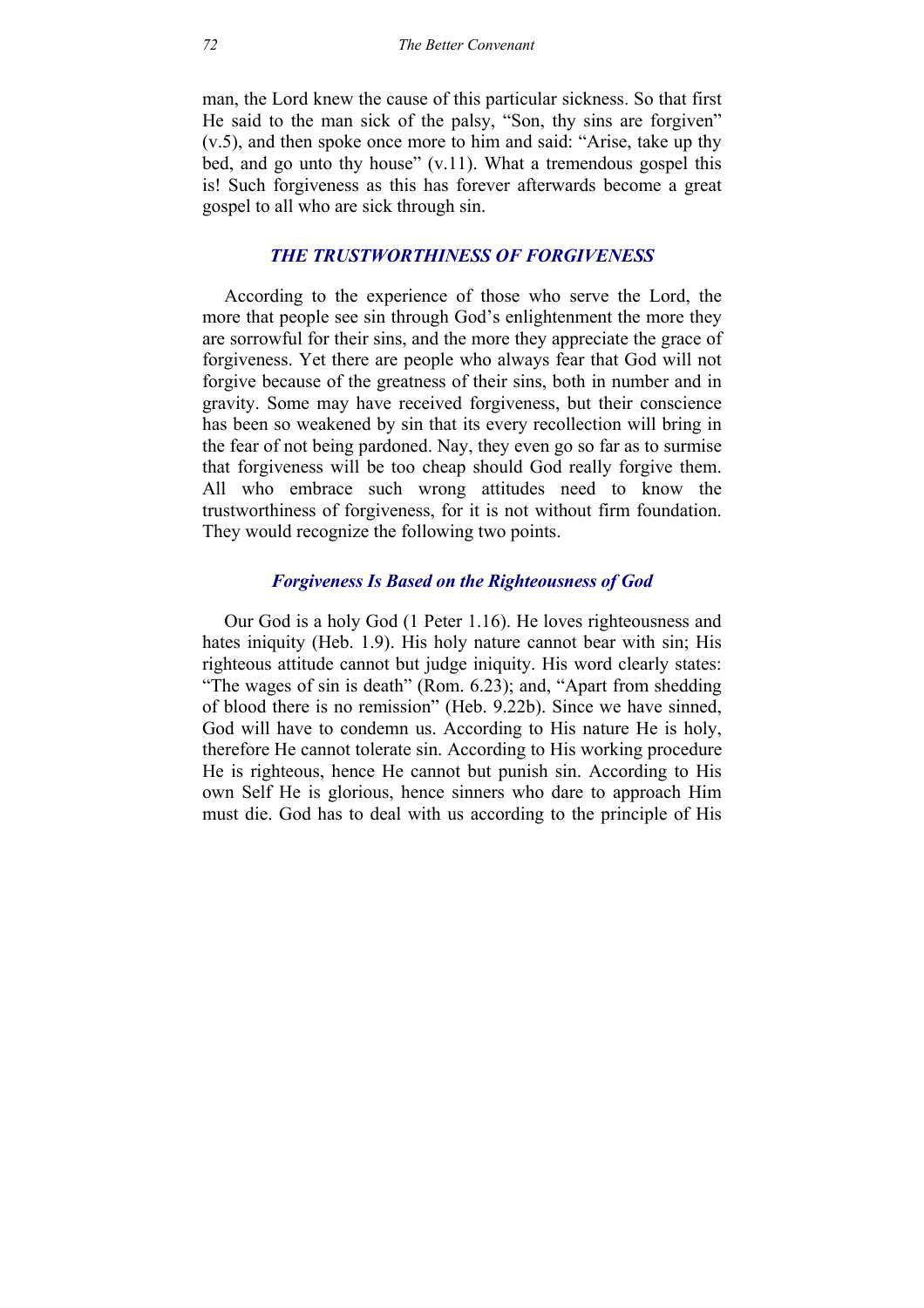holiness, righteousness, and glory. And so, our sins will not be forgiven without passing through God's judgment. God will not overlook our crime. He forgives our sins and remembers not our unrighteousness only because of the blood of the Lord Jesus (Matt. 26.28, Eph. 1.7).

Grace never reigns by itself, it reigns through righteousness (Rom. 5.21). Grace does not come directly to us, it comes to us indirectly through the cross. God does not forgive our sins because He pities us when He sees us repent, express regret, exhibit sorrow, and weep. No, God can never forgive on that basis. He must first judge our sins and then He forgives (Is. 53.5,10,12).

A common notion held by many is that "grace and righteousness cannot both be preserved." Yet all who have been taught by grace will declare that in forgiving our sins God has kept both grace and righteousness intact. This is not only true with God, even His redeemed ones will sometimes reflect, in shadow, this marvelous harmony. Once a high school girl told this story: Her principal belonged to the Lord. Once someone broke some school furniture. The principal investigated the case, but no one would confess. She therefore instructed the students on the unrighteousness of destroying school furniture, but even more so on the cowardice of not confessing. She wept as she talked. Finally, one student stood up and confessed, but she did not have the means to repay the damage. So the principal paid it with her own money and forgave the student at the same time. Such an act of grace through righteousness caused this student to know grace and righteousness as well as sin.

Oh how the holy Lord, on that day when He bore the sin of the world on the cross, cried out: "My God, my God, why hast thou forsaken me?" (Matt. 27.46b) This was far more painful to Him than was the thorny crown on His head and the scourging wounds in His body. "He was wounded for our transgressions, he was bruised for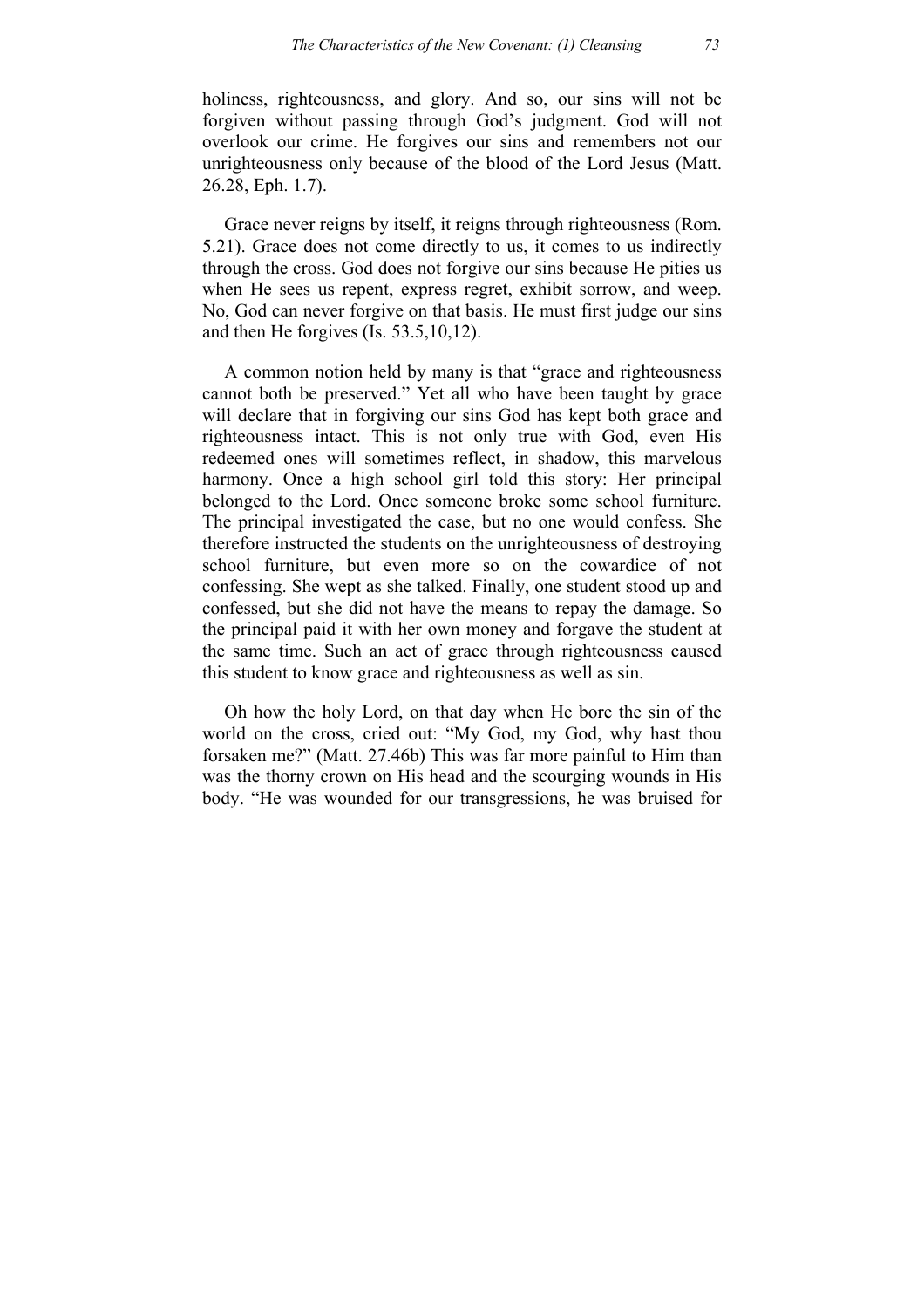our iniquities" (Is. 53.5a). Who can say forgiveness is cheap? All who have been taught by grace will sing with tears of gratefulness:

> *The depth of all Thy suffering No heart could e'er conceive,*

*The cup of wrath o'erflowing For us Thou didst receive;* 

*And, oh, of God forsaken On the accursed tree;* 

*With grateful hearts, Lord Jesus, We now remember Thee.* 

—GEORGE W. FRASER

## *Forgiveness Is Characteristic of the New Covenant*

Let us read again Hebrews 8.12—"For I will be merciful to their iniquities, and their sins will I remember no more." This is one of the blessed portions given to us in the New Covenant. It speaks of God in Christ forgiving our sins. Because Christ has shed His blood for us, God is able to be merciful toward our iniquities. He not only forgives them but also remembers them no more. He can forget our sins, not because He has overlooked them nor because He has tried not to remember, but because the blood of Christ has blotted out our transgressions and washed our sins away (Is. 44.22, Heb. 1.3, Rev. 1.5). God has today bound himself within a covenant, and He will gladly be restricted by it. When He says He will be merciful to our iniquities, He will unquestionably be merciful. When He says He will no more remember our sins, He will most certainly not remember. This is the New Covenant. This is the gospel.

How regrettable that we often forget what God remembers and remember what God forgets. Some people are always musing: Does God really forgive after I have committed so many grievous sins? Will He indeed remember them no more? Yet others may think that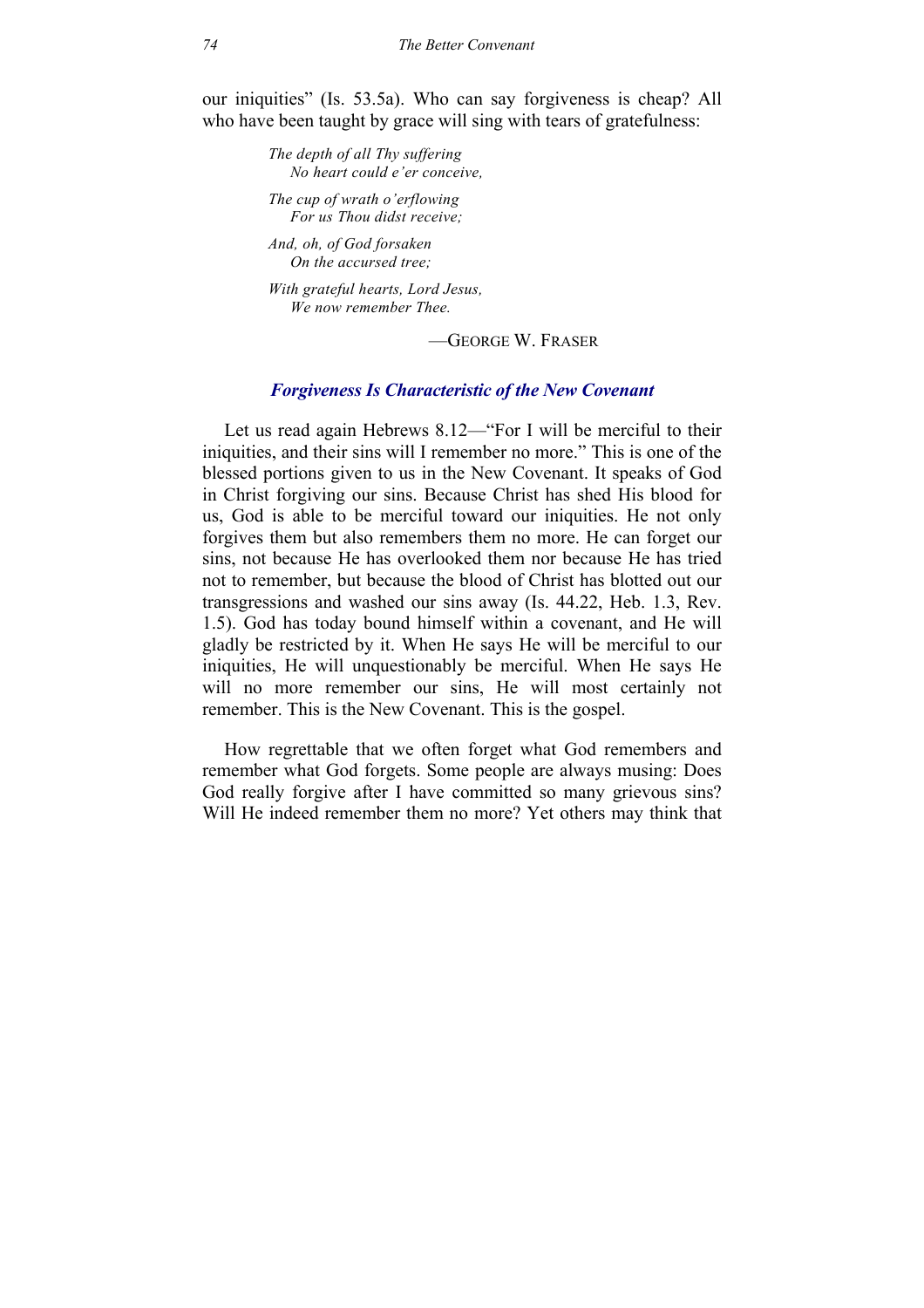even though God has blotted out sins, the scars which no doubt remain will forever remind God of what a sinner they are. All who entertain such thoughts know nothing of the New Covenant and are therefore unable to enjoy its privileges.

Let us remember well that in forgiving our sins and forgetting our unrighteousness God is simply fulfilling the very first item of the New Covenant. In making the covenant God declares: "I will be merciful to their iniquities, and their sins will I remember no more." In case He fails to forgive our sins we may register our claim with Him, saying, "O God, You have covenanted with us, You are obligated to forgive our sins, You must act according to Your covenant." Since He has established the covenant, He will certainly perform accordingly. He is no longer free to forgive or not to forgive as He pleases, because He has deliberately given us the surety of a covenant.

*The law having a shadow of the good things to come, not the very image of the things, can never with the same sacrifices year by year, which they offer continually, make perfect them that draw nigh. Else would they not have ceased to be offered? because the worshippers, having been once cleansed, would have had no more consciousness of sins. (Heb. 10.1-2)* 

This means that by offering the same sacrifices of the blood of bulls and goats the worshippers were unable to obtain the peace of conscience; for this is only obtainable through the blood of the Lord Jesus. Having seen *that* blood, God forgives our sins and remembers them no more. This is characteristic of the New Covenant. The word of God is quite clear on this point. If anyone is still bothered by his past sins and has no rest in his conscience, let him sing the following hymn till he can respond with an amen in his heart. Then shall he enjoy the New Covenant blessing of the remission of sins.

> *Why should I worry, doubt and fear? Has God not caused His Son to bear*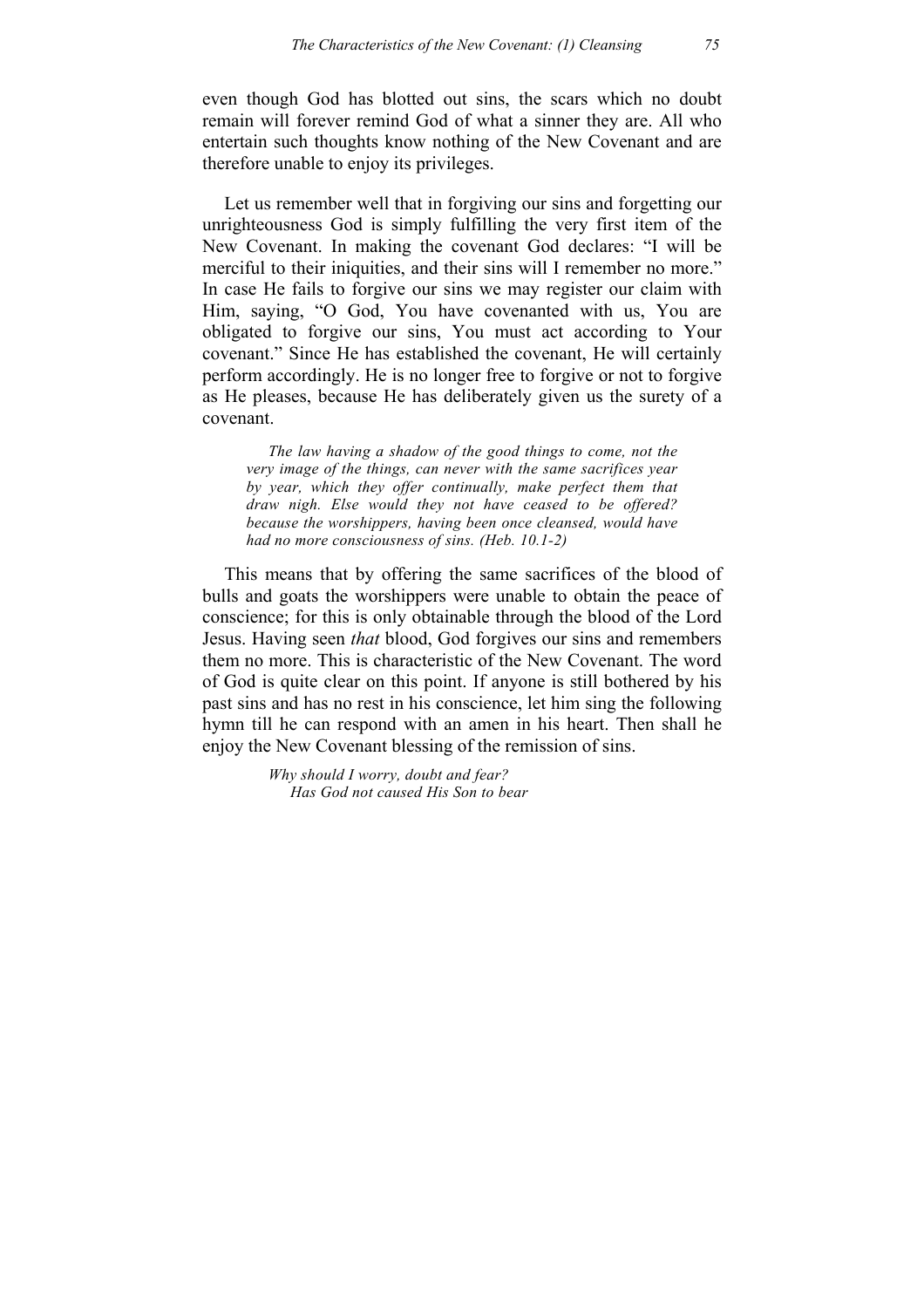*My sins upon the tree? The debt that Christ for me has paid, Would God another mind have made To claim again from me? Redemption full the Lord has made, And all my debts has fully paid, From law to set me free. I fear not for the wrath of God, For I've been sprinkled with His blood, It wholly covers me. For me forgiveness He has gained, And full acquittal was obtained, All debts of sin are paid; God would not have His claim on two, First on His Son, my Surety true, And then upon me laid. So now I have full peace and rest,* 

*My Savior Christ hath done the best And set me wholly free; By His all-efficacious blood I ne'er could be condemned by God, For He has died for me!* 

—TRANSLATED

#### *CONFESSION AND FORGIVENESS*

There is no doubt that a man's sins are forgiven once he realizes he is a sinner and believes in the Lord Jesus. But the question remains whether he needs further forgiveness after he has believed in the Lord and received forgiveness. To answer this question let us first mention the following three points:

(1) Upon our being saved we should not continue in sin (Rom. 6.1,2) and should not sin any more (John 5.14, 8.11).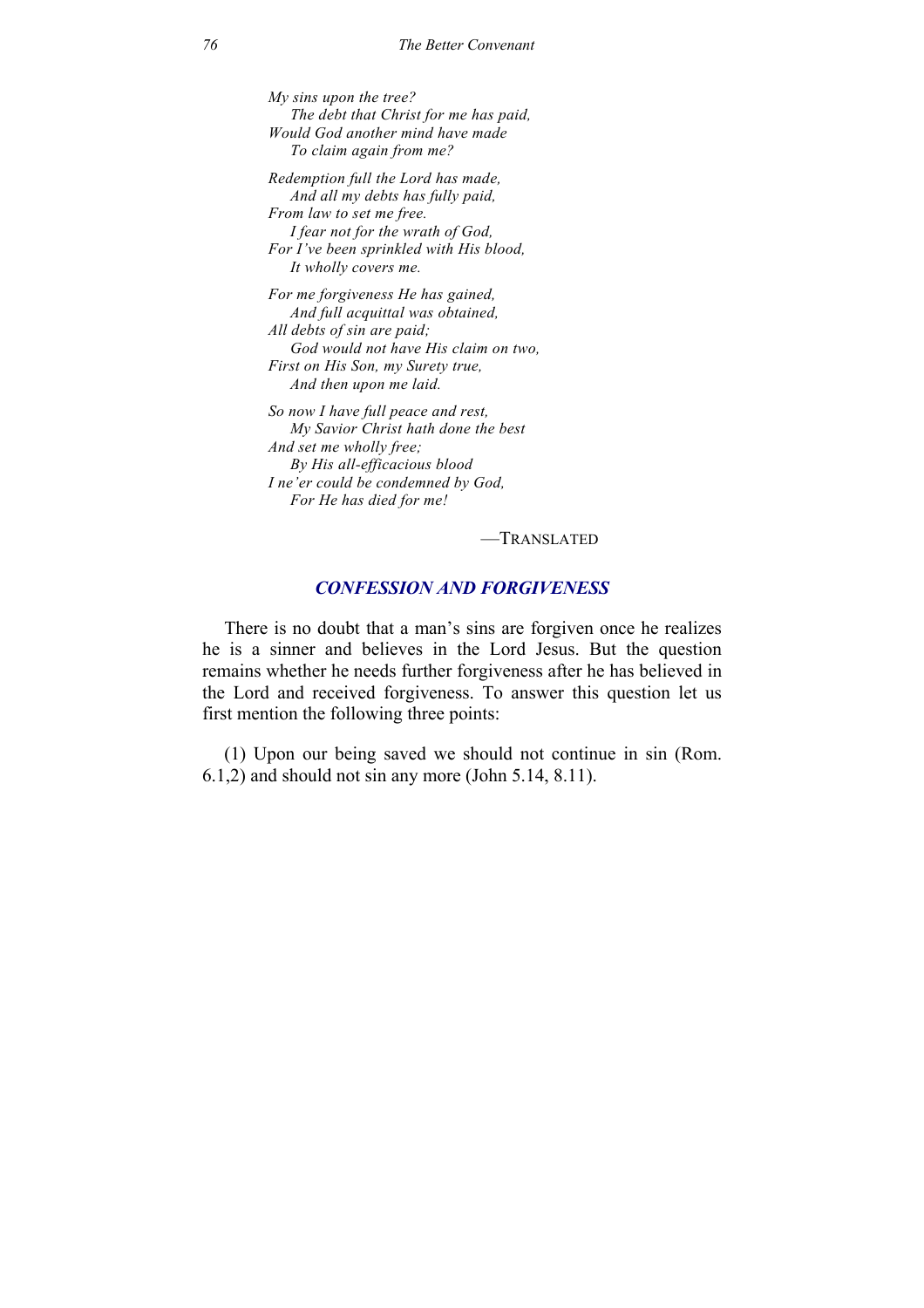(2) Believers nonetheless have the possibility of sinning (1 John, 1.8,10) and of being overtaken in trespasses when tempted (Gal. 6.1, 1 Cor. 10.12). The dissimulations of Peter and Barnabas (Gal. 2.11- 13), and the incest of a brother in Corinth (1 Cor. 5.1,2,5,11—where the consequence of such sin is most terrible because of the destruction of the flesh on the one hand and the excommunication from the church on the other) are all facts.

(3) However, "whosoever is begotten of God doeth no sin, because his seed abideth in him: and he cannot sin, because he is begotten of God" (1 John 3.9). This refers to the *habit* and *nature* of the regenerated person.

Now that we have clarified these three points, we next want to observe that the more that people have fellowship with God in the light the more they need forgiveness and cleansing. This is clearly taught by the passage in 1 John 1.5-7. Let us see what the Scriptures say about the way to forgiveness.

"If we confess our sins, he is faithful and righteous to forgive us our sins, and to cleanse us from all unrighteousness" (1 John 1.9). A believer who sins must *confess* in order to be forgiven. "If we *confess our sins*" God will forgive us our sins and cleanse us from all unrighteousness because He is faithful and righteous. What is the faithfulness of God? What is the righteousness of God? The first points to His word while the second refers to His action. God's word is faithful and His action is righteous. Since He has said He will forgive us our sins, He definitely will forgive. Since He has said He will cleanse us from all unrighteousness, He will surely cleanse us from all unrighteousness. In view of the fact that He has sent His Son to die for our sins, He cannot but forgive our sins and cleanse us from all unrighteousness. Therefore, by confessing our sins we lay hold of the covenant He made with us and we ask Him to forgive and to cleanse.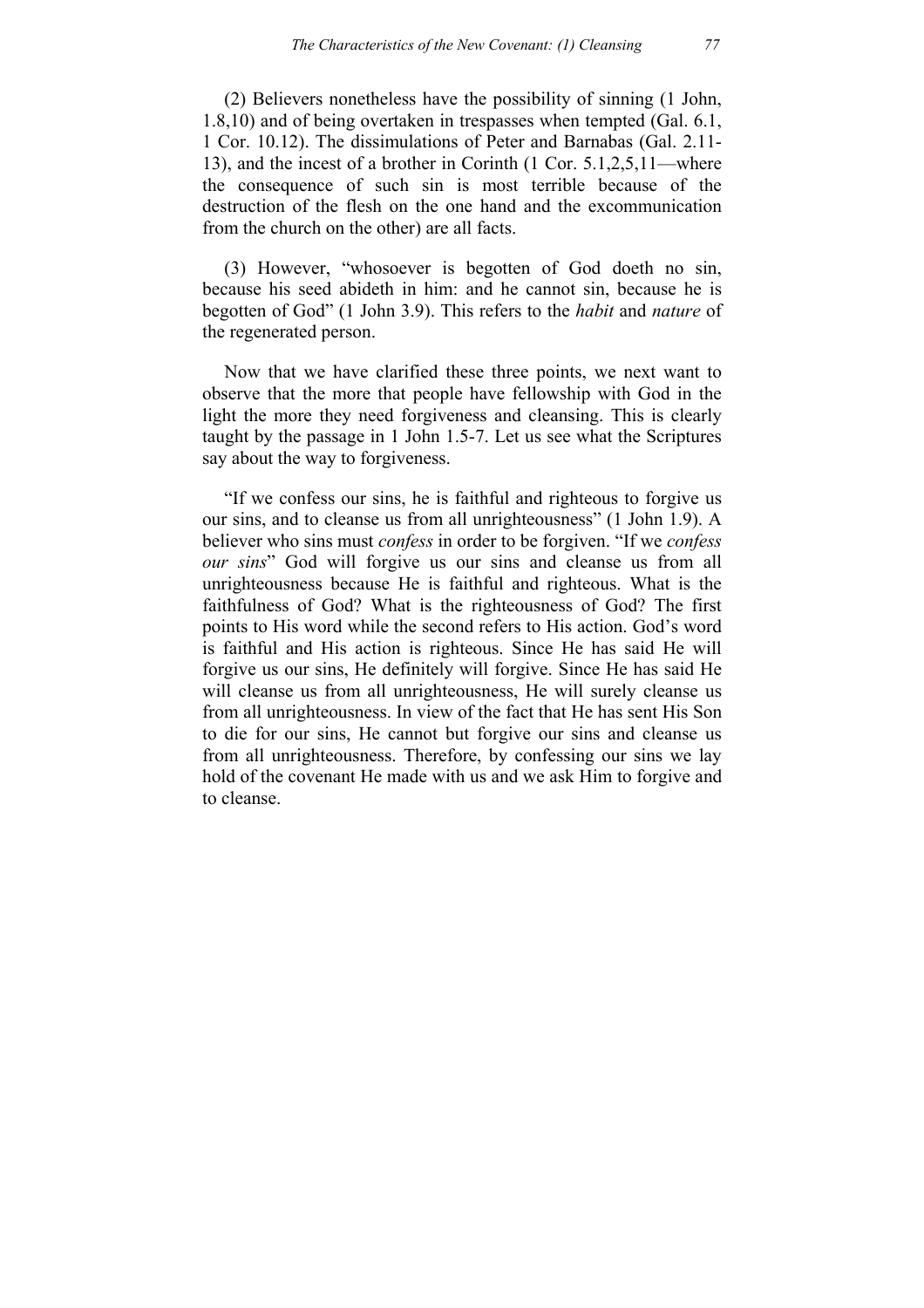There was once a sister in Swatow whose conscience was restless due to constant accusation. Whenever she met a preacher she would say: "My sins are so great, I do not know if God has forgiven me." One day she met a preacher and made the same statement as usual. Whereupon the preacher read the word in 1 John 1.9 with her and then asked if she had confessed her sins before God. "Indeed, I have confessed and do confess often." "What does God say then?" "God says, if we confess our sins, he is faithful and righteous to forgive us our sins and to cleanse us from all unrighteousness." "What do you say to this?" "I do not know if God has forgiven me."

They read and talked, talked and read, till finally they prayed together. Once more she confessed her sins before God. After prayer, she was again asked: "Has God forgiven your sins yet?" "I do not know," she replied. So the preacher challenged her solemnly, "Do you think God has lied?" "How dare I?" "Then what does God say He does 'if we confess our sins'? Has He not said that 'he is faithful and righteous to forgive us our sins and to cleanse us from all unrighteousness'?" And at that instant she began to understand, and her conscience entered into rest. Thereafter, until the day she slept in the Lord, she was full of joy. The word of the Lord enlightened and comforted her.

In view of this, we ought to remember that forgiveness is a matter of covenant. If we confess our sins according to God's word, God will also according to His covenant forgive us. Let me therefore ask, Do you dare to lay hold of God's word and pray, "Oh God, You have said if we confess our sins You will forgive us and cleanse us"? We should understand that the reason God makes covenant with us is for us to speak to Him according to the covenant. He wants us to ask Him in faith. We are asking Him to fulfill His word of the covenant, not begging Him for mercy. We are claiming as our portion what is defined in the covenant. Thank God, forgiveness is a part of the New Covenant.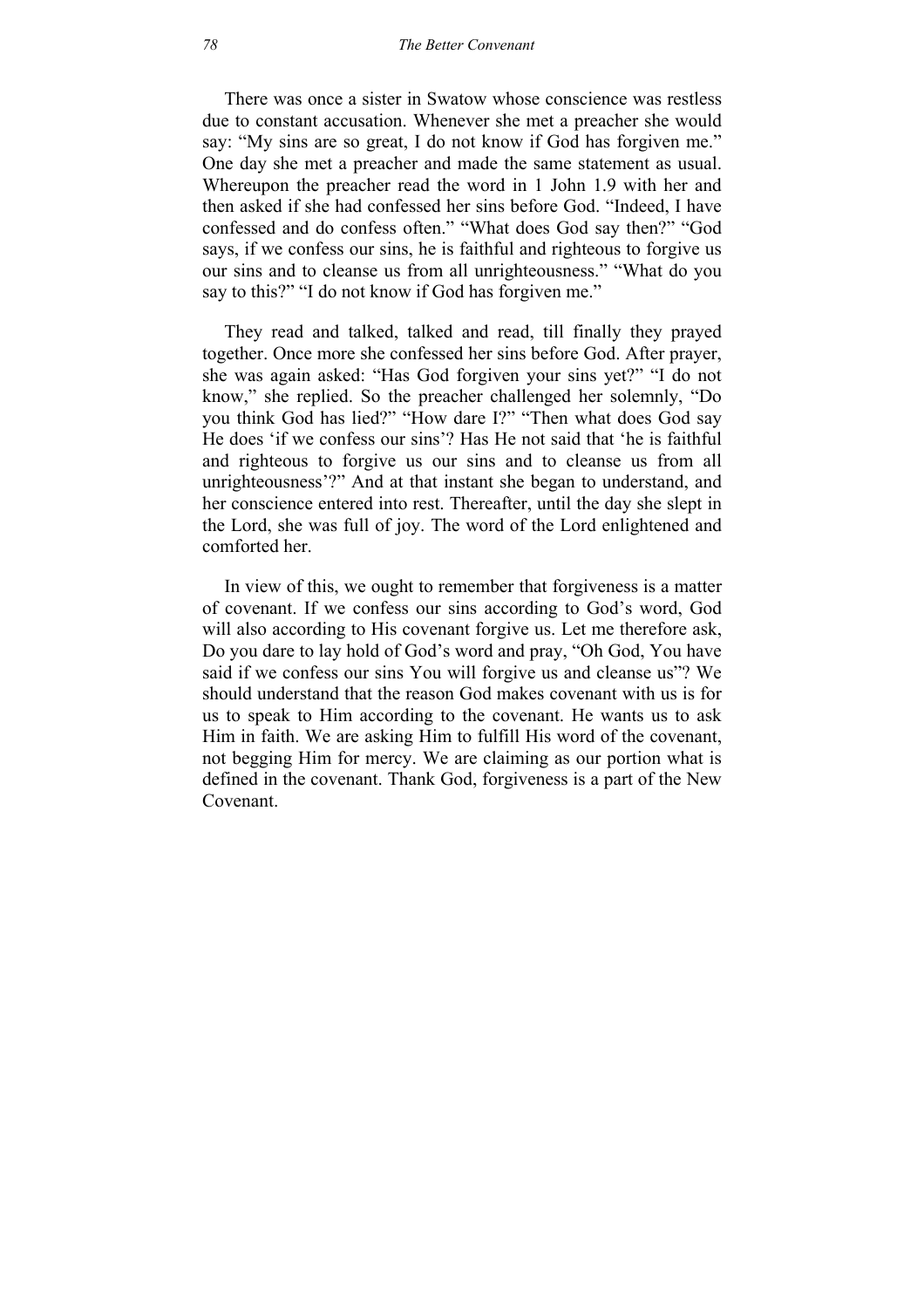Some may presume that if they could abhor sin more deeply or sorrow for sin more persistently, they would more easily be forgiven. Such a presumption is erroneous because it is not supported by the word of God. Abhorrence and sorrow for sin are the natural results of enlightenment, not conditions to be met in exchange for forgiveness. There is a story in "The Secret of a Happy Christian's Life" which in gist is as follows: A sister once asked a girl, "What will you do if you sin? How will the Lord Jesus treat you?" Her answer was: "I will confess my sin to the Lord, and after He makes me suffer for a while He will forgive me."

Do not think this is only the word of a child, for many grown-ups have the same story. Many people are doing exactly this very thing. They think that after confession there needs to be a period of suffering before they are forgiven. They wait until their hearts ache no more—and this they take to be the assurance of forgiveness. All who think and do in such manner do not know the characteristic of the New Covenant.

Let it be carefully understood that forgiveness is in the New Covenant. For the sake of the shed blood of the Lord Jesus, God cannot but forgive our sins and cleanse us from all unrighteousness. The moment we accept the Lord, God will forgive us according to what the covenant stipulates. Whenever we confess our sins He will forgive, just as His covenant says. For He is bound by the covenant which He himself has made with us. If we only ask Him according to the word of the covenant, God shall not fail to perform it.

Of course we want to remind everyone that the confession in view here is the result of seeing sin in the light of God. God's light spares not a single sin. If a person sees sin under His enlightenment, condemns sin as sin, and confesses it before God, he will receive forgiveness and cleansing. God forbid that any should take forgiveness as a talisman and proceed to lie or lose one's temper daily under the precious blood. If so, then such a person treats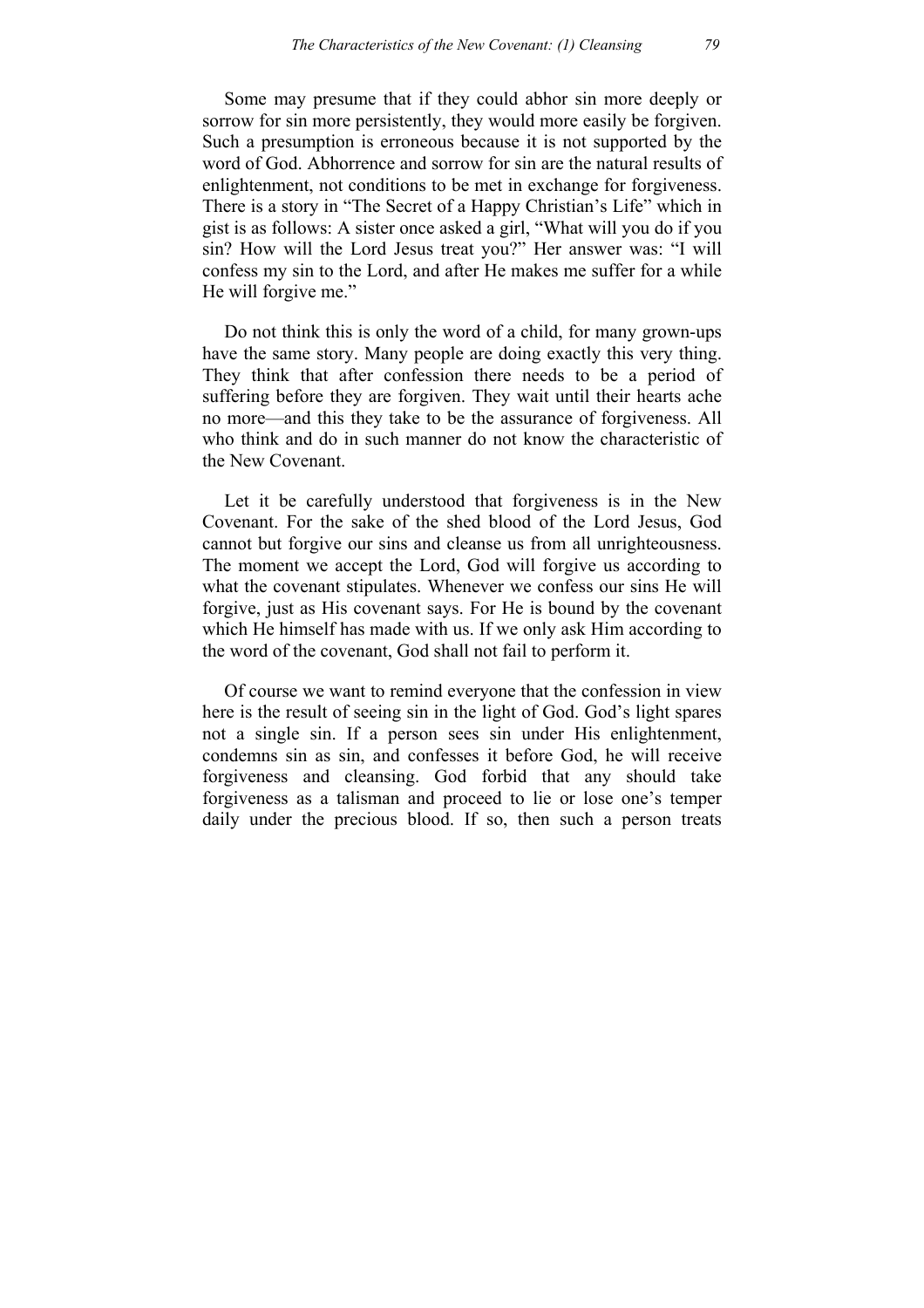confession merely as a formula, as a technique. To sin on the one hand and to confess as a routine on the other is not reckoned as confessing in the light of God. This kind of routine confession should be carefully avoided. What we say is that people who have fellowship with God and walk in the light of life see sin more readily; therefore, they need much more of God's forgiveness and the cleansing of the blood. This is the kind of confession that really counts. And with such confession as this there comes the rest of New Covenant forgiveness.

"A rainbow round about the throne" (Rev. 4.3b). What is the sign of a rainbow? It is a token of God's covenant with Noah. The rainbow round about the throne indicates that God has never forgotten His covenant. It also attests to the fact that He will not fail to hear any prayer offered up according to the covenant. As long as the rainbow surrounds the throne He will hear the prayer in the covenant. Amazing grace it surely is that God should give us such surety so as to enable us to pray according to covenant.

Is there anyone who has yet to solve the problem of his sins today? Let him lay them before God, take hold of His word, and believe Him according to His covenant. That one may then rest in His covenant. Many spiritual blessings we have missed because we do not know that God has covenanted with us. Our God has made a covenant with us. His intention is to encourage us to speak to Him according to this covenant that He may in turn perform accordingly.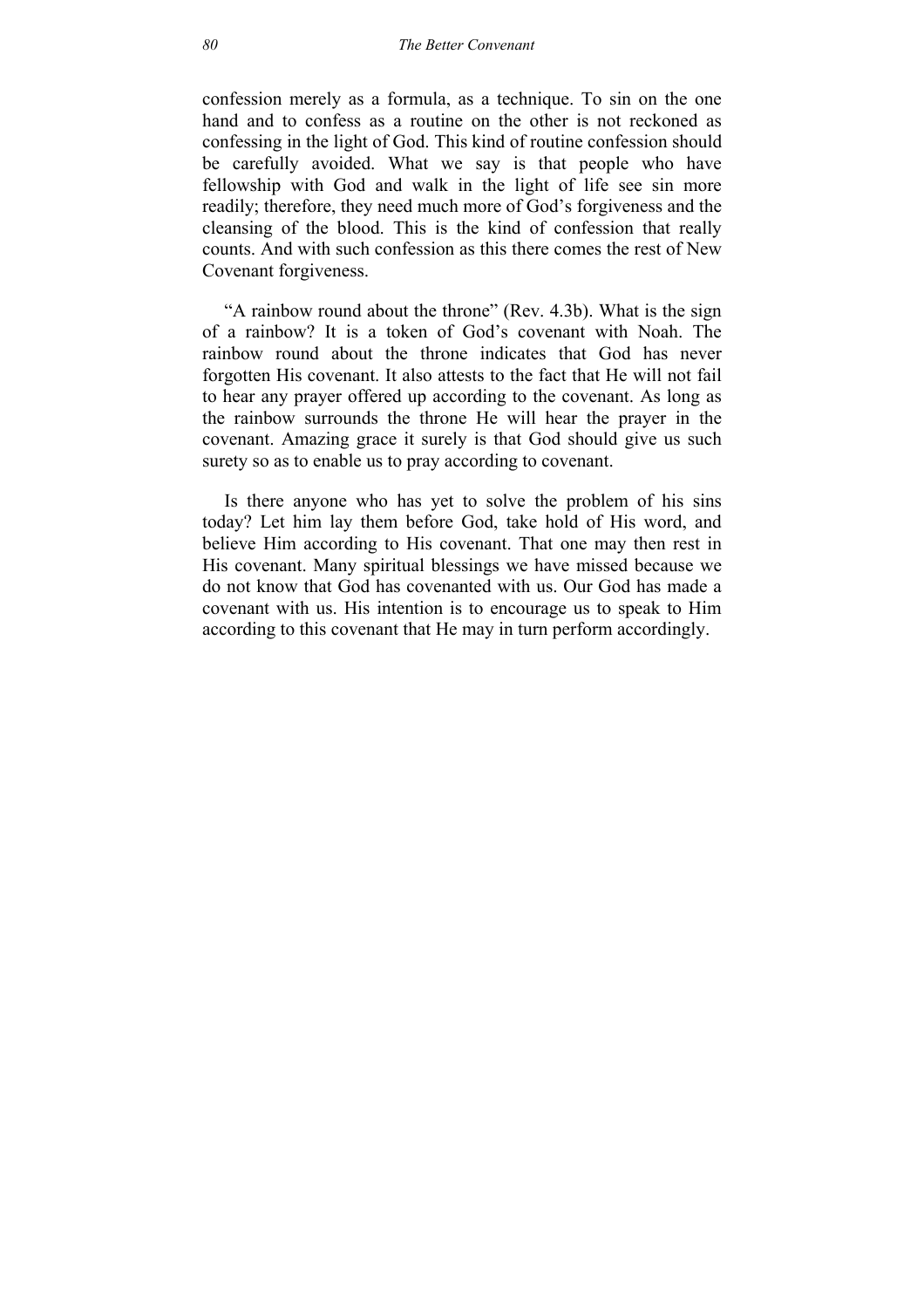# **Covenant: (2) Life and Power**

**7The Characteristics of the New Covenant: (2) Life and Power**<br>We have already seen how the forgiveness of the<br>New Covenant is a gospel of grace. If anyone believes<br>in this forgiving grace, his conscience will come into We have already seen how the forgiveness of the New Covenant is a gospel of grace. If anyone believes in this forgiving grace, his conscience will come into rest. We know many of the Lord's people have accepted this forgiving grace. They have not only believed but also testified concerning the forgiveness of their sins and the cleansing of all their unrighteousness. But aside from this part (the forgiveness of sins) the New Covenant includes two other most glorious and precious elements; namely, life and power, and an inward knowledge. These two aspects are largely overlooked, unappreciated and unbelieved by many people. It is one of the main reasons many children of God are so poor and weak spiritually.

Now it is good to have our sins forgiven by God; nevertheless, if we, after being forgiven, remain the same—neither allowing God to obtain what He wants in us nor knowing and doing God's will—then what difference is there between us and the people of Israel who in former days wandered in the wilderness? Where will be the glory of the New Covenant?

We must therefore see the excellencies of the New Covenant. In the days of the Old Covenant God took the Israelites by the hand to lead them forth out of the land of Egypt (Heb. 8.9); in the New Covenant He draws our hearts away from Egypt—that is to say, from the world. In the Old Covenant God put His laws before them; in the New Covenant He puts them into our minds and writes them on our hearts. Under the Old Covenant, although they were outwardly instructed by men and saw the works of God for forty years, they yet erred in their heart and did not know God's ways. Under the New Covenant we shall not need any outward instruction, because from the least to the greatest of us, all shall know the Lord inwardly.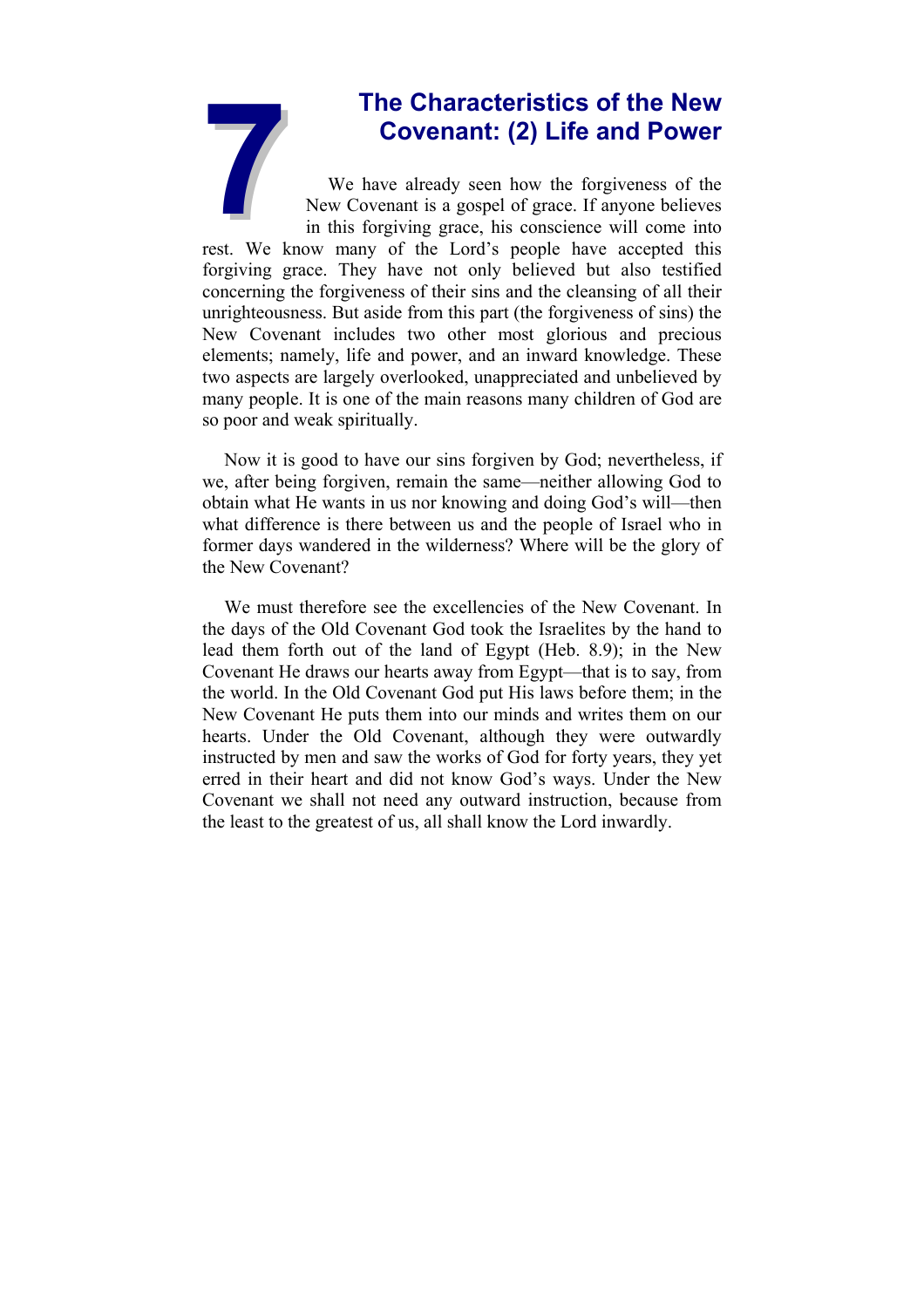Let us first see how God puts His laws into our mind and writes them on our heart. Why is this a most glorious and precious part of the New Covenant? Let us read some related Scripture passages:

"This is the covenant that I will make with the house of Israel after those days, saith the Lord; I will put my laws into their mind, and on their heart also will I write them: and I will be to them a God, and they shall be to me a people" (Heb. 8.10). "This is the covenant that I will make with them after those days, saith the Lord: I will put my laws on their heart, and upon their mind also will I write them" (Heb. 10.16).

Both passages mention "put" first and then "write"; but note that in Chapter 8 it is first "into their mind" and then "on their heart" while in Chapter 10 the order is reversed. They speak practically of the same thing.

Both these verses in Hebrews quote from Jeremiah 31.33 which reads: "This is the covenant that I will make with the house of Israel after those days, saith Jehovah: I will put my law in their inward parts, and in their heart will I write it; and I will be their God, and they shall be my people."

Moreover, Ezekiel 36.25-28 speaks of the same thing as is found in Jeremiah 31.31-34; except that some words are clearer in Ezekiel while some are clearer in Jeremiah. Let us now read this passage in Ezekiel: "I will sprinkle clean water upon you, and ye shall be clean: from all your filthiness, and from all your idols, will I cleanse you. A new heart also will I give you, and a new spirit will I put within you; and I will take away the stony heart out of your flesh, and I will give you a heart of flesh. And I will put my Spirit within you, and cause you to walk in my statutes, and ye shall keep mine ordinances, and do them... And ye shall be my people, and I will be your God." These verses touch upon at least five things: (1) cleanse us with clean water,  $(2)$  give us a new heart,  $(3)$  give us a new spirit,  $(4)$  take away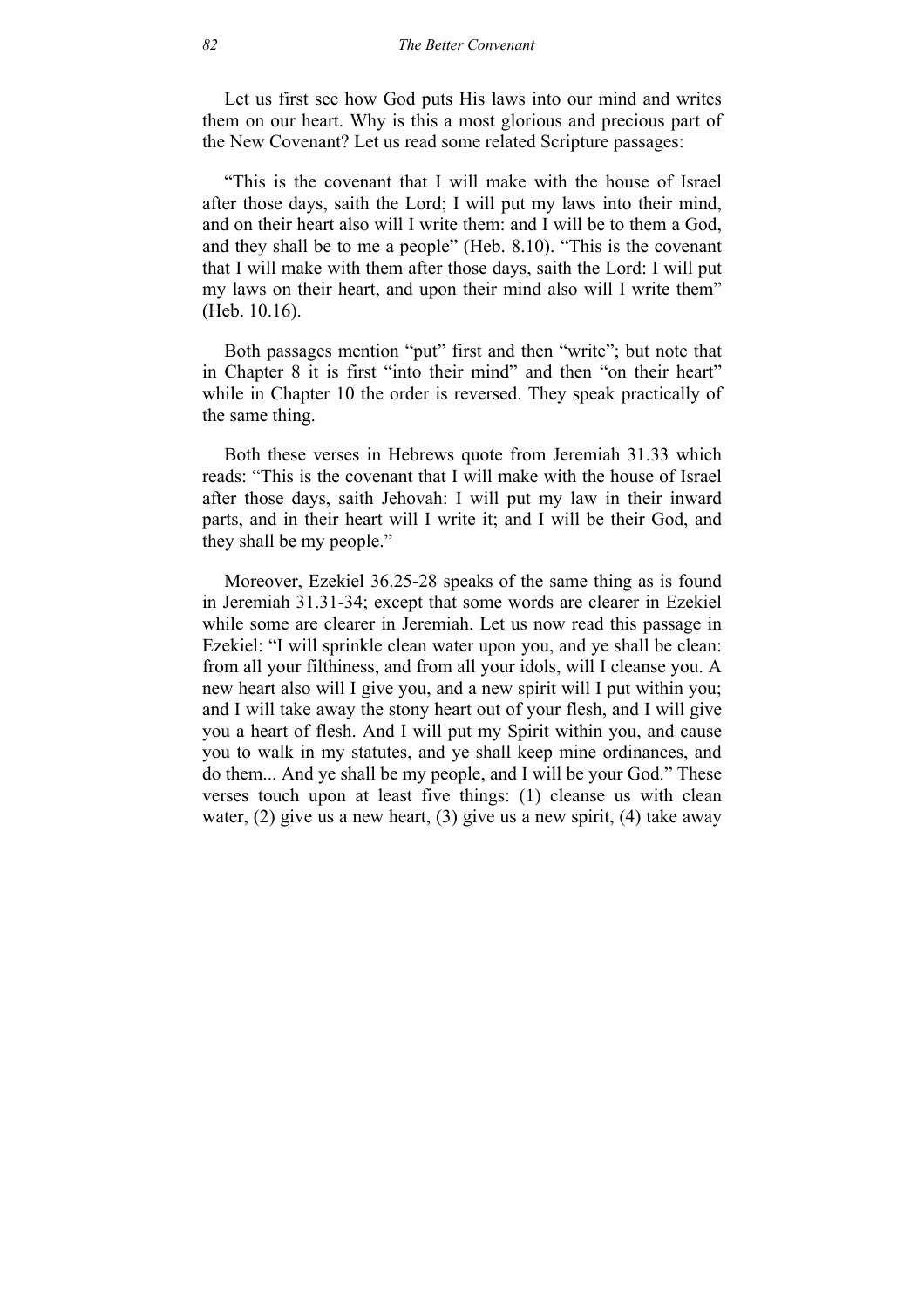the stony heart and give us a heart of flesh, and (5) put His Spirit within us. The combined result of these five matters is: to "cause you to walk in my statutes, and ye shall keep mine ordinances, and do them... And ye shall be my people, and I will be your God."

## *REGENERATION*

In order to understand how God puts His laws in us and writes them on our hearts, it is necessary for us to begin with regeneration. For in regeneration the Holy Spirit puts God's uncreated life into our human spirit. Regeneration is a new thing which happens in the human spirit. It is not a matter of behavior, but a matter of life.

## *The Creation of Man*

To know what regeneration is, we must again go back to the story of the creation of man. "Jehovah God formed man of the dust of the ground, and breathed into his nostrils the breath of life; and man became a living soul" (Gen. 2.7). The "breath of life" here refers to the Spirit—the source of life; for the Lord says elsewhere that "it is the spirit that giveth life" (John 6.63a). This is further confirmed in Job: "The breath of the Almighty giveth me life" (33.4b). The Hebrew for the word "life" in "breath of life" is *chay* and is in the plural. God so breathed that there was produced a twofold life: the spiritual and the soulical. When the inbreathing of God entered man's body it became the spirit of man; but when the human spirit reacted with the body the soul was produced. This explains the origin of our spiritual and soulical lives. It also clearly shows us that man is tripartite: being spirit, soul, and body. The New Testament also divides man into three parts: "May your spirit and soul and body be preserved entire" (1 Thess. 5.23b); "even to the dividing of soul and spirit, of both joints and marrow..." (Heb. 4.12b).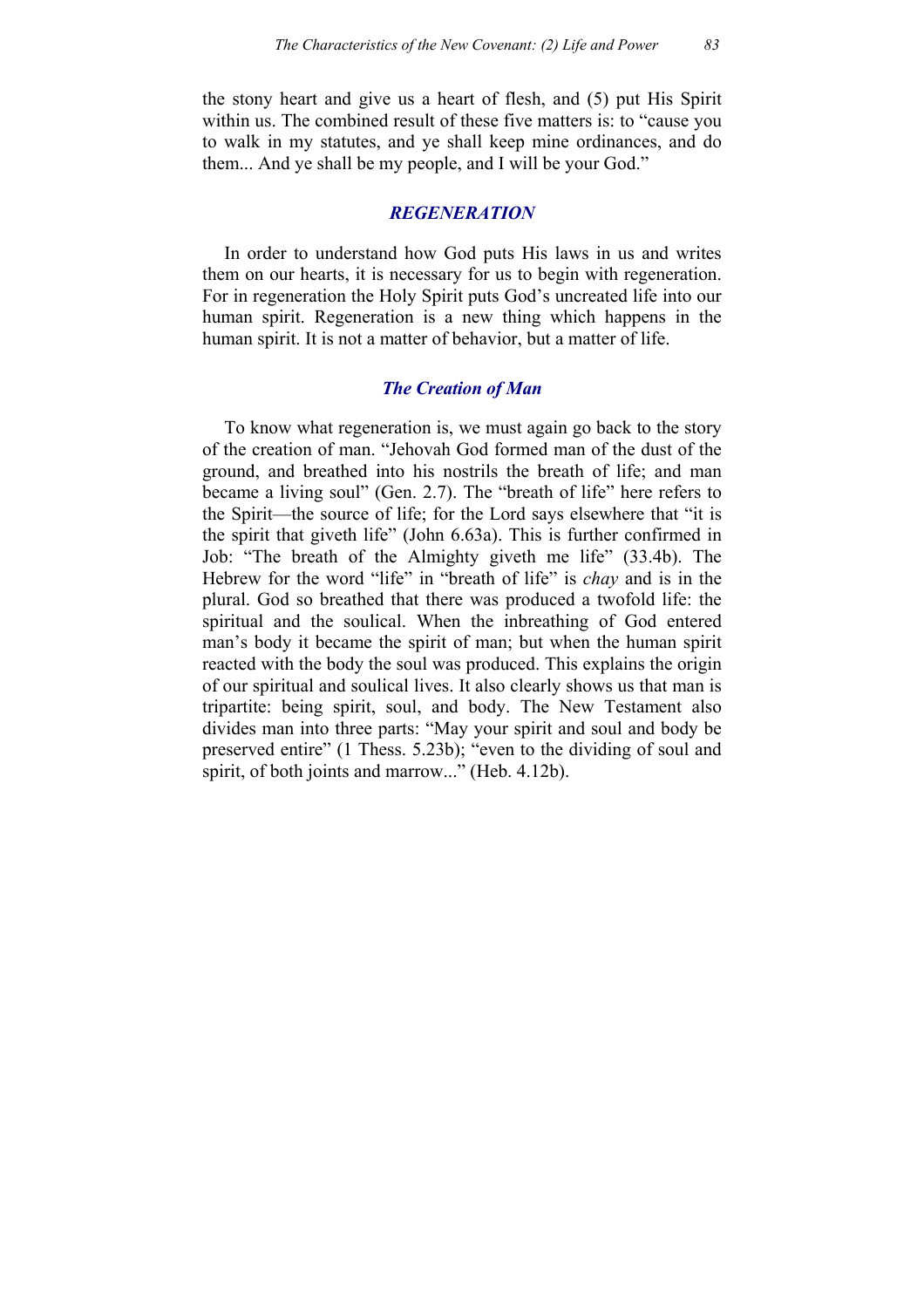The body is the site of "world-consciousness"; the soul, of "selfconsciousness"; and the spirit, of "God-consciousness." With its five senses the body gives man various kinds of sensations. Through this physical body man is able to communicate with the outside world. Consequently, it is the place of "world-consciousness." The soul is comprised of the mind, emotion, will, and so forth; all of these belong to the man himself, being expressions of his personality. Hence it is the place of "self-consciousness." The spirit has the functions of conscience, intuition, and communion; and by these man comes to know his relationship with God and learns to worship and serve Him. It is therefore the place of "God-consciousness."

The spirit controls the whole being through the soul. If the spirit desires to act, it communicates its intention to the soul, which in turn will move the body to obey the command of the spirit. According to God's ordering, the spirit, being the highest part of man, should control the whole being. Nevertheless, the will, being the mainstay of personality, belongs to the soul. This will of man's soul has a sovereign right to choose the rule of the spirit, the rule of the body, or even the rule of self. In view of such power belonging to the soul—which is also the seat of personality—the Bible calls man "a living soul."

#### *God's Purpose in Creating Man*

We have repeatedly emphasized that the eternal purpose of God is to give himself to man. He takes pleasure in entering into man and uniting with him so that man may have His life and His nature. After God had created Adam He put him in the garden of Eden. In the midst of the garden were the tree of life and the tree of the knowledge of good and evil (Gen. 2.9). These two trees were most conspicuous, they could easily attract man's attention. God gave command to man, saying, "Of every tree of the garden thou mayest freely eat: but of the tree of the knowledge of good and evil, thou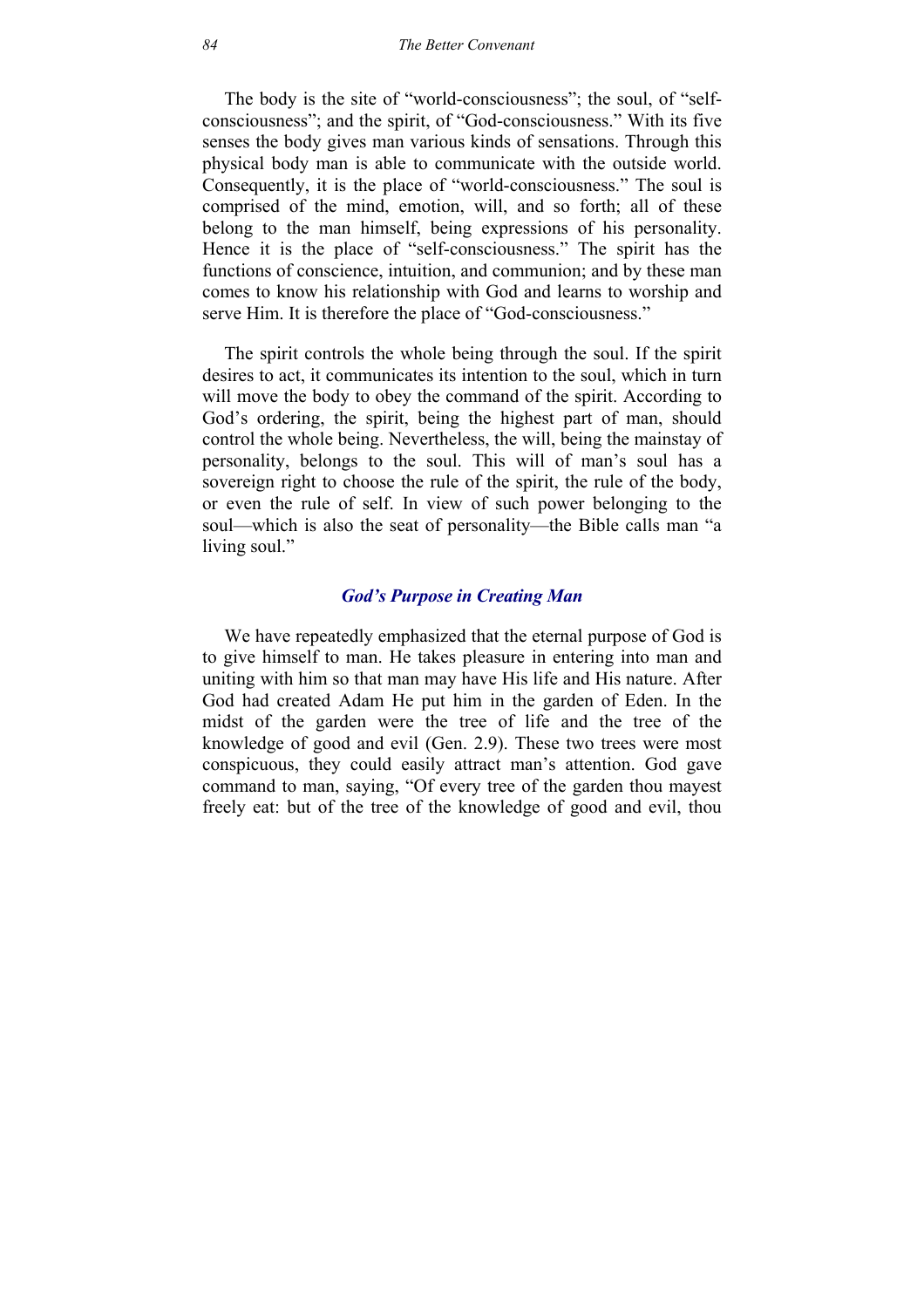shalt not eat of it: for in the day that thou eatest thereof thou shalt surely die" (Gen. 2.16-17). Turning it around, this statement meant that the fruit of the tree of life could be eaten. Had man eaten the fruit of the tree of life he would have chosen God, because the tree of life pointed to God. Oh how grand and beautiful is the purpose of the Creator towards man!

Just as man was created by God, so his original life was also given by God. Speaking of man's originally created life, the Bible indicates that it was upright (Eccles. 7.29) and "very good" (Gen. 1.31). But so far as God's eternal purpose was concerned, man did not yet have God's own uncreated life. Hence he must needs choose God and God's life. [Three different words are used in Greek for "life": (1) *Bios*—this points to the fleshly life. The Lord Jesus used this word when He said of the poor widow that she had cast in all the *living* that she had (Luke 21.4). (2) *Psuche*—this points to man's animated life, the natural life of man—which is the soul life. Whenever the Bible mentions man's life as such, this word is used (Matt. 16.26, Luke 9.24). (3) *Zoe*—this points to the highest life, the spirit life, God's uncreated life. The Bible uses this word when it speaks of "eternal life" (John 3.16).]

## *The Fall of Man*

Mankind has fallen and sinned. This occurred when the man Adam rejected life and ate the forbidden fruit of the tree of the knowledge of good and evil. Formerly man's spirit was open to communicate with God, but now it is alienated from God (Eph. 4.18) and is dead to Him through transgressions (Col. 2.13, Eph. 2.1). At the very beginning God had forewarned Adam, saying, "in the day that thou eatest thereof thou shalt surely die" (Gen. 2.17). So far as Adam's physical body was concerned, he lived for several hundred more years after he had eaten the fruit of the tree of the knowledge of good and evil (Gen. 5.3-5). Consequently, the death here could not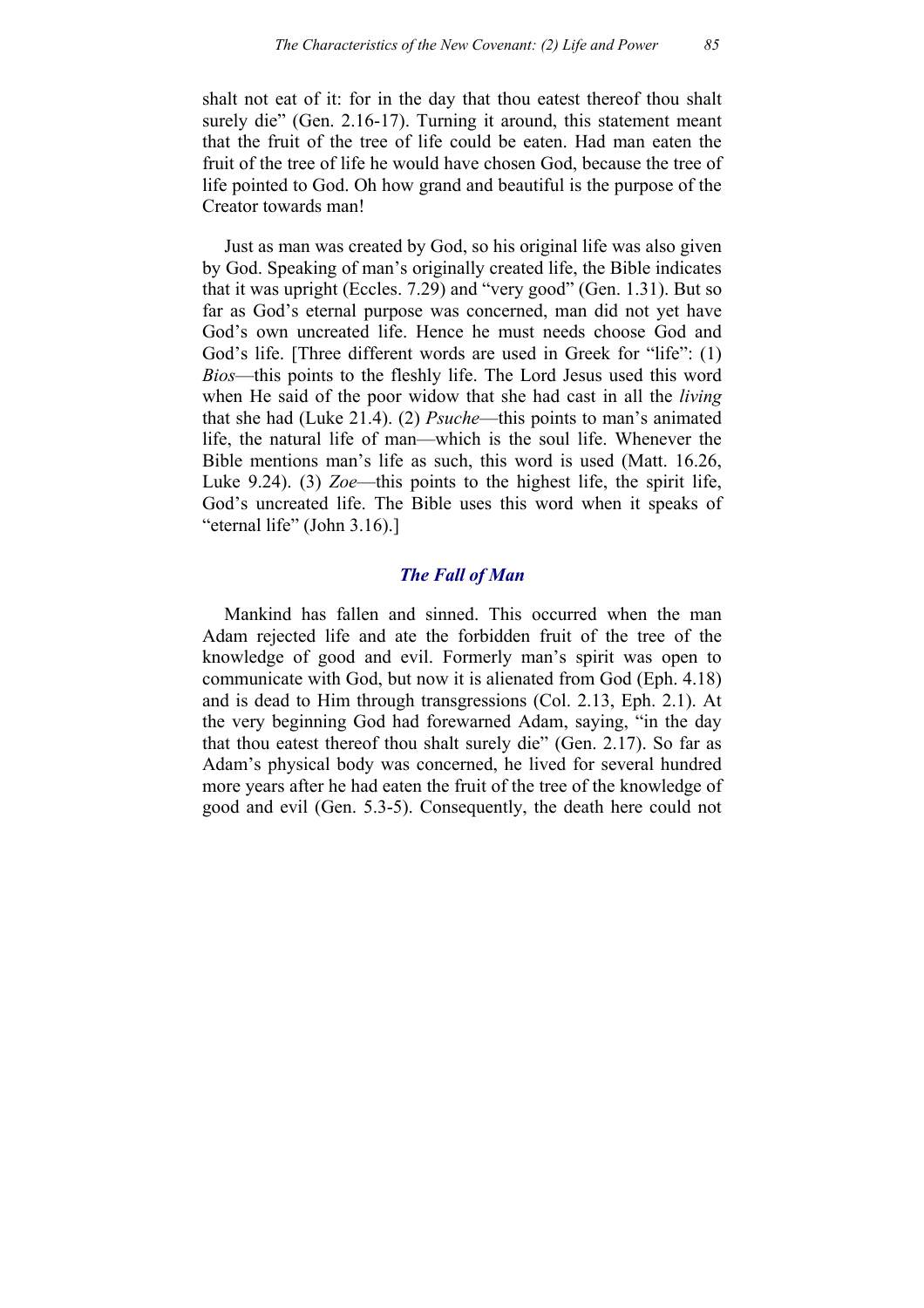have meant the death of the body alone; the spirit in man must have died first.

Death is defined as alienation from life. God is the God of life. In being alienated from Him, Adam was alienated from life. By our saying that Adam's spirit had died we do not mean to suggest that he no longer had a spirit, but that this merely signifies that his spirit had lost its communication with God, having lost its spiritual sensibility. Adam's spirit—though it still existed—was dead towards God. Adam lost the basic ability of the spirit. For as soon as man falls into sin he becomes carnal (Rom. 7.14) and is controlled by his soul. He cannot know the things of God (1 Cor. 2.14); neither is he subject to the law of God, nor indeed can he be, because whoever is in the flesh cannot please God (Rom. 8.7,8).

Will God's eternal purpose fail to be obtained? Not at all; for God is still God, unless He has no will or purpose. But if He *has* an excellent will and eternal plan, God will surely carry it out. He will yet give His own life to man by entering into man and uniting with him in life. But how will it be done? He will come to solve the sin problem, rescue the fallen man, release His life through His Son, and regenerate man by the Holy Spirit.

# *The Salvation of God*

In order to solve the problem of sin and to rescue fallen man, God sent Christ to the world. On the cross Christ bore our sins in His body, "that we, having died unto sins, might live unto righteousness" (1 Peter 2.24). This is typified in the Old Testament period by Moses lifting up the serpent in the wilderness (Num. 21.4-9). Because of their sin the people of Israel deserved death; but God commanded Moses to lift up the brazen serpent in the wilderness so that all who were bitten by the serpent might look and live. In like manner, Christ was lifted up to bear our sins and to die for us that all who were dead in transgressions might receive God's life and live (John 3.14,15).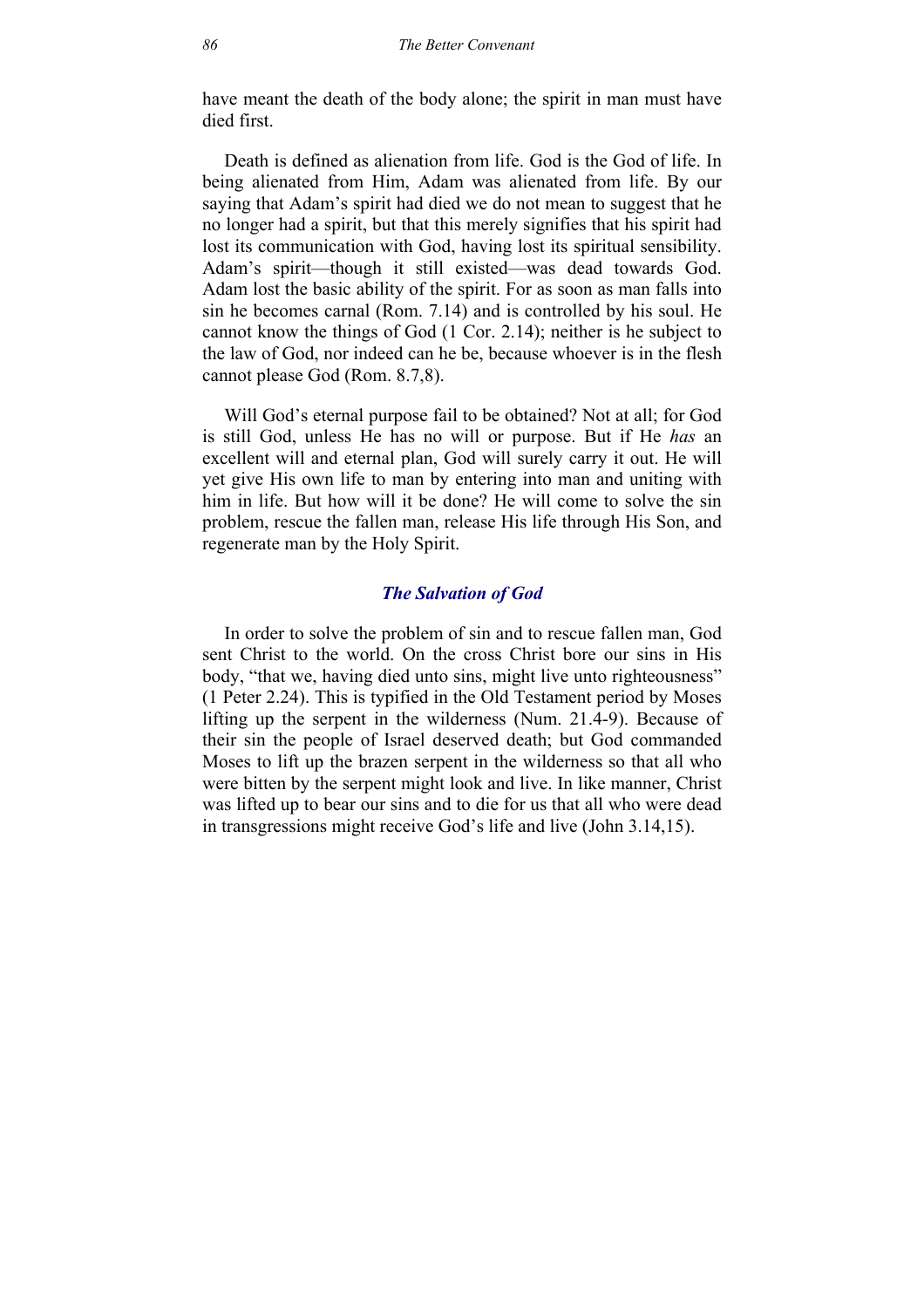God would have His life released, and so He put His life in Christ (John 1.4, 1 John 5.11). Christ died on the cross in order to release God's life that was hidden in Him. For Christ was that grain of wheat which fell into the ground and died to release the life of God (John 12.24). Hence by the resurrection of Jesus Christ from the dead God regenerates us (1 Peter 1.3).

Regeneration is being born "of God" (John 1.13), born "of heaven" (1 Cor. 15.47).

Regeneration is being "born of water and the Spirit" (John 3.5). This needs a little explanation. When John the Baptist came to preach and to baptize he proclaimed: "I baptized you in water; but he shall baptize you in the Holy Spirit" (Mark 1.8). Just as in Mark 1 John the Baptist joined the water and the Holy Spirit together, so in John 3 our Lord Jesus also joined the water and the Holy Spirit. Now since the water which John referred to was the water of baptism, then the water which the Lord Jesus spoke of must also be the water of baptism. The word the Lord answered Nicodemus with must be something which the latter could quickly grasp. At that time many people knew of John baptizing with water. It was but natural for Nicodemus to take the water which the Lord Jesus mentioned as being the baptism of John. Had the Lord had another thought in mind concerning water, it would not have been easily comprehended by Nicodemus. We may therefore conclude that "water" here points to the water of baptism.

The baptism of John was "the baptism of repentance, saying unto the people that they *should believe on him that should come after him*, that is, on *Jesus*" (Acts 19.4). The baptism of repentance in which John baptized with water could not regenerate people. Except one be born "of water and the Spirit" he is not born again. The baptism of repentance announces that not only man's behavior being deadly wicked—needs to be repented of, but also man himself—being corrupted and dead—must be buried in baptism.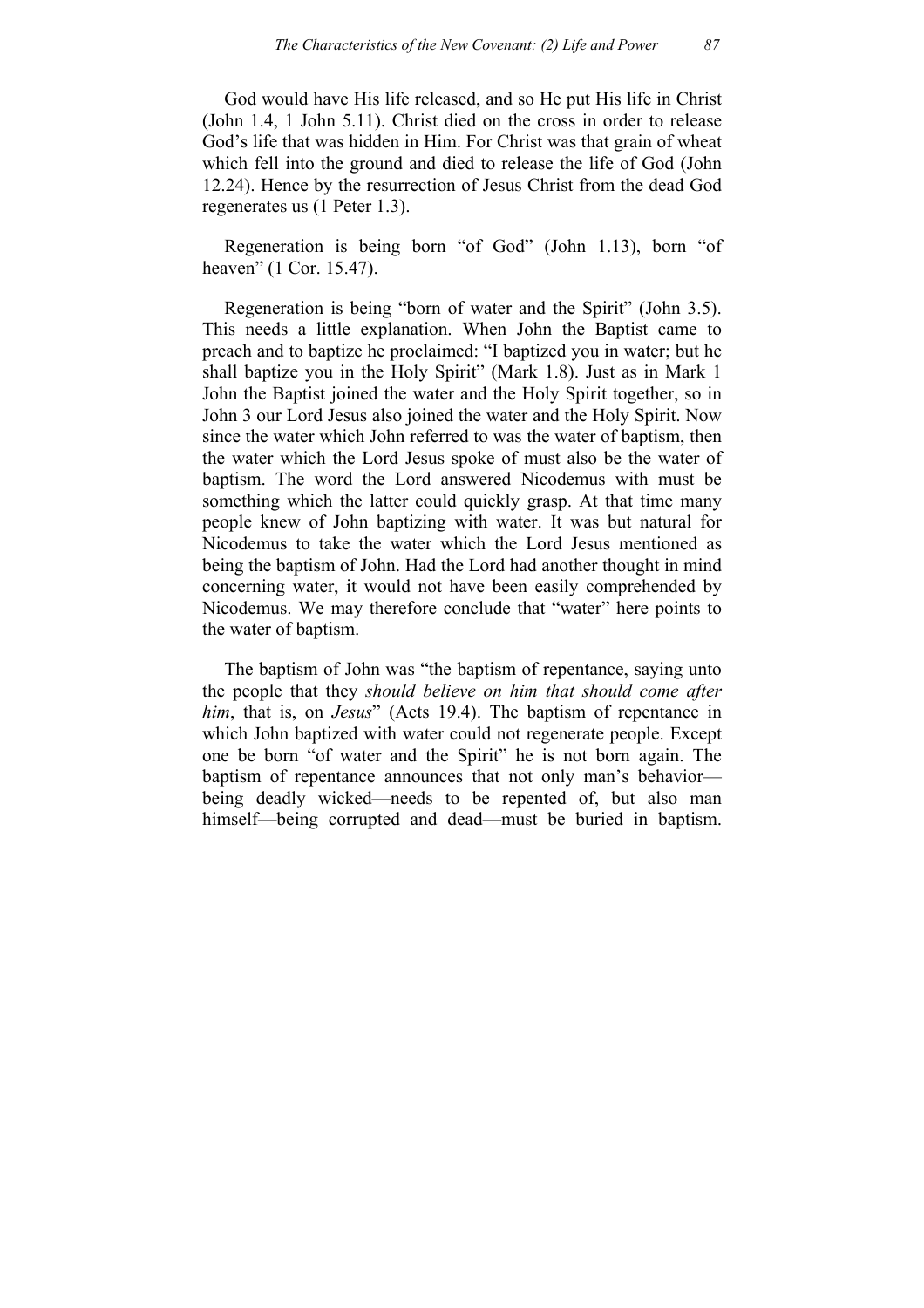When one enters the water to be baptized he is confessing before God how wicked is his behavior and how corrupted and dead in transgressions he is, that he deserves nothing but death and burial.

Yet man is not born again "of water" alone; he must be born both "of water *and* the Spirit." He must receive the gift of the Holy Spirit from the Lord Jesus before he can have God's life. John the Baptist preached "repentance" first (Mark 1.4), with the Lord Jesus following immediately by adding "believe" to it (Mark 1.15). Repentance delivers us from all which belongs to us. Believing gets us into all which belongs to God. We enter the water through repentance, we receive the Holy Spirit by faith. To enter the water and to receive the Holy Spirit in this way is to be born "of water and the Spirit." To repent and enter the water concludes the life of the old man; to believe and be joined to the Holy Spirit is to receive the life of God. This is regeneration.

Although regeneration is being born of water and the Holy Spirit, the work of regeneration in its subjective aspect is all done by the Holy Spirit (the objective aspect of the work of regeneration is all done by Christ). It is for this reason that the Lord Jesus in John 3 mentioned "born of water" once but "born of the Spirit" three times  $(vv.5,6,8)$ .

Regeneration is being "born of the Spirit." The Holy Spirit comes to induce people to repent. He "will convict the world in respect of sin" (John 16.8). He guides people to accept by faith the Lord Jesus as Savior; He enters those who have thus repented and believed and gives them God's life, so regenerating them. The Holy Spirit enlightens people to bring them to repentance; the Holy Spirit guides people to believe that they may receive the life of God. All this is recorded in the Scriptures as gospel truth. And hence the Bible tells us that God begets us with the gospel which is also the word of truth (1 Cor. 4.15, James 1.18). We are "begotten again, not of corruptible seed, but of incorruptible, through the word of God, which liveth and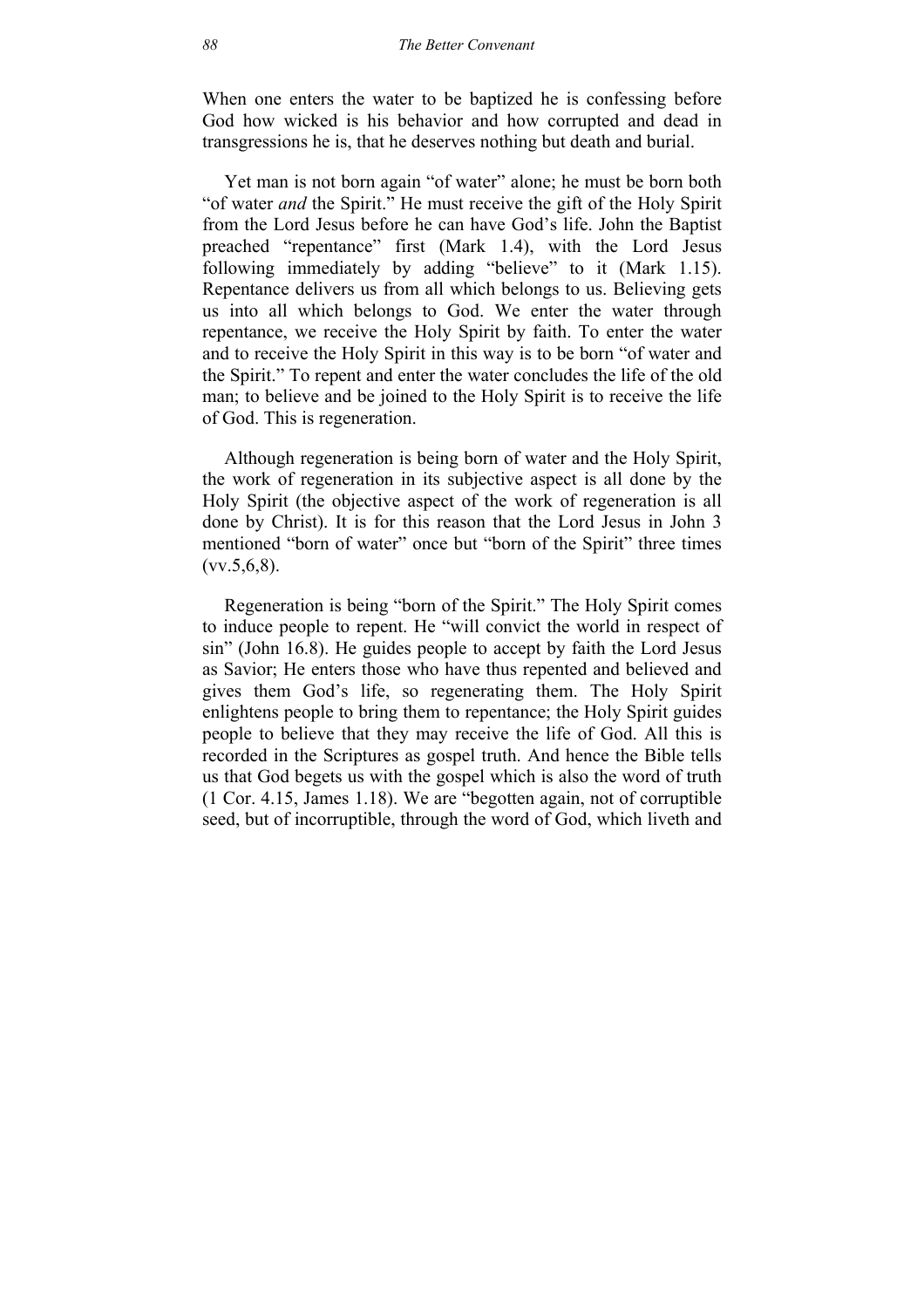abideth" (1 Peter 1.23). Through the Holy Spirit God uses His word to impart His life to us and have it planted in us. We are moved by the Holy Spirit into believing God's word and thus receiving God's life. In God's word the life of God is hidden; indeed, His words "are life" (John 6.63). As soon as we accept God's word we receive His life.

The life which we obtain in regeneration is not carnal but spiritual. It is like the wind, invisible yet sensible, and it is most practical (John 3.8). Regeneration, therefore, is none other than having, besides man's own life, the life of God.

As soon as we are regenerated we receive "the right to become children of God" (John 1.12); and this commences a father-and-son relationship with God in life (Gal. 4.6, Rom. 8.15,16). God's uncreated life—that which is "eternal life" (John 17.3) and which Adam failed to receive and which we did not have—now comes into us. This is the character and the glory of the New Covenant. Hallelujah!

God's life has a nature of its own; so we who have His life are made "partakers of the divine nature" (2 Peter 1.4). It is now possible for us to know God's will, to love to do His pleasure, and to live out the image of God (Col. 3.10). Should a person profess to have received the life of God's Son and yet there be not the slightest indication of this new life nature in his daily walk—neither in his loving righteousness nor in hating sin—this man's faith and regeneration is highly questionable. For God's life has its special nature. If a person does not exhibit that nature, how dare he profess to have God's life?

"The spirit of man is the lamp of Jehovah," says Proverbs 20.27. After Adam's fall this spirit had been darkened. But when the Holy Spirit begets us again and puts God's life in us, He quickens our spirit (Eph. 2.5) as though lighting a lamp. In the death of man that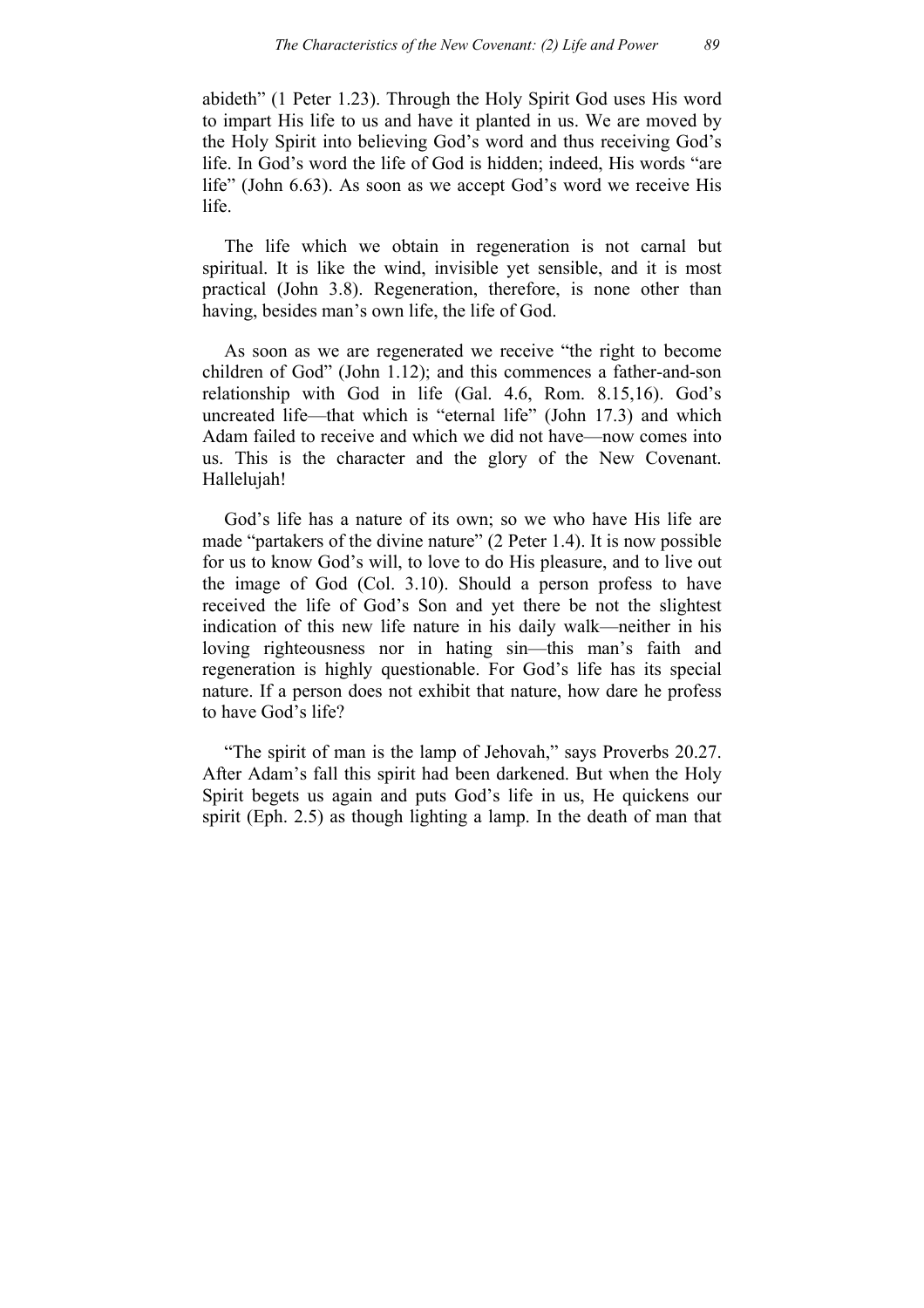was caused by original sin, man's spirit died first. Even so, in regeneration—when the Holy Spirit implants God's uncreated life in man's spirit—the divine Spirit makes alive man's spirit first. The work of the Holy Spirit begins from the inside of man. He works from the center to the circumference, from the spirit to the soul and then to the body. The regenerating work of the Holy Spirit is done purely in the spirit. Formerly our spirit was dead in transgressions, now it is made alive (Col. 2.13). Now it knows God and is sensitive to sin. And for this reason, anyone who says he has been born again and yet neither knows God nor is sensitive to sin brings his experience into question.

When the Holy Spirit begets us He also gives us a "new heart" and puts in us a "new spirit" (Ezek. 36.26). In giving us a new heart God has not given another heart but has simply renewed that corrupted heart of ours. Likewise, in giving us a new spirit God does not give another spirit, He simply makes alive and renews that dead spirit of ours. With a new heart we may now think of God, desire after Him, and love Him. With this new heart we develop a new delight and inclination towards heavenly and spiritual things. And with a new spirit we will not be feeble towards spiritual matters nor dull towards the things of God as we were once before. Instead, with the new spirit we will be strong in spiritual things and be discerning in the things of God (1 Cor. 2.12). We will be able to commune with God.

Another glorious fact is, that when we are born again God also puts His Spirit in us (Ezek. 36.27). The Holy Spirit now dwells in our renewed spirit. This never happened in the dispensation of the Old Covenant. True, during the time of the Old Testament the Holy Spirit worked upon man, but the Bible never distinctly records that in those days the Holy Spirit dwelt forever in man.

How do we know that in the dispensation of the New Covenant the Holy Spirit dwells forever in us? This is plainly indicated to the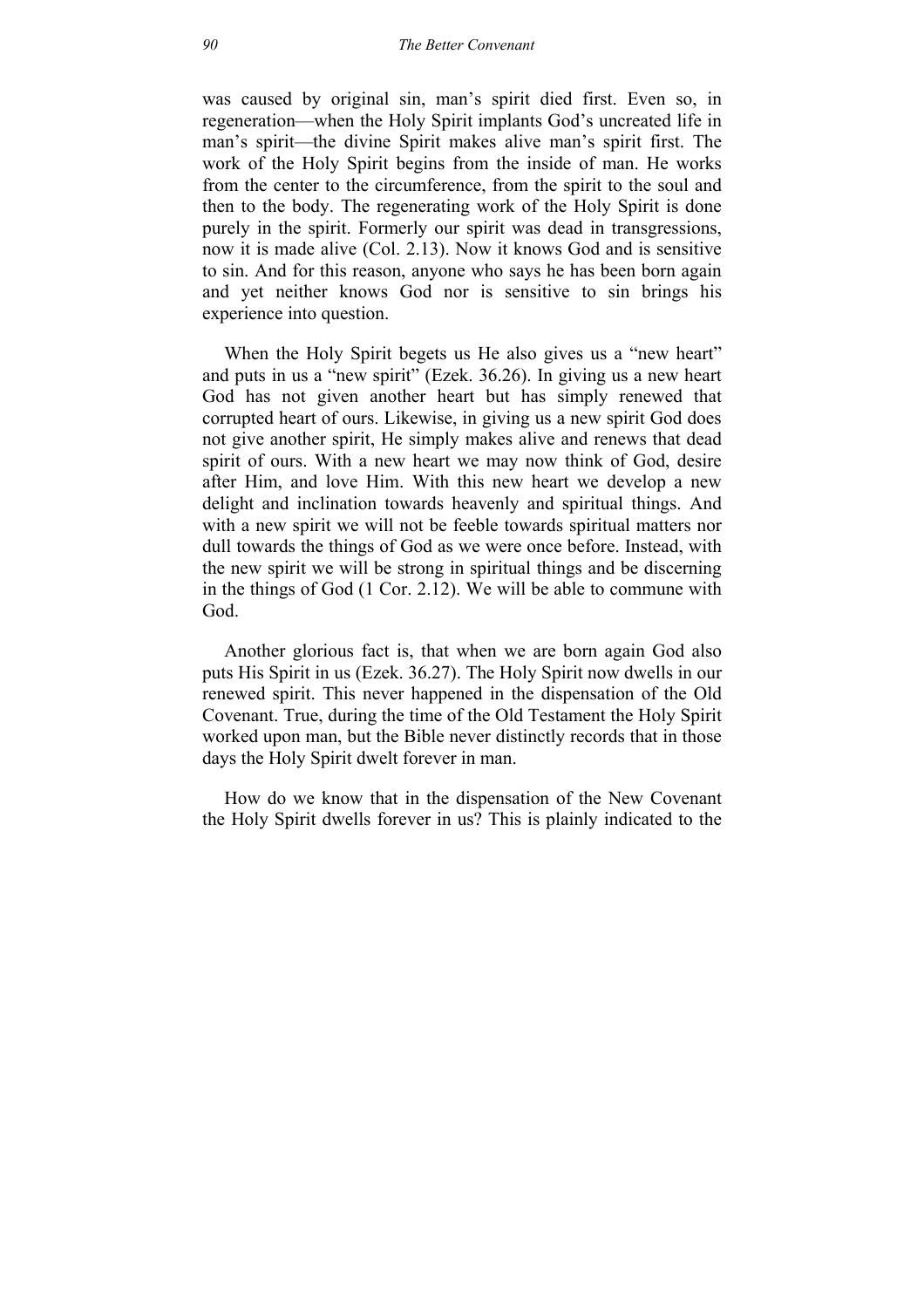disciples by our Lord himself: "I will pray the Father, and he shall give you another Comforter, that he may be with you *for ever*, even the Spirit of truth: whom the world cannot receive; for it beholdeth him not, neither knoweth him: ye know him; for he abideth with you, and shall be *in* you" (John 14.16-17). The coming of this Comforter is but the Lord coming in another form, because He continues by saying: "I will not leave you desolate: I come unto you" (v.18). The "he" in verse 17 is the "I" here in verse 18. Hence this "another Comforter" is but the Lord coming himself in a different form.

When the Lord was on earth He was often with the disciples, yet He could not abide in them. Since His resurrection, though, He has been clothed with the Holy Spirit and can consequently dwell in them. As God comes among men in and through Christ, so Christ comes into men in and through the Holy Spirit. The Holy Spirit in us is the same as Christ in us (Rom. 8.9, 2 Cor. 13.5). Christ in us is the same as God in us (the "Christ" in Ephesians 3.17 is the "God" in Ephesians 3.19). Oh, how blessed this is—that the Creator indwells the created! This is the most marvelous, blessed, and glorious thing in the universe.

The Lord will not leave us as orphans. He will himself take care of us, nourishing us, edifying us, and bearing the full responsibility for us. In other words, the indwelling Holy Spirit is to translate into our subjective experience the objective fact of what Christ has accomplished for us on the cross. The Spirit of truth is to guide us into the reality. ("Comforter" in the Greek original includes two thoughts: one means "called to one's side"—that is, to one's aid. This is to say that the Holy Spirit is our present help. Whenever we need His aid, He is always alongside us to help. The other means "one who pleads another's cause"—an advocate. Christ, as it were, appears before God to plead for us—that is, to plead for our good).

The moment we are regenerated, we become saved people. For God "saved us, through the washing of regeneration" (Titus 3.5).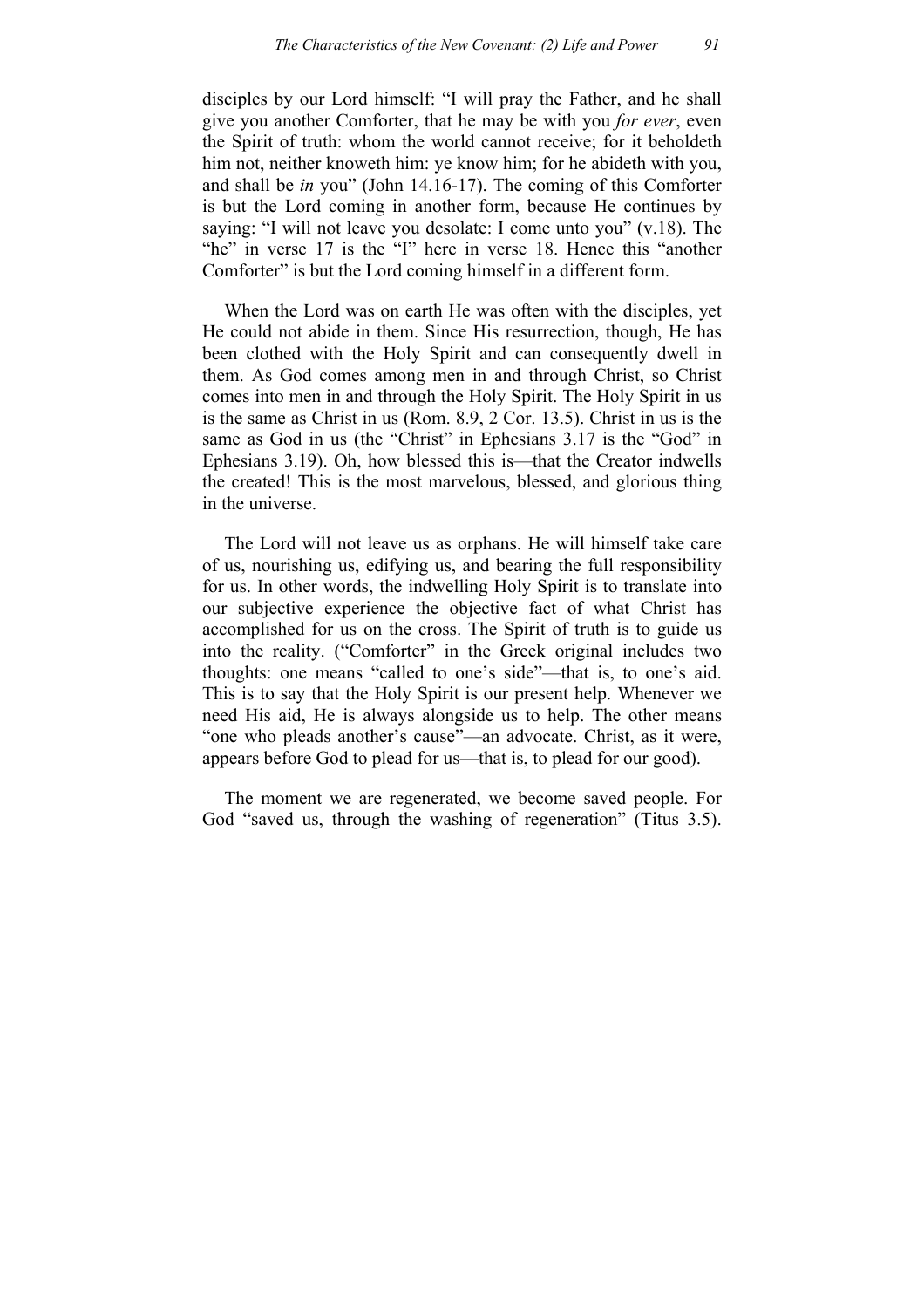Regeneration not only gives us life, it in addition washes away our old creation; for it is also a "washing." It delivers us from the old creation.

We were formerly an old creation; but now "through...the renewing of the Holy Spirit" (Titus 3.5) we have received a new heart, a new spirit, and an uncreated life. "Wherefore if any man is in Christ, there is a new creation: the old things are passed away; behold, they are become new" (2 Cor. 5.17 mg.).

Once a person possesses God's life he is capable of knowing God and things spiritual. Spiritually he is today in the kingdom of God; prophetically he will enter the kingdom of God in the future (John 3.3,5).

With regeneration he has not only come into possession of God's life today but is also begotten "unto a living hope…, unto an inheritance incorruptible, and undefiled, and that fadeth not away, reserved in heaven" (1 Peter 1.3-4). Today he becomes a heavenly man on earth, later he will enjoy the heavenly portion reserved for him in heaven.

Praise and thank God, for how marvelous is regeneration, how blessed and glorious is the fruit of regeneration!

Having been regenerated, we now belong to the godly race. But we still must grow to maturity, that is, we must grow to be like the God-Man who is in glory. We know each kind of life has its own characteristic and instinct. For instance, a bird with a bird's life has its own life characteristic and instinct. It loves to fly in the air, and it possesses the ability to fly. A fish with a fish's life has its own life characteristic and instinct too. It enjoys living in the water and possesses the capability of doing so. This is not only true of animal life; it works the same way with plant life. "Even so every good tree bringeth forth good fruit; but the corrupt tree bringeth forth evil fruit.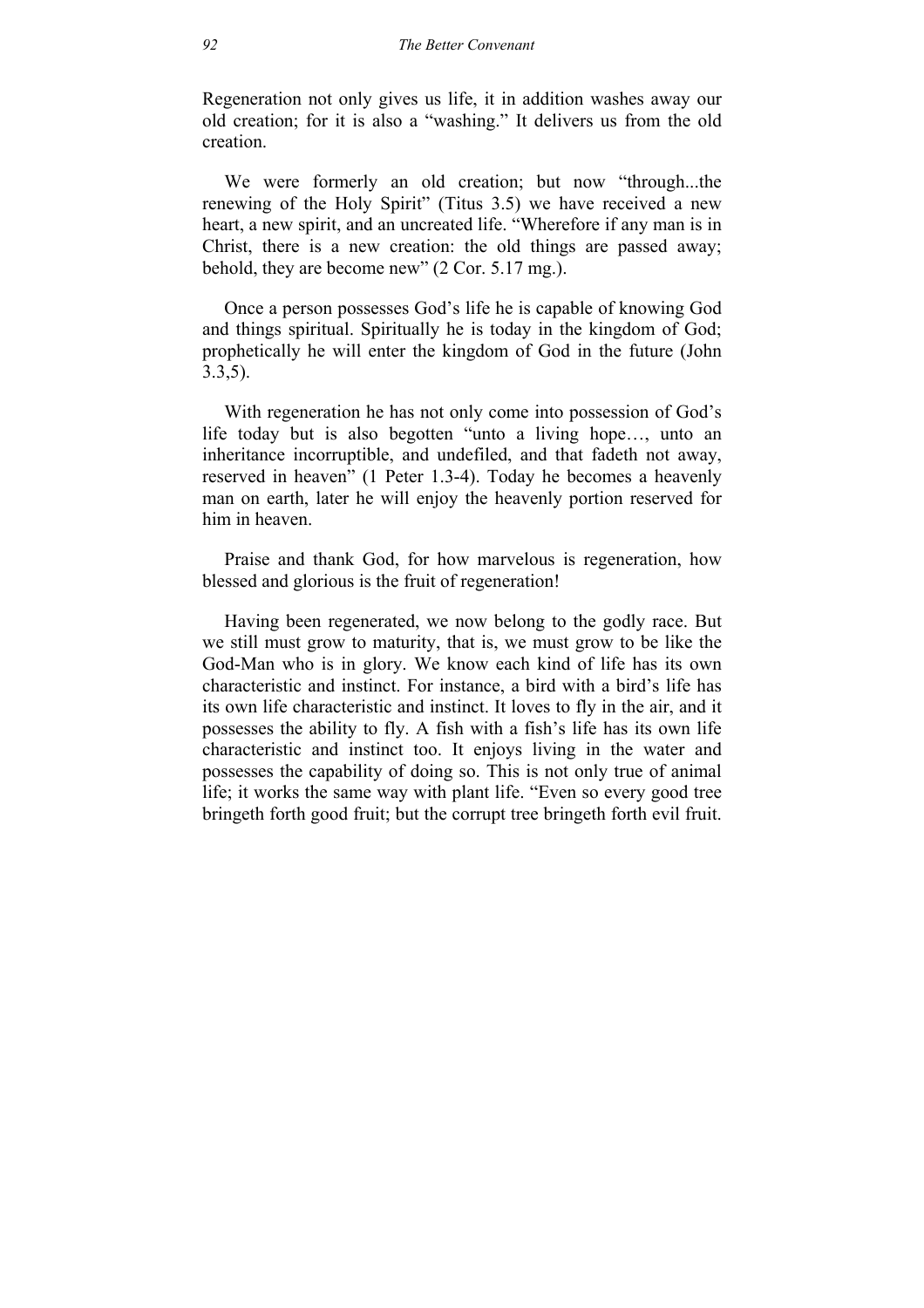A good tree cannot bring forth evil fruit, neither can a corrupt tree bring forth good fruit" (Matt. 7.17-18). This is the natural law of life. To us who are born again and have the life of God, this new life naturally has its own characteristic and instinct too.

We need to understand, however, that although the life we receive is perfect, it is not matured. The life itself is so perfect that it has the potential of arriving at the highest level, yet at the time of regeneration it is so newly born that it awaits to grow into maturity. Like a newborn plant, its life is perfect and yet it is raw. The perfection of the newly born is limited to the life source, but the perfection of maturity applies to every area of the organism. This explains why a man who is regenerated needs to be renewed continuously by the Holy Spirit so that this new life may be perfected in every part of his being. In the following pages we will try to show how this seed of life manifests its own characteristic and instinct.

## *THE LAW OF LIFE*

Let us again read Hebrews 8.10: "I will put my laws into their mind, and on their heart also will I write them." Here lies the difference between the New Covenant and the Old. In the Old Covenant the law was placed outside of men, having been written on tables of stone; in the New Covenant it is put into our mind and written on our heart. What is outside and written on tables of stone must be of the letter (2 Cor. 3.6). What, then, is the law which can be put within us and written on our heart? What is the nature of this law? From the word of God we find that the law which can be put into our mind and written on our heart is not of the letter but of life. Each law may not be of life, but every life has its law. The law which God puts in us is the life which He gives to us.

As soon as anyone has God's life, he has this law of life within him. God comes among men in His Son, and God's Son comes into men in the Holy Spirit. It is the Holy Spirit who brings to us this life,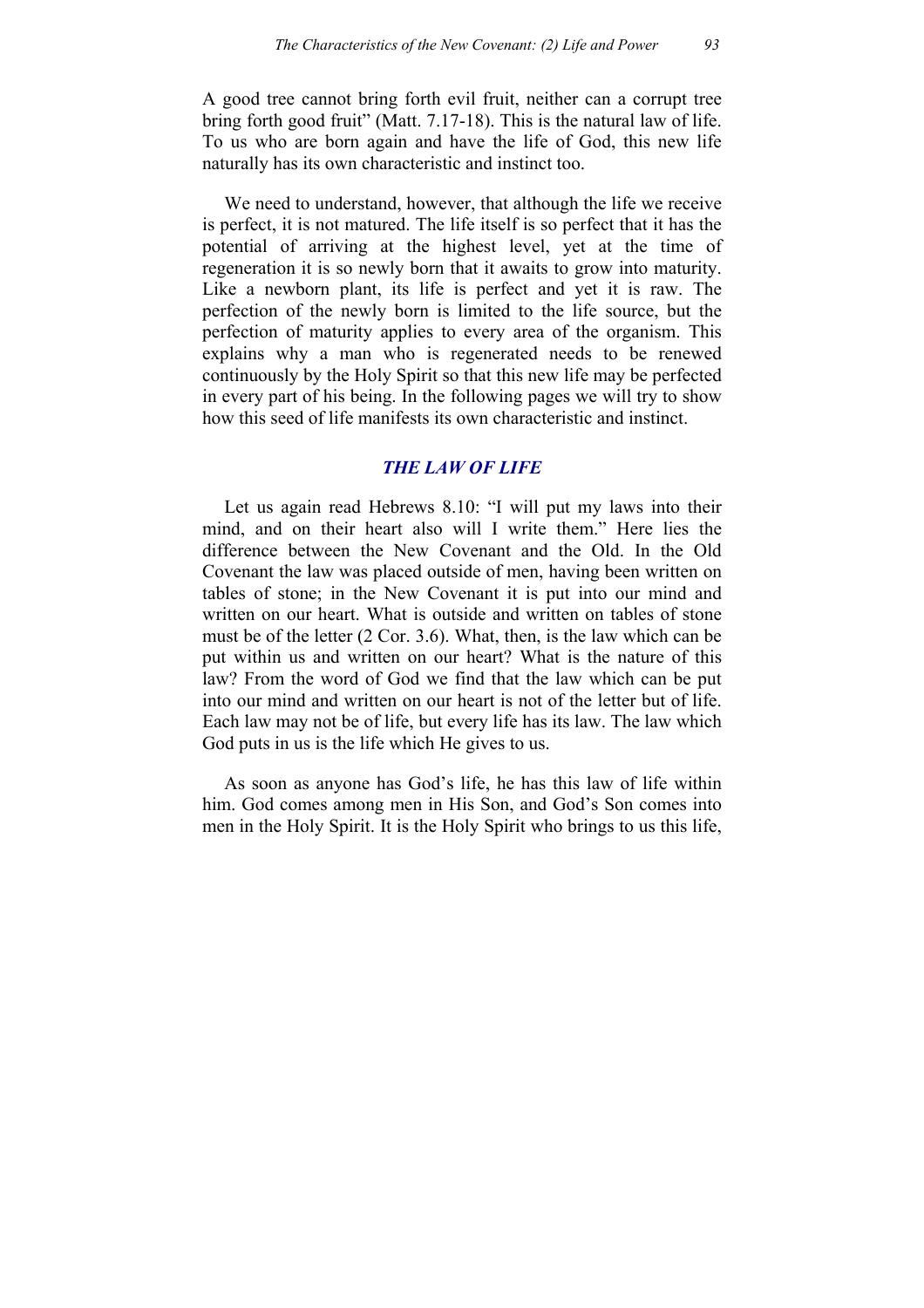and the operation of this life in us is what is here called the law of life. In other words, this law of life comes from the Holy Spirit. This is what Romans 8.2 defines as "the law of the Spirit of life." And this law is singular in number. The law in the Old Covenant contains many articles, whereas the law in the New Covenant does not have articles one, two, three, on up to the last one; for it has but one article, which is the law of life. This is the New Covenant.

What is the nature of this law of life? Such a nature will operate spontaneously along a certain line. For instance, the ear will spontaneously hear and the eye will instinctively see without the need of it being forcibly controlled. So too will the tongue taste food, swallowing naturally what is good and spitting out what is bad—all without the need of any conscious effort. Were the ear not to hear, the eye not to see, and the tongue not to distinguish the taste, that person must be either physically ill or lifeless. What God puts in us is life, and this life is a law by itself. He has not placed in us a mere outward form or letter; He instead puts in us a living law of life which operates spontaneously.

Let us illustrate this as follows: Suppose you speak to a dead peach tree, saying," You should have green leaves and red flowers, and at the appointed time bear peaches." You can say this from the beginning of the year to the end and yet get nothing, because it is dead. If it is a live peach tree, though, it will quite naturally sprout, leaf, blossom, and yield fruit without your asking at all. This is called the law of life, for it operates automatically.

Since what God has put in us is life; it naturally is a law, which operates spontaneously. This law will automatically "law" out life. And this life will spontaneously "law" out the contents of the life within us—even "law" out the riches of God. It will naturally flow if it is not obstructed.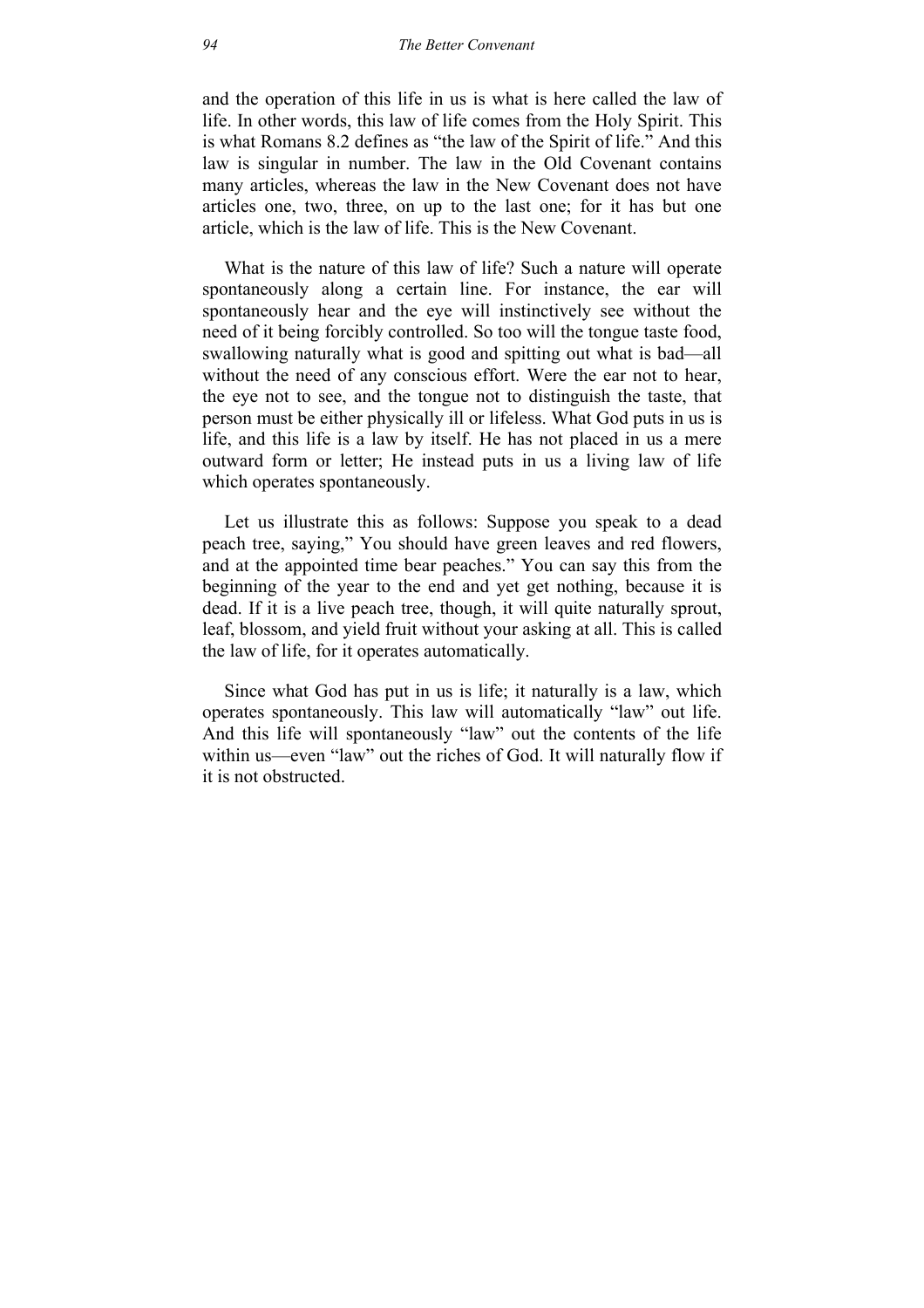### *LAWS AND THE INWARD PARTS*

"I will put my law in their inward parts, and in their heart will I write it" (Jer. 31.33b). To what do these inward parts refer? In order to understand we have to mention this matter of the "heart" (by heart here we do not mean the physiological organ). We will delve into this "heart" matter according to the record of the Scriptures and the experiences of many of the Lord's people. So far as the Bible record is concerned, the heart seems to embrace the following parts:

(1) Conscience is attached to the heart—"having our hearts sprinkled from an evil conscience" (Heb. 10.22); "if our heart condemn us" (1 John 3.20). Condemning is a function of conscience, showing then that conscience is within the realm of the heart.

(2) Mind too is linked to the heart—"Jesus knowing their thoughts said, Wherefore think ye evil in your hearts?" (Matt. 9.4); "reasoning in their hearts" (Mark 2.6); "the imagination of their heart" (Luke 1.51); "wherefore do questionings arise in your heart?" (Luke 24.38). All these instances are stories about the heart. "And understand with their heart" (Matt. 13.15); "pondering them in her heart" (Luke 2.19); "quick to discern the thoughts...of the heart" (Heb. 4.12). All these verses indicate that the mind is linked to the heart.

(3) Will is also tied to the heart—"with purpose of heart they would cleave unto the Lord" (Acts 11.23); "ye became obedient from the heart" (Rom. 6.17); "purposed in his heart" (2 Cor. 9.7); "intents of the heart" (Heb. 4.12). These all reveal that will is definitely linked to the heart.

(4) And emotion is joined to the heart—"his heart fainted" (Gen. 45.26); "Was not our heart burning within us?" (Luke 24.32); "Let not your heart be troubled" (John 14.27). All of these passages confirm that emotion is joined to the heart.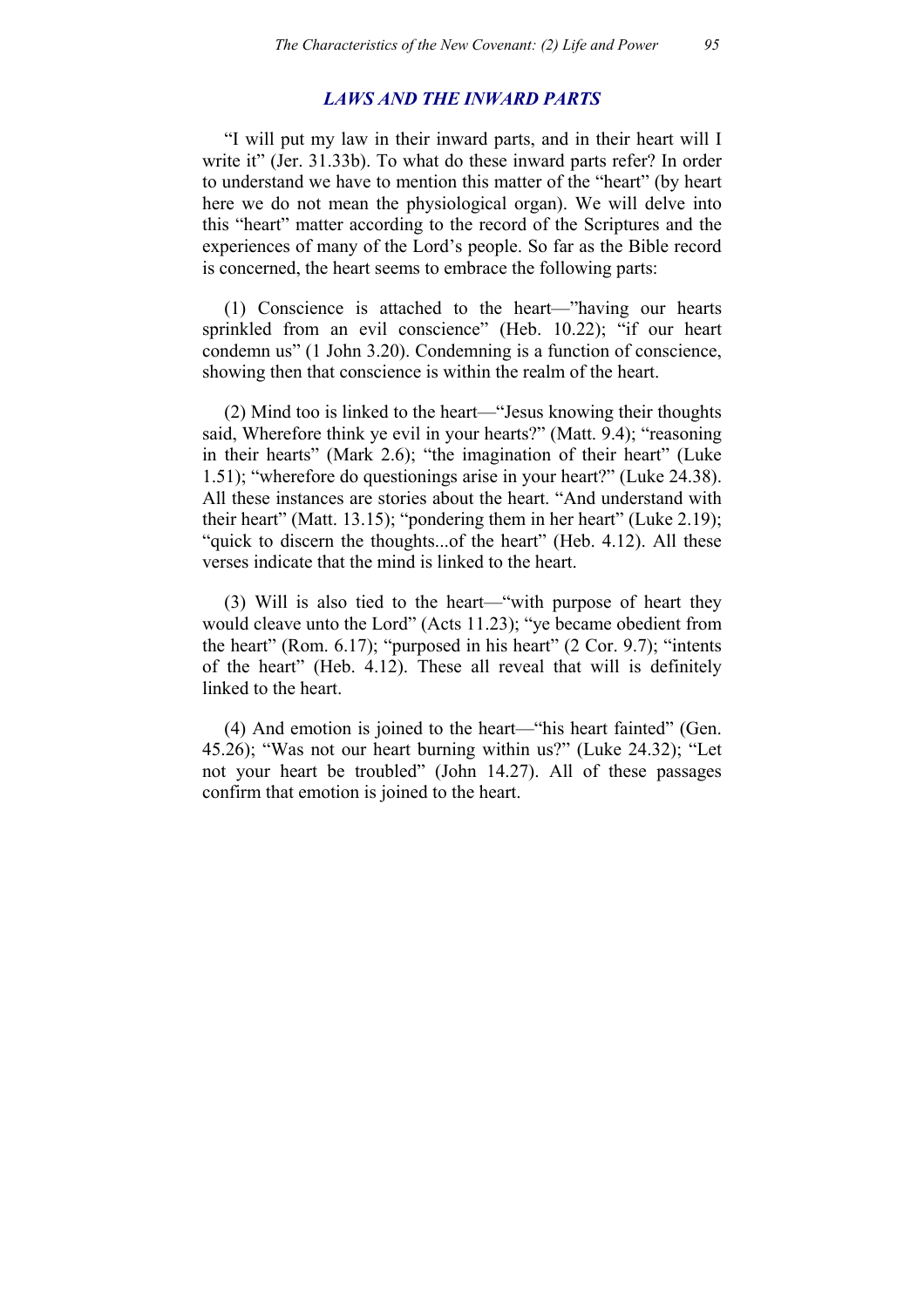On the basis of the above passages—and though we dare not assert that conscience is the heart, that mind is the heart, or that will is the heart, or emotion is the heart—we dare to affirm that the heart has at least conscience, mind, will, and emotion attached to it. The heart is able to exercise control over conscience, mind, will, and emotion. It may be said that the heart is the sum total of these four things. Conscience is the conscience of the heart; mind, the mind of the heart; will, the will of the heart; and emotion, the emotion of the heart.

Hence the "inward parts" of Jeremiah 31.33 include at least conscience, mind, will, and emotion of the heart.

## *The Relation between Heart and Laws*

What does it mean by "laws" in both Hebrews 8.10 and 10.16? We have mentioned before that the law of life is singular, not plural, in number. Why then do we find "laws" in these places? Why is "laws" plural in number? It can be explained in the following way. The life which we receive at regeneration is a law. This refers to the law itself. But the operation of this law in us is more than one. God's life has its operation in all our inward parts. It operates in our spirit, in our mind, in our will, in our emotion. So that what Jeremiah records—"I will put my law in their *inward parts*"—points to the operation of the law of God's life in every inward segment of man.

So far as the law itself is concerned, it is singular; but as far as the operation of this law goes, it is plural. It can be likened to the water we use. The source is one, yet the pipes are many. The life in us is one law, though it operates in all our inward parts. The life is one, while its operations are many. It works in all the inward parts, nonetheless its source is but one.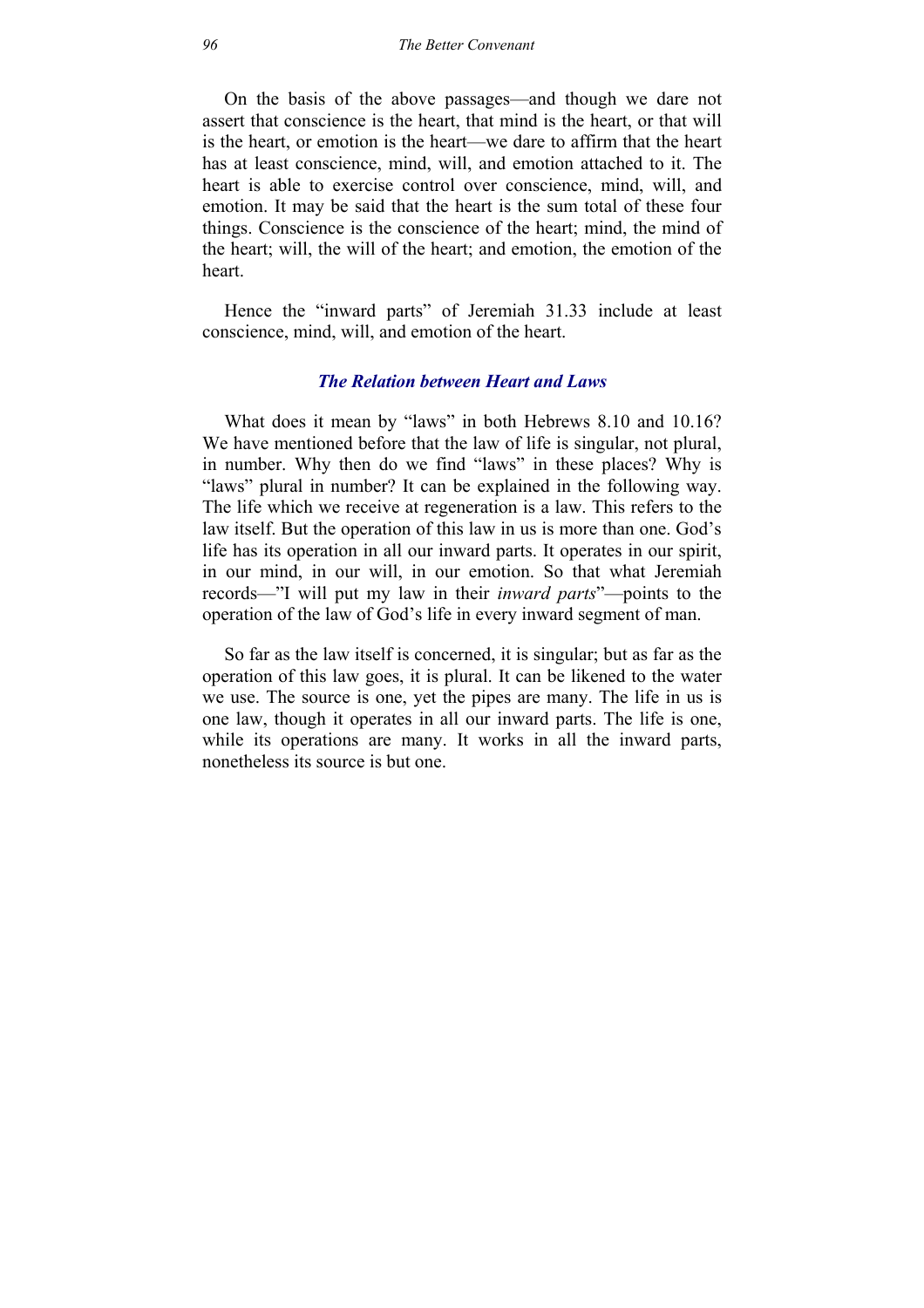## *Heart Is the Passage of Life*

Even though the spirit is the highest part of man, what really represents him is not his spirit but his heart. "Commune with your own heart" (Ps. 4.4) coincides with what is commonly understood to be "heart and mouth consulting together."<sup>\*</sup> We may say that the heart is the real "I"; without question it is the most important thing in our daily living.

The heart stands between the spirit and the soul. All that enters the spirit must pass through the heart; so also is it true with all that issues from the spirit. "Keep thy heart with all diligence; for out of it are the issues of life" (Prov. 4.23). This means that the heart is the passage of life. In other words, all fruits which man bears outwardly come from the heart. Such is its significance.

The heart is the passage or channel through which life must operate. It is for this reason that God must first move upon our heart before His life can enter into us. Had there been no sorrow of heart or repentance, God's life would not be able to come in. God has to touch our heart—causing us either to sense the pain of sin or to taste the sweetness of His love and the preciousness of Christ—in order to bring us to repentance. Heartache is a matter of the conscience, while repentance is a change of mind. When our heart is so touched, our volition will decide and our heart will believe. And thus will the life of God enter into us as is a seed that is planted in us (1 Peter 1.23).

## *The Heart Is the Switch of Life*

A living seed that is sown in the ground is able to grow and grow, but its growth is not without condition. If, for example, a seed is never watered after it is sown, its growth will be hindered. This is not

 $\overline{\phantom{a}}$ 

<sup>∗</sup> A Chinese proverb—*Translator*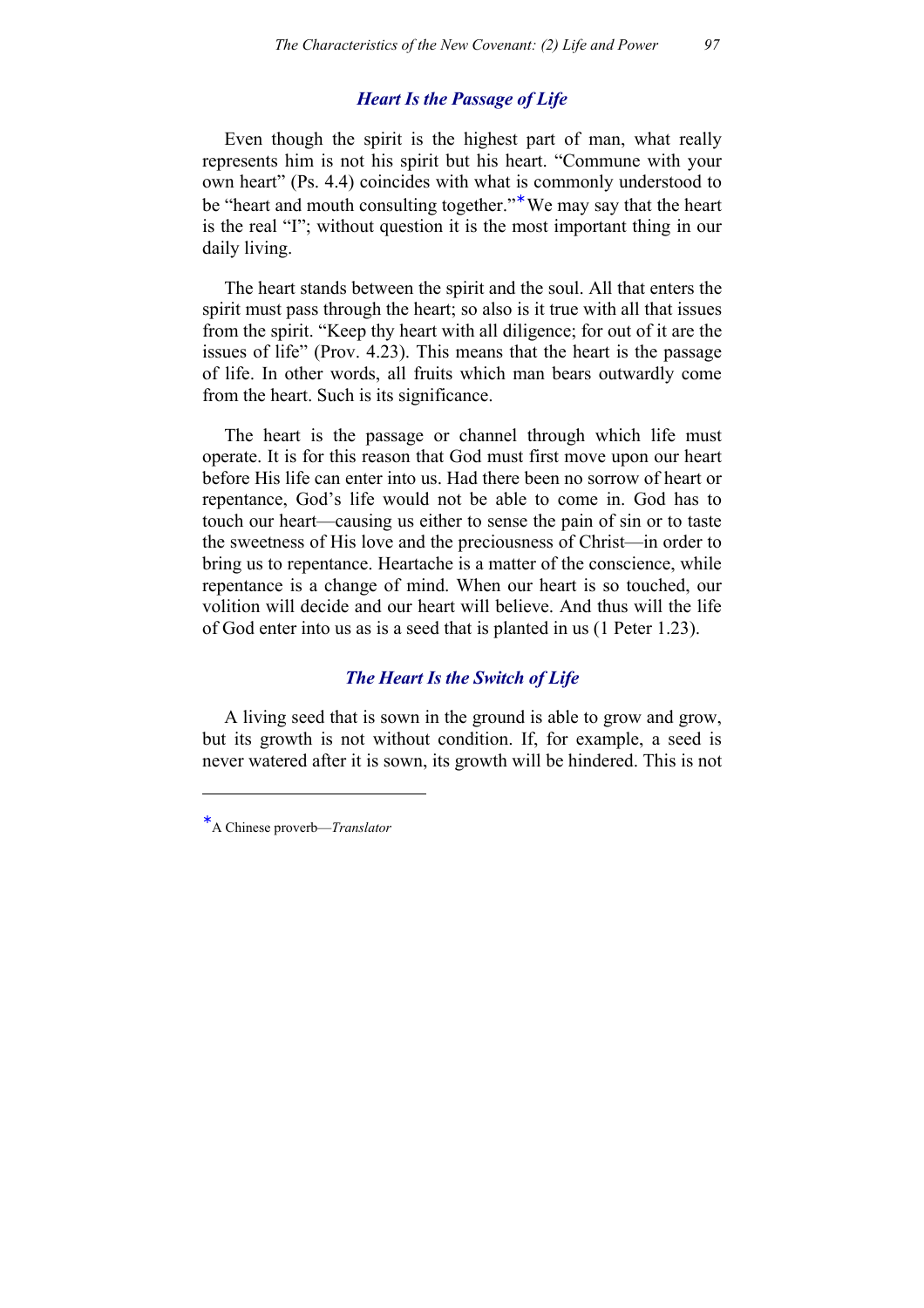only true with plant life; it works the same with physical things. For instance, the power of electricity is enormous, yet if a tiny switch is off, it can stop the current. The power of spiritual life is indeed great and spontaneous, but its growth will be limited if the conditions for growth are not met.

How, then, can this life be expanded? We should not forget that just as the acceptance of life commences from the heart so the growth of life must also start from the heart. Whether our spiritual life expands or not depends on how open our heart is towards God. If our heart is open to Him our life will expand; but if our heart is closed, it has no possibility of expansion. So, then, it comes back to the matter of the heart. We cannot afford to overlook this.

We ought to recognize that the heart has its delight and inclination. To worship and serve God is not a matter of the heart, rather is it a matter of the spirit. On the other hand, to desire after God and to love Him is not a matter of the spirit but is of the heart. The heart can love God but it cannot touch Him. It may incline towards God but it cannot commune with Him. That which may touch God and communicate with Him is the spirit.

Some people are of the opinion that we should use our brain in touching the things of God just as we need to use our brain in hearing sounds. True, the hearing of sounds does require the use of the brain, yet it also requires the use of the ear. If a person is talking and you have no ear, can you understand the meaning of such sounds? The eye is to see things with and to distinguish colors such as red, white, yellow, and blue. Suppose you have no eye; can you distinguish the colors? If you desire to see, you have to use the eyes. Sounds will be transmitted to the brain through ears; even so, spiritual things must be touched by the spirit.

Nevertheless, should you be a heartless person God is still unable to commune and communicate with you. Your heart is like the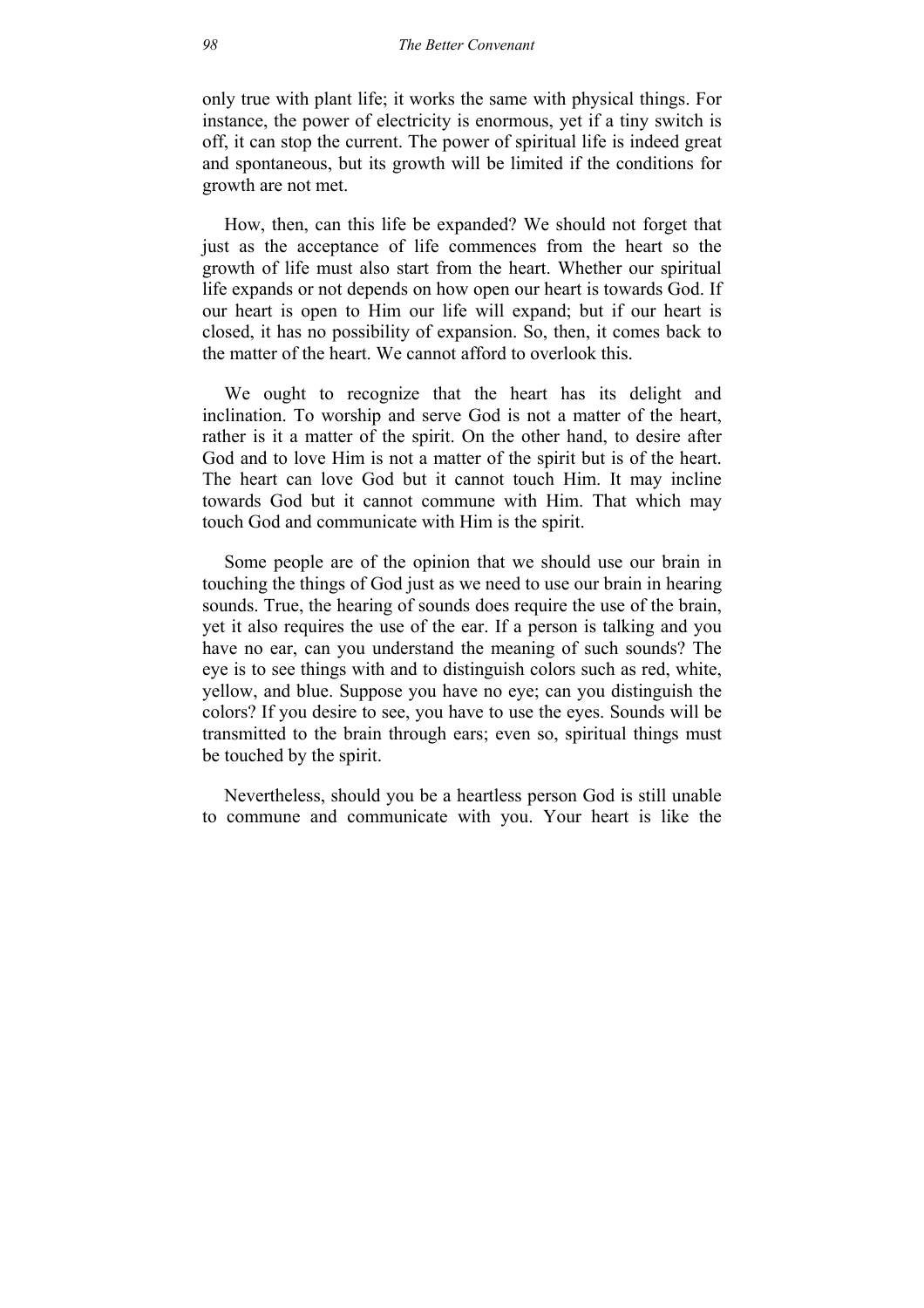switch of an electric lamp. If the switch is on, the light shines; if it is off, the light disappears. If your heart is open to God it is easy for Him to commune and communicate with you. But if your heart is closed to Him it will be difficult for God to commune and communicate with you. God's life in us is a fact, nonetheless the heart is the switch of that life. Whether His life can flow from our spirit to our conscience, mind, will or emotion depends on the heart that serves as a switch. With an opened heart His life will reach all our inward parts; with a closed one, His life will not be able to get through.

## *The Heart May Block Life's Operation*

After we are regenerated by the Holy Spirit we possess an uncreated life, even the life of God. This life is full of power, a power which is infinite and unrestricted by time and space. Yet if our heart is a problem, God's life will be seriously blocked. Should there be any problem in our conscience the life of God will doubtless be hindered. Should there be a problem in our mind or emotion or our will, again, God's life will be obstructed. Yes, God's life is placed within our spirit, but it needs to flow into all our inward parts. It will be blocked if any of our inward parts presents a problem.

It is a matter of fact that each one who by grace belongs to the Lord has God's life in him. This is positive and undeniable. That this life of God in us is both alive and operative is also positive and undeniable: and having God's life in us, we should experience revelation, enlightenment, an inner voice, and an inner sensation. Even so, many of God's children are asking why they do not have revelation, enlightenment, inner voice and sensation. Is it because God's life is not actually in them? Or that God's life is not living in them? The answer is of course no. It is positive and undeniable that God's life is in us and is both alive and operative. We do not have revelation, enlightenment, inner voice, and inner sensation because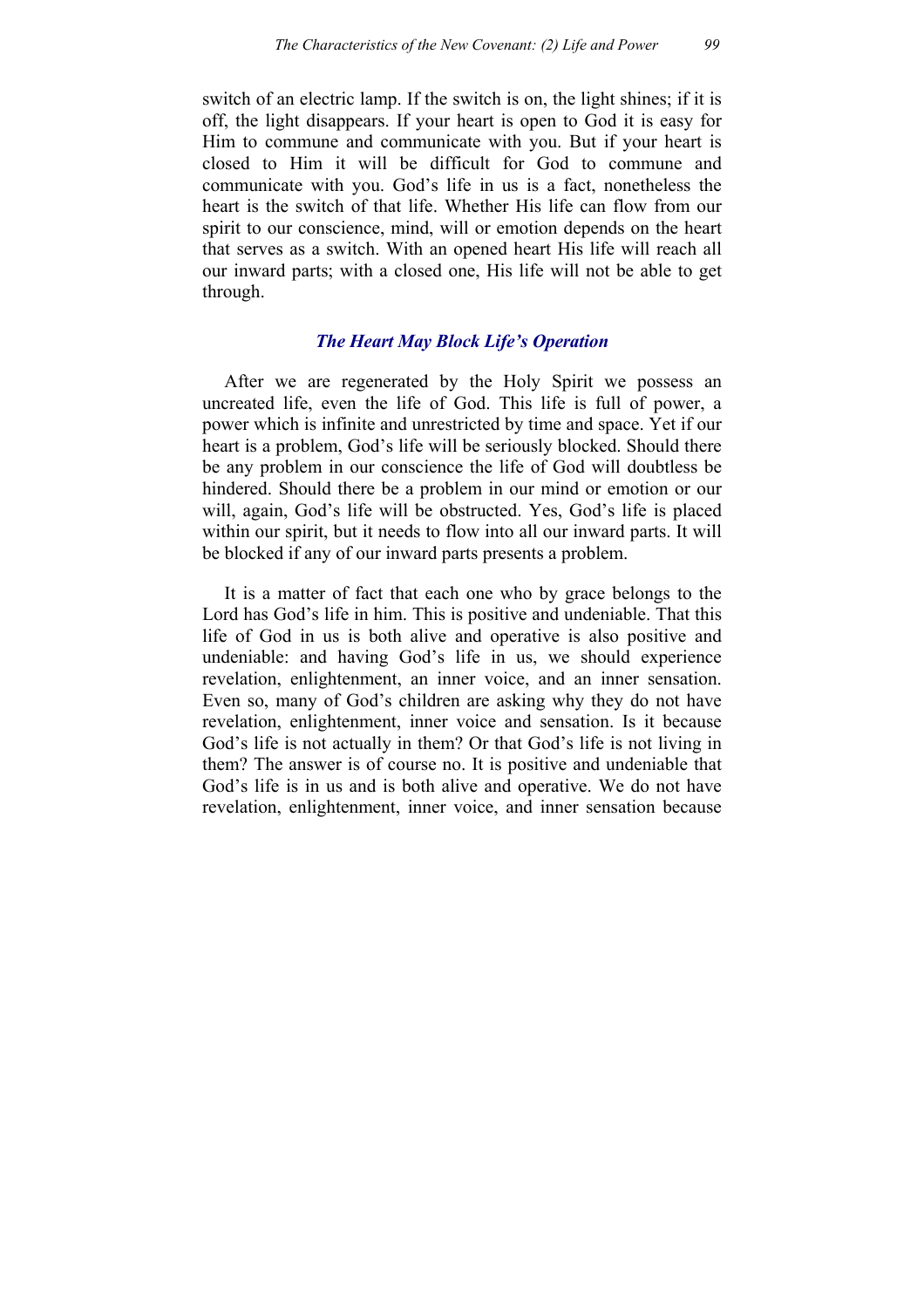on our side the "heart" causes problems. Either our conscience becomes a problem due to our not dealing with what it condemns, or our mind is bewildered by cares, evil thoughts, arguments or doubts. If it is not a problem of the will such as our being headstrong or disobedient, it may be a problem of the emotion such as carnal desire or some natural inclination. A part of the heart must have become a problem or hindrance.

The life of God is put in us, and this life will issue forth from our spirit. Yet sometimes we do not allow it to pass through. Due to an obstacle raised by our conscience, mind, will or emotion, God's life is unable to "law" out from us. Let us always keep in mind that in expanding outwardly, the life of God must pass through the various parts of the heart. Any problem in any segment of the heart will block its operation.

We may prove this by the words in Ephesians 4.17-19. "This I say therefore, and testify in the Lord, that ye no longer walk as the Gentiles also walk, in the vanity of their mind [original: *nous*], being darkened in their understanding [original: *dianoia*], alienated from the life of God, because of the ignorance that is in them, because of the hardening of their heart; who being past feeling gave themselves up to lasciviousness, to work all uncleanness with greediness."

[Note: the word *nous* in verse 17 is used over twenty times in the New Testament. *Nous*—that is, mind—denotes, speaking generally, the seat of reflective consciousness, comprising the faculties of perception and understanding, as well as those of feeling, judging and determining. Its use may be analyzed as follows. It denotes (a) the faculty of knowing, the seat of the understanding: Luke 24.45, Rom. 1.28 and 14.5, 1 Cor. 14.15,19, Eph. 4.17, Phil. 4.7, Col. 2.18, 1 Tim. 6.5, 2 Tim 3.8, Titus 1.15, and Rev. 13.18 and 17.9; (b) counsels, purpose: Rom. 11.34—i.e., the purpose of the mind of God, 12.2, 1 Cor. 1.10 and 2.16—twice used in 2.16 to indicate first the thoughts and counsels of God and second the thoughts and counsels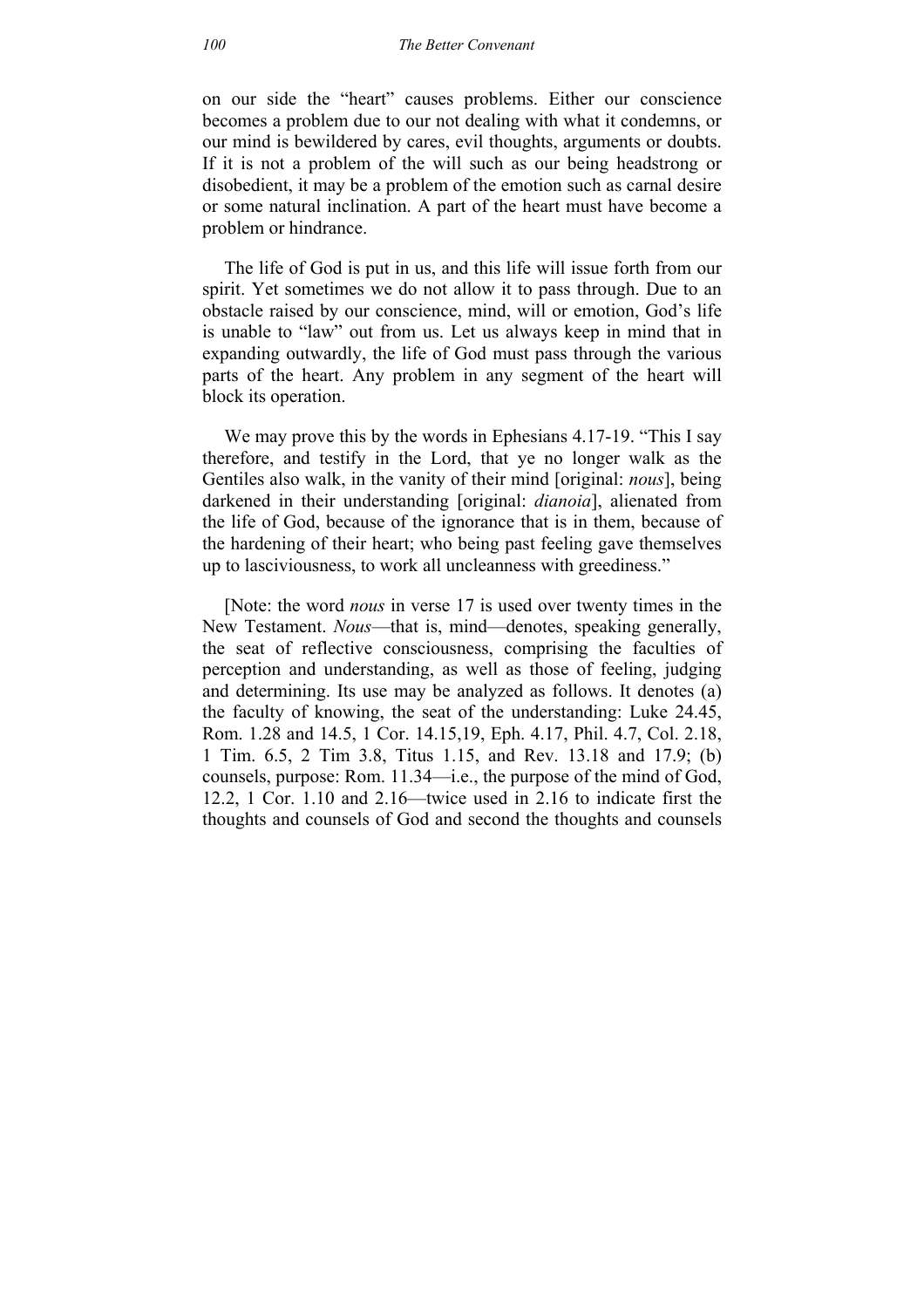of Christ which is a testimony to His Godhood—and Eph. 4.23; (c) the new nature, which belongs to the believer by reason of the new birth: Rom. 7.23,25—where it is contrasted with the flesh as the principle of evil which dominates fallen man.<sup>\*</sup>

[*Nous* includes in its meaning both understanding and thought. Though we dare not say the *nous* is all that the mind is, it is undoubtedly the main part of the mind nevertheless. And it is for this reason that it is translated "mind" in English. As human beings we have three organs for knowledge: physically, the brain; spiritually, the intuition; and soulically, the *nous*, which is also controlled by the intuition. We all know about the physical brain. And as to intuition, we sometimes sense its presence, sometimes not. At times it constrains us; at other times it restrains us. This something within us is called intuition. *Nous* stands in between intuition and brain. It discloses the meaning of intuition and causes the brain to think through. In case the *nous* is deficient we will be unable to express our inward meaning, even if our intuition is strong and our brain is good. Now the *nous* in verse 17 is the thinking organ—just as the "eye" is a seeing organ; whereas the *dianoia*—understanding—in verse 18 is a function of this thinking organ, just as "seeing" may be considered to be the function of the eye.]

The vanity of the mind (or *nous*), as quoted earlier in the passage from Ephesians 4.17-19, is what we commonly call building castles in the air. It is a vain thought. The mind of such a person is fully occupied with a kind of vain thought. There was once a story about a man who was asked to pray at the conclusion of the preacher's

 $\overline{\phantom{a}}$ 

<sup>∗</sup> The above paragraph is based almost entirely on W.E. Vine, *An Expository Dictionary of New Testament Words* (Old Tappan, N.J.: Fleming H. Revell Co., 1966), III, p. 69. Since Watchman Nee was found discussing the subject of the *nous* in such great detail here, it was thought helpful to the reader to use Vine's descriptive analysis of the biblical references as the best way of presenting what Mr. Nee had to say in the above paragraph. Mr. Nee's own words resume in the next paragraph below.—*Translator*.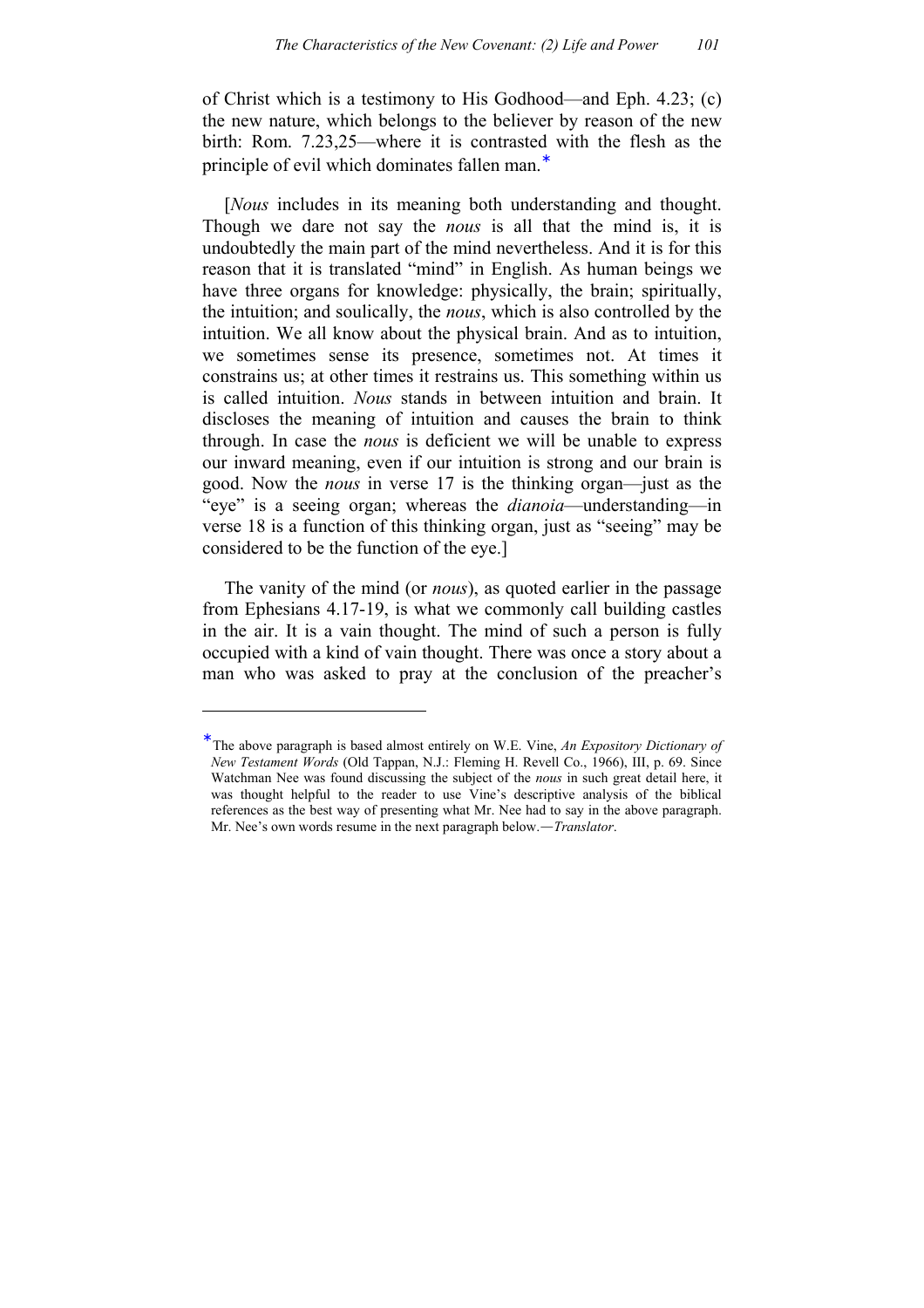sermon. As he did so he could not help praying about his fifty-two strings of money (at the time, coins in China were tied to strings). This man's mind was pre-occupied with the vain thought of money. How, then, could the life of God be released when it reached that inward part? Through this example, we can see that a person, thing, or event may each become a kind of vain thought and occupy our mind. Whenever our mind is usurped by any vain thought, God's life is choked (Matt. 13.22).

As soon as man's mind is occupied by vanity, his understanding is darkened and his ability to comprehend turns dull. Once a young Christian was caught up with a certain matter. He pondered upon it until his head grew dizzy. Suddenly he thought it was God's will, but equally as suddenly he concluded it was *not* God's will. His mind turned and churned until he was utterly perplexed. This was due to the darkening of his *dianoia*—his power of comprehension was obscured.

How does the mind become vain, the understanding darkened, and the person alienated from the life of God? It is all because of the ignorance in him, because of the hardening of his heart which casts off all feelings. The heart is hardened to such a degree that it no longer has any feeling. It all originates with the heart.

We may say then that if the heart is hardened the person will become alienated from the life of God. He will grow more ignorant and less able to understand. And the growth of life will consequently be hindered. From this we may conclude that the law of life is at work in us, waiting to "law" out through the inward parts of our being; but its operation will be blocked if there is any problem in the various elements of the heart. In order to allow God's life to expand freely, the heart must be beyond reproach.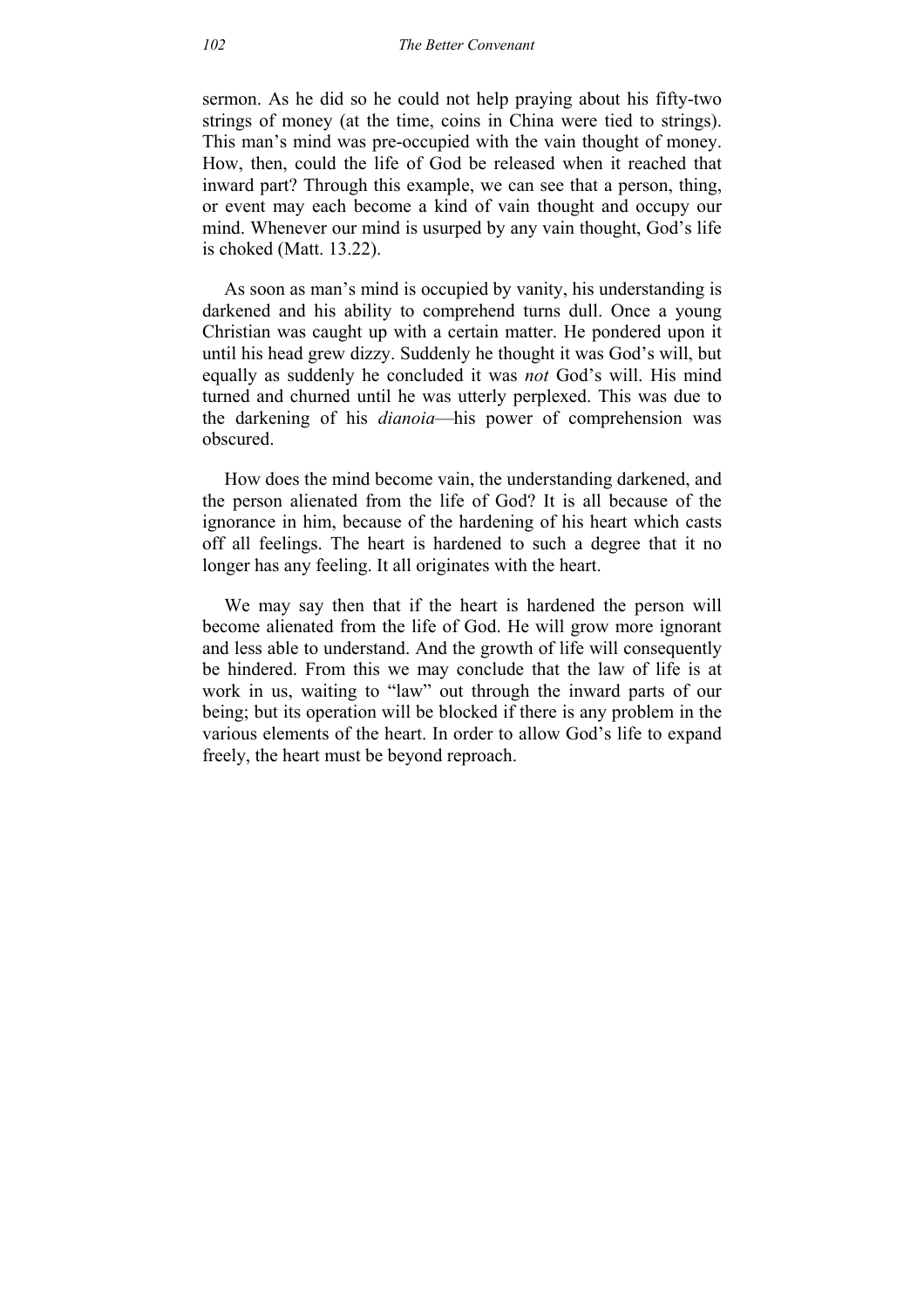## *Softening of the Stony Heart and the Question of Life*

Ezekiel 36.25-27 speaks of at least five things: (1) cleanse us with clean water, (2) give us a new heart, (3) put within us a new spirit, (4) take away from us the stony heart and give us a heart of flesh, and (5) put within us God's own Spirit. The combined outcome of these five matters causes us to walk in God's statutes and to keep His ordinances and do them.

We have already touched upon the new heart and the new spirit and the Holy Spirit indwelling us. We shall now deal briefly with how God takes away our stony heart and gives us a heart of flesh. It should be understood that in referring to a stony heart and a heart of flesh it does not mean that we have two hearts; for our heart is only one. The stony heart has reference to the hardness of the heart, while the heart of flesh has reference to a softness or tenderness of heart. The heart is still one in number.

At the time we are saved we are given a heart of flesh by God; even so, our stony heart still exists. It may be said that on the one hand we have a heart of flesh and on the other hand a heart of stone. The taking away of the stony heart is not an instantaneous matter; rather, it is softened gradually. The progress of God's life in us depends wholly on the degree of the softening of our heart. As our stony heart is gradually transformed into a heart of flesh, the life of God is progressively able to operate without hindrance.

Concerning this matter the children of God have many similar experiences. On the day a person gets saved his hardened heart is softened, yet we dare not say it is totally softened. It may be at that time that his heart is softened seventy percent. A little while later, however, it begins to become hardened again. His heart seems to revert to its former hardened state. This stiffening of the heart is a gradual process. He may be seized by some affair or affected by some person or entangled by some particular thing or even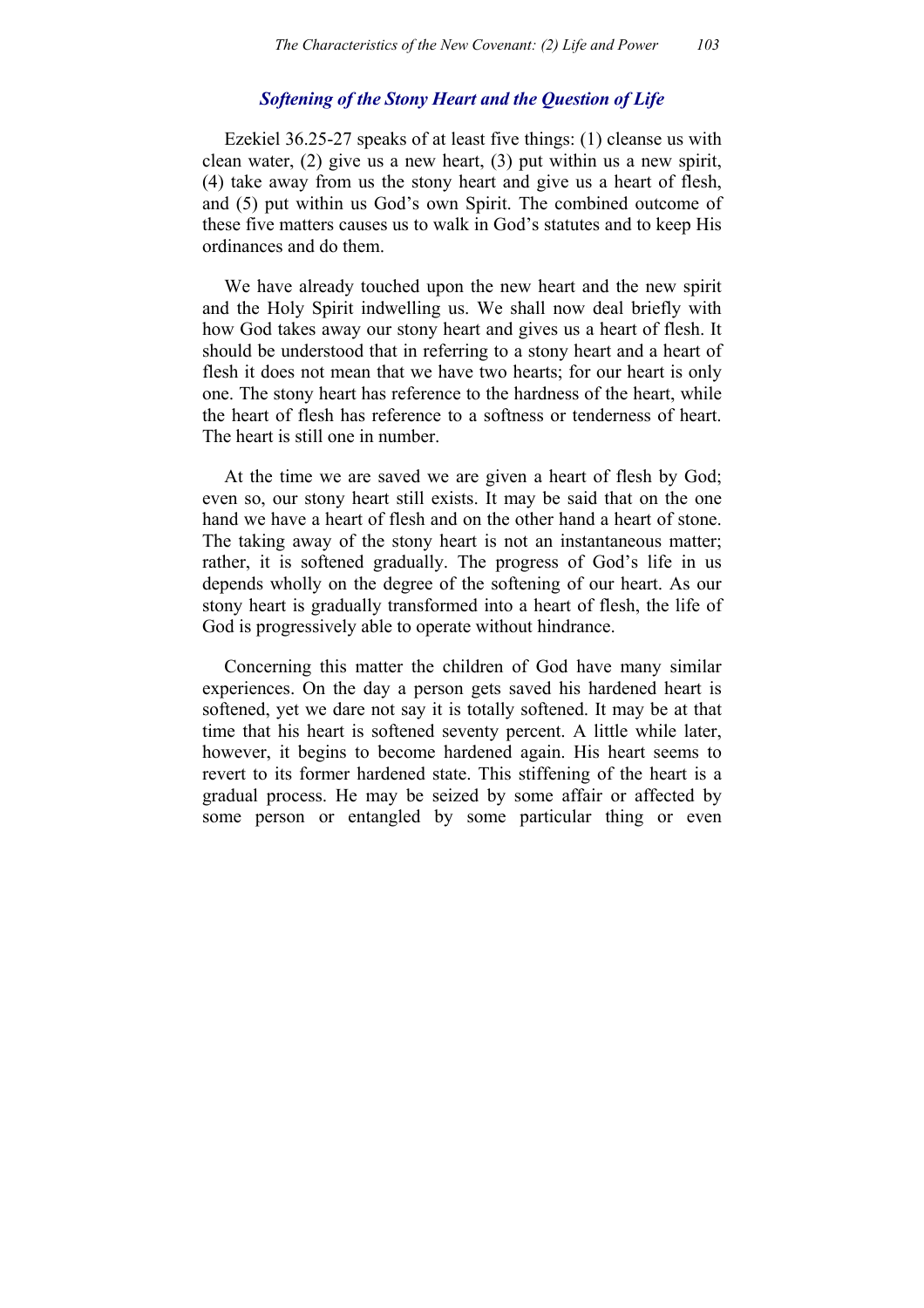magnetized by some work. He falls because of these causes; and his heart again becomes the problem.

Hence the progress of our life hinges entirely on the transformation of our heart—whether it is hard or soft. If our heart is seized by anything outside of God—be it an affair, a person, or a thing—the operation of life will as a rule be hindered. For this reason God will transform our heart continuously until it wholly becomes flesh. Then His Spirit is able to cause our inner life to expand with strength.

For God's life to expand out from us He must touch our heart and soften its hardness. Some are touched by the love of God, others are reached by the chastening of God. At one time the children of Israel were so rebellious against God that He had to smite them to bring them back to himself. One sister may be so occupied with her child, being indulgent only towards him, that God may—after repeated warnings—have to take him away in order to restore her heart to God. Or a certain brother may be so engrossed in his business that after warning him ten times without response God has to let his business fail. Only then will his heart return to God. Or one who serves the Lord can be so magnetized by work, burying himself from dawn to dusk in it, that his heart is stolen away from God through His being replaced by work. God speaks once, even ten times, but he will not hear. So God smites him. And when he falls, his heart begins to understand and he turns back to Him.

Some brothers and sisters have their honors and specialties and righteousnesses, yet these honors and specialties and righteousnesses which they strictly guard over become both their boastings and the measurements against which they measure other people. These things have literally choked their hearts. God speaks once, twice, ten times and twenty times, but they will not listen. Finally, His hand must come down on them. Whereupon they suddenly realize and are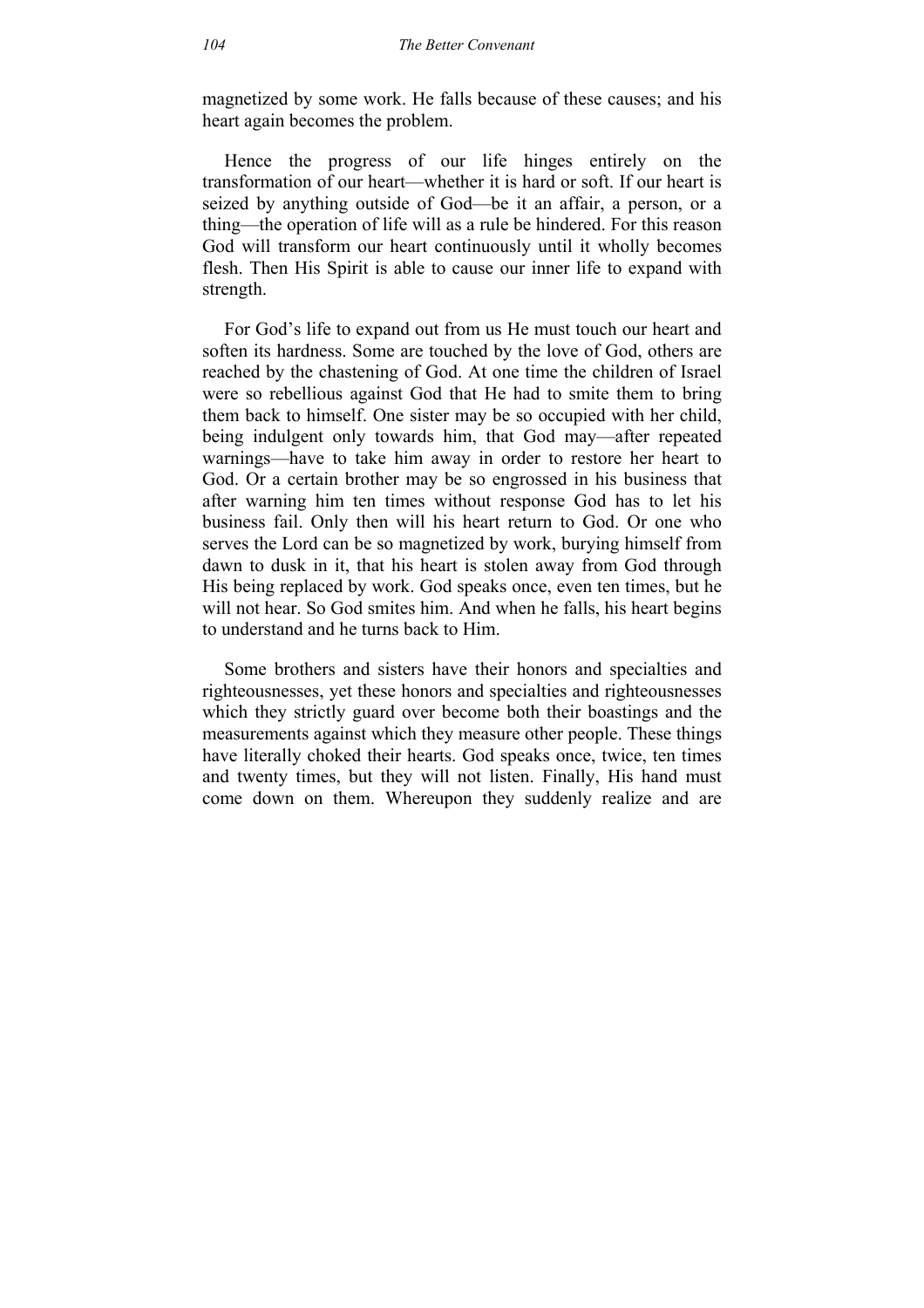prostrated before God. Their hearts once again turn completely to Him.

God so works in order to transform the stony heart into a heart of flesh so that His life can operate without hindrance. If our heart is touched by God we will naturally say to Him, "O God, I consecrate myself to You, I want to turn to You with my whole heart." And the moment we offer ourselves to allow Him to work, He will commence His operation in us. And as He operates, we will see and hear and sense something within. Just be willing to obey God and His life will move into the conscience, mind, will, and emotion of your heart. It will keep on moving.

## *TWO CONDITIONS FOR LIFE'S OPERATION*

The law of life seeks to move out from our spirit that it may operate through our various inward parts. Oftentimes, however, it cannot pass through, as though striking a wall. This is because we have blocked it. In order to let the life operate freely, we must fulfill two conditions.

## *Obey Life's First Impulse*

One of the conditions is that we should obey life's first impulse. It should be noted that the unregenerated has no inward feeling at all; only he who is born again possesses at least something of such an inward feeling.

Once a Christian physician said to a preacher, "Spiritual beginning and spiritual growth come from hunger and thirst. Many people feel neither hungry nor thirsty. How can we help them to feel so?" Replied the preacher, "You are a physician. You know that there is life in man. Unless he is dead he will more or less have the desire for food. How, then, can you increase his desire for food? You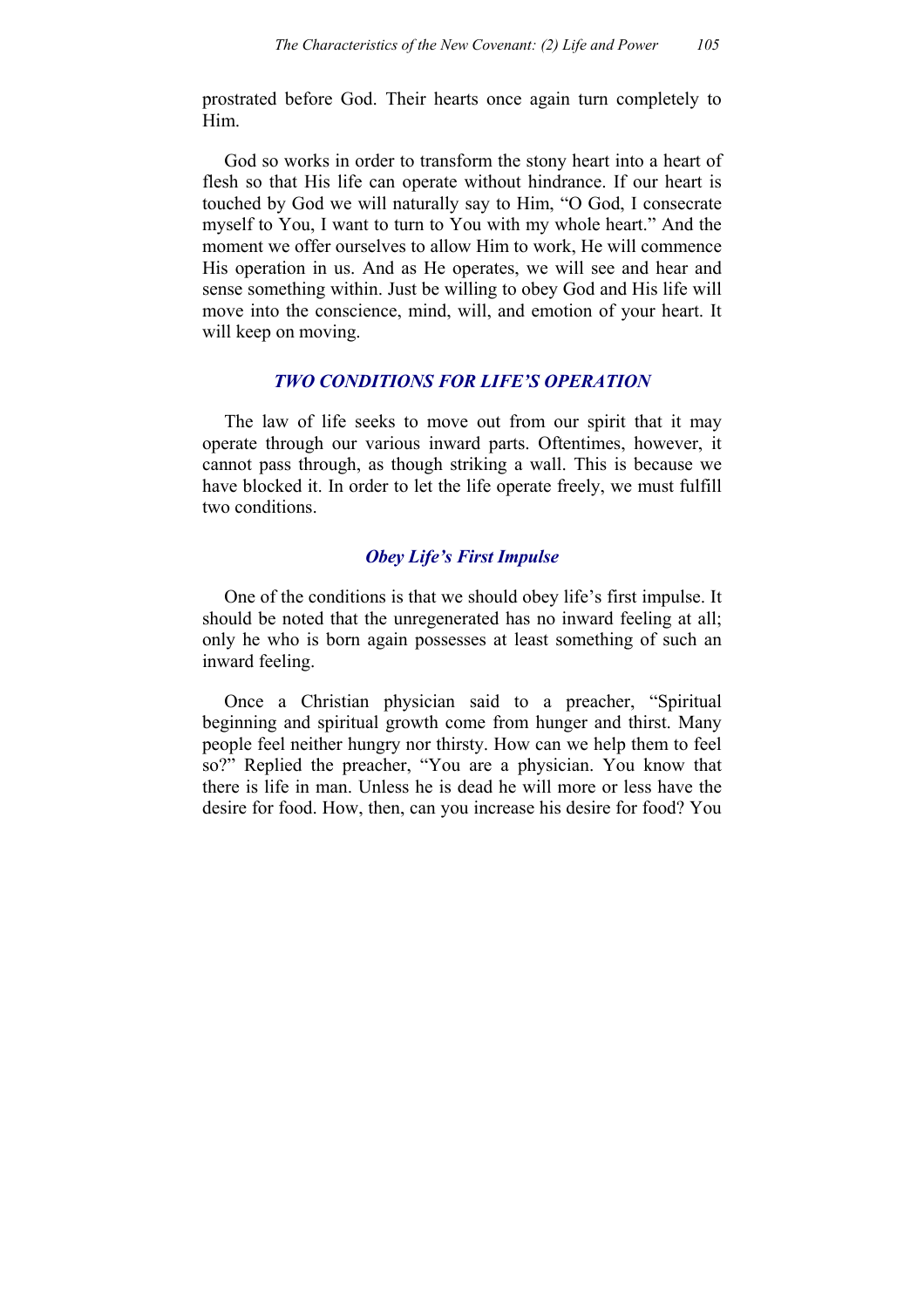give him some medicine to stimulate him until his desire for food becomes normal. In the same way, the one who has some inward feeling must learn to obey such an impulse. If you obey this little feeling your hunger and thirst will increase a little. More obedience results in stronger hunger and thirst. As your inward feeling grows stronger, you obey a little more; and as you obey still further, your inward feeling increases that much more. More obedience means more inward feeling. Thus you immediately realize you are inwardly alive."

This is the way life will operate in us. It turns towards the emotional part of our heart, causing us to move towards God; next it turns to the mental part of our heart, drawing us to God; and then it turns to the volitional part, motivating us towards God even more. By such cycles of turnings, our spiritual life is increased and deepened and heightened. Therefore, we need to begin by *obeying the tiniest inward feeling*. As soon as we sense such an impulse, we must learn to obey.

Some may ask this question: What happens after obedience? To which we would reply: Before a person has obeyed his first inward feeling he need not be concerned with the afterwards. According to the Bible God never gives a person two feelings at the same time. Abraham is a good example. When he went out, he knew not where he went (Heb. 11.8). He only knew that God called him to go out from his homeland and kindred and come into the land which God would show him (Acts 7.3). His first inward feeling was to get out of Ur of Chaldea. The guiding life will never cause us to be independent; it always leads us to trusting.

This experience of Abraham affirms the fact that when a person takes the first step he does not know what the next step will be. Abraham simply walked step by step, trusting as he went. God not only gave Abraham faith, He in addition incorporated His life and nature into Abraham. Hence after we take one step in obedience we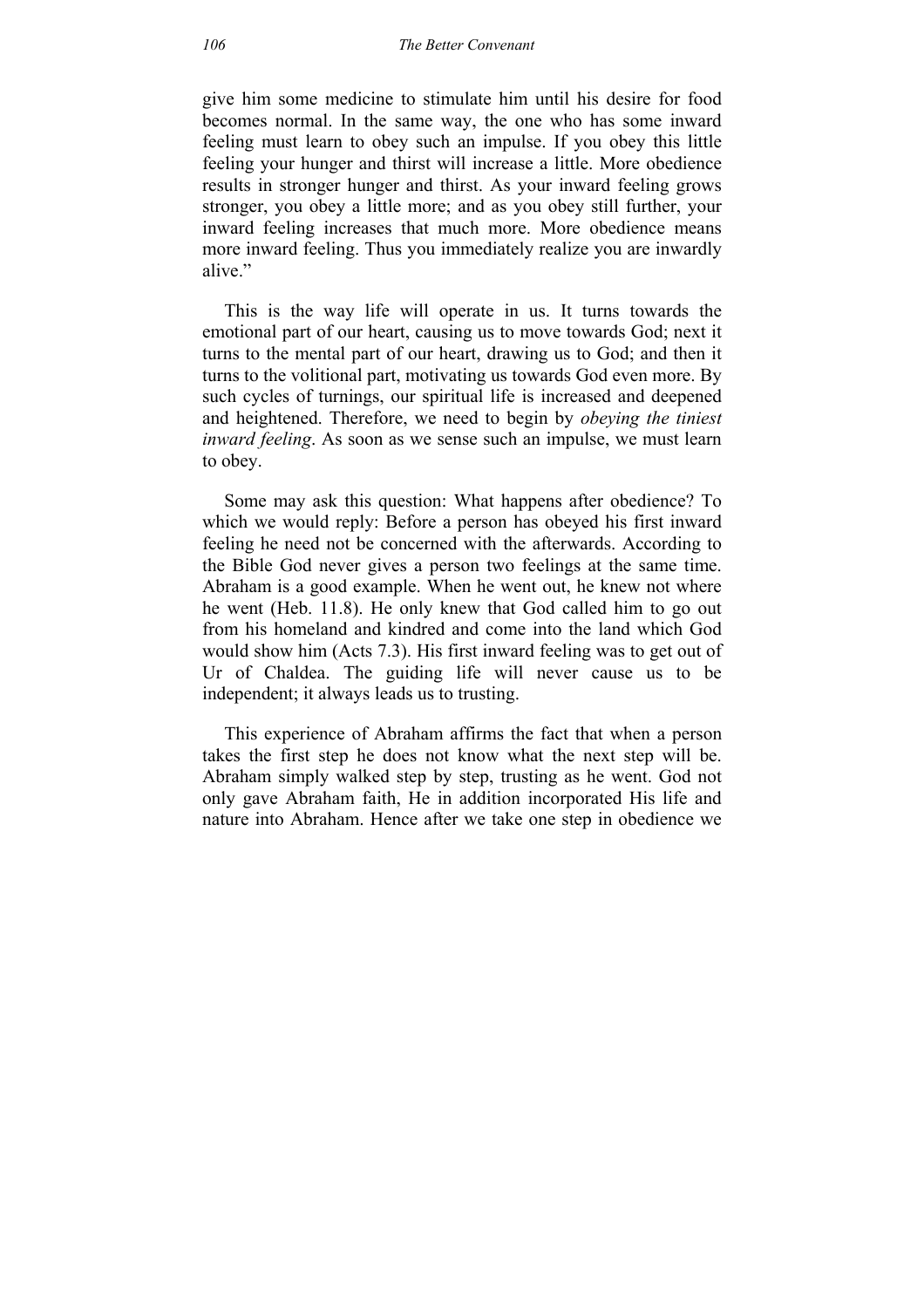must look to God and commit our next step to Him. Thus will He guide us step by step. As by the grace of God we learn to follow Him inwardly and progressively, there will be feelings in our inward being.

One thing very precious is the fact that if we overstep the bounds set by God or if our action does not agree with our inner life, we will immediately sense our being "forbidden of the Holy Spirit" (Acts 16.6) and that "the Spirit of Jesus suffer[s] [us] not" (Acts 16.7). By obeying the inner guidance in our goings and stayings time after time, we shall make progress in life. Let us repeat: we must obey life's first impulse—even the tiniest of feelings—since obedience is an important condition for the operation of life.

### *Love God*

The other condition is to love God: "Thou shalt love the Lord thy God with all thy heart, and with all thy soul, and with all thy mind, and with all thy strength" (Mark 12.30). The word "mind" here is dianoia in the Greek. According to God's word, to love God is related to the operation of life. According to the experience of many saints God first sows His life in them, then He stirs the emotion of their heart by love. If we study the Gospel of John we will see that it stresses love as well as faith. It not only states that "he that believeth on the Son hath eternal life" (3.36) but also asserts that "if a man love me, he will keep my word: and my Father will love him, and we will come unto him, and make our abode with him" (14.23). *By faith life is received; through love life is released.* Faith alone will let life in; love alone will let it out.

We must therefore allow this love to reach into our heart, making its way into the emotional, intellectual, and volitional parts of our heart. Let us lift up our heart and say: "My God, I will love You with my soul, I will love You with my understanding, I will love You with my strength." Whoever says this truthfully will soon see that his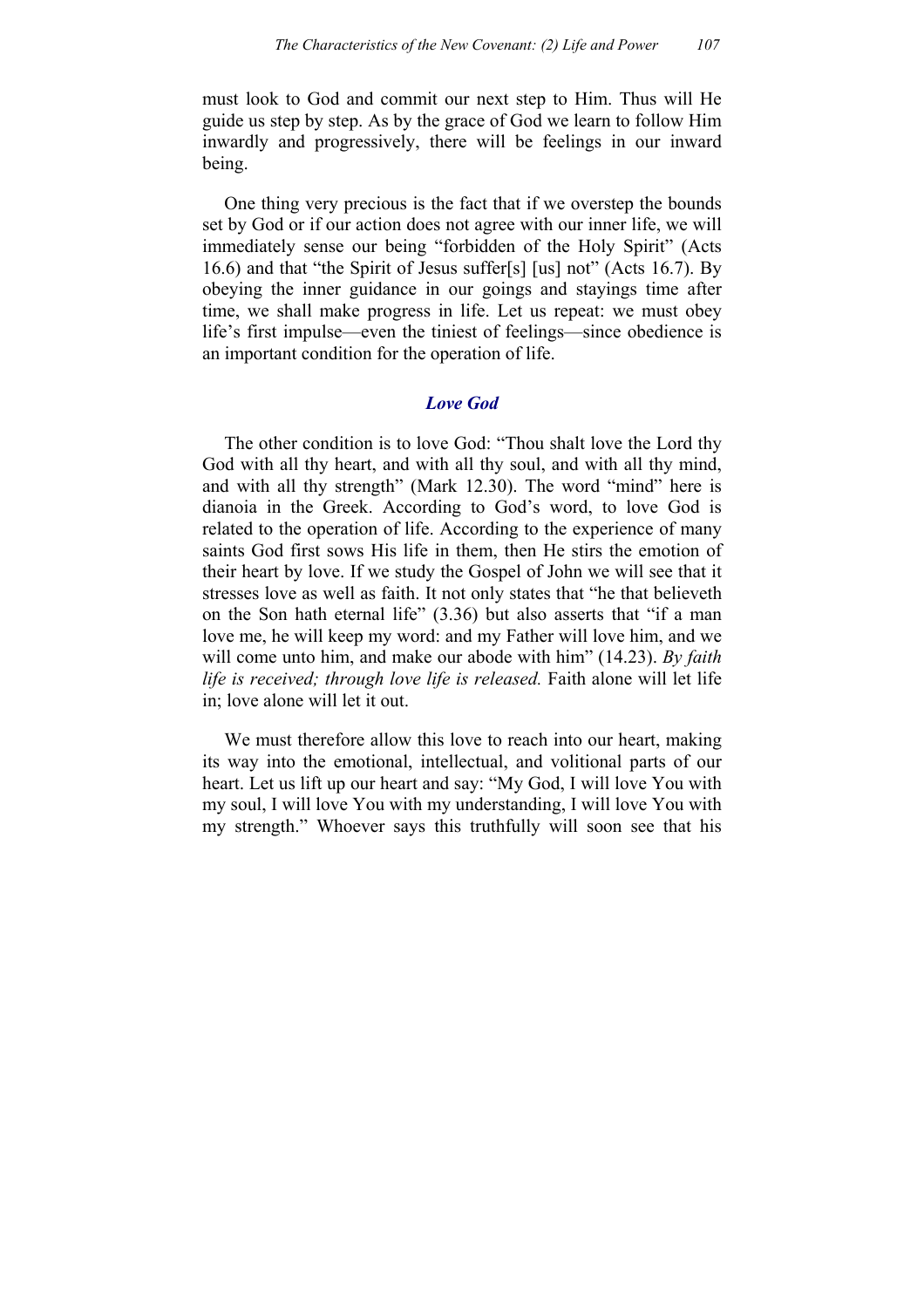thought is changed, his speech is changed, his conduct is changed all within and without him is changed. And why? Because there is the "story of love" within him. Oh, what God expects of us today is that our heart may be touched by Him; that our soul, our understanding, and our strength may all be touched by Him. "But whensoever it [the heart] shall turn to the Lord, the veil is taken away" (2 Cor. 3.16). As the heart turns to the Lord, there shall come enlightenment, inner voice, and inward feeling.

The question before you and me, then, is not what is enlightenment, or voice, or feeling, but where is your heart? If your heart is attached to a person or thing or affair, or even gift or spiritual experience or spiritual work, your inner life will be hindered in its growth and will not be able to flow out because it cannot pass through your heart. Hence you must *give your heart to the Lord!* It should be attached to Him. If your heart is really towards God you will have enlightenment and inner voice and inward feeling. How, then, are you going to know the will of God? It is not by first understanding it in your head, but rather the heart must first turn to God. You should pray: "O God, I only want You and nothing else." Were this true of you, you would easily know God's will.

Romans 12.1-2 proves this. Paul first says, "I beseech you therefore, brethren, by the mercies of God." This is touching the emotion of the heart. Then he says, "Present your bodies a living sacrifice." This is an act of the will. And finally he says, "Be ye transformed by the renewing of your mind, that ye may prove what is the good and acceptable and perfect will of God." This is to understand God's will in the mind. Thus we are shown how the inner life of man is able to reach into the emotion, the will and the mind of his heart. In this way is life expanded and diffused. When our heart is wholly turned to God, He will give us inward feeling, He will guide us and support us, so that we may have strength within to obey Him. So shall both our inward and outward state be changed. If we want our life to grow and to expand we must love the Lord our God with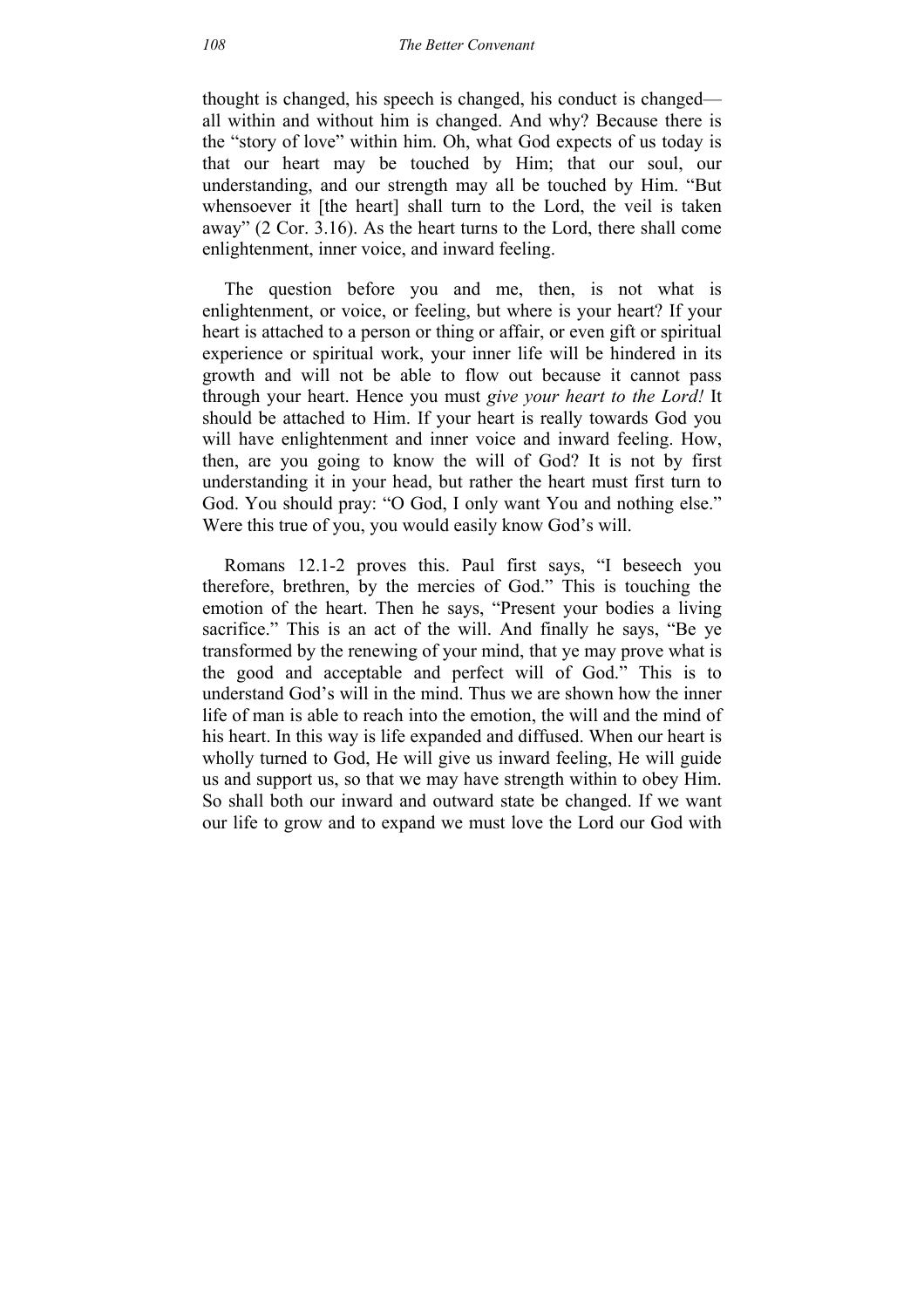all our heart, with all our soul, with all our understanding, and with all our strength!

#### *TWO EFFECTS OF LIFE'S OPERATION*

If we allow the life of God to operate in us by obeying it, this will naturally result in growth and expansion. By letting this life work unceasingly within us—even in our conscience, our mind, our will, and our emotion—it will take away all unwanted things and deposit in us the riches which come from God. This process of subtracting a little and adding a little goes on continually in us. The more the subtraction, the more the addition. What is subtracted is Adam, what is added is Christ. What is subtracted is the old, what is added is the new. What is subtracted is the dead, what is added is the living. Undergoing subtraction and addition little by little, our life continues to grow.

When the life of God operates in us there will be two effects: one is the effect of death, the other is the effect of resurrection. The effect of death takes away the sickness, whereas the effect of resurrection restores health. The first element of the Lord's cross is death, its second element is resurrection. We are told in Romans 6 that these two are the strongest and most effective elements of the life of Christ. Now what is the cross? It is this, that when your heart is touched by God you offer yourself into God's hand in order that His life may operate in you. And as it operates, there is an element which puts you to death. This effect of death takes away from you all which is undesired—that which rebels against God, that which is contrary to life, and that which is contradictory to the Holy Spirit. Meanwhile, there is also a living element, which causes you to live. The effect of this life is to enable you to live out all the riches of the Godhead, and so filling you with light, joy and peace.

This is how both the death and life of Christ work in you to deliver you from sin—from all which God hates and condemns—and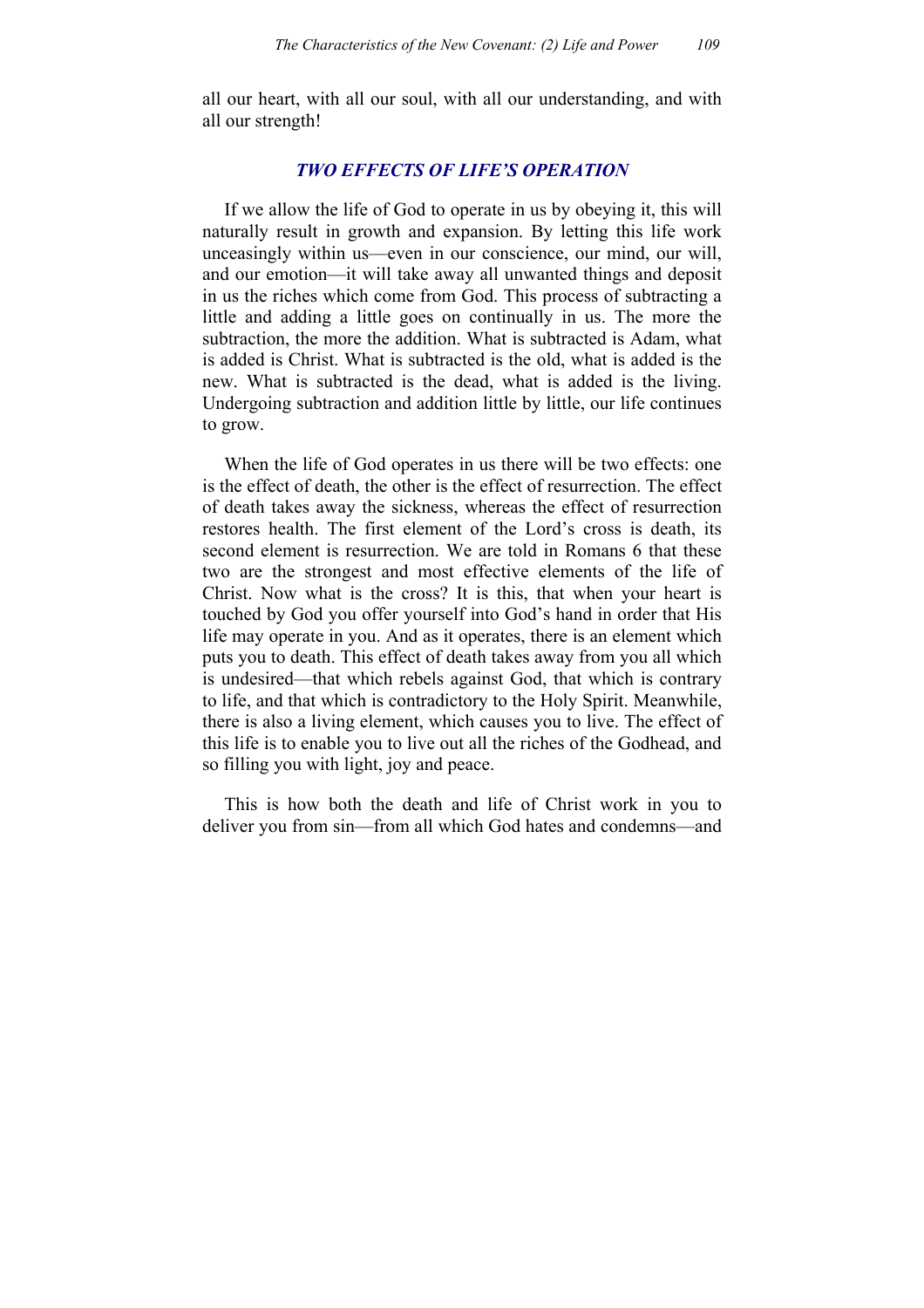at the same time to give you freshness, light, joy and peace. As goes the subtracted so comes the added. The life of God will operate and revolve around until little by little something is removed and something is left. As God's life operates, you will both die a little and come alive a little. It operates without ceasing, taking away more of the undesired and leaving behind more of the desired. The more the dead is removed, the more the living is increased. May we follow the operation of God's life, letting it pass through all our inward parts and work without obstacle so that it may always have something to take away and something to add on.

#### *THE POWER OF LIFE'S OPERATION*

"If that first covenant had been faultless, then would no place have been sought for a second" (Heb. 8.7). We have before mentioned that the fault of the first covenant lies not in the covenant itself, rather does it point to what the first covenant could not do in men. For it was written on tables of stone and was stipulated article by article. It required people to keep God's law, yet it did not give them the power to keep these laws. But the New Covenant is a better one, because the law is put in people's minds and written on their hearts that they may obey God's will. Furthermore, they do not need to be taught by men for they shall know God inwardly.

Therefore, we declare that the New Covenant is most precious and exceedingly glorious. As we have pointed out earlier, however, since the laws are put in the inward parts of man, God's life will be blocked and will not be able to expand if it cannot pass through any of those inward parts.

Is the New Covenant, then, subject to the same weakness as that of the first covenant? Not at all. The New Covenant is able to do what the first covenant could not do: "The things which are impossible with men are possible with God" (Luke 18.27). The New Covenant has power, for the operation of this life is exceedingly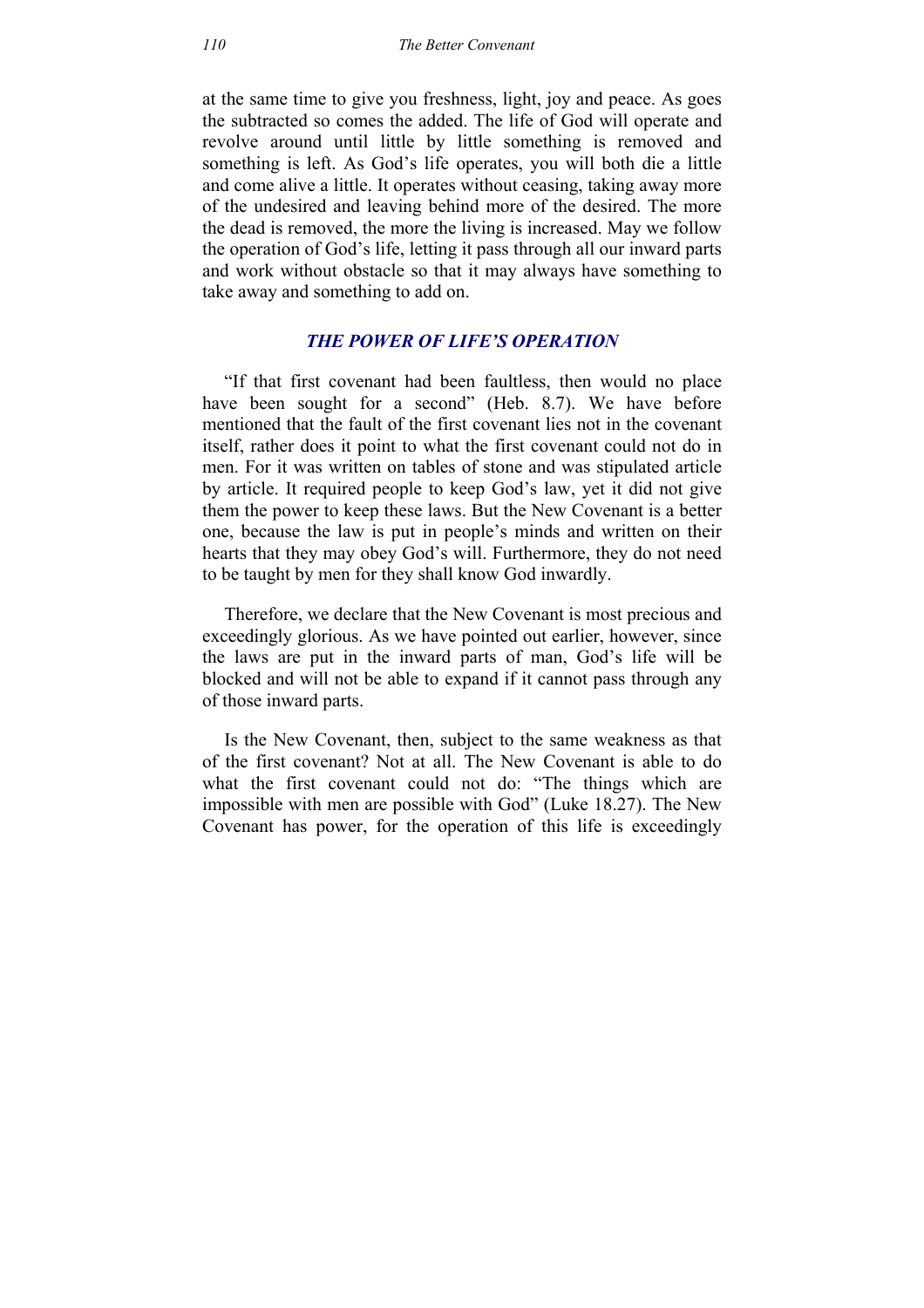powerful. It has "the power of an endless [Greek, *indissoluble*] life" (Heb. 7.16). It is the strength of might which raised the Lord Jesus from the dead (Eph. 1.20). It is also the power which works in us exceedingly abundantly above all that we could ask or think (Eph. 3.20). We will now illustrate this point.

#### *Turning the Heart towards God*

In 2 Corinthians 3.14-16 we are told how the minds of the children of Israel were hardened so that even until now, at the reading of the Old Covenant, the same veil remains upon their hearts. But it also tells us that whensoever their hearts ever do turn to the Lord, the veil is taken away. Hence the veil is their hardened heart towards the Lord. Whenever anyone's heart becomes a problem, he too will have a veil within him.

How, then, will our heart turn towards the Lord? The Bible declares that "the king's heart is in the hand of Jehovah as the watercourses: he turneth it whithersoever he will" (Prov. 21.1). If only we are willing to put our heart in God's hand, He is able to turn us around. Should we pray in this manner—"Incline my heart unto thy testimonies, and not to covetousness" (Ps. 119.36)—God will bring about the turning of the heart.

You being a truly saved person, your heart has been renewed. Even if you should ever become cold and turn aside, you know inwardly what has transpired. God has mercy upon you, and His life operates in you, until one day you pray audibly or silently: "O God, incline my heart towards You!" Given this little ground His life operates further, even intensifies, until your heart rises up and turns to God.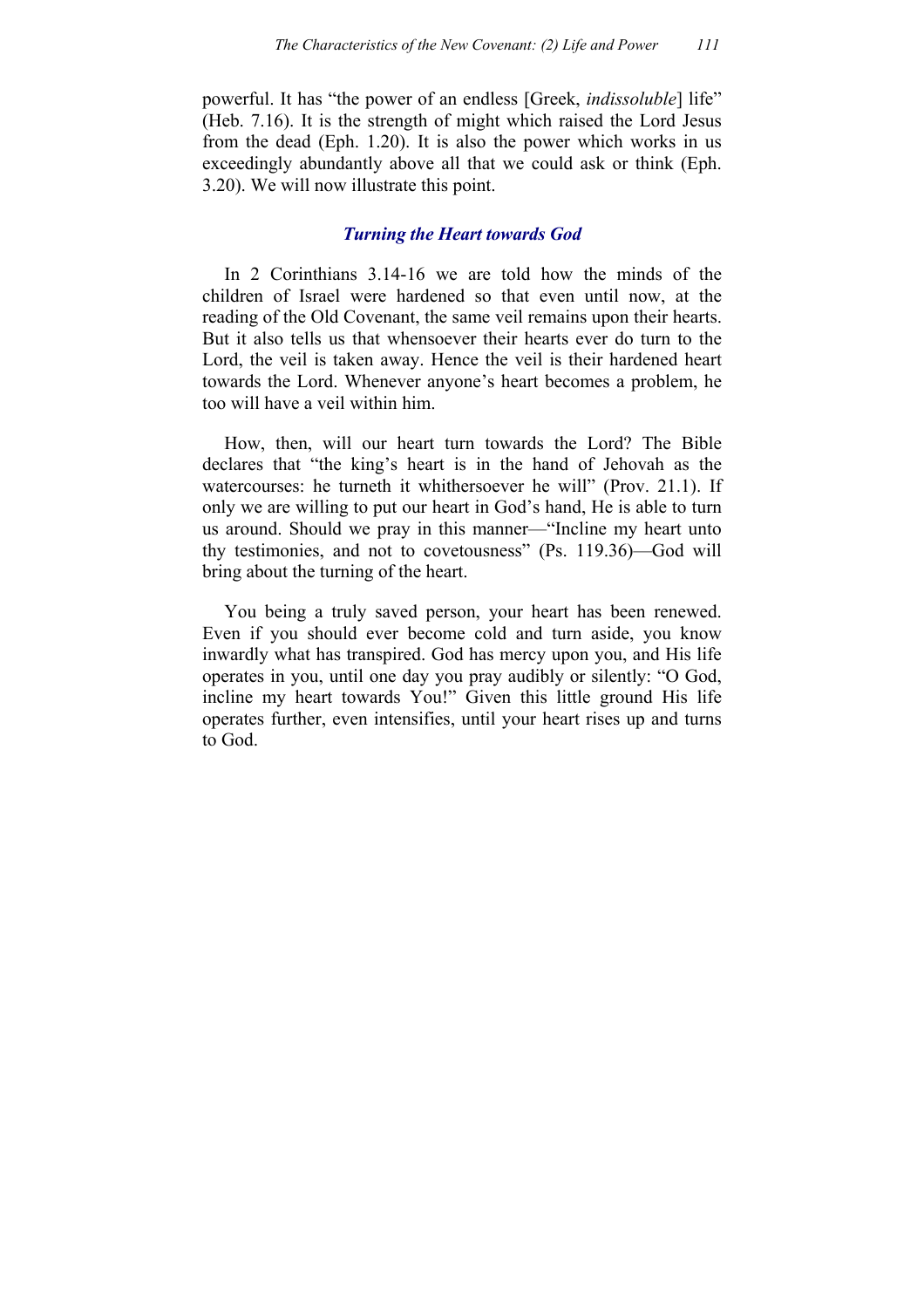#### *Causing Man to Obey God*

"Even as ye have always *obeyed*...but now *much more*" (Phil. 2.12). How can they obey to such a degree? Because "it is God who worketh in you both to will and to work, for His good pleasure." How often you do not *will* to obey God besides the fact that you *do not* obey God. You being a truly saved person, your heart at one time had been touched. Even though you have fallen back a little, and your heart has become harder, you are still conscious within yourself of what has happened. In His mercy towards you, God's life continues to work within until one day your heart again desires to obey God. You both will to obey and are able to obey. This is none other than the life of God operating in the emotion and will of your heart. It continues to operate until you obey Him.

There was once a sister whose conscience was so much under accusation that she reckoned she would never want God's will nor would she ever again obey Him. She was in anguish to such an extent that it was as if she were merely waiting to hear the sentence of death. At that very hour, however, she had a prayer within her. She whispered to God: "O God, though I cannot desire after Your will, I beg You to give me this obedience." Strangely, the word of Philippians 2.13 supported her that day. She had now begun to understand that unless God had worked in her heart she would not have been able to pray such a prayer. Since God did work in her to pray this prayer, He most certainly caused her to will and to work for His good pleasure. He had enabled her to obey His will because such is the purpose of His working. She saw it, arose, and was full of joy.

## *Doing God's Previously Prepared Good Works*

"We are his workmanship, created in Christ Jesus for good works, which God afore prepared that we should walk in them" (Eph. 2.10). This work is personally accomplished by God in Christ Jesus. It may be called "God's masterpiece." What is a masterpiece? It is the best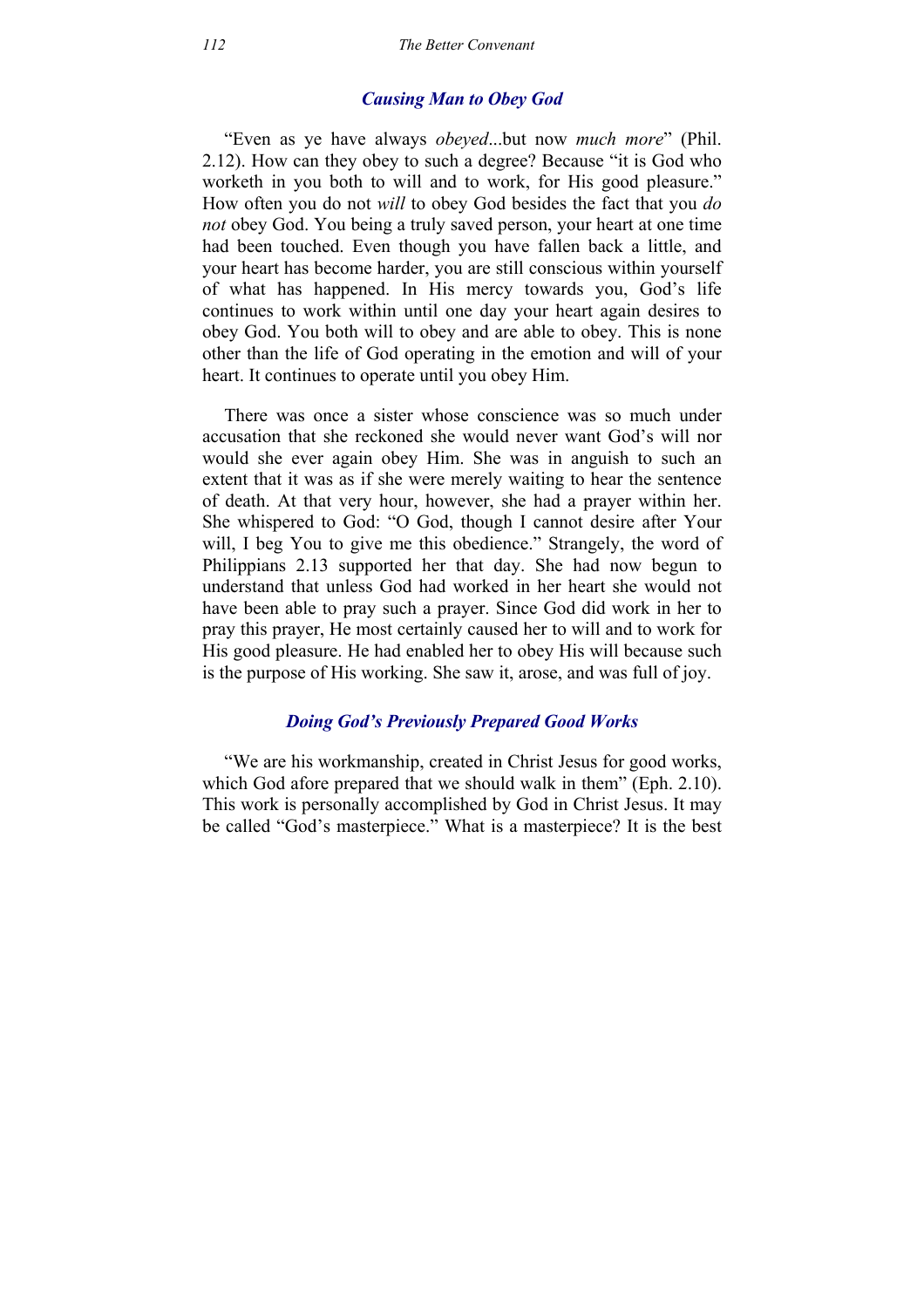production exceeding all others. God saves people to re-create them in Christ Jesus for the very best. This is the operation of the power of life in us. This is the characteristic of the New Covenant.

Does God create us in Christ Jesus until we are satisfied with ourselves? No. He creates us in Christ Jesus "for good works." What are good works? "Works which God afore prepared that we should walk in them." Oh, how very high is the standard. The good works which God has earlier prepared for us to do must be "good" indeed in God's eyes.

Now God will only recognize as being good what originates from "love" (Matt. 19.17): "If I bestow all my goods to feed the poor, and if I give my body to be burned, but have not love, it profiteth me nothing" (1 Cor. 13.3). Good works which issue from love are different from the ordinary kind. They are the good which flow from the life of love, the good done in love. Such can only be performed by the life of God.

Thank God for saving us, for putting His life in us that by the power of this life He is able to accomplish this masterpiece of creating us in Christ Jesus for good works which He had previously prepared for us to walk in them. This is the gospel. And this is the glory of the New Covenant.

## *Striving According to His Working*

"His grace which was bestowed upon me was not found vain," declared the apostle Paul. How? Because he "labored more abundantly than...all" the other apostles. "Yet," he hastened to add, "not I, but the grace of God which was with me" (1 Cor. 15.10). He labored more abundantly not because he was healthier than others, nor because he was more diligent than the rest, but because the grace of God was with him.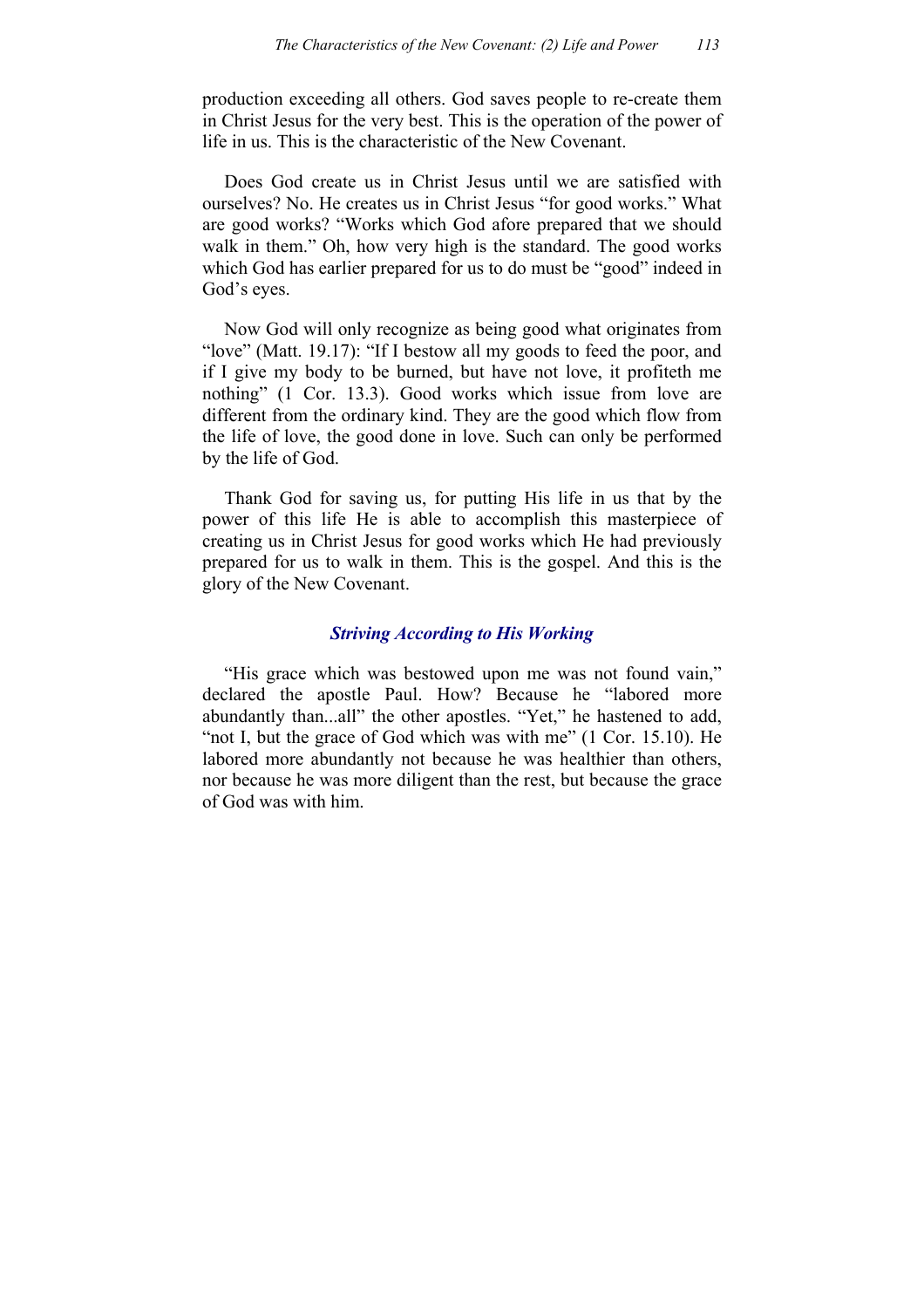Paul also wrote this: "Whom [Christ] we proclaim, admonishing every man and teaching every man in all wisdom, that we may present every man perfect in Christ." But how could he do such a work? Immediately he explains: "Whereunto I labor also, striving according to his working, which worketh in me mightily" (Col. 1.28,29). The word "mightily" may also be translated "with explosive power." In other words, what God worked in Paul was explosive power, and hence that which worked out of Paul was likewise explosive power. The apostle labored not by his soulical strength but by this divine explosive power. This power exploded within him unceasingly, causing him to strive diligently to present every man perfect in Christ. This explosive power is the operative power of the life of God. It is this power of life which enables us to labor more abundantly and strive more diligently. Such "labor more abundantly" and "striving" are evidences of the grace and the power of life within.

Hereby are we shown that God gives us grace not for the sake of making us spiritual admirers or spiritual amusers, but for the purpose of enabling us to labor more abundantly and to strive more diligently. If anyone professes himself to be a servant of the Lord and yet indulges himself in self-love—being lazy and unwilling to work—he is not only slothful but also wicked (Matt. 25.26). Such a servant is condemned by the Lord. Therefore, let us not talk vainly about doctrine: rather let us look to God and live out His grace and demonstrate His power.

#### *Serving in Newness of the Spirit*

With respect to how this life within induces us to serve lovingly and with freshness, we should note three passages of Scripture.

"Not that we are sufficient of ourselves, to account anything as from ourselves; but our sufficiency is from God; who also made us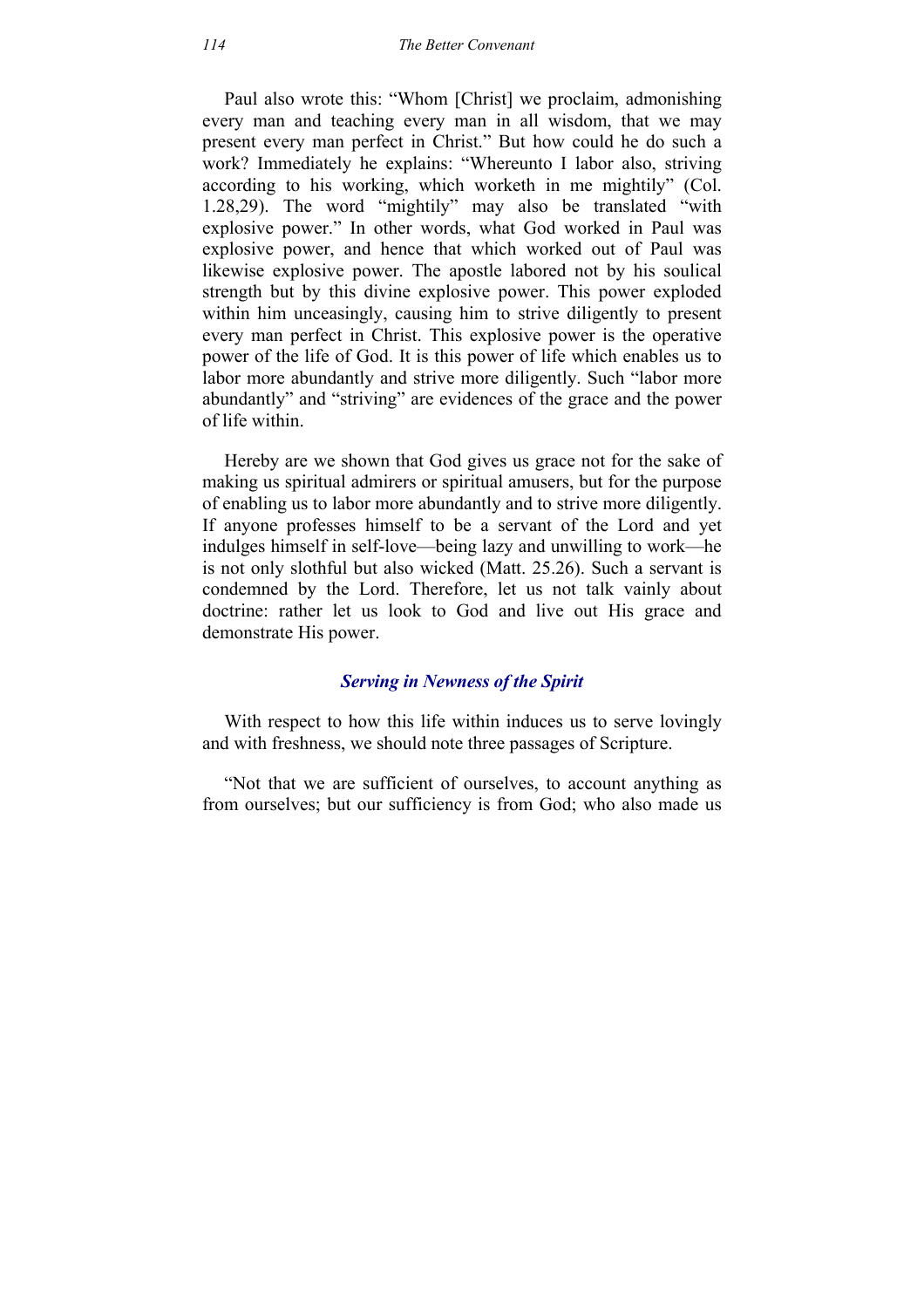sufficient as ministers of a new covenant; not of the letter, but of the spirit: for the letter killeth, but the spirit giveth life" (2 Cor. 3.5-6).

"But now we have been discharged from the law, having died to that wherein we were held; so that we serve in newness of the spirit, and not in oldness of the letter" (Rom. 7.6).

"For he is not...who is one outwardly;...but he is...who is one inwardly" (Rom. 2.28,29).

By reading these three passages we can immediately recognize the great difference between the New Covenant service and the Old Covenant service. That of the Old Covenant is of the letter, while that of the New is of the spirit. The former is old, the latter is new. The one kills, the other gives life. In other words, the Old Covenant service is done according to the articles of the letter and is done as routine; whereas the New Covenant service is performed according to the spirit—that is, we move and speak and pray as the Spirit in us directs. It may therefore be concluded that the Old Covenant service is outward, while that of the New is inward. The Old Covenant service in letter results in killing life, but the New Covenant service in spirit ends up in giving life.

To put this another way, ministry in the letter is death, while ministry in the life of Christ is living. The first is old, the second is new. The one is of letter, the other is of spirit. In short, whatever is done outwardly, in oldness of the letter, is Old Covenant service; only that which is performed inwardly, in the newness of the spirit, is New Covenant service. All which comes from outside—copying or imitating—is not of that New Covenant service which is closely related to Christ and is the outcome of the inward operation of life. The New Covenant service is spiritual, apocalyptic, and fresh: for it is "of him [God], and through him, and unto him" (Rom. 11.36). The strength of service is of Him, the performance of service is through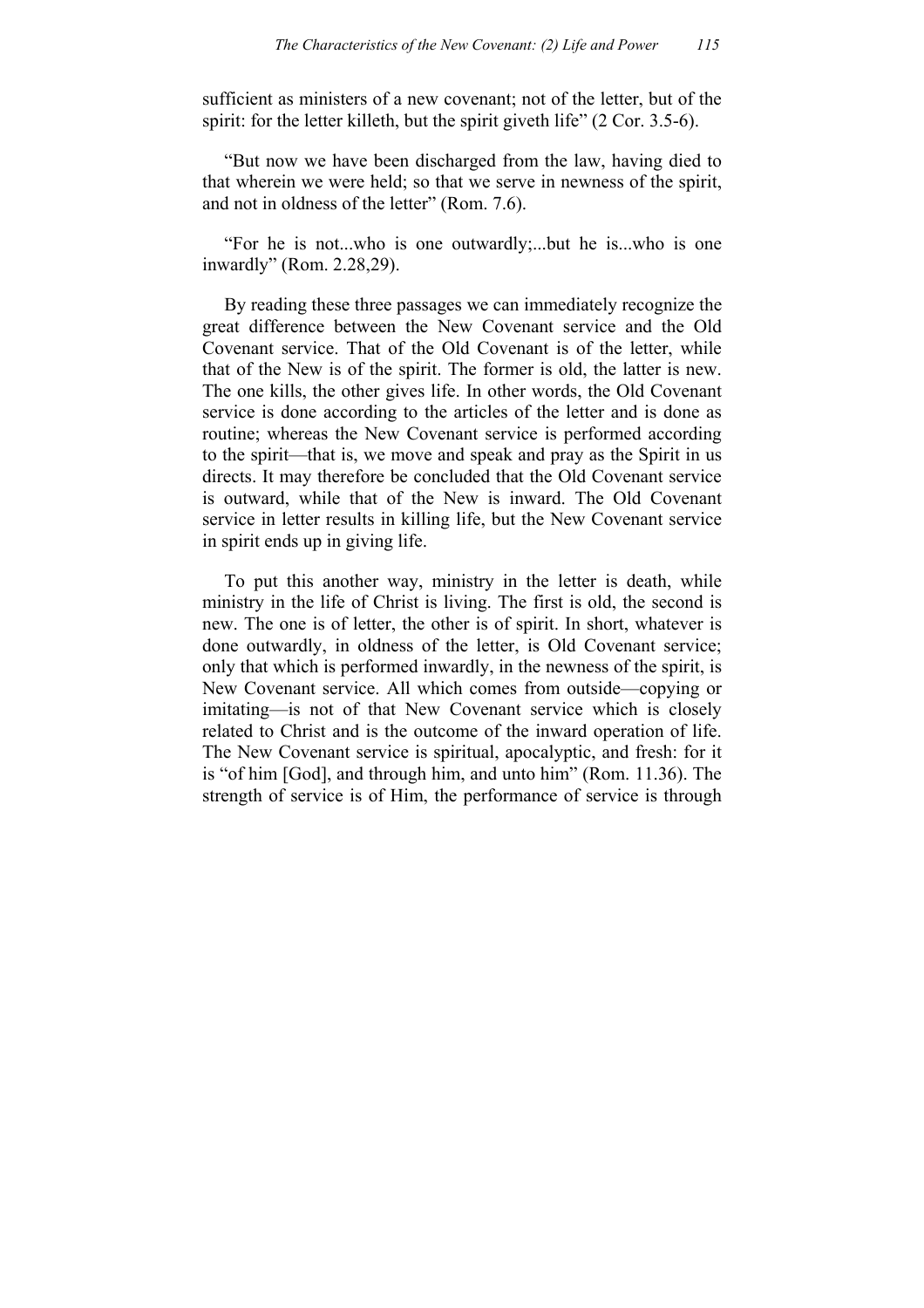Him, and the outcome of service is unto Him. Such is serving in the spirit and in life. Such is the New Covenant service.

"Not that we are sufficient of ourselves, to account anything as from ourselves; but our sufficiency is from God; who also made us sufficient as ministers of a new covenant...(2 Cor. 3.5,6a). It is God who so works in Paul and the others as to make them sufficient to be ministers of the New Covenant. Paul continues elsewhere by saying: "whereof I was made a minister, according to the gift of that grace of God which was given me according to the *working of his power*" (Eph. 3.7). Paul tells us most clearly that he becomes a minister of the gospel according to the gift of the grace of God. This gift is not tongues, visions, miracles and wonders, or healing and casting out of demons (though undoubtedly Paul has all of these gifts, see 1 Cor. 14.18; Acts 13.9-10, 14.8-10, 16.9, 16-18, 18.9); neither is it excellency of speech nor of wisdom (1 Cor. 2.1). This is not a gift which suddenly comes down from heaven, but is given him by God "according to the working of his power." It is not a miraculous gift, but a gift *of grace* that is given through the working of God's power in him. Such gift enables him "to preach unto the Gentiles the unsearchable riches of Christ; and to make all men see what is the dispensation of the mystery which for ages hath been hid in God who created all things" (Eph. 3.8,9). How very great is this gift!

## *"CHRIST BE FORMED" AND "TRANSFORMED" AND "LIKE HIM"*

As the law of life operates freely in us life will increase to the degree of having Christ formed in us (Gal. 4.19). In the measure that Christ is gradually being formed in us, in that same measure are we increasingly transformed (2 Cor. 3.18); and the goal of transformation is to be like Him (1 John 3.2). Christ formed in us is inseparable from the operation of God's life in us. To the degree that the life of God works in us to that degree is Christ being formed in us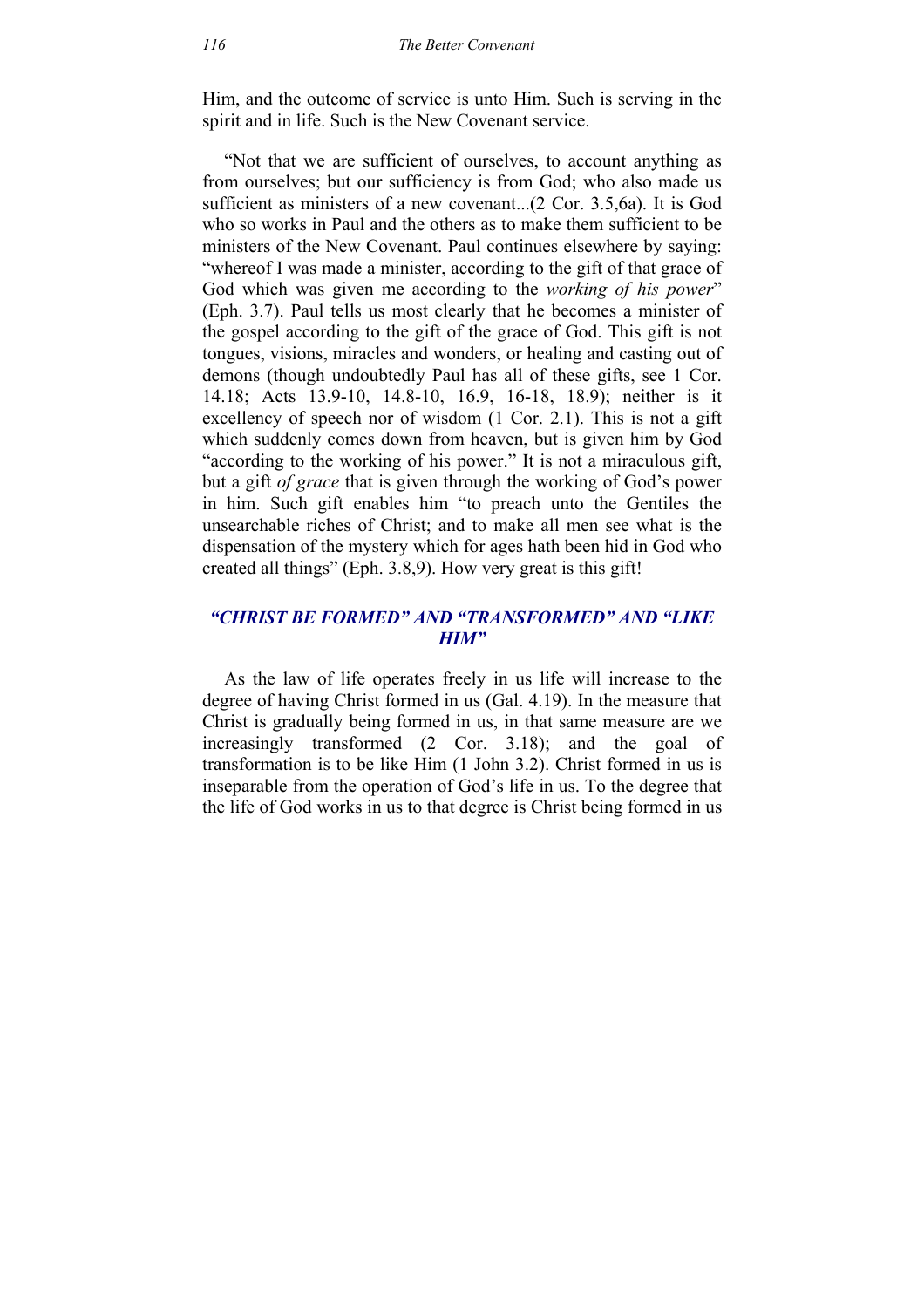and to that degree is there the amount of our transformation. As our inside is filled with the life of Christ our outside is able to live out and manifest Christ. This is what is meant in Romans 8.29 by "to be conformed to the image of his Son." It is both Paul's pursuit and experience (Phil. 3.10, 1.20). It should be the calling as well as the practical experience of all children of God today. For us to be wholly like Him will of course have to wait until He shall manifest himself (1 John 3.2), that is to say, at the day of "the redemption of our body" (Eph. 1.14, 4.30, especially Rom. 8.23).

#### *"Christ Be Formed"*

What is meant by "Christ be formed" in us? Let us use a simple illustration. In a chicken egg there is the life of a chicken. During the first few days of hatching, if you try to fluoroscope the egg with an electric light you will not be able to discern which part is head and which part is leg. But wait until the days of hatching are nearly fulfilled and the chick within is almost ready to break open the shell. If you examine it again with an electric light you will see the complete form of a chicken within the shell. This may be termed as "the chicken being formed in the egg."

In a similar vein, then, we can say that the life of Christ in a young Christian is not yet formed, whereas in a matured Christian it is. The life of Christ itself is perfect, though in being subject to our limitation it may not be formed in us. Paul was "again in travail" for the Galatian believers "until Christ be formed" in them (Gal. 4.19). From this we can understand how very important this matter of formation is. Paul was not using empty words here, nor was he expressing sorrow for himself. No, but he was "again in travail" for them. This requires time, love, intercession, tears, and daily expectation.

How many of God's children today have Christ formed in them? How many of those who serve the Lord are so concerned with the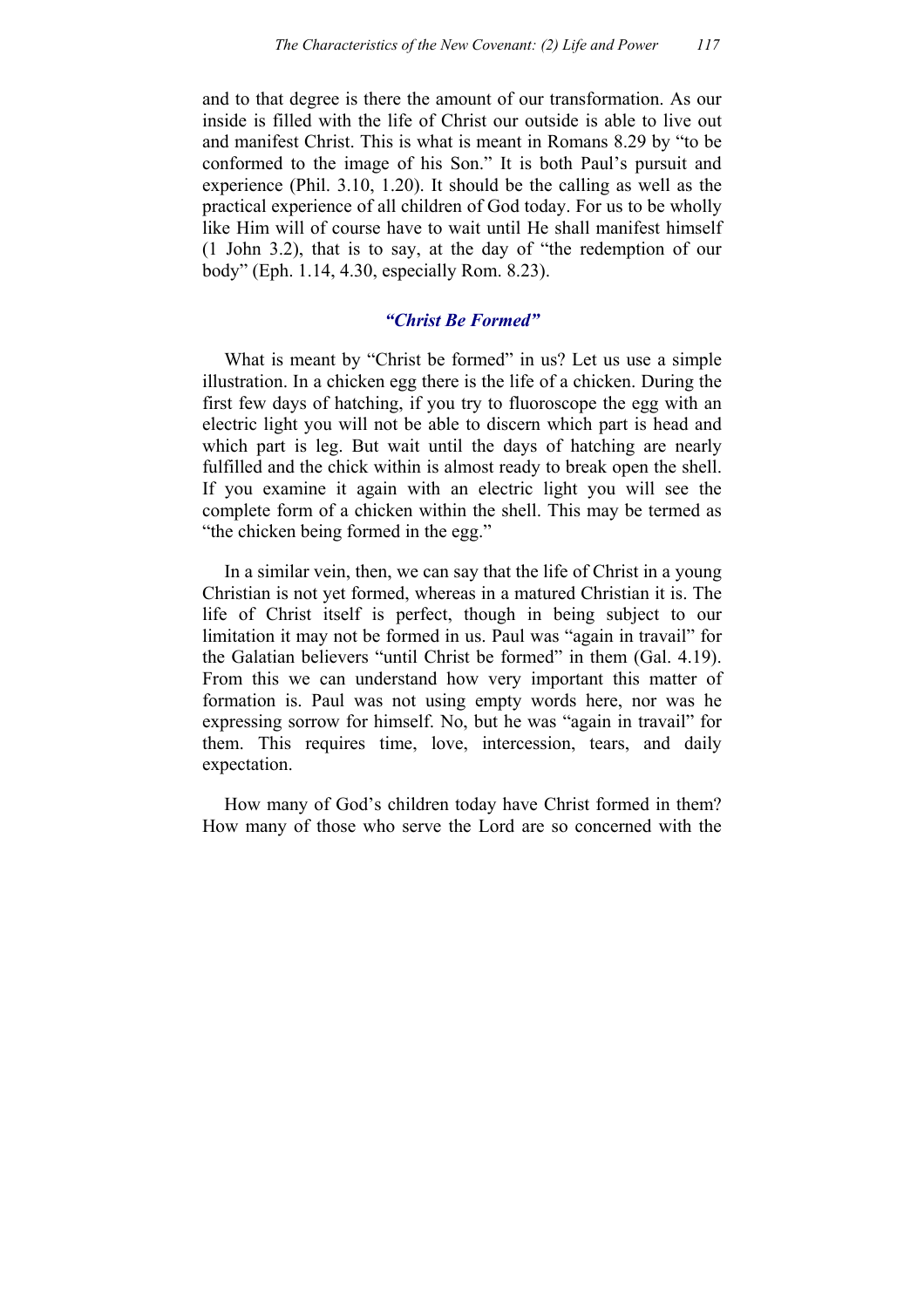spiritual condition of God's children that they are going through this kind of spiritual travail? Alas, it is here that we need to repent, to moan, and to shed tears for our own abnormal condition and for the lack of love towards the children of God. How the spiritual condition of some of His children is so babyish, so abnormal, even backward. Shall the responsibility be fully put upon them? How can we live so comfortably as if everything is fine? Have we moaned for them and prayed for them? Oh God, forgive us, have mercy upon us! Give us more days to learn and to experience; give us also time to again travail for those believers who may be similar to the Galatians.

#### *"Transformed"*

We are told by Romans 12.1-2 that in order to be transformed we need first to present our bodies and then to have our minds renewed. To present our bodies may be done all at once, but transformation is a gradual process. For the moment we shall concentrate on the relationship between the mind (*nous*) and transformation.

"Be ye transformed by the renewing of your mind" and "that ye be renewed in the spirit of your mind" (Rom. 12.2; Eph. 4.23). Both these verses speak of the relation between the renewing of the mind and transformation. The work of the Holy Spirit always begins at the center and moves to the circumference. The spirit, being in special connection to the mind, must first be renewed before the mind is; then shall our conduct gradually be changed. "Repentance" is a "change of the mind"; it is the opening of the eye. But "the renewing of the mind" is the eye enlightened. The greater the renewal of the mind the larger the transformation. Day by day through the light of life God causes us to know more and to deny more of ourselves, and also to learn more of the reality of the inner life. Thus may we experientially put off the former manner of the old man and put on the conduct of the new man. (We are here dealing with the subjective side of experience. There is also the objective side of truth,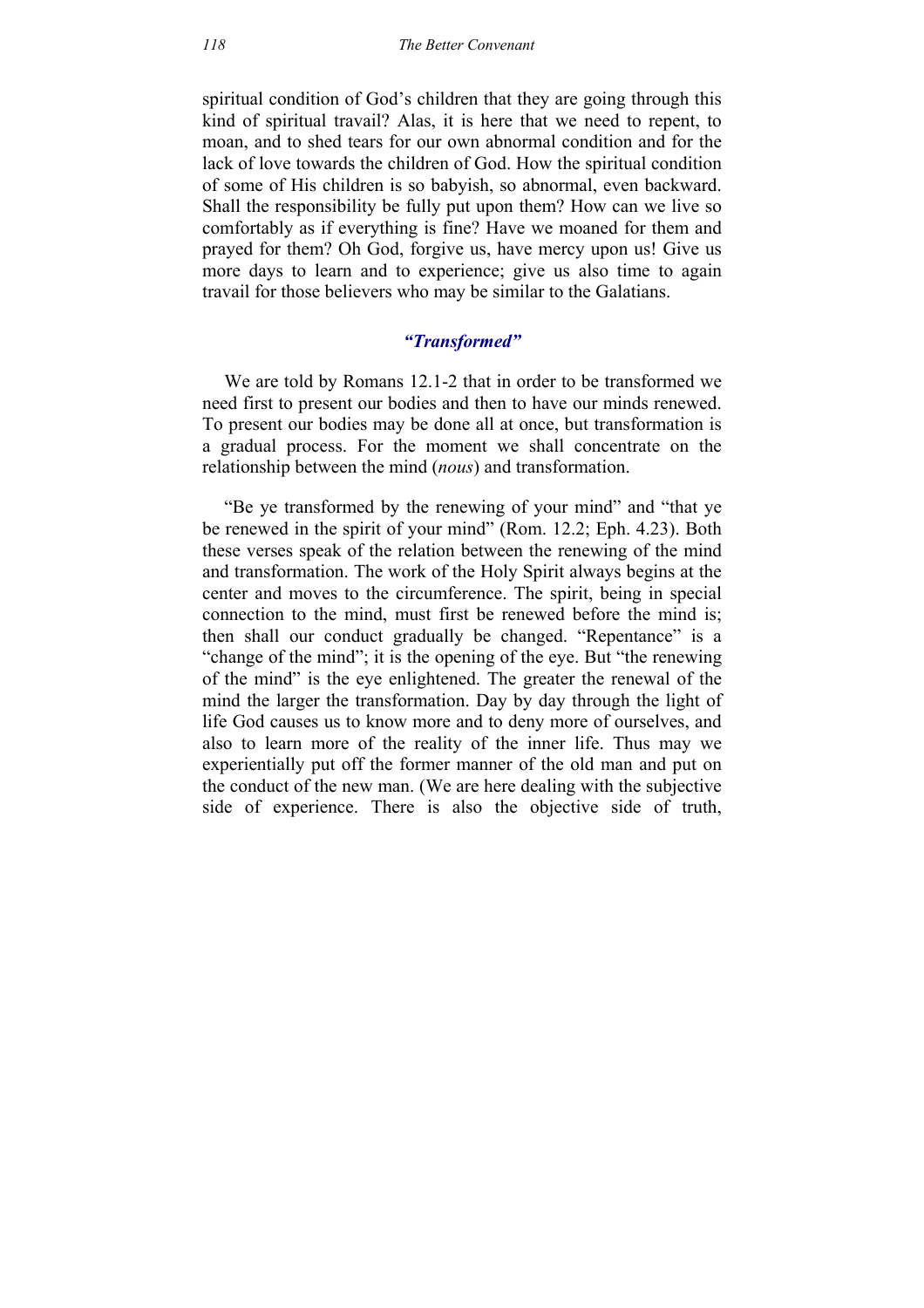concerning which a Christian has already put off the old man with its corrupt manner and has put on the new man. All these are accomplished facts in Christ. According to the original Greek, the "put away" in verse 22 of Ephesians 4 should be "having put away," and the "put on" in verse 24 should be "having put on." See also Colossians 3.9,10). We should realize that transformation is different from regeneration in that the latter is instantaneously done while the former is a process requiring gradual and daily changes.

What is the degree of our transformation today? How is the state of our transforming condition? If we are the same now as when we first became Christians—still full of self-pity and self love, of selfishness and self-interest, of pride and self-importance, and of doubts and cares—then it is highly questionable if we have ever met God's light. In the event we have grown colder and harder, prouder and more self-satisfied, increasingly thoughtless and independent, it must be due to sickness either in heart or in mind. We should humble ourselves and commence to deal first with our heart. We need to ask the Lord to be merciful to us, to enlighten us and give us strength to cast aside all sins and self which hinder the operation of the law of life.

The Holy Spirit has this to say: "Today if ye shall *hear his voice, harden not your hearts*" (Heb. 3.7b,8a). May the Lord be gracious to us in causing our heart to be softened before Him. Meanwhile, we sincerely believe the word of Philippians 2.13: "it is God who worketh in you both to will and to work, for his good pleasure." For this is the characteristic and glory of the New Covenant. Praise God!

## *"Transformed" and "Conformed"*

In Romans 8.29 and Philippians 3.10 we have the same word "conformed." (It should be noted that this word in the original Greek is used three times in the New Testament: in Romans 8.29 and Philippians 3.21 the word is an adjective, while in Philippians 3.10 it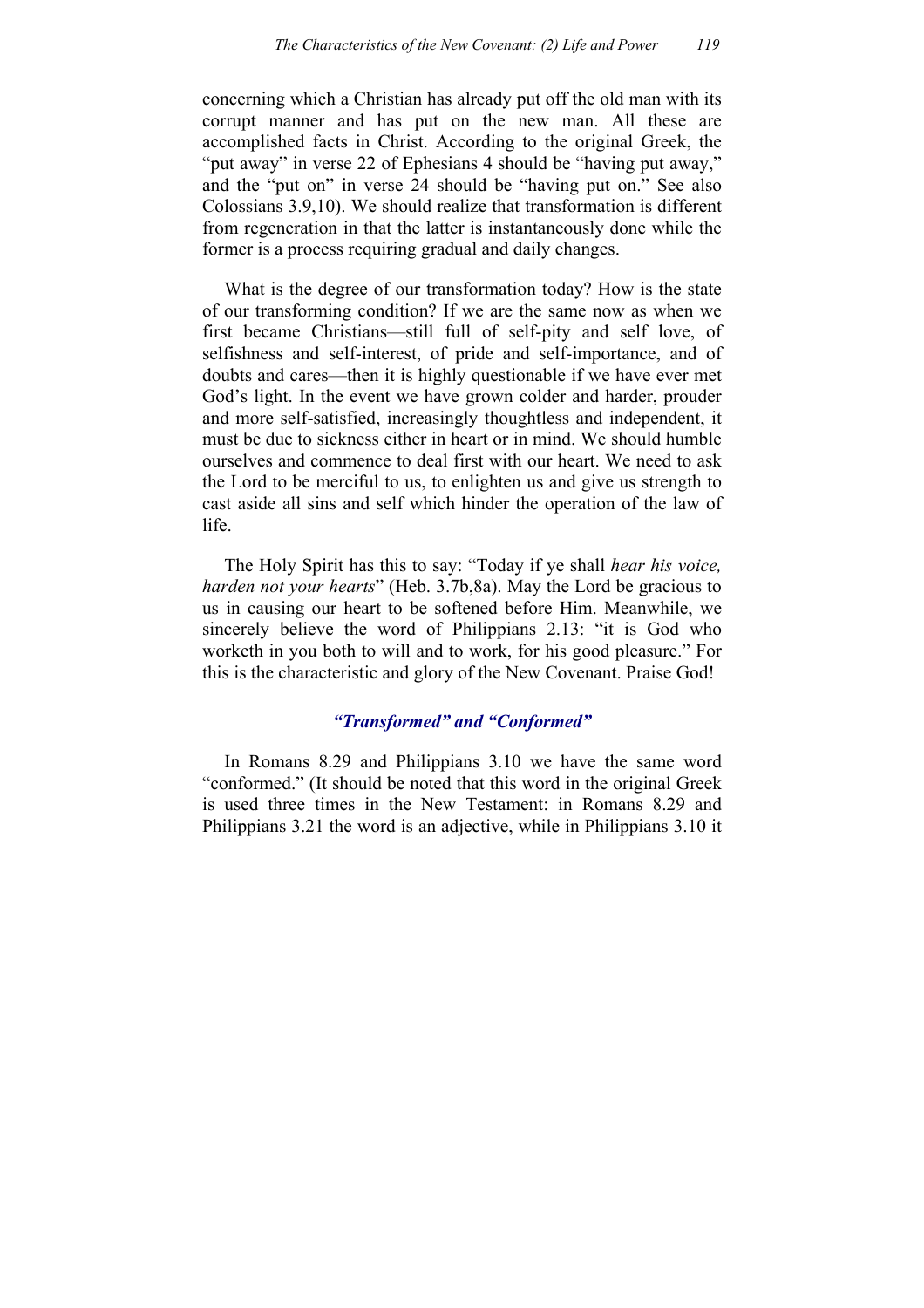is a verb). What is the difference between transformed and conformed? Transformed speaks of the process, whereas conformed speaks of the product. Transformed refers to the gradual development of the Lord's life in us until finally we arrive at the same form as our Lord. Conformed signifies to be so transformed as to be like the Lord. To be of the same form simply means to be poured into the same mold. A coppersmith pours the liquid copper into a mold, and thus the copper poured in takes on the form of the mold. Or take the example of cake making, in which a man puts a prepared rice dough into a mold resulting in the cake taking upon itself the form of the mold. We are to be likened to the Lord to just that extent! To the extent of being "conformed to the image of his Son" as Paul says in Romans 8.29. It means we are to be like the Lord in His glorified manhood. If man is to be really changed according to the pattern set by God, he must undergo a transformation in inner quality; that is, he must have the life of God coming into his spirit and must allow it to permeate his whole being till through the change of nature he arrives at the total transformation of image. The Spirit of the Lord works step by step; it is "from glory to glory" (2 Cor. 3.17,18). Praise the Lord!

We would at this point return to the matter of the "heart." "But we all, with unveiled face beholding as in a mirror the glory of the Lord, are transformed into the same image from glory to glory, even as from the Lord the Spirit" (2 Cor. 3.18). Here we have a metaphor of the mirror. We know a mirror can only reflect what faces it; that is to say, a mirror reflects the object which stands directly opposite to it. Even so, we reflect the same measure of Christ whom we see daily in our life. "With unveiled face" simply indicates that there is no veil on our face so as to be able to see Christ completely. Conversely, however, if there is any veil on our face then we will either fail to see Christ or will see Him only partially. Through a careful reading of 2 Corinthians 3.12-16 we come to see that the veil is produced by a heart which does not desire after the Lord.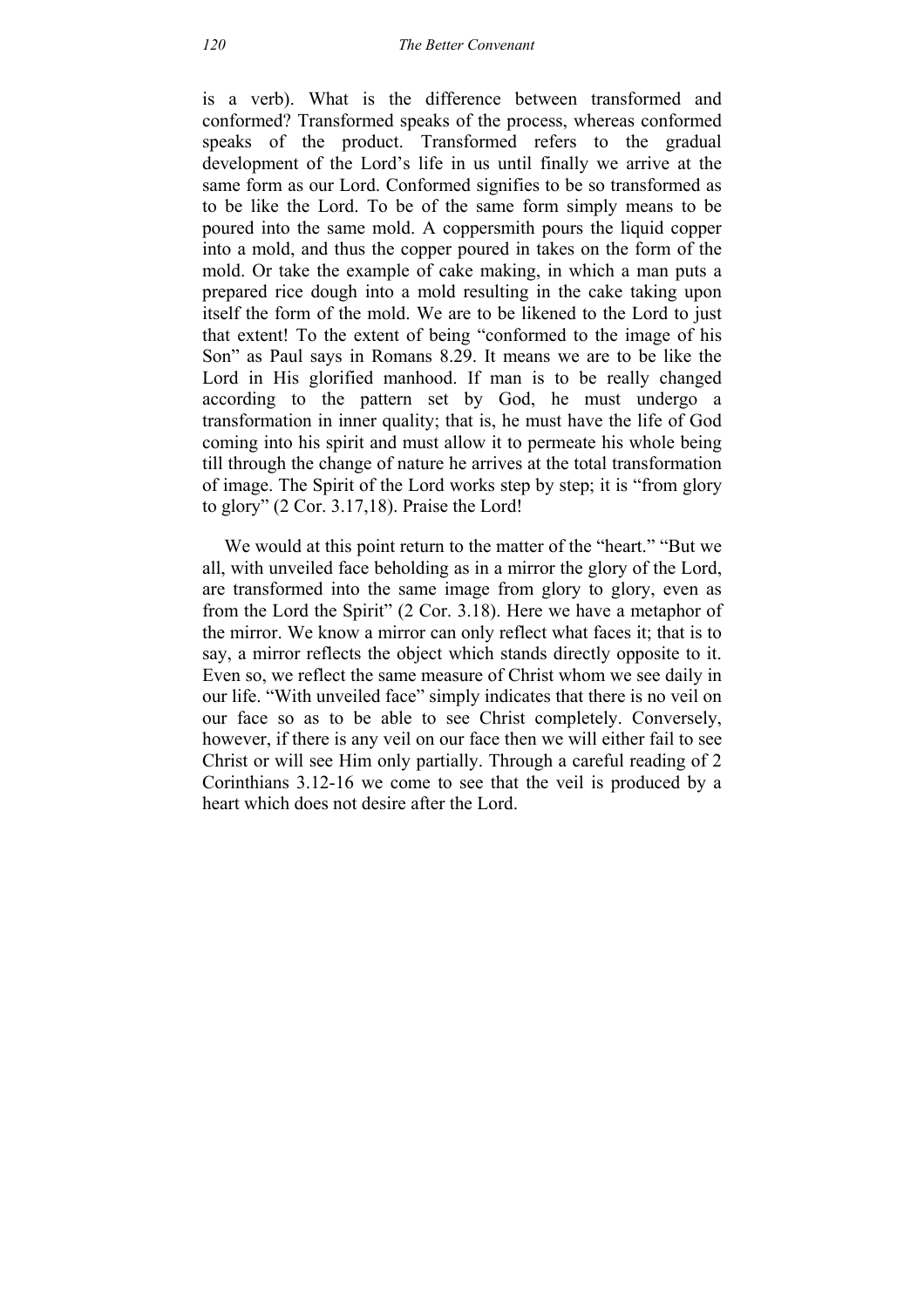In the former days Moses' face shone through God's speaking with him. The children of Israel were afraid of the light on Moses' face and dared not draw near to him. For this reason, whenever he went before God he took off the veil, but when he came out to the people he put it back on (Ex. 34.29-35). Here then, the veil on Moses' face betrayed the fact that the heart of the children of Israel was far away from God. And this principle has governed the children of Israel ever after: "But unto this day, whensoever Moses is read, a veil lieth upon their heart" (2 Cor. 3.15). They are afraid of the light; they do not want the light. And thus they cannot understand the Old Testament which they read.

Nevertheless verse 16 distinctly declares that "whensoever *it [the heart] shall turn to the Lord, the veil is taken away.*" Here lies the key to seeing the Lord clearly or not seeing Him clearly. If our heart is turned towards other things it will naturally be covered as by a veil. We will live as it were under a dim light and reflect only an incomplete Christ. The mirror—that is, the heart—is the problem. Consequently, whenever there seems to be a separation or veil between us and the Lord, our heart needs once again to "turn to the Lord." As the heart turns to Him we shall see clearly and our reflection will likewise be clear.

#### *"Like Him"*

We have already said that the goal of transformation is to be "like Him." To be completely like Him will come at the time of His manifestation. Then is come "the redemption of our body." In view of this, we must also mention something about the redemption of the body. In Adam's fall man's spirit dies first, then he comes under the control of the soul and becomes fleshly, and finally his body also dies (Gen. 5.5 and Rom. 8.10,11). Death spreads from the spirit to the soul. At the time of regeneration man's spirit is made alive first, then the Holy Spirit puts to death the deeds of the body through the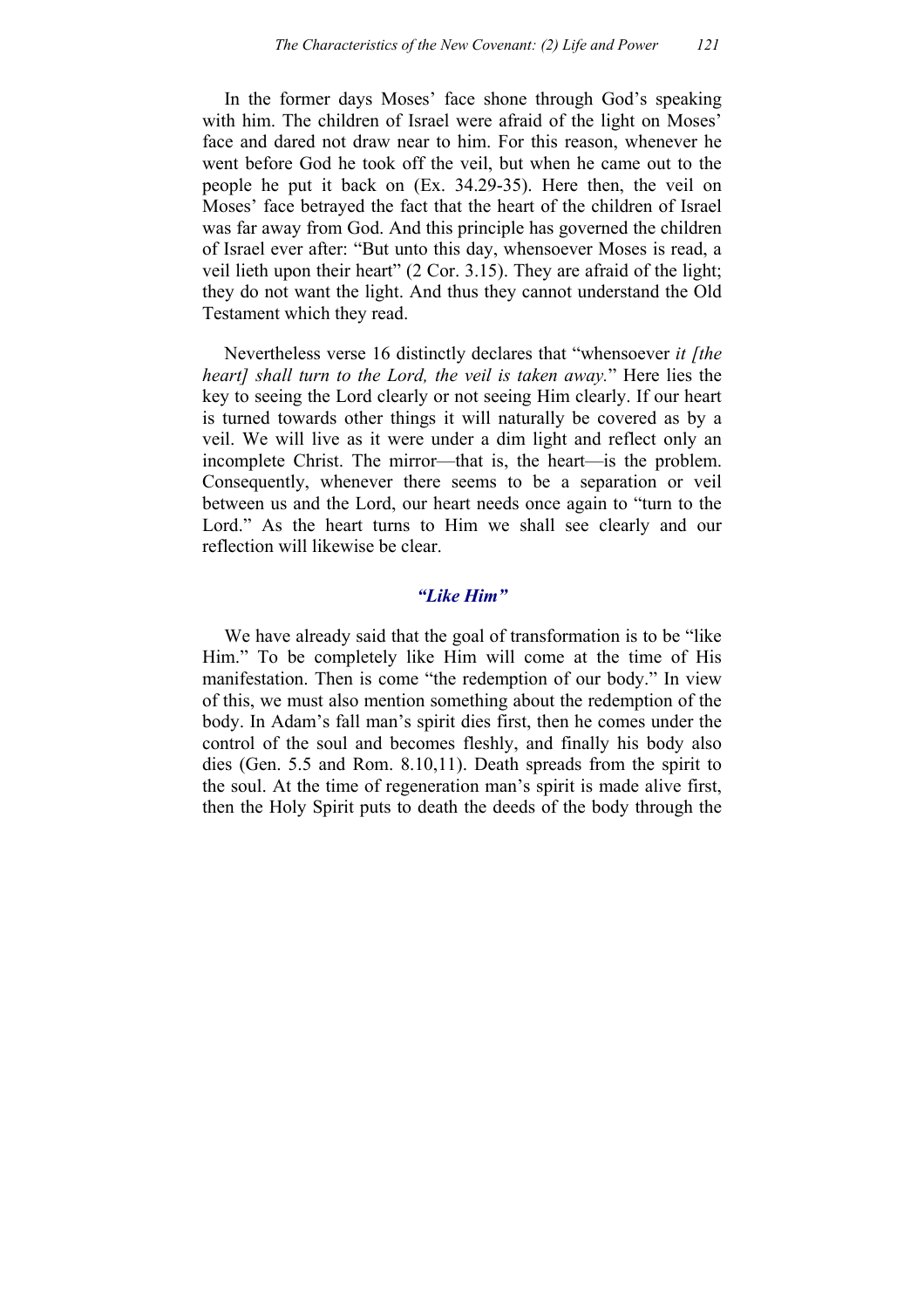work of the cross (Rom. 8.13 and Col. 3.5). The Holy Spirit causes us to deny ourselves daily (Luke 9.23). By the operation of the inner life we may experience increased transformation daily both in character and in image; and thus shall we be like the Son of God. And one day He "shall be manifested, [and] we shall be like him; for we shall see him even as he is" (1 John 3.2). This is the day which Paul awaits: the day of "the redemption of our body" (Rom. 8.23). This is also reaffirmed by the word that the Lord Jesus Christ "shall fashion anew the body of our humiliation, that it may be conformed to the body of his glory, according to the working whereby he is able even to subject all things unto himself" (Phil. 3.21).

From these verses we may understand that God's salvation begins with the making alive of the spirit and ends with the redemption of the body. The "ye shall live" in Romans 8.13 refers to our living daily in the body. Scripture tells us that "resurrection" and "change" are a mystery (1 Cor. 15.51,52). "The redemption of the body" is to have us "conformed to the body of his glory." This is indeed glorious beyond measure! The apostle John believed that this would one day be realized. Hence he proclaimed: "If he shall be manifested, we shall be *like him*; for we shall *see him* even as he is" (1 John 3.2). This is the characteristic and glory of the New Covenant! Hence let us not be dull in our faith!

#### *"Purifieth Himself"*

Although "the redemption of the body" is God's grace, the apostle John immediately follows his word "we shall be like him; for we shall see him even as he is" with: "And every one that hath this hope set on him purifieth himself, even as he is pure" (1 John 3.3). What does this hope point to? It points to the "like him" in the preceding verse. What does "purifieth" mean? There is a difference between purify and cleanse. Cleansing means to clean, that is, to have no defilement; while purification means not only being undefiled but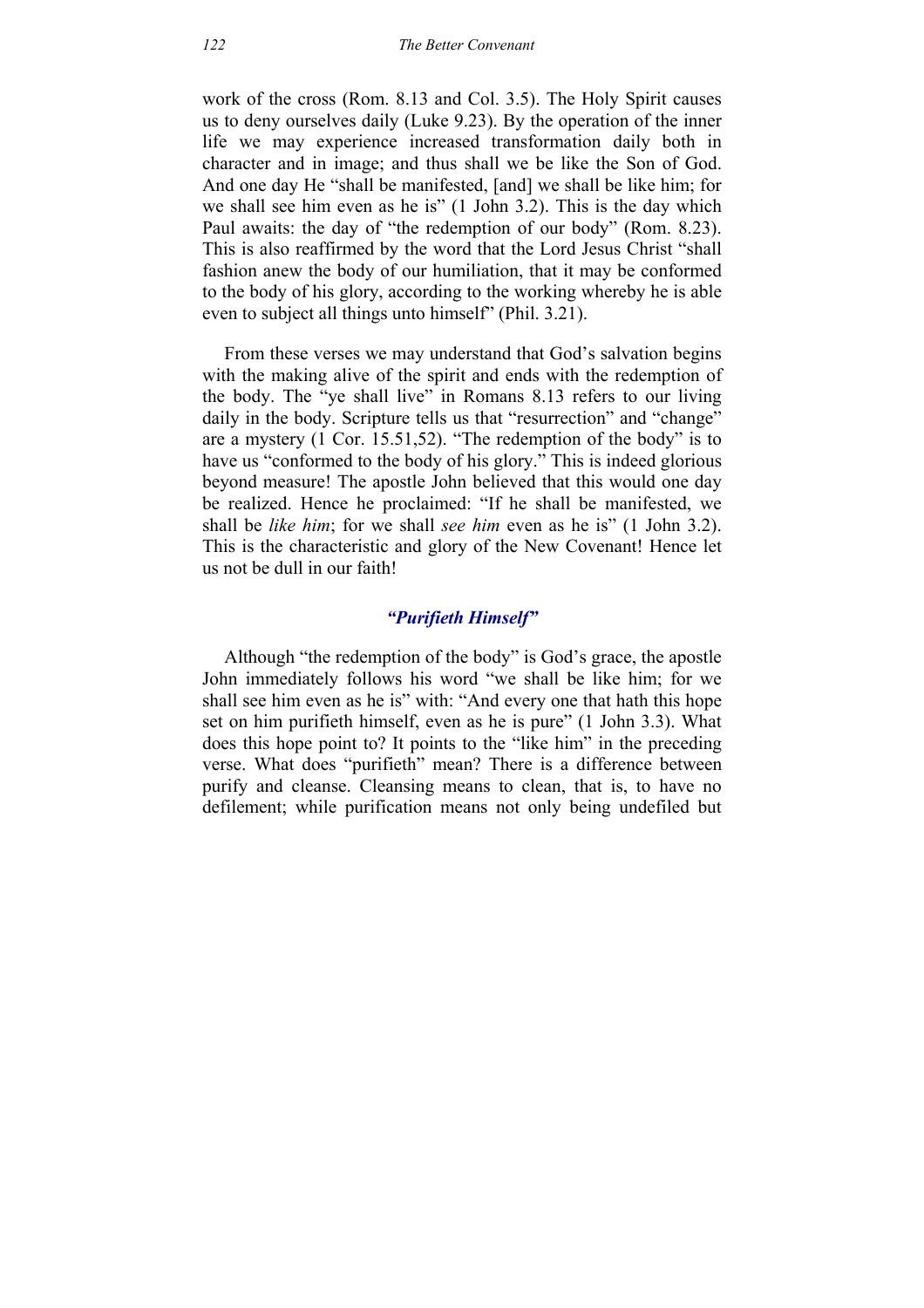also unmixed. How do we purify ourselves? By the light of life (John 1.4). It is through inward enlightenment that we come to know our real condition (Ps. 36.9), thus enabling us to get rid of all which displeases God. We who are made partakers of God's nature ought according to the inward sense which the nature of God's life produces in us—to deal with sins, self, and all which is not of God's will. This is called purifying ourselves. Yet there is even a deeper purifying, about which one who has been much instructed in the Lord once wrote:

*A spiritual danger exists in those who have experienced victory and believers whose works are effective, and in whom are spiritual gifts and righteousnesses of life... A deeper purification comes from the revelation of God that even the things which come out of the resurrection life of Christ must not be retained. For life grows through the operation of metabolism... Indeed, all that really comes out of resurrection life will never pass away, because they are eternally new. Nevertheless, they must be kept in the freshness of the Holy Spirit, not just memorized in the mind. That which comes out of resurrection life will not only not pass away but will also be eternally registered in that person, being united with him and becoming part of his life. Whenever it is used in the Holy Spirit, it remains fresh and living, just as it was first seen.* 

We may not be able to comprehend these words at once, yet we find a ready response within us. Oh, do we have such hope towards Him? If so, we should remind ourselves of the word of the apostle John, that "every one that hath this hope set on him purifieth himself." We should rise up and walk according to the enlightening of the Holy Spirit.

#### *GOD IS GOD IN THE LAW OF LIFE*

The life of God works steadily in us towards an immense objective. "I will be to them a God, and they shall be to me a people" (Heb. 8.10c). This word reveals the heart of God. It unveils the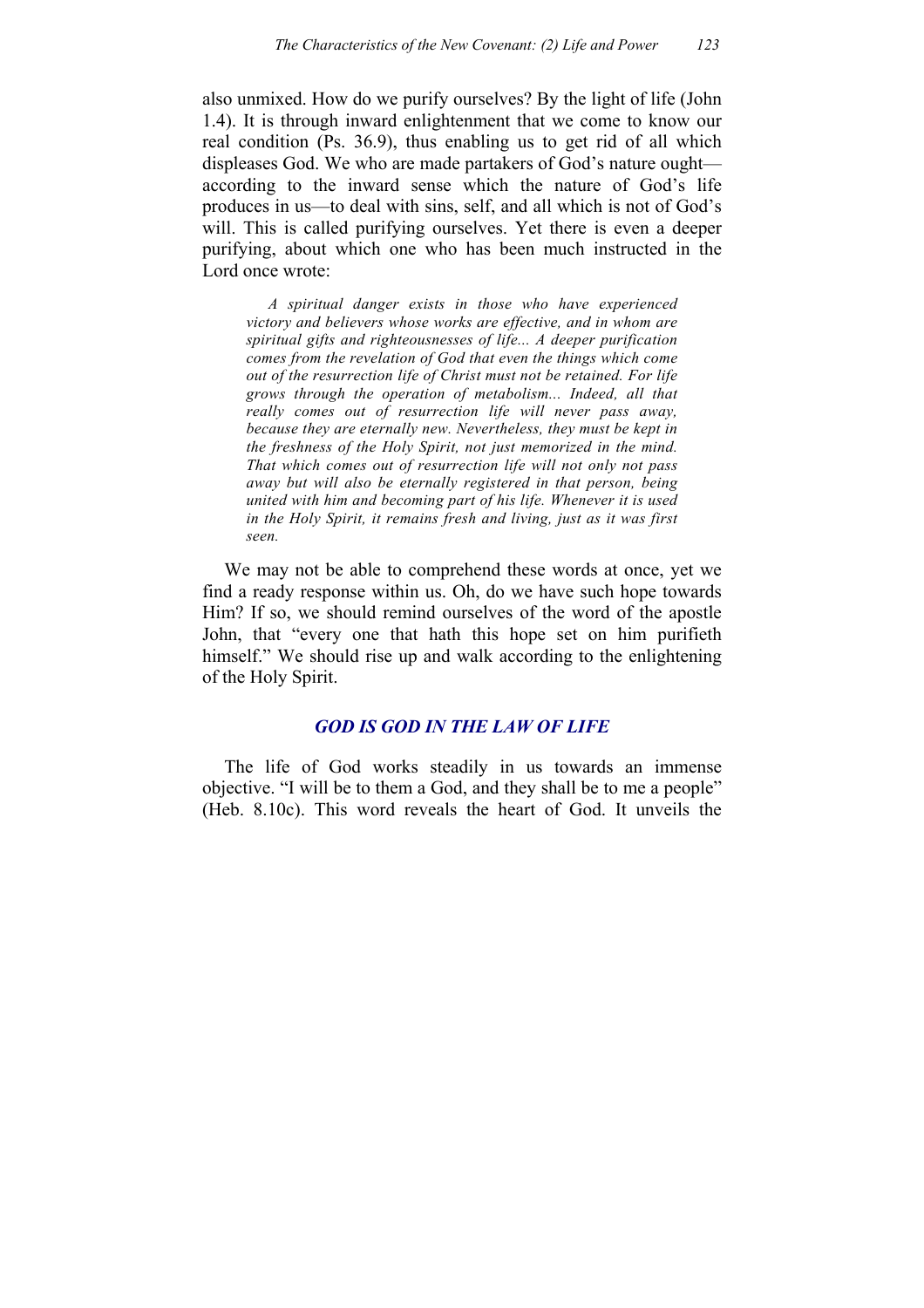purpose of God from eternity to eternity. God is to be our God in the law of life, and so are we to be His people in the law of life. This is a tremendous fact. Let us prove its significance through considering together various passages in the word of God.

## *God's Eternal Purpose*

What is God after in the universe? In Genesis 2 we learn that after God had created man, He merely hinted that man should exercise his free will to choose God's life. This passage did not openly state what God desired to get in the universe. In another passage, Genesis 3, we learn that man fell into sin, but again, this passage does not uncover what the devil wished to steal away. Things remained veiled, until the day when God in proclaiming the Ten Commandments after having led the children of Israel out of Egypt to Mount Sinai, began to spell out His heart desire. Until the day our Lord Jesus was tempted in the wilderness, when that which the devil aimed at stealing was finally uncovered. Until the day that the Lord Jesus taught His disciples to pray, when He plainly unveiled the mind of God. Let us look at these unveilings more closely.

The first of the Ten Commandments is: "Thou shalt have no other gods before me." The second commandment is: "Thou shalt not make unto thee a graven image, nor any likeness of any thing that is in heaven above, or that is in the earth beneath, or that is in the water under the earth: thou shalt not bow down thyself unto them, nor serve them; for I Jehovah *thy God am a jealous God...*" The third commandment is: "Thou shalt not take the name of Jehovah thy God in vain..." And the fourth commandment is: "Remember the sabbath day, to keep it holy" (Ex. 20.3-8). These four commandments reveal the heart desire of God. They show forth the formal demand of God towards men. They spell out His purpose of redemption as well as of creation. It is none else than that *God desires to be God*. God is God, and He wants to be God among men.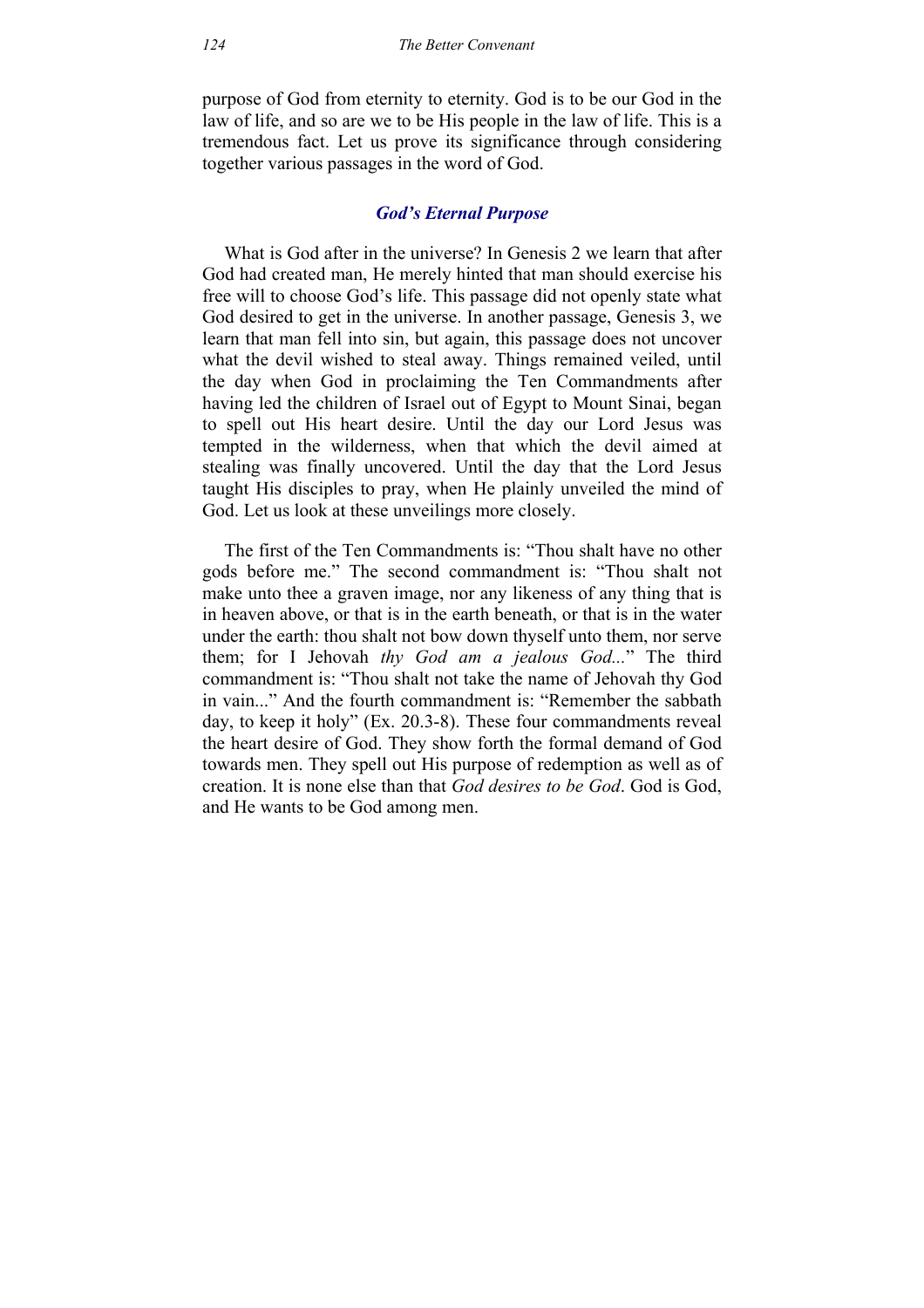There is also a great unveiling in the New Testament. It occurred when the Lord Jesus was tempted in the wilderness. It stands opposite to God's revelation on Mount Sinai. Though we are told by the books of Ezekiel and Isaiah how a cherub whom God created was judged and became the devil because of his desire to uplift himself to be equal with God and thus rebelled against Him (Ezek. 28.12-19, Is. 14.12-15), yet never had the devil come out in such openness regarding his ambition to steal God's place as is told of in the Gospels. The supreme demand of the devil in tempting the Lord was: "If thou wilt fall down and worship me." Without any consideration, our Lord reprimanded him, saying, "Get thee hence, Satan"! Our Lord also solemnly declared: "Thou shalt worship the Lord thy God, and him only shalt thou serve" (Matt. 4.9,10). Oh! God *alone* is God!

The prayer which the Lord taught His disciples as recorded in the New Testament is also a great revelation. That prayer unveils the heart desire of God also, which is, that *God wants to be God:* "After this manner therefore pray ye: Our Father who art in heaven, hallowed be thy name" (Matt. 6.9). Only God himself can use His name in heaven, but on earth His name is used by some people in vain. God seems to hide himself as if He is non-existent. But one day our Lord instructed His disciples to pray, saying: "Our Father who art in heaven, hallowed be thy name." He instructs us to pray in this fashion so that we may declare that He is God—He alone—and none else is. We should be like the psalmist of old, proclaiming: "Glory ye in his holy name" (105.3a). We should also declare, "O Jehovah, our Lord, how excellent is thy name in all the earth" (Ps. 8.1a). O our God, "out of the mouth of babes and sucklings thou hast perfected praise" (Matt. 21.16b).

## *God Wants to Dwell among Israel to Be Their God*

God is God! Yet the wonder is—He delights to dwell among men. When God commanded Moses to build Him a sanctuary He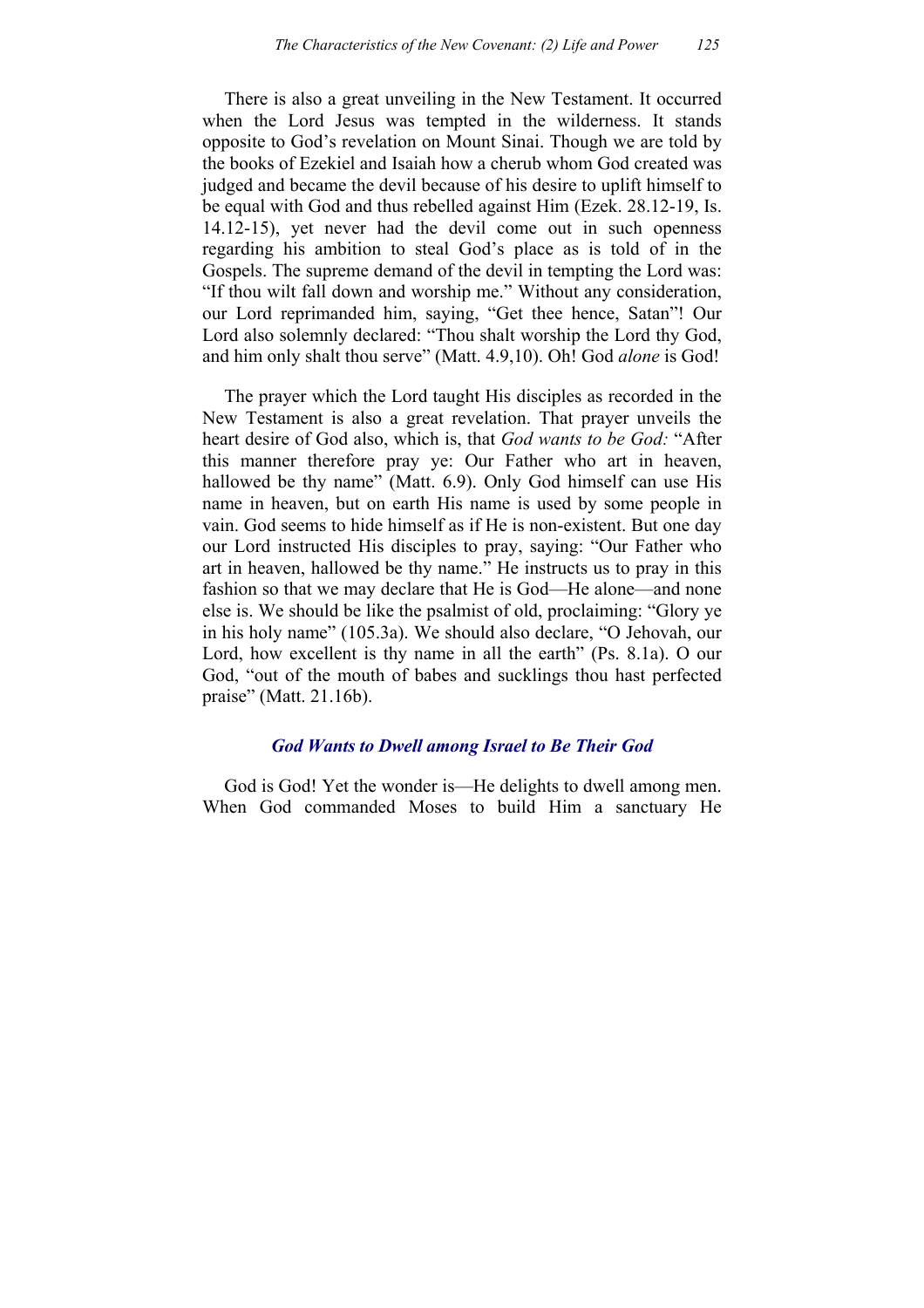explicitly stated His reason: "that I may dwell among them" (Ex. 25.8b). Further: "I will dwell among the children of Israel, and will be their God. And they shall know that I am Jehovah their God, that brought them forth out of the land of Egypt, that I might dwell among them: I am Jehovah their God" (Ex. 29.45-46). He instructed Moses to tell the children of Israel, "I am Jehovah your God, who brought you forth out of the land of Egypt to give you the land of Canaan, and to be your God" (Lev. 25.38). Later on He further unveiled His heart desire: "I will walk among you, and will be your God, and ye shall be my people" (Lev. 26.12). God is God! This is grand! Nonetheless He comes to dwell among men to be their God!

#### *The Word Became Flesh and Dwelt among Men to Declare God*

Now "the Word became flesh, and dwelt among us" (John 1.14a). "That which was from the beginning"—the Word of life—had become "that which we have heard, that which we have seen with our eyes, that which we beheld, and our hands handled" (1 John 1.1). "No man hath seen God at any time"; yet "the only begotten Son, who is in the bosom of the Father, he hath declared him" (John 1.18). This is "Immanuel; which is, being interpreted, God with us" (Matt. 1.23b).

#### *God Dwells in the Church to Be God*

When the church is established, being "built up a spiritual house" (1 Peter 2.5), she becomes "a habitation of God in the Spirit" (Eph. 2.22). This is indeed most mysterious and most glorious. When the Word became flesh and dwelt among men, He was nevertheless restricted by time and space; but when God in the Spirit comes to dwell in the church, neither time nor space can restrain His presence with her. Hallelujah!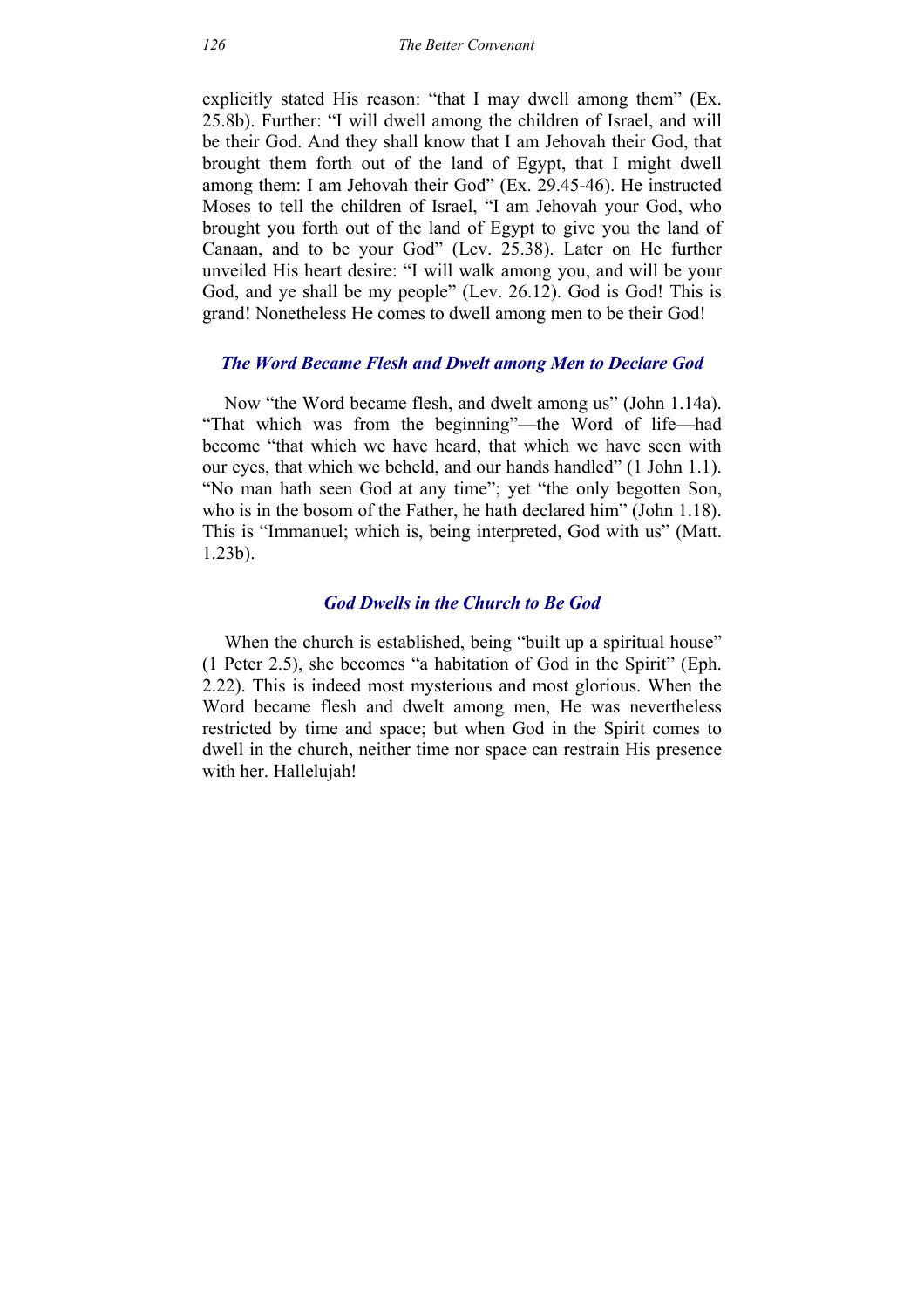#### *God Will Be God of the House of Israel during the Kingdom Age*

In spite of the fact that the children of Israel forsook God in the Old Testament time, He will establish a new covenant with them in the future. After these days, He will put His laws into their mind and write them on their heart that He may be their God (Heb. 8.10).

#### *God Shall Dwell among Men As God in Eternity to Come*

The day shall come when "the tabernacle of God is with men, and he shall dwell with them, and they shall be his peoples, and God himself shall be with them, and be their God" (Rev. 21.3). This is really too good! And God "shall wipe away every tear from their eyes; and death shall be no more; neither shall there be mourning, nor crying, nor pain, any more: the first things are passed away" (Rev. 21.4). God and men, men and God, shall never be separated! Hallelujah!

### *God As Father and God As God*

On the day of His resurrection the Lord Jesus said to Mary Magdalene: "Go unto my brethren, and say to them, I ascend unto my Father and your Father, and my God and your God" (John 20.17b). This tells us that we have both a God and a Father. What then is the difference between God as Father and God as God? The Bible shows us that God as Father signifies His relationship with us individually, while God as God denotes His relationship with the entire universe. Speaking of Him as God points to His position—that is, He is the Lord of creation.

Knowing God as Father causes us to cast ourselves upon His bosom, whereas knowing Him as God induces us to prostrate ourselves on the ground in worship. We are God's children, living in His love and happily enjoying all that He has bestowed upon us. We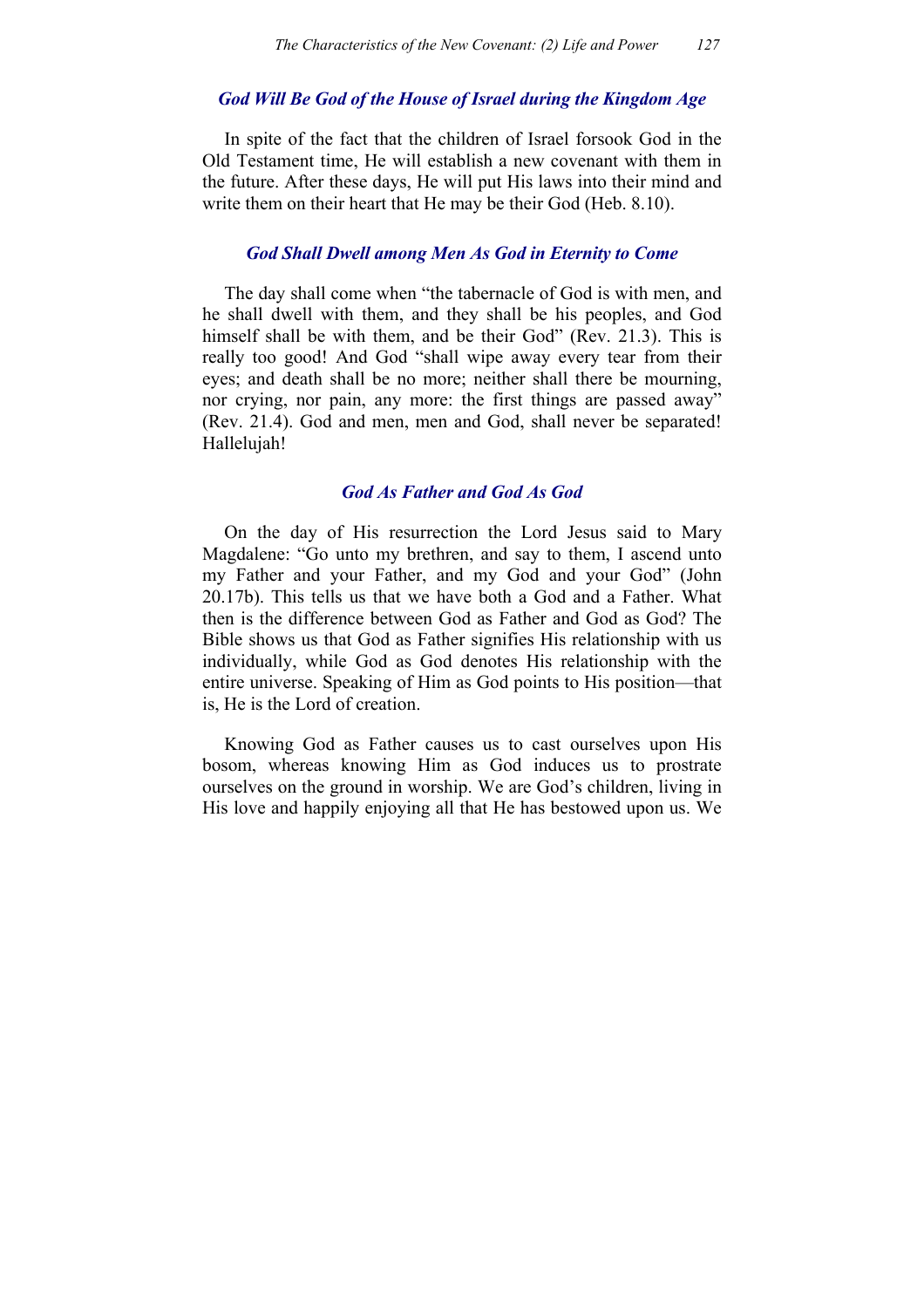are God's people, standing in our place as men worshipping and praising Him. In knowing Him as God we "worship Jehovah in holy array" (Ps. 29.2b)! Just as the psalmist sings: "In thy fear will I worship" (5.7b). If a person knows God as God, how dare he not fear Him in all things? He dare not be careless about his garments, his conduct. All who give ground to sin—being careless and loose, presumptuous and arrogant—know not God as God.

We should understand that "there is no creature that is not manifest in his sight: but all things are naked and laid open before the eyes of him with whom we have to do" (Heb. 4.13). Therefore, "have no fellowship with the unfruitful works of darkness, but rather even reprove them; for the things which are done by them in secret it is a shame even to speak of" (Eph. 5.11,12). Whatever is done in darkness is feared to be laid open before God. They are shameful things. "Knowing therefore the fear of the Lord," says Paul, "we persuade men" (2 Cor. 5.11). How dare we not fear Him! We would persuade men that if they have really repented and are saved, they should know that "our God is a consuming fire" (Heb. 12.29). Do we misinterpret His temporary hiding as a falling asleep? Can we despise His patient endurance in waiting for us to repent? "God is not mocked" (Gal. 6.7). We must fear God.

All who know God as God will learn to be men. For in the fall we were tempted to be gods, but in deliverance we are ready to be humans. The principle of the garden of Eden is ever that by eating the fruit of the tree of the knowledge of good and evil "ye shall be as gods" (Gen. 3.5 mg.); while the principle of Calvary is to restore us to the position of man. For this reason, we will surely take the proper place of man if we know God as God.

The purpose of our Lord's birth into a carpenter's home is to be man (Matt. 13.55). His receiving the baptism of John the Baptist is likewise to be man (Matt. 3.13-16). And He thrice resisted the temptation of the devil, again in order to be man (Matt. 4.1-10). The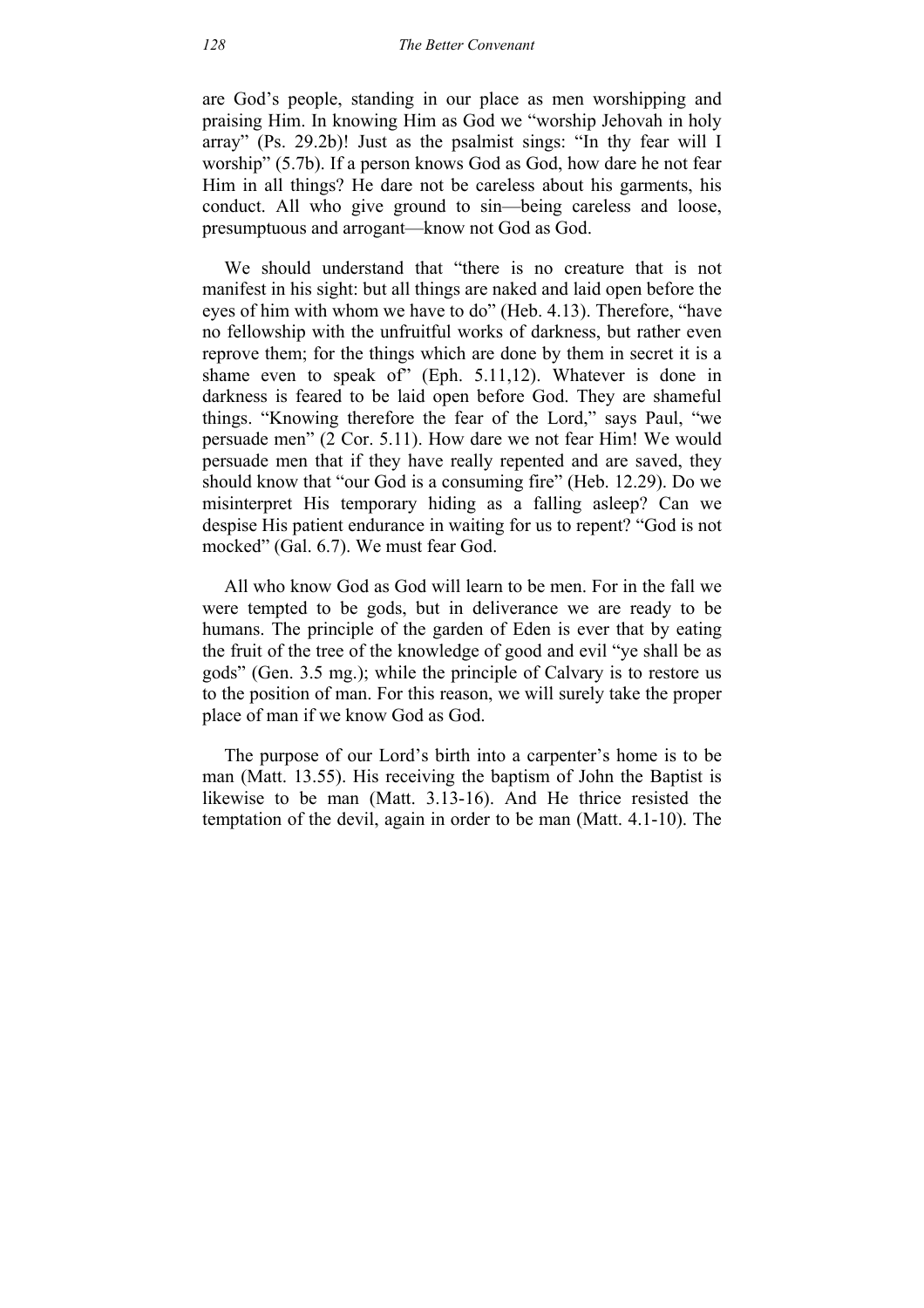fact that the Lord "himself hath suffered being tempted" (Heb. 2.18a) shows that He is man. Being mocked by men, He yet refused to come down from the cross because He took the place of a man (Matt. 27.42-44). If all these are true of our Lord, how much more ought we to be men!

The twenty-four elders (Rev. 4.4) are the elders of the universe (because these twenty-four have already sat down on the thrones and wear on their heads crowns of gold; moreover, the number twentyfour is not the Biblical number of the church; these must therefore be the elders of the universe—representing the angelic beings whom God created to be the elders of the universe). Knowing God as the God of creation they worship Him by declaring: "Worthy art thou, our Lord and our God, to receive the glory and the honor and the power: for thou didst create all things, and because of thy will they were, and were created" (Rev. 4.11). Until the day of the marriage feast of the Lamb, they shall still be seen to prostrate themselves and to worship God who sits on the throne (Rev. 19.4).

The angel flying in mid-heaven, having eternal good tidings to proclaim to those who dwell on the earth, says with a loud voice: "Fear God, and give him glory;...worship him that made the heaven and the earth and sea and fountains of water" (Rev. 14.6,7). This is instructive of the fact that all who know God as God must worship Him. Knowing God as the Lord of creation draws out worship.

Whoever knows God as God will stand in the place of a servant and worship (Rev. 22.9). He who "sitteth in the temple of God, setting himself forth as God" must be the one who opposes the Lord (2 Thess. 2.4). And the one who performs great signs in order to deceive those who dwell on the earth into worshipping the beast must be the false Christ (Rev. 13.14,15 and Matt. 24.23,24). But all who know God as God will worship Him. And this will glorify Him.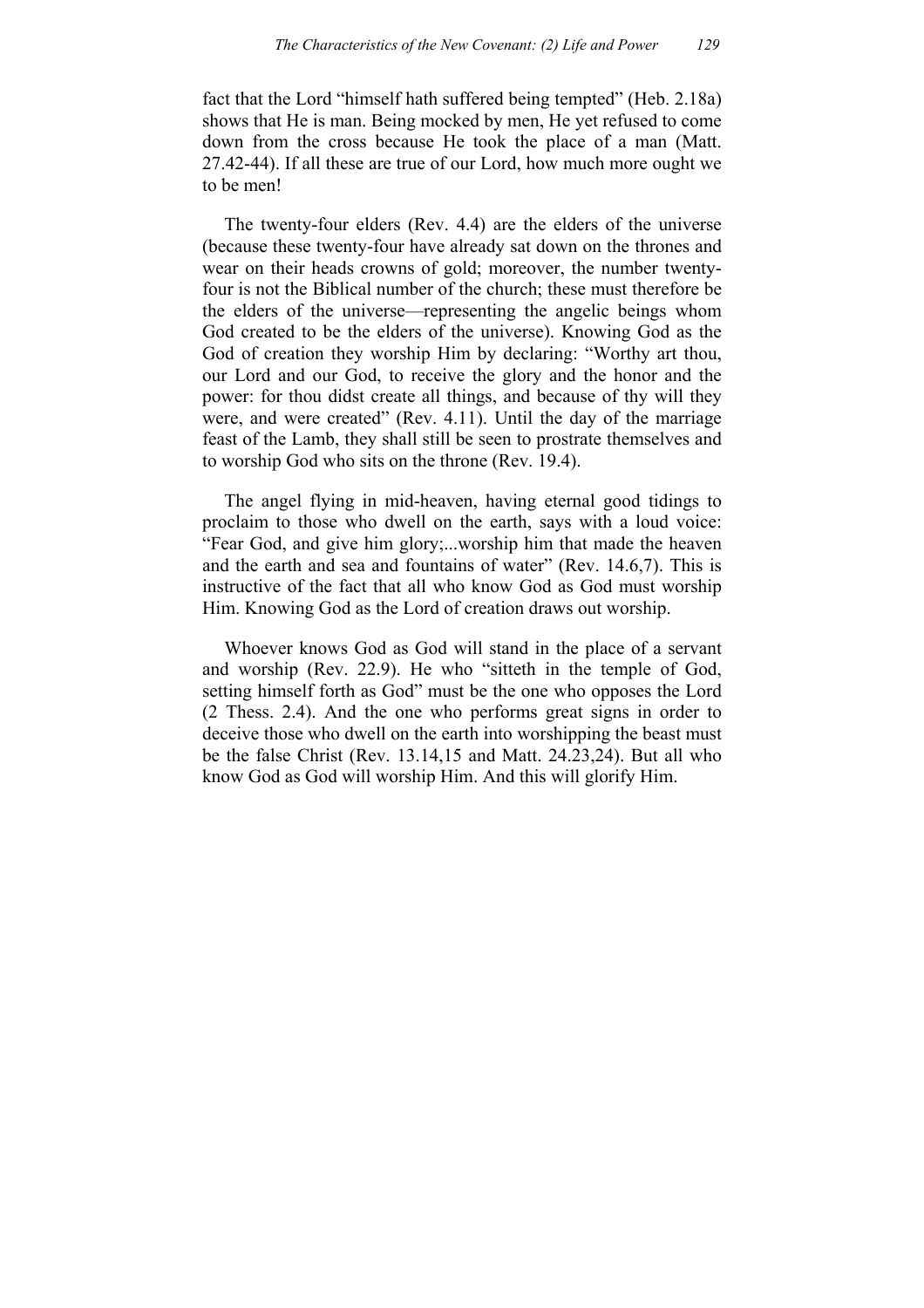#### *God Is God in the Law of Life*

Having put His laws into our mind and having written them on our heart, God will be our God in the law of life and we will be His people. The second half of Hebrews 8.10 closely follows the first half. It does not say that God will be our God on the throne; rather, it asserts that in the law of life God shall be our God and we shall be His people. The relation between us and God and God and us is in the fellowship of life. We cannot touch God if we are not living according to the law of life. Only as we live in the law of life can we be God's people and can God be our God. In order to draw near to Him—to serve and to worship Him—we must be in the law of life.

Why should God be our God in the law of life, and in the very same law we be His people? In order to explain this it will be necessary for us to go back and consider man's creation and regeneration.

We know that God is Spirit, therefore all who wish to fellowship with Him must have a spirit. In the creation of man (Adam) there is one element in him that is similar to God, and that is, he has a spirit. In Adam's fall he becomes alienated from the life of God and his spirit turns dead towards Him. But in God's redemption and at the moment man repents and believes, not only is man's spirit made alive but also he receives into him God's uncreated life. God dwells in us through the Holy Spirit; He comes into us. And thereafter we may worship Him in spirit and truth. Exceedingly plain are the words of John 4.24: "God is a Spirit: and they that worship him must worship in spirit and truth." This statement underscores the fact that worship is only possible to those who have a like element with God. Worship needs to be in the spirit; only worship in the spirit is true worship. It is not in the mind, neither in the emotion, nor in the will, but in spirit and truth: "The true worshippers shall worship the Father in spirit and truth: for such doth the Father seek to be his worshippers" (John 4.23). This is very meaningful. By connecting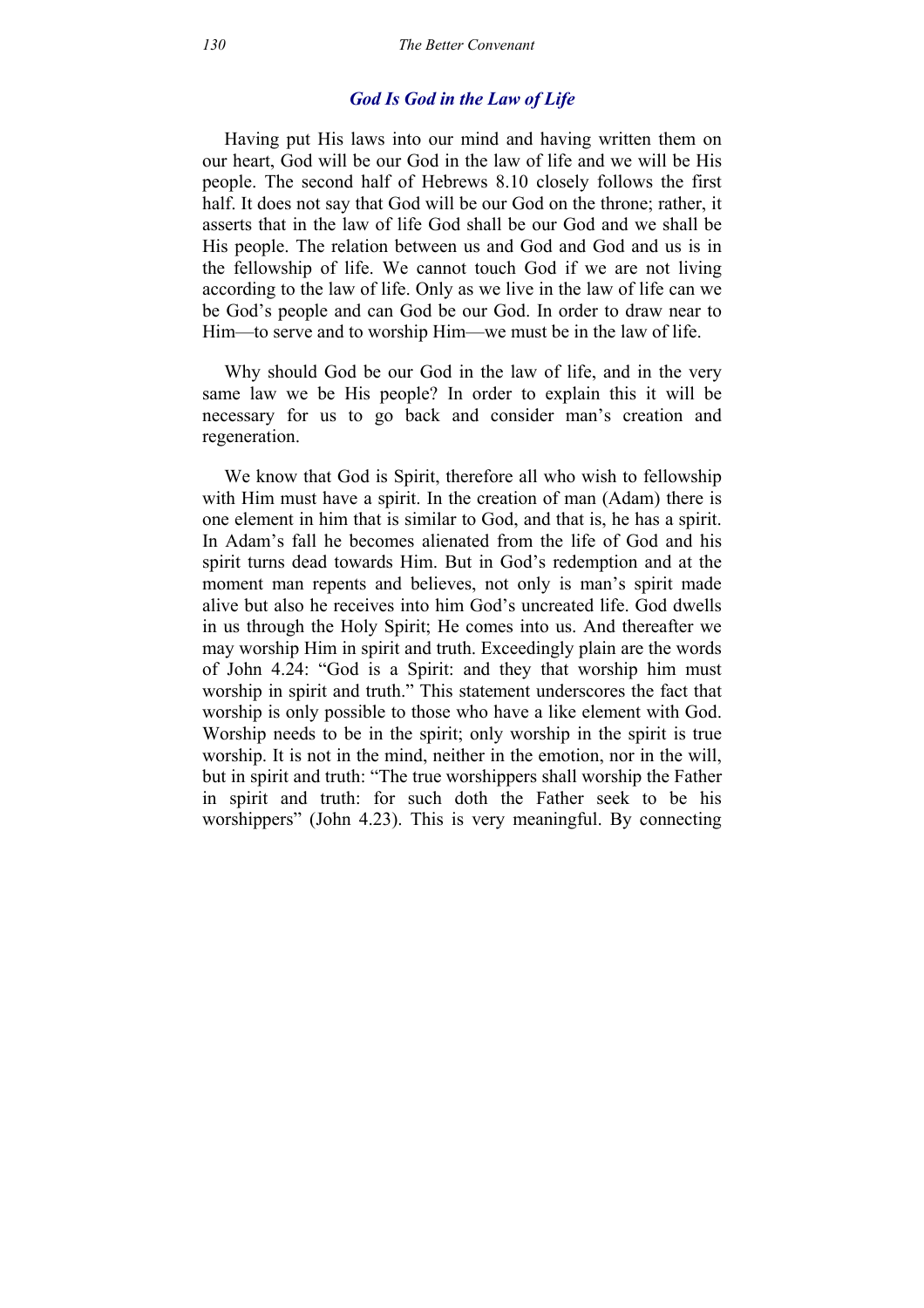this verse with the succeeding verse 24, we can see that to worship God we need to know how to worship the Father. If a person has not had a father-and-son life relationship with God, he has no life in him. His spirit is dead, hence he cannot worship God. In regeneration his spirit is made alive; he becomes a child of God; consequently he is able to communicate with God. The Father seeks for such people to worship Him. Before we become His people we must first become His children. And this is why we say that in the law of life God will be our God and so will we in the same law be His people.

"Who gave himself for us, that he might redeem us from all iniquity, and purify unto himself a people for his own possession, zealous of good works" (Titus 2.14). To be God's peculiar people is to be God's own possession (Eph. 1.14). It is due to His being our God in the law of life and our being likewise His people in the same law of life that we become His peculiar people.

"He that overcometh...I will be his God, and he shall be my son" (Rev. 21.7). Oh! In eternity, so far as a life relationship—that is to say, my personal relationship—is concerned, "he shall be my son"; and so far as God's position is concerned—that is, so far as a relationship based on our knowledge of God goes—"I will be his God." How glorious this is!

In conclusion, let us remind ourselves of the word that came to the apostle John: "Worship God" (Rev. 22.9c).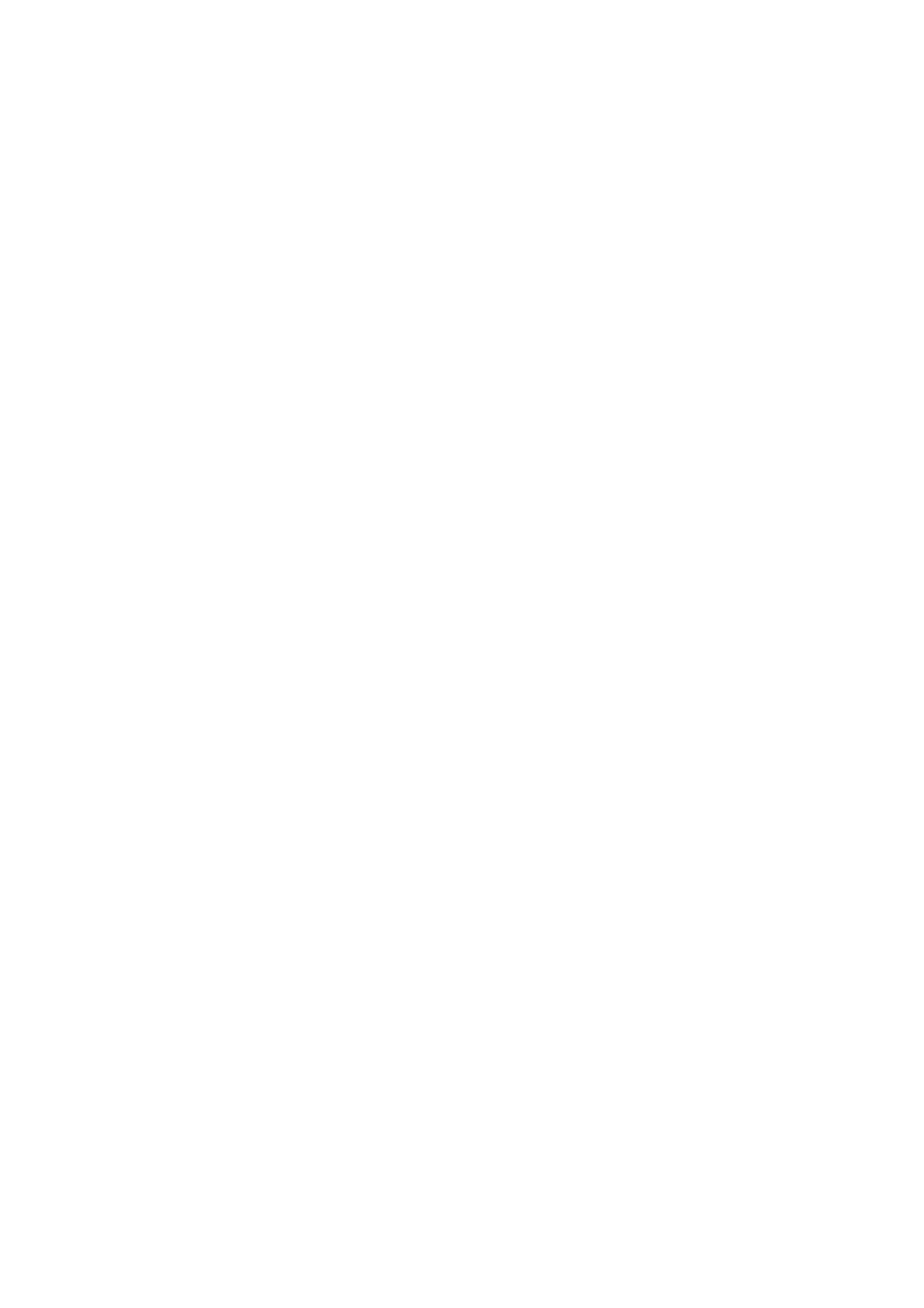# **Covenant: (3) Inward Knowledge**

**8The Characteristics of the New Covenant: (3) Inward Knowledge**<br>We have now spoken of two essential characteristics<br>of the New Covenant. God forgives our iniquities and<br>remembers our sins no more. Such is the grace which We have now spoken of two essential characteristics of the New Covenant. God forgives our iniquities and remembers our sins no more. Such is the grace which

He bestows on us in the New Covenant, yet this is only a process by which His eternal purpose is to be realized. No doubt, too, God will be our God and we will be His people—all according to the law of life.

Even so, the New Covenant does not end at this point. The word of God continues by stating that "they shall not teach every man his fellow-citizen, and every man his brother, saying, Know the Lord: for all shall know me, from the least to the greatest of them" (Heb. 8.11). This would signify a deeper knowledge of God, a knowing God himself. By the Holy Spirit God will bring His redeemed people to *the* spiritual peak of knowing His very own Self. Putting His laws in our mind and writing them on our heart is but God's *procedure* by which to arrive at the *deeper goal*, that of *knowing His own Self*. It is true that to fellowship with God is an end in itself, yet at the same time fellowship is also God's *means* to reach a *deeper end*, which is the *full knowledge of God*. Let us know assuredly that His purpose is to incorporate himself in us, that He may be one with us in life. Achieving this characteristic of the New Covenant depends upon the degree to which we attain this purpose of knowing God himself in the law of life.

"My people are destroyed for lack of knowledge" (Hosea 4.6a)! The lack of knowledge spoken of here is a lack of the knowledge of God. The greatest reason for Israel's apostasy and destruction lay in their not knowing the Lord. Thank God, though, that the characteristic of the New Covenant is that all who have eternal life know Him (John 17.3). Eternal life is today a kind of ability to know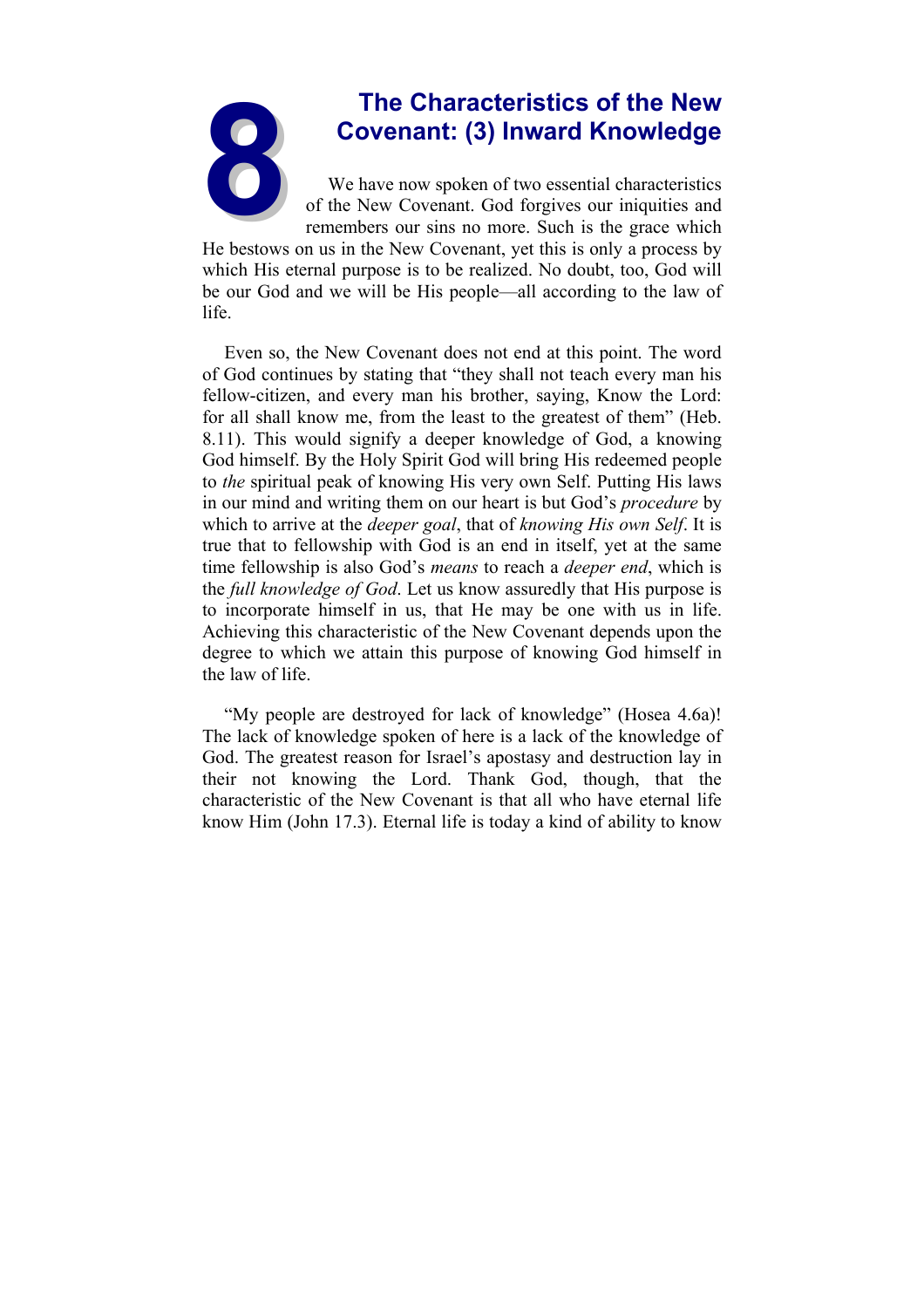God. He will reveal His will and guide us in the law of life, enabling us to worship and serve Him and to commune with Him, so that we may grow step by step into knowing Him more and more. Let us now see how in this law of life there is no need for anyone to teach others how to know God.

#### *THE TEACHING OF THE ANOINTING*

Let us again read Hebrews 8.11: "They shall not teach every man his fellow-citizen, and every man his brother, saying, Know the Lord: for all shall know me, from the least to the greatest of them" (the "shall not" here is very emphatic in the original Greek: it may be translated "definitely not"). What is said here coincides with the word in 1 John 2.27: "As for you, the anointing which ye received of him abideth in you, and ye *need not* that any one teach you; but as *his anointing teacheth you concerning all things*, and is true, and is no lie, and even as it taught you, ye abide in him."

Why does one who has God's life need no one else to teach him? It is because the anointing of the Lord abides in him and shall teach him in all things. This is most practical. When God says "need not," it means just that! The Lord's anointing always abides in us. Sometimes His grace is so immense that we can hardly believe. Therefore God's word continues with: "and is true, and is no lie." Never let us doubt the word of God because of our own abnormal spiritual condition. What our God has said is one with what He will accomplish. We must believe His word. Then will we praise and thank Him.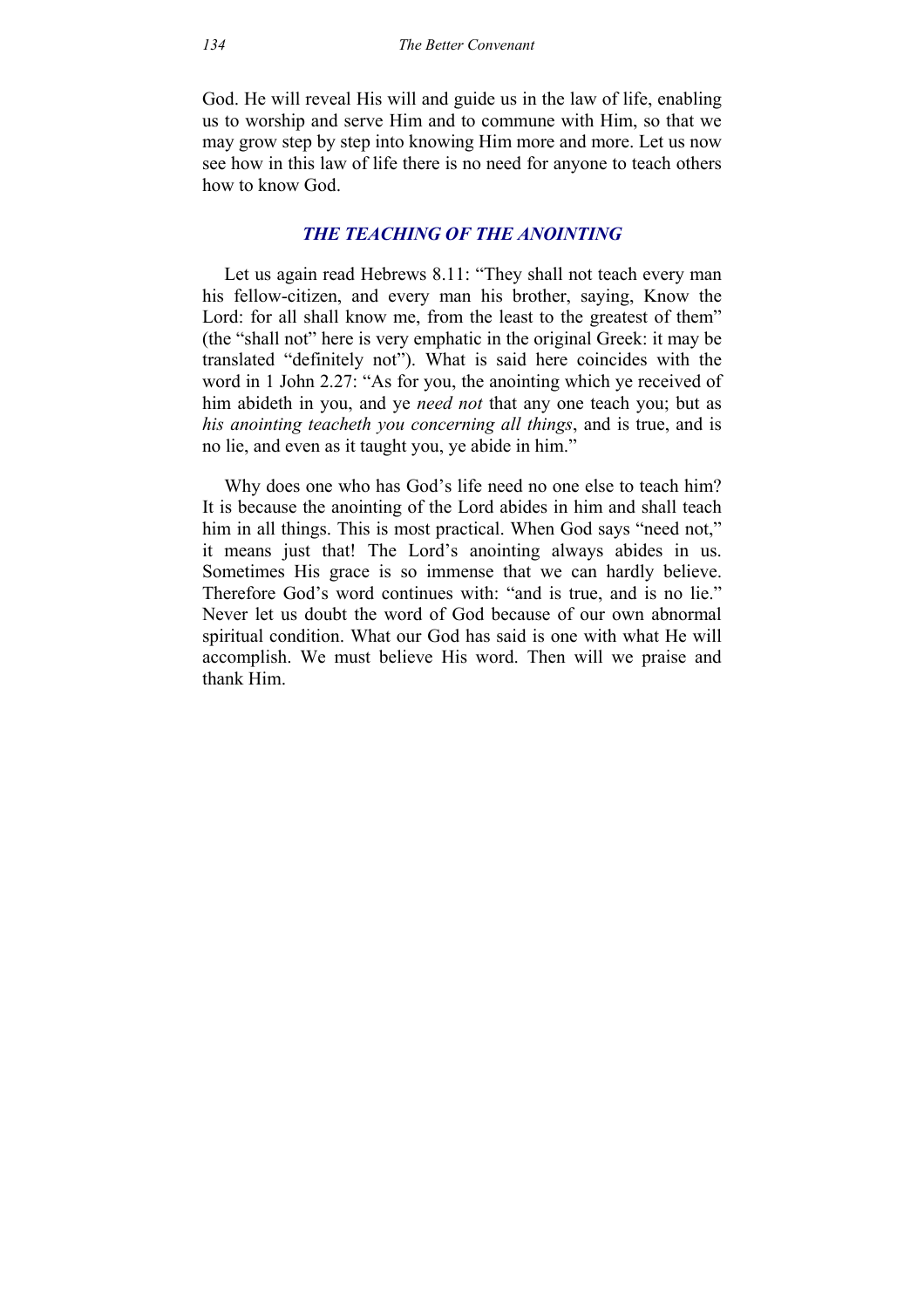What is the teaching of the Anointing? In order to understand it, we need to be reminded of three principal functions of the human spirit—intuition, communion, and conscience.<sup>∗</sup>

## *The Spirit Has the Function of Communion*

We know that as soon as we are regenerated our spirit is made alive. This is the first step towards the communion between God and man. The Holy Spirit comes to dwell within us. As God is a Spirit, He must be worshipped in spirit and truth. The Holy Spirit therefore leads us in our human spirit to worship and to fellowship with God. This speaks of the function of communion in the human spirit.

## *The Spirit Has the Function of Conscience*

In regeneration our conscience is also resurrected. The blood of the Lord Jesus washes the conscience to make it clean and sensitive. The Holy Spirit testifies in our conscience concerning our conduct: "The Spirit himself beareth witness with our spirit" (Rom. 8.16), "my conscience bearing witness with me in the Holy Spirit" (Rom. 9.1), "I...being...present in spirit...have already...judged" (1 Cor. 5.3), "the testimony of our conscience" (2 Cor. 1.12). All of these passages speak of the function of conscience in the spirit. If we commit wrong, the Holy Spirit will reprove us in our conscience. Let us observe that whatever the conscience condemns has undoubtedly been condemned by God. Consequently, if our conscience declares a thing wrong, it must be wrong. It should be repented of and confessed, and be cleansed by the precious blood of the Lord (1 John

 $\overline{a}$ 

<sup>∗</sup> It is suggested that for a much more thorough analysis by the author of these three functions than is given below the reader consult Part 5 ("An Analysis of the Spirit") of Volume Two of Watchman Nee, *The Spiritual Man* (New York: Christian Fellowship Publishers, 1968), pp. 67-127. An entire chapter is devoted to each function—*Translator*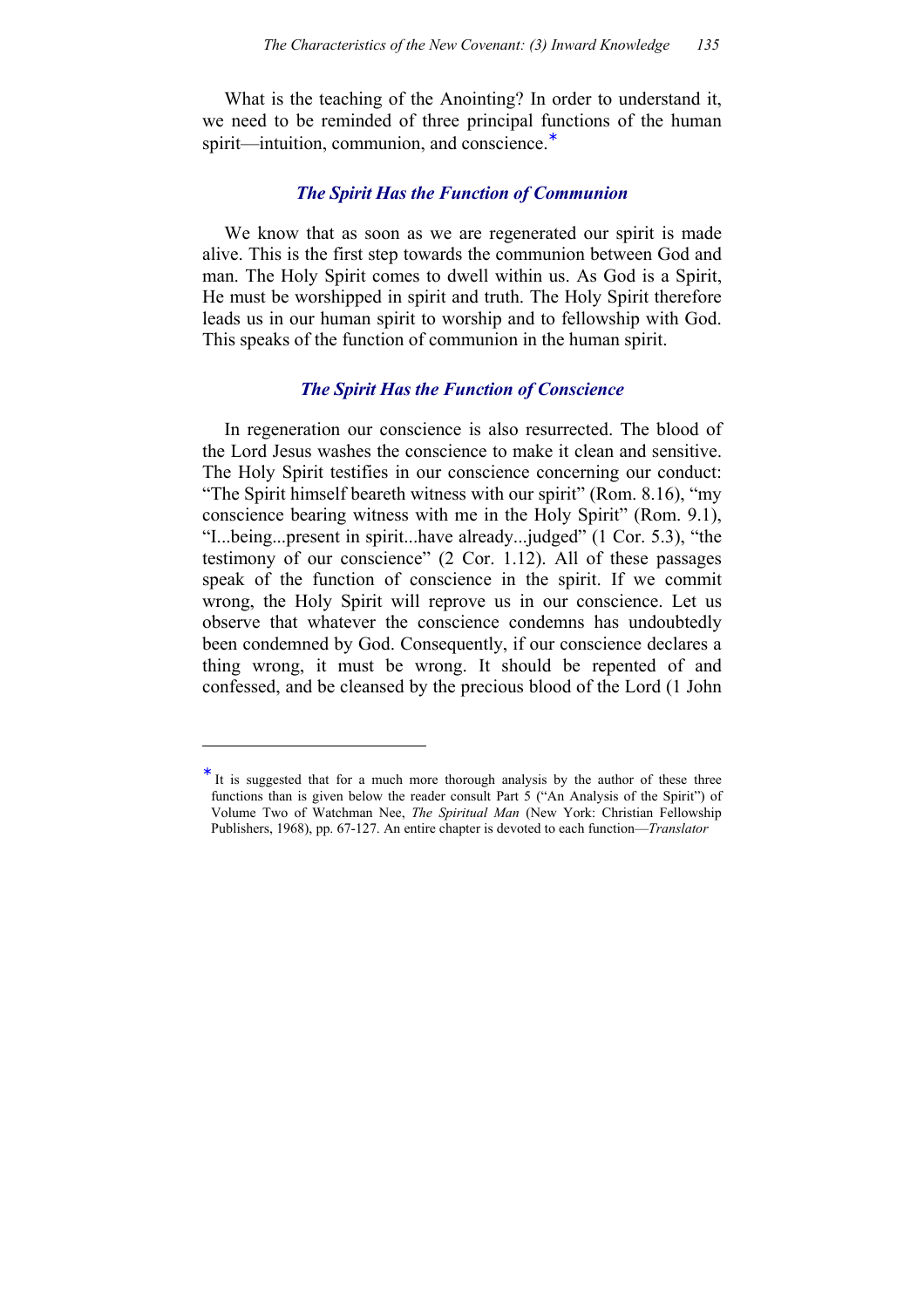1.9). We can serve God without fear only with a pure and clear conscience.

#### *The Spirit Has the Function of Intuition*

As the human body has its senses, so the human spirit has its sensing too. The sensing of the human spirit lies in the innermost recesses of man's being. Here are some examples from Scripture: "the spirit...is willing" (Matt. 26.41), "perceiving...that they so reasoned within themselves" (Mark 2.8), "sighed deeply" (Mark 8.12), "groaned" (John 11.33), "provoked" (Acts 17.16), "constrained by the word" (Acts 18.5), "fervent" (Acts 18.25), "purposed" (Acts 19.21), "bound" (Acts 20.22), "refreshed" (1 Cor. 16.18), and "joyed the more exceedingly" (2 Cor. 7.13). All these are the function of the spirit's intuition. (It may be said that the sensings of the spirit are as numerous as are those of the soul. This calls for the necessity of discerning what is of the spirit and what is of the soul. Only through the deep working of the cross and the Holy Spirit can we know this important distinction).

We call this sensing of the spirit "intuition," for it comes directly from the spirit. Ordinary human feelings are induced by persons, things, or events. If the cause is joyful we rejoice, if it is sorrowful we grieve. Such feelings are causal in origin, therefore they cannot be reckoned as "intuition." What we mean by intuition refers to those sensations which can be attributed to no external causes but come directly from within.

For instance, we may be contemplating doing a certain thing. It appears quite reasonable, we like it, and we decide to go ahead. Yet somehow within us is a heavy, oppressive, unspeakable sensing which seems to oppose what our mind has thought, our emotion has embraced, and our will has decided. It seems to tell us that this thing should not be done. This is the forbiddance or *restraint of intuition*.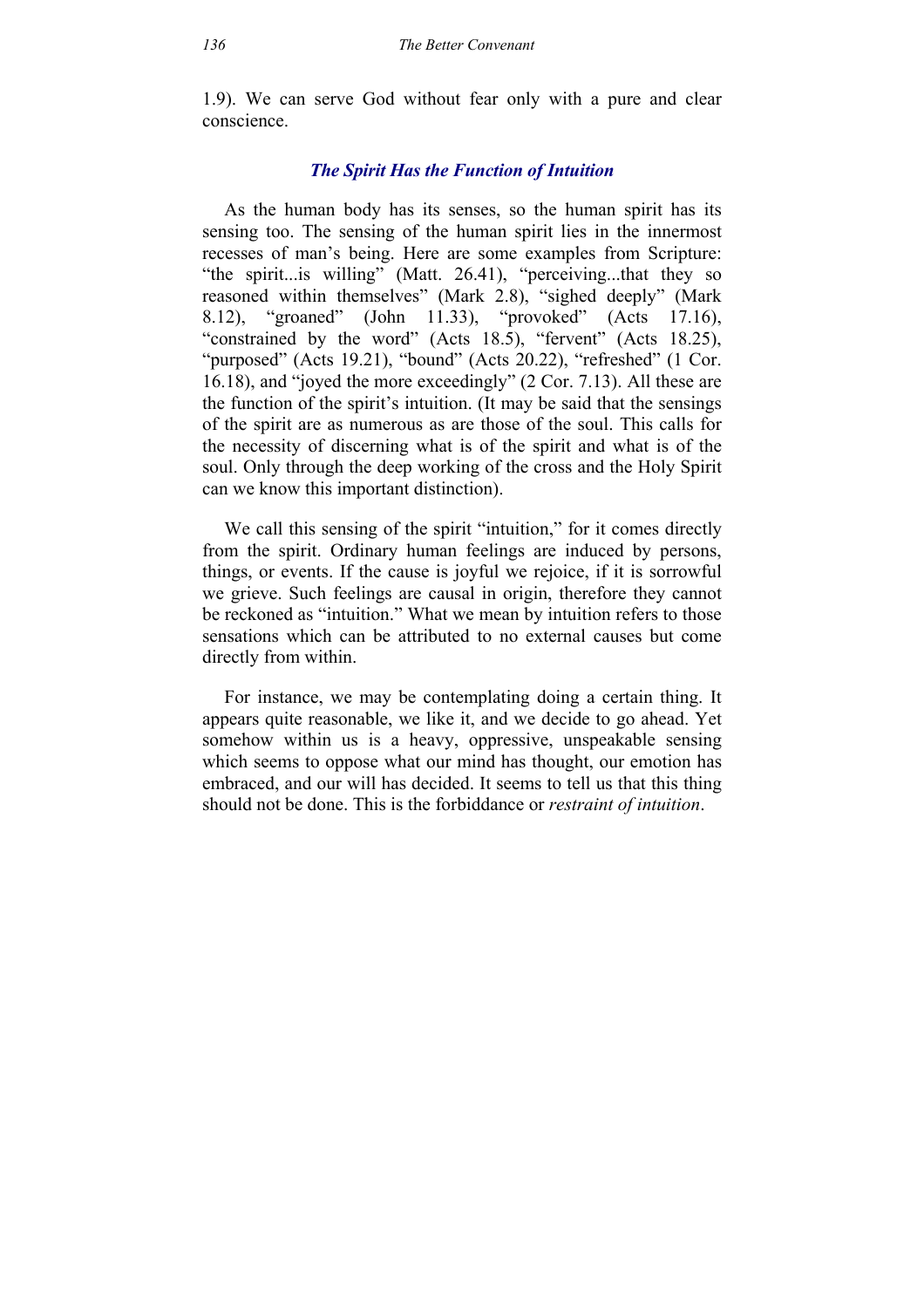Or take another yet opposite example. A certain thing may be unreasonable, contrary to our delight, and very much against our will. But for some unknown reason there is within us a kind of constraint, urge or encouragement for us to do it. If we do, we will feel comfortable inside. This is the *constraint of intuition*.

#### *The Anointing Is in the Spirit's Intuition*

Intuition is where the Anointing teaches us. "As for you," writes John, "the anointing which ye received of him abideth in you, and ye need not that any one teach you; but as his anointing teacheth you concerning all things, and is true, and is no lie, and even as it taught you, ye abide in him." In very clear fashion, this passage has described the way the Anointing is to teach us. The Holy Spirit dwells in our spirit, and the Anointing is in the spirit's intuition. The Anointing teaches us concerning all things. This means that the Holy Spirit will teach us in the spirit's intuition, giving our spirit a sense similar to the physical feeling experienced when the body is anointed with oil. As our spirit receives such a sensation we know at once what the Holy Spirit is speaking to us.

Just here we should be aware of the difference between "knowing" and "understanding." Knowing is in the spirit while understanding is in the mind. We come to know a thing through the spirit's intuition, and our mind is then enlightened to understand what the intuition has known. In the spirit's intuition we know the persuasion of the Holy Spirit; in the soul's mind we understand the guidance of the Holy Spirit.

The work of the Anointing is independent of any human help. It expresses its idea sovereignly. It operates in the spirit, causing the intuition of man's spirit to know its thought. Such a knowing in the spirit's intuition is called revelation in the Bible. Revelation is nothing but the unveiling by the Holy Spirit of the true character of a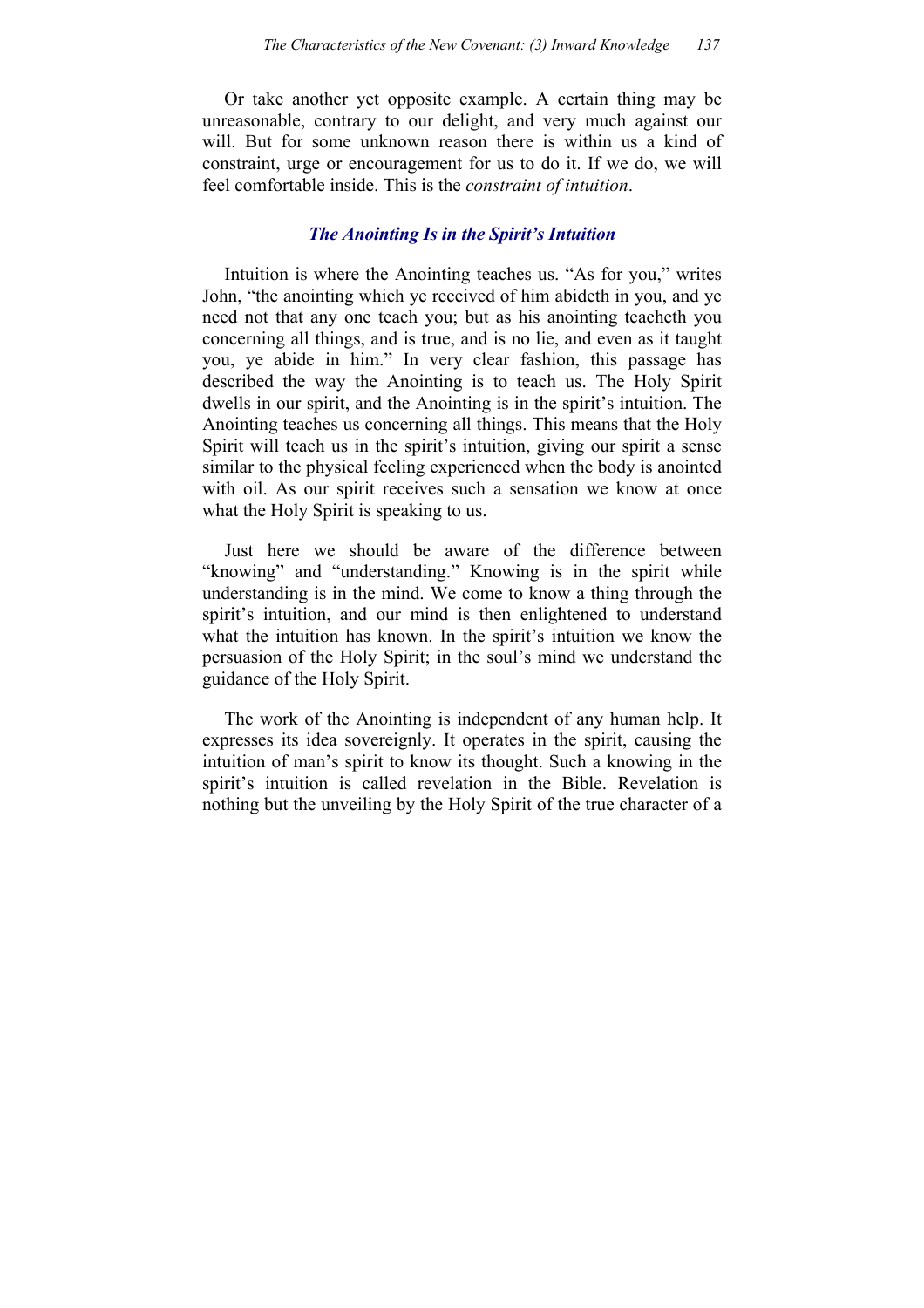thing to our spirit so that we may clearly know it. This kind of knowledge is much deeper than the understanding of the mind.

Since the anointing of the Lord abides in us and teaches us concerning all things, we have no need for people to teach us. This Anointing will teach us in all things by the operation of intuition. The Holy Spirit will express His thought through the spirit's intuition because the latter has a kind of ability to know what the Holy Spirit means by His action. We therefore need only follow the dictate of intuition—and not inquire of other people nor even of ourselves—if we wish to do the will of  $God^*$ 

The anointing of the Lord will teach us concerning all things. At no time will He ever fail to teach us concerning anything. Our responsibility lies in nothing else than to be taught.

## *A Few Stories*

Let us now give some practical illustrations. Once a brother related the following story. There was a brother who used to drink heavily. He had a friend who was also a heavy drinker. It so happened that both of them became Christians. One day the younger invited the older to a meal. On the table was some wine. Seeing this, the older friend asked: "As saved people shouldn't we probably not drink?" The younger one replied, "It does not matter if we drink a little. For what we drink is 'Timothy wine.' It is permitted by the Bible." Later on they asked a preacher: "Is it all right for saved people to drink 'Timothy wine'?" "I have served the Lord for over

 $\overline{\phantom{a}}$ 

<sup>∗</sup> Yet the author acknowledges that there is a place for outward instruction as a complement to (but never a substitute for) the inward teaching, and that there is also a need to check the inner anointing against the word of God. These two points he makes clear below in the two later sections of this Chapter entitled, respectively, "Repeat Outside" and "The Scriptures Check Our Inward Sensation."—*Translator*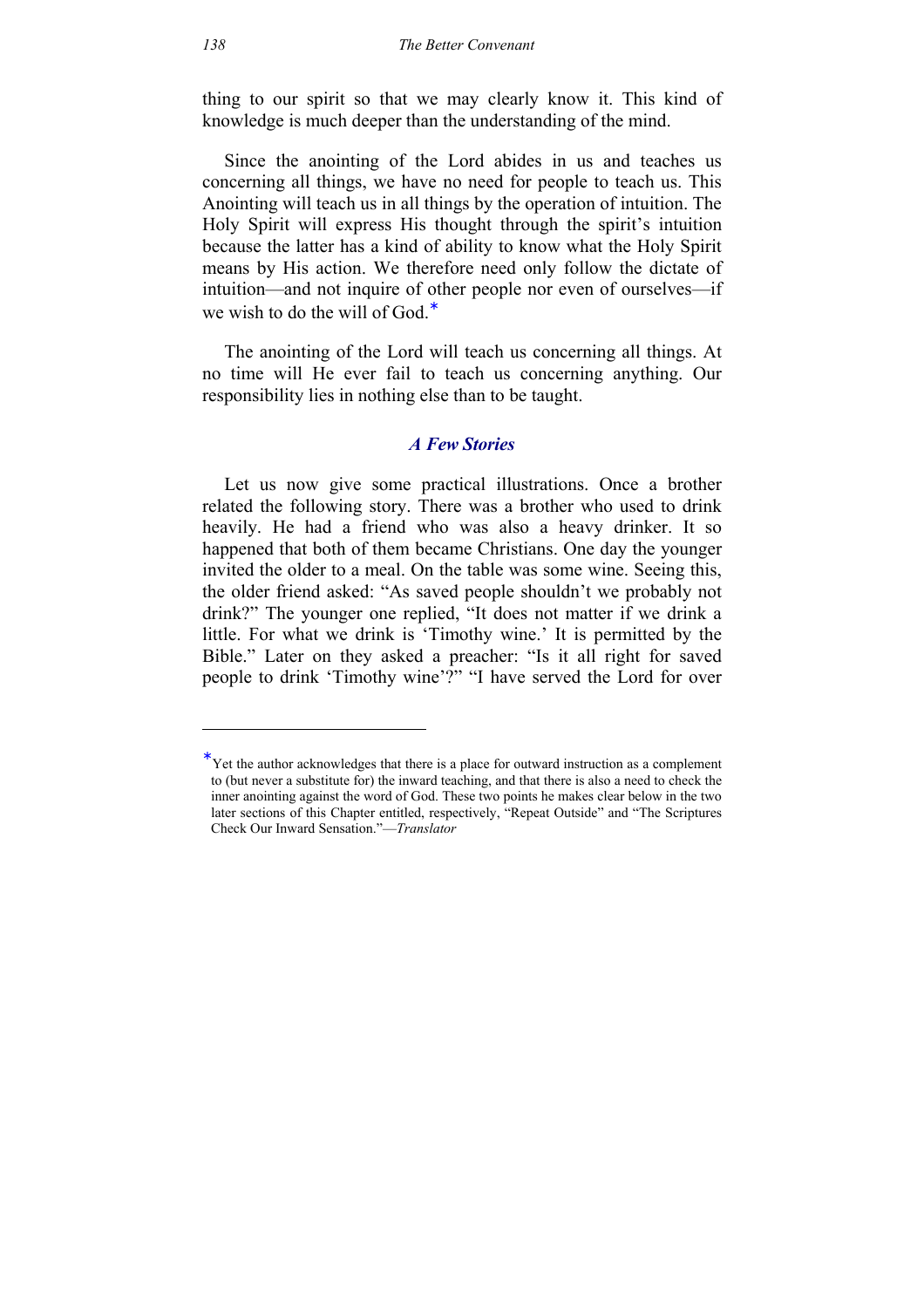ten years," said the preacher, "and never have I heard of this 'Timothy wine'."

A few days later, they came again to the preacher, saying, "We have stopped drinking 'Timothy wine'." "Who taught you so?" he inquired. "Nobody." "Is it the Bible that tells you so?" "No," replied the two friends, "the Bible says Timothy may have a little wine. But we do not drink because there is no permission inside us."

Do let us see that this inward forbiddance is the restraint of the law of life. For this law of life is living and powerful. It would not permit these two to drink. It speaks, it operates, and it gives sensation; and hence we must learn to respect it.

A servant of God once told this story. A brother came to him and asked whether he could do a certain thing. "Do you know in yourself?" he inquired. To which the brother immediately replied, "I know." Some days later this brother came again to ask the servant of the Lord about another matter. The latter answered him in the same way as before: "Do you know inside yourself?" "Oh, I know, I know," he again replied. The brother came back the third time, and for the third time the servant of God asked him, "What does your inside tell you?" And immediately he once more replied that he knew. At that moment God's servant said in his heart (though he did not utter anything with his lips): "Why, my friend, do you forsake the near and seek the far? You have something in you that will teach you concerning all things, and is true, and is no lie." Let me say here and now that this something is the law of life. It teaches us what we should or should not do.

The question comes down, then, to whether you and I are willing to follow this inward law. Is our heart turned to God? If our heart turns sufficiently to Him, we need not that anyone teach us because there is in us the living and the true which will surely teach us. Every child of God has had such an experience—some more, some less; all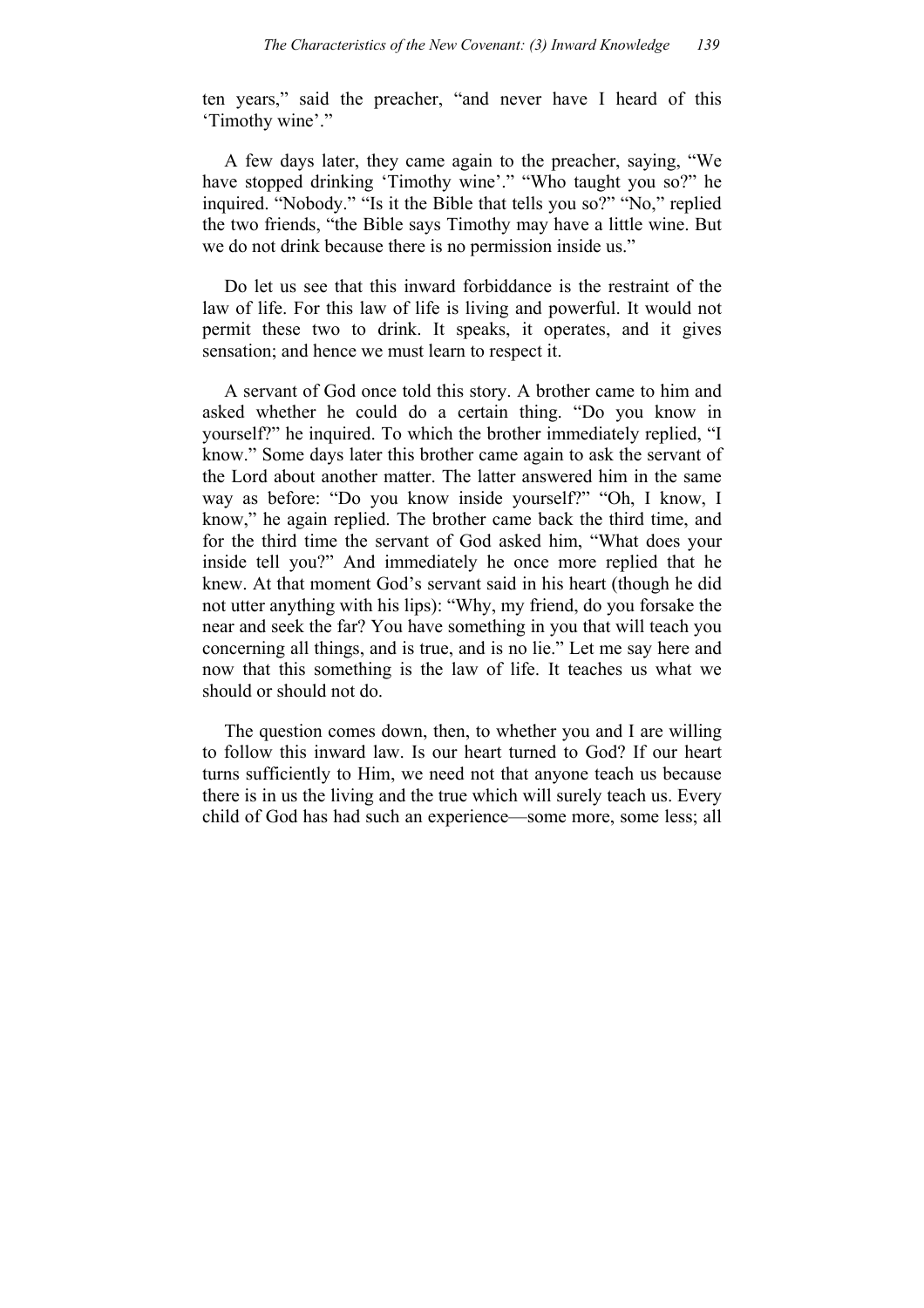have encountered something of this nature. There is the law of life which operates within. It speaks, therefore no one else needs to speak.

We can relate still another story. There was once a Christian who loved to entertain believers. Whatever preacher he met, he would not only invite him to a meal but also give him a gift. One time he was listening to a preacher at a certain place. What the man was preaching did not seem to agree with the Bible, for he denied that Jesus Christ came in the flesh. This Christian did not feel comfortable in hearing such a sermon, but according to his usual habit he was thinking of shaking hands with the preacher and conversing with him a few moments. Yet somehow he felt something within was forbidding him to do so. After some hesitation he went home without shaking hands.

This believer was not aware of what the Scripture says about not receiving into one's house, nor giving greetings to, those self-styled preachers who confess not that Jesus Christ has come in the flesh (see 2 John 4-7). The conviction which came out from his inner life agreed perfectly with the word of the Bible. This is a knowing without the need of human help. And this is the characteristic of the New Covenant.

# *Why Bible Mentions "Teaching"*

Perhaps some will raise the question, Are there not many places in the Bible where "teaching" is mentioned? For example: "I [Paul] sent unto you Timothy... who shall put you in remembrance of my ways which are in Christ, even as I teach everywhere in every church" (1 Cor. 4.17); also: "Howbeit in the church I had rather speak five words with my understanding, that I might instruct others also" (1 Cor. 14.19). There are many other Bible passages on teaching, such as Colossians 1.28, 2.22, 3.16; 1 Timothy 2.7, 3.2, 4.11,13, 5.17; 2 Timothy 2.2,24 and 3.16. What should we say about them? To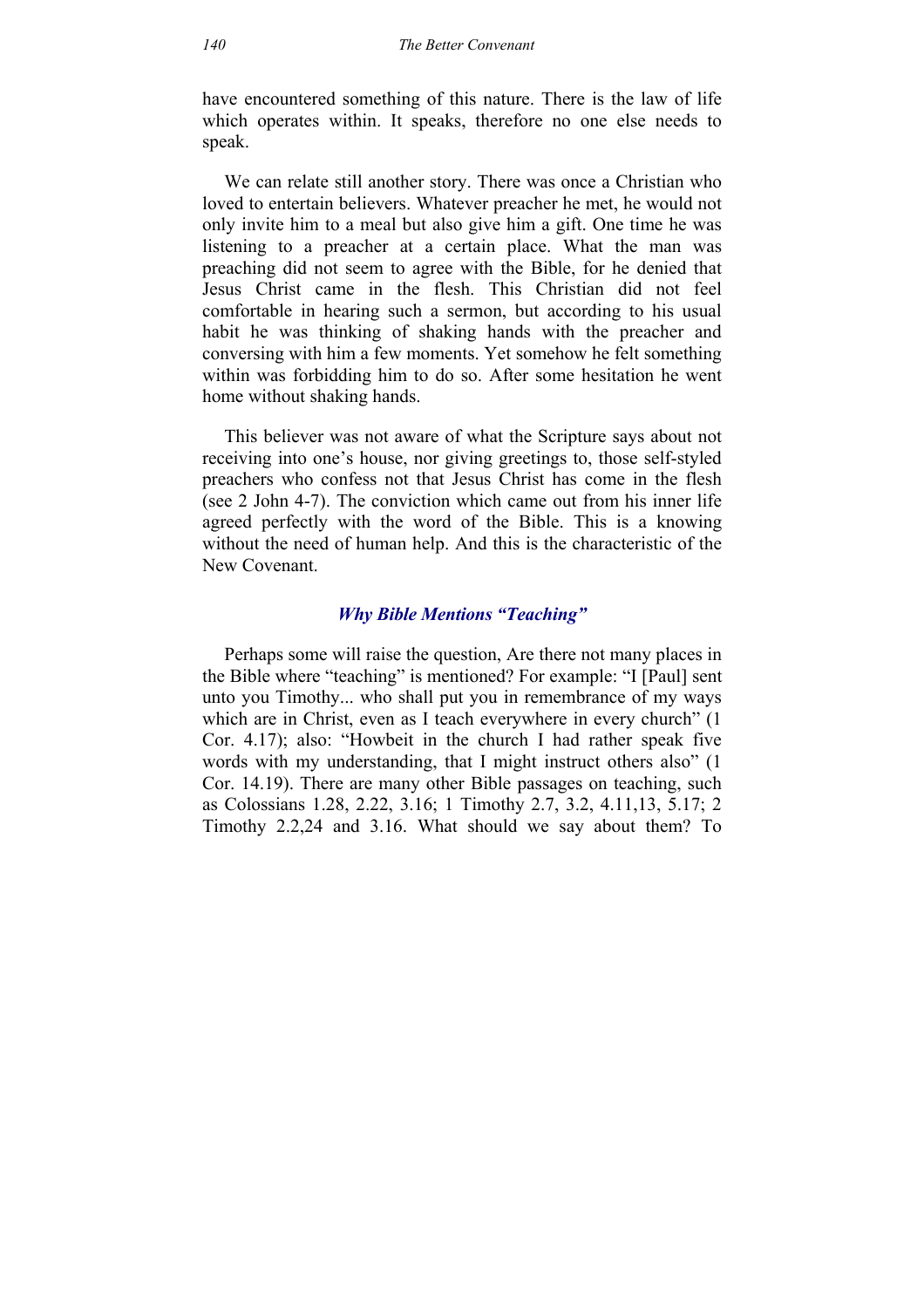answer this question, let us begin from our experience and then move on to the Bible.

#### *Already Spoken Inside*

The anointing of the Lord has actually taught us within, but the problem lies in our not hearing it. We should realize how very weak we are. We are feeble to such an extent that God may have spoken once, twice, five, ten or even twenty times, and yet we do not hear. Sometimes we *have* heard but we pretend to have not; we *have* understood yet we feign not having understood. Our greatest weakness before God is in the matter of "hearing": "He that hath an ear, let him hear," cautions the Lord. In each of the seven letters recorded in Revelation Chapters 2 and 3, there is this continual refrain: "He that hath an ear, let him hear." Hearing is reckoned to be most important in Scripture.

When our Lord Jesus was asked by His disciples why He used parables in addressing the multitude, He answered, "Therefore speak I to them in parables; because seeing they see not, and hearing they hear not, neither do they understand" (Matt. 13.13). In the next breath He also quoted the words from Isaiah 6.9-10: "By hearing ye shall hear, and shall in no wise understand; and seeing ye shall see, and shall in no wise perceive: for this people's heart is waxed gross, and their ears are dull of hearing, and their eyes they have closed; lest haply they should perceive with their eyes, and hear with their ears, and understand with their heart, and should turn again, and I should heal them" (vv.14-15). All these show that men deliberately do not hear the teaching and speaking within them.

Hence often it is not a matter of God not speaking from within, but is a matter of man not hearing. After God has spoken once, twice, five times, even ten times, you still do not hear. You do not hear because you are not listening. You cease hearing because you do not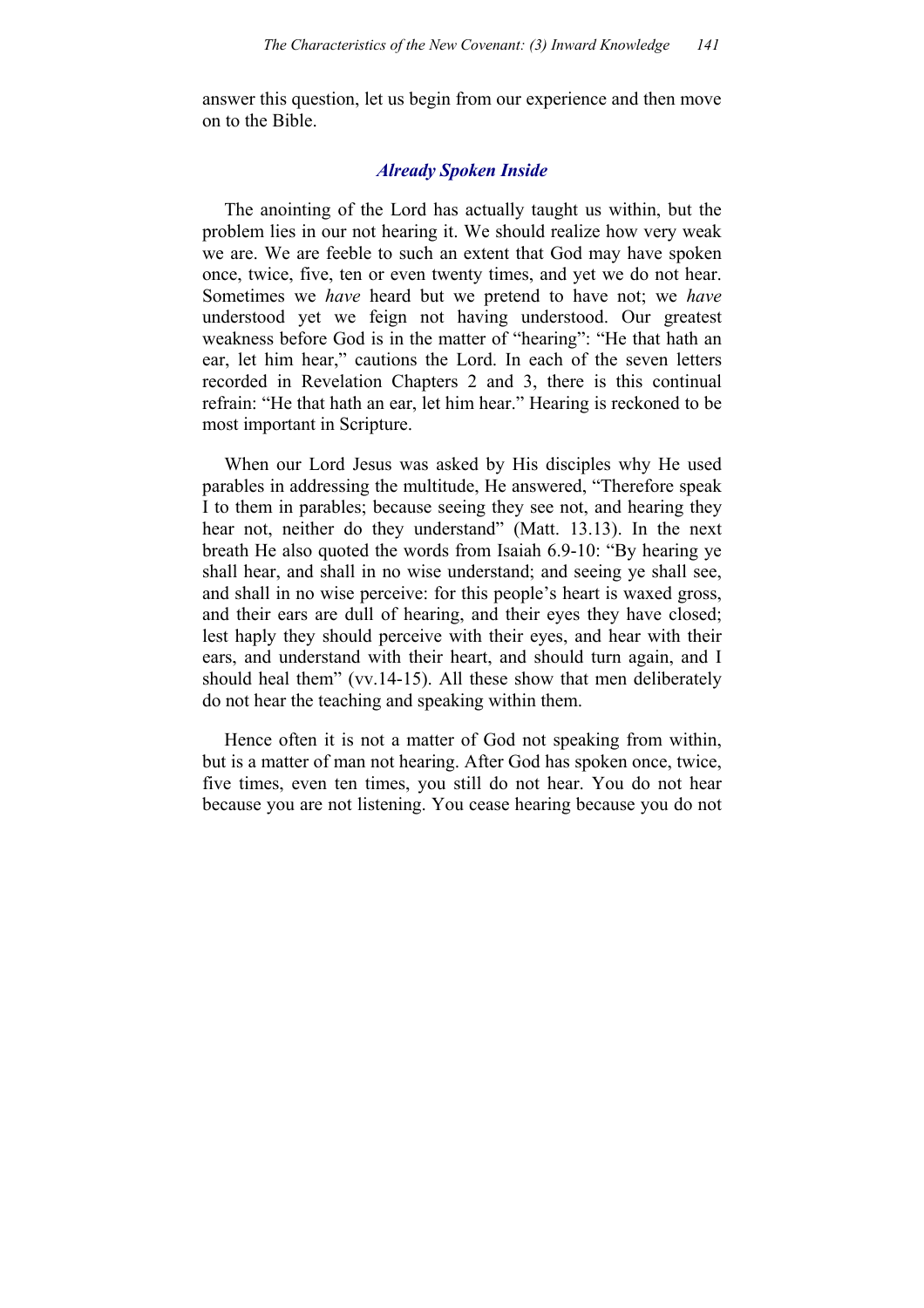hear: "God speaketh once, yea twice, though man regardeth it not" (Job 33.14). Such is the condition of some of God's children today.

There is another aspect to this to be considered. All who are sick in mind, all who are highly subjective in approach, and all who are obstinate and inflexible in opinion will find it hard to "hear." Consequently, whenever our inside fails to hear God's voice or to receive the teaching of the Anointing, we should realize that something must be wrong with ourselves. The difficulty lies with us and not with the Lord.

Thank God for His long patience. He still speaks to men: "In a dream, in a vision of the night, when deep sleep falleth upon men, in slumberings upon the bed; then he openeth the ears of men, and sealeth their instruction" (Job 33.15). If you do not hear, He will even use dream and vision to teach you. Hence it is not that God does not speak; on the contrary, He has spoken too much. The trouble is that men are deficient in hearing.

## *Repeat Outside*

In reading the epistles in the New Testament we may see how the many teachings and instructions that are there are repetitive in nature. They are there because of problems in the church. Often we read "Are you ignorant" or "Know ye not" (such as in Rom. 6.3,16; 1 Cor. 3.16, 5.6, 6.2,3,9,15,16,19; James 4.4). "Are you ignorant" means you have already heard and known but you deliberately ignore it and let it pass away. God says "Are you ignorant" by means of the Bible. Yet the Bible is not to be a substitute for the speaking of the inner Anointing; it merely repeats what the Anointing has already spoken in you.

Because of our abnormal spiritual state due to our neglecting the inward teaching, the Lord sends His servants to us again and again to repeat outwardly with the word of the Bible what the Anointing has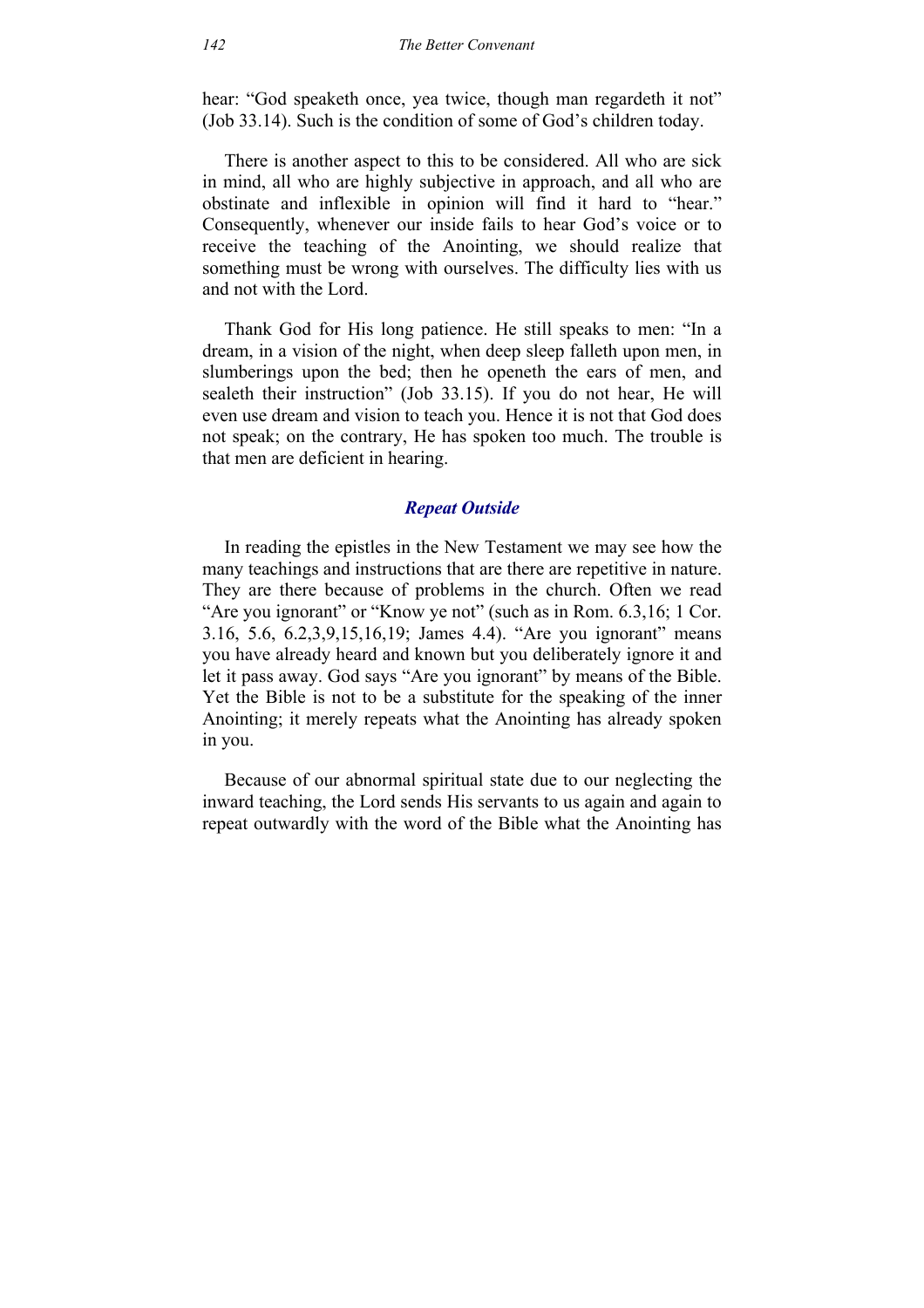already spoken in us. Since the Lord's anointing has already taught us within, why do we not learn to hear from within? Let us understand that the inward teaching and the outward instruction are complementary to each other, though the outward can never substitute for the inward. The inward words are living and full of life. Therefore, this characteristic of the New Covenant needs to be highly esteemed by each one who belongs to God.

Here we would like to briefly remind some brothers and sisters of one point. Today in helping other people, do not legislate or hand down ten commandments to them, nor instruct them with our subjective do's and don'ts. We should not act like Old Testament seers, telling individuals what God's will is for each of them. For in the New Testament, there are prophets to the church but none to individuals. New Testament prophets can only point out God's will in principle; they should never try to declare God's will to each individual. This is because all of us who belong to the Lord should learn to receive the teaching of the Anointing within us. Otherwise, there would be no New Covenant. We may only confirm or repeat what God has already said or taught in men; else where would the New Covenant be? Most certainly we need to humbly receive the instructions of those who teach us in the Lord; even so, whatever we do receive must also be taught by the Anointing within us. Only thus shall we have the New Covenant. Let us ever keep in mind that "the letter killeth, but the spirit giveth life" (2 Cor. 3.6b).

#### *Mind Renewed*

The anointing of the Lord teaches us in all things in the intuition of our spirit, but sometimes our mind fails to understand the sensation in our spirit. For this reason, our mind (or *nous*) needs to be renewed, enabling us to comprehend what the Anointing is teaching us. Romans 12.2 shows us that the phrase "be ye transformed by the renewing of your mind" precedes "that ye may prove what is the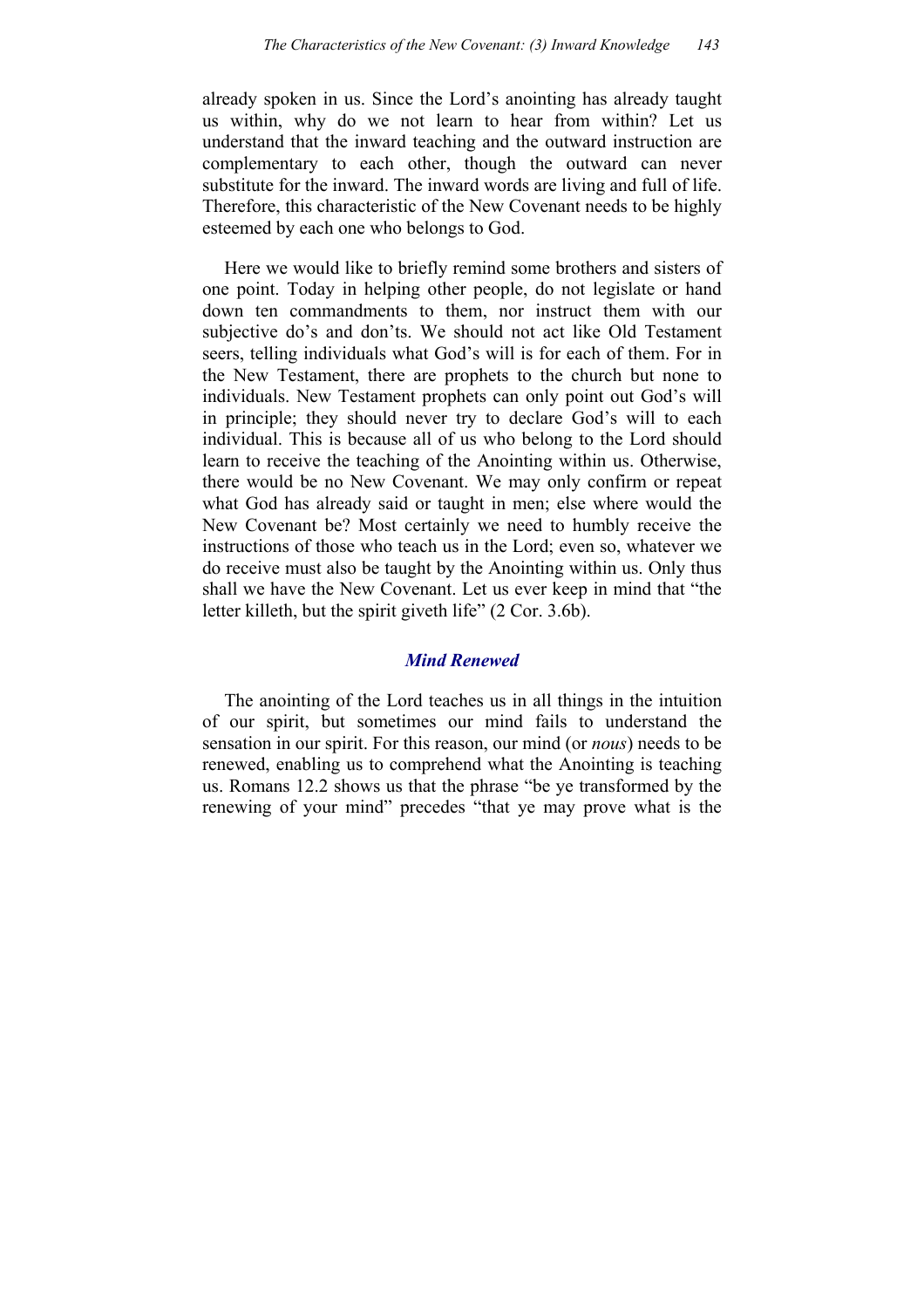good and acceptable and perfect will of God." Moreover, Colossians 1.9 indicates that to "be filled with the knowledge of [God's] will" needs to be "in all spiritual wisdom and understanding." Hence the renewing of the mind is imperative.

If our mind is not renewed we will not be able to understand the teaching of the Anointing. On the contrary, we may take *sudden* thought injected into our mind like lightning, or groundless imagination and vain reasoning, or meaningless and worthless dream or vision, as the Lord's revelation to us. All these are harmful and profitless. We acknowledge and believe that sometimes the Lord does use dreams or visions to open man's ear, as indicated in Job 33.15,16. Nevertheless, we reject those confused, meaningless, and worthless dreams or visions as being of the Lord. The renewing of the mind is therefore highly important to the understanding and comprehension of the teaching of the Anointing.

Just how, though, is the mind renewed? Titus 3.5 reads: "renewing of the Holy Spirit." Hence the work of renewing is the *work of the Holy Spirit*. Romans 12.1-2 mentions "present your bodies a living sacrifice" first and then speaks of "the renewing of your mind." Accordingly, the renewing of the mind is *based on consecration*. Ephesians 4.22,23 declares that to "be renewed in the spirit of your mind" must be preceded by experientially "put[ting] away, as concerning your former manner of life, the old man." So the renewing of the mind is accomplished *through the cross*. To be renewed in the spirit of our mind indicates that the *renewing begins in the spirit* until it reaches the mind.

As we have mentioned before, the Holy Spirit always works from the center to the circumference. If the human heart—the depth of man—is not dealt with, the renewing of the mind is impossible. And that is why the Holy Spirit first renews the spirit of the mind and then the mind itself. Putting this all together, then, we can say that as we are constrained by the love of God to present our bodies a living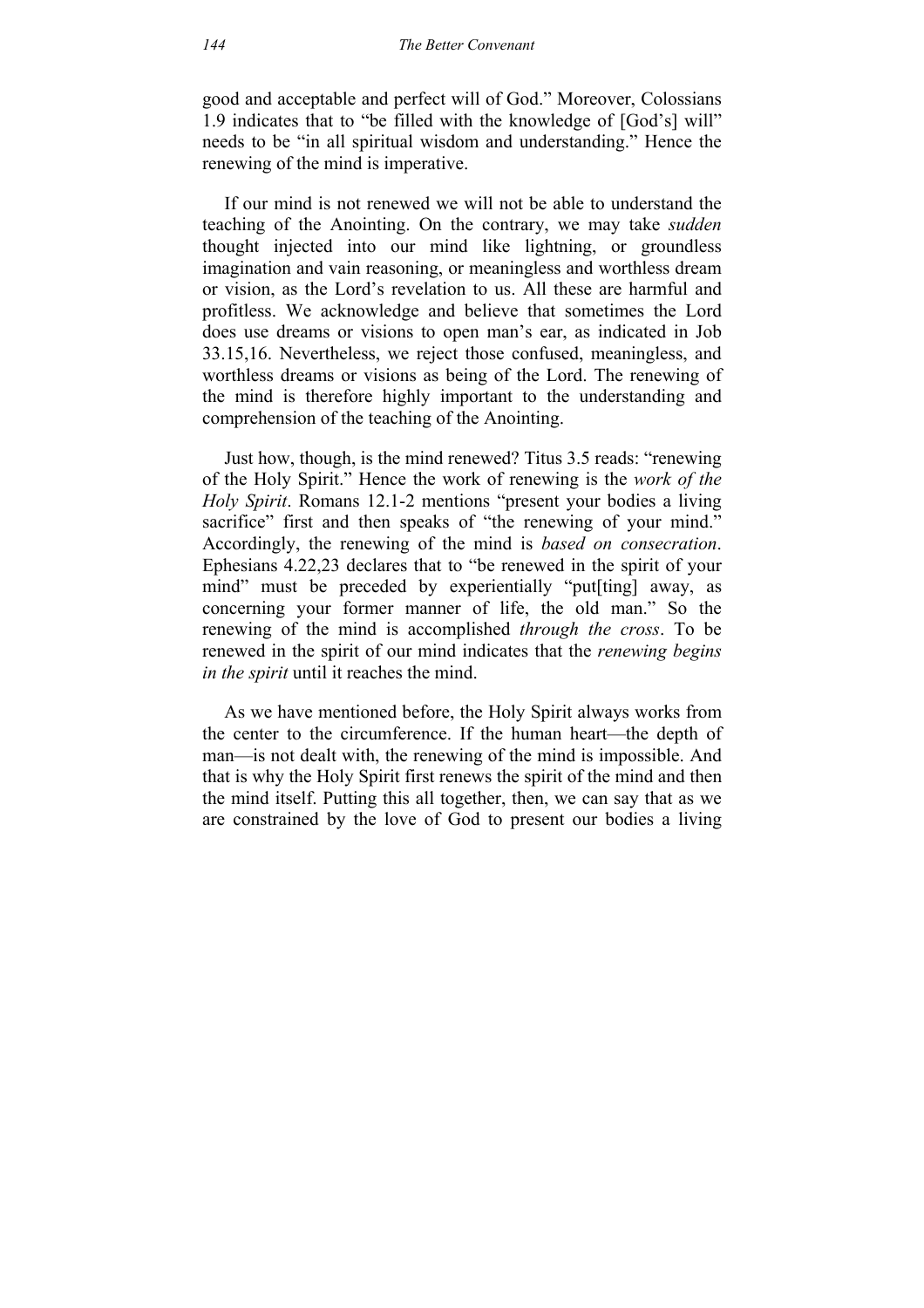sacrifice, the Holy Spirit will apply the cross in us that we may experience the putting away of the old man as regards its former manner of life and in addition fill us more abundantly with the life of Christ so as to effect the renewing of the mind as well as that of the spirit. Such renewing is a constant and continuing work of the Holy Spirit. How we must pause and offer our praise and thanksgiving to God: for all are the works of His grace. We really have nothing to do except to receive His grace and praise Him.

Let us reiterate that the teaching of the Anointing in us is most real. We have not overstated the case at all in saying we need not that anyone teach us, because the law of life is operating in us. Indeed, the Bible in fact says so. Yet on the other hand we must guard against deception or any extreme, for unquestionably we need the word of the Scriptures as a check on our inward sensation.

## *The Scriptures Check Our Inward Sensation*

Since the Holy Spirit is "the Spirit of truth" and that He is to guide us "into all the truth" (John 14.17,16.13), our inward sensation, if it is of the Holy Spirit, will undoubtedly agree with what Holy Scripture says. In case our inward sensation disagrees with the word of God, such sensation must be inaccurate. We should know that just as the inner sensation is *living*, so the outer Bible is *accurate*. The word of the Bible is accurate and certain but not necessarily living by itself. The inward sensation may be living but sometimes is neither accurate nor certain. Similarly, a train with its locomotive has steam power, yet it must have tracks. A train cannot move on tracks without a locomotive, but neither can it, with its locomotive, run without tracks. It either will not run at all or will run disastrously. The Bible shows us that in coming out of Egypt the children of Israel had before them as their guide the pillar of cloud by day and the pillar of fire by night. When our spiritual condition is normal we are as though walking under blue sky and bright sun. But our spiritual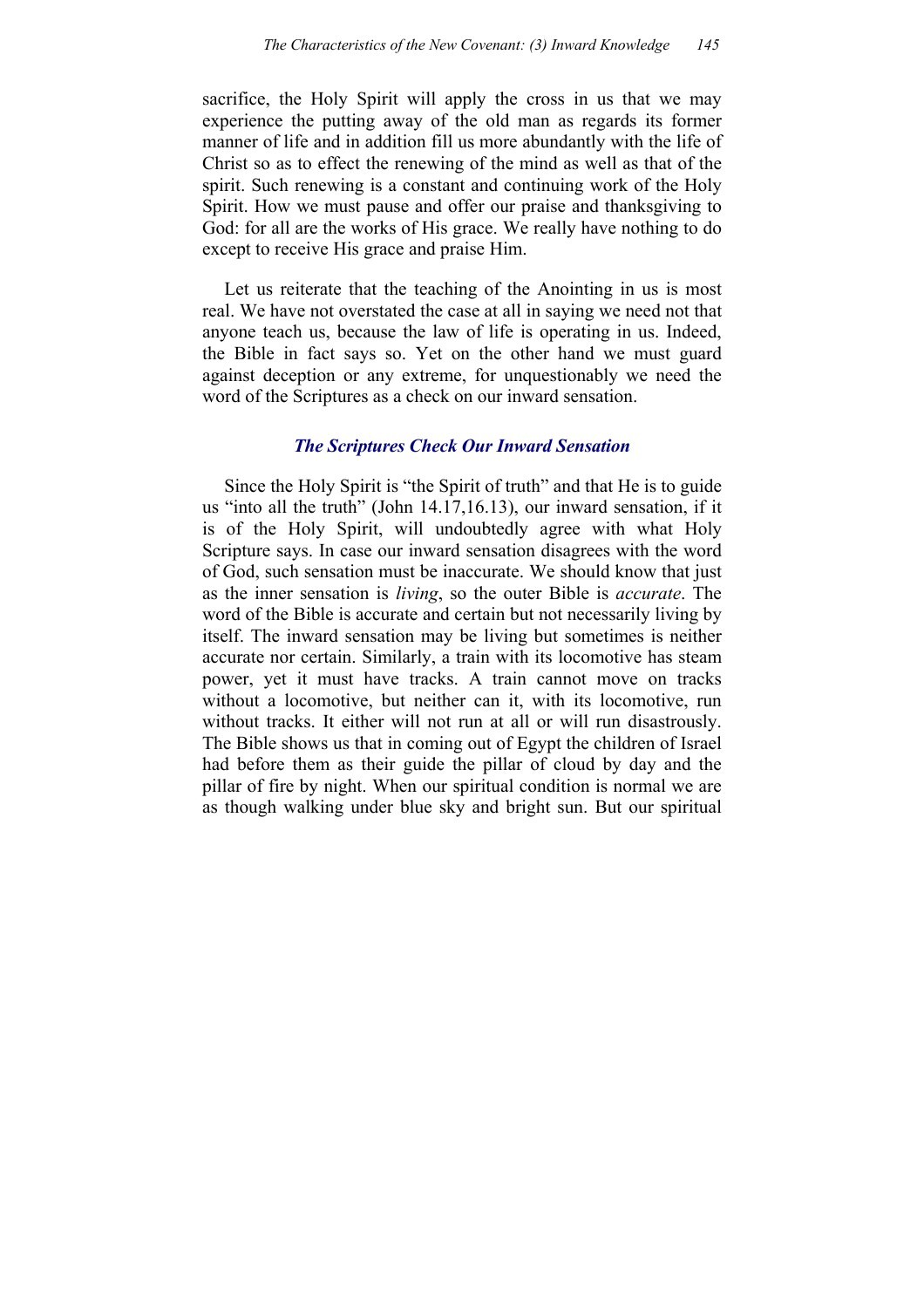condition does not always remain constant. The Bible also says that "thy word is a lamp unto my feet, and light unto my path" (Ps. 119.105). Were there no dark night there would be no need of lamp or light. When we are bright inwardly, our inner sensation is clear and sure; but when we are inwardly dark, our inner sensation tends to be confused and flickering; and so there is the need to check with the word of the Scriptures. Life plus truth becomes real and steady power. We must walk on this lasting path of both life and truth. Every thought and judgment of ours needs to have checked against it the word of the Bible. This will help us to walk straight ahead without turning to the left or right.

#### *TWO KINDS OF KNOWING GOD*

Let us again read Hebrews 8.11. "They shall not teach every man his fellow-citizen, and every man his brother, saying, Know the Lord: for all shall know me, from the least to the greatest of them." All who are God's people in the law of life may know Him without the need of being taught by men. This verse twice mentions the word "know"; the first instance refers to teaching every man to know the Lord, the second says that all—from the least to the greatest—shall know the Lord. In the original Greek, these two instances of "know" are given different words: the first "know" points to ordinary knowledge, whereas the second "know" means intuitive knowledge. Ordinary knowledge is objective, an external knowledge; but intuitive knowledge is subjective in nature, an inward knowledge.

We may use a parable to illustrate the difference between ordinary knowledge and intuitive knowledge. Sugar and salt look alike. They are both white and fine. But wait until they come to your mouth, and then you know which is sugar and which is salt. For the two has each its peculiar taste. To know sugar and salt externally with the eyes is far inferior to knowing internally by tasting them with the tongue. So too is the knowledge of God. The knowledge that comes to us from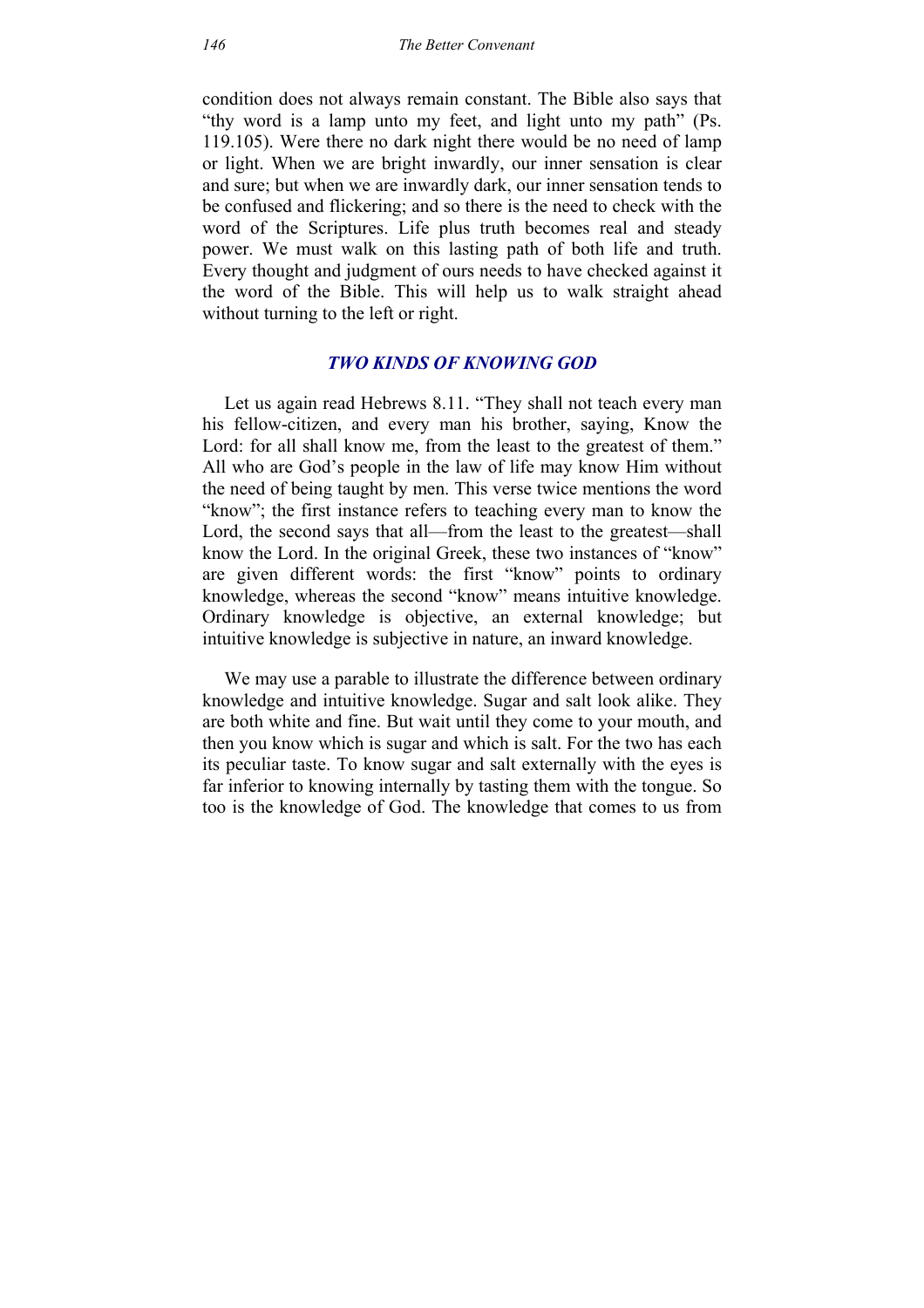outside is only ordinary knowledge; the inward knowledge is the sure one. Whenever God gives us a taste of himself inwardly we will have joy unspeakable. "Oh taste and see that Jehovah is good"!(Ps. 34.8a) Is it not strange that God my be tasted by us? It is nonetheless true: "For as touching those who were once enlightened and tasted of the heavenly gift,...and tasted the good word of God, and the powers of the age to come" (Heb. 6.4,5). This indicates that spiritual things may indeed be tasted. Thank God, the characteristic of the New Covenant is in letting us taste spiritual things, nay, even God himself. Oh what blessing; and how glorious it is. Hallelujah!

#### *THREE STEPS IN KNOWING GOD*

According to the Bible there are three steps in the knowledge of God. "He made known His ways unto Moses, his doings unto the children of Israel" (Ps. 103.7). "Ways" here is the same word used in Isaiah 55.9: "so are my ways higher than your ways." What the children of Israel knew were the doings of God; what Moses knew were the ways of God. Moses' knowledge of God is a step further than that of the children of Israel. Yet the intuitive knowledge of God mentioned in Hebrews 8.11 goes still further than even the knowledge of God's ways. For to know intuitively is to know the nature of God—even God himself. By putting these two passages together, we may conclude that there are three steps in our knowledge of Him. The first step is knowing God's doings; the second, is knowing His ways; and the third, knowing God himself. Knowing God's doings and God's ways are but external knowledge, whereas knowing God and His nature inwardly is a deeper and most precious experience. Let us look at them separately.

#### *Knowing God's Doings*

What is meant by knowing God's doings? His doings are the miracles and wonders which He does. The ten plagues which God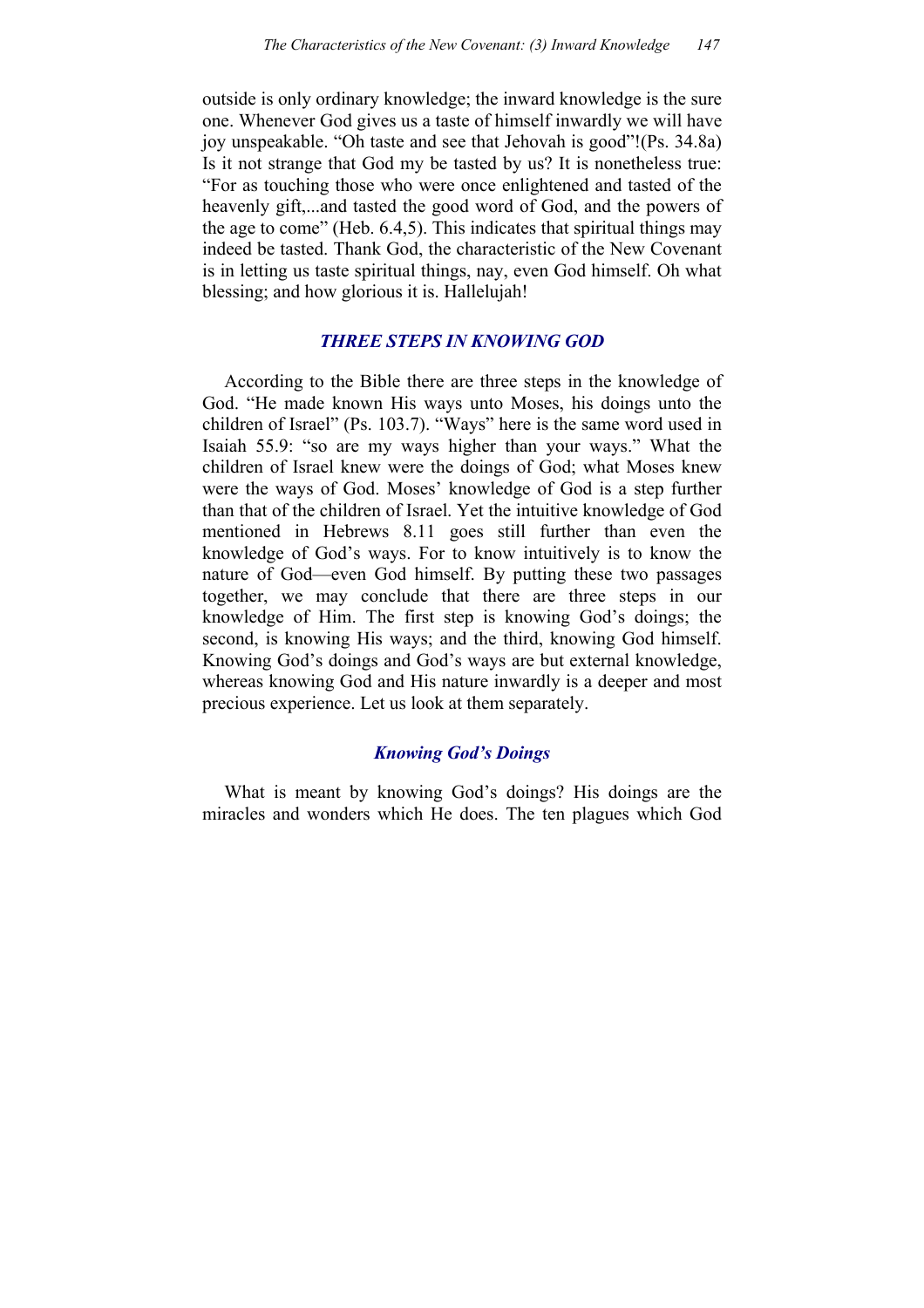sent upon Egypt and were witnessed by the children of Israel (see Exodus 7-11), the east wind which God used to divide the water and to make the sea as dry land in one night (Ex. 14.21), the living water which flowed out of the smitten rock in the wilderness (Ex. 17.6), the manna which came down from heaven daily (Ex. 16.35), and so forth—all these are God's doings. The feeding of the five thousand with five loaves and two fish till all were filled and even something was left (John 6.9-12), the blind made to see, the lame made to walk, the leper made clean, the deaf made to hear, the dead raised (Matt. 11.5), and many other things recorded in the Gospels—these too are God's doings. Today some individuals experience their diseases healed, and travelers in danger know the protection of God. These also are His doings. But if all we know of God is His doings, we cannot be accounted as those who know Him, because such knowledge as this is both superficial and external.

# *Knowing God's Ways*

What does knowing God's ways mean? It may be said that we know the principles by which God works. Abraham in interceding for Sodom stood on the side of God's righteousness. He knew God was a righteous God who could do nothing against His righteousness. This indicates that Abraham knew the principle of God's working. Once when Moses saw the appearing of the glory of the Lord, he immediately said to Aaron, "Take thy censer, and put fire therein from off the altar, and lay incense thereon, and carry it quickly unto the congregation, and make atonement for them: for there is wrath gone out from Jehovah; the plague is begun" (Num. 16.46). This was due to the fact that Moses knew God's principle as to how He would react to men's action. Samuel told Saul, "Behold, to obey is better than sacrifice, and to hearken than the fat of rams" (1 Sam. 15.22b). This is knowing God's way. David declared, "Neither will I offer burnt-offerings unto Jehovah my God which cost me nothing" (2 Sam. 24.24b). This too is knowing God's way.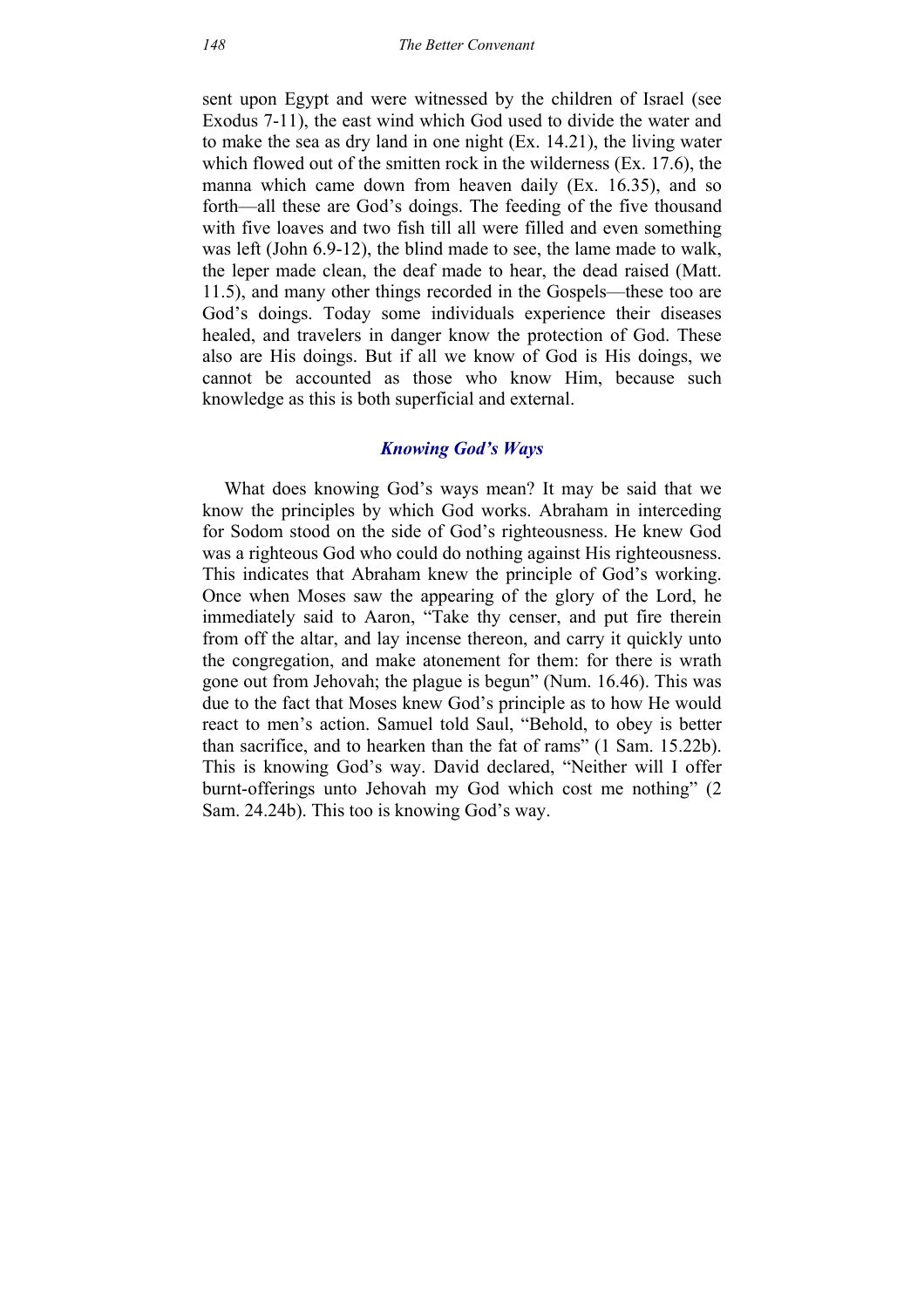## *Knowing God Himself*

What is knowing God himself? Knowing His nature is knowing God himself. We have said before that each kind of life possesses its own characteristic. A fish and a bird each has its respective characteristic. The life of God too has its unique character. His nature is upright and good (Ps. 25.8, 86.5; Matt. 19.17), and holy (Acts 3.14, 2 Cor. 1.12). It will manifest itself through light. As soon as we are born again we receive the life of God, and with it God's nature. When we touch His nature in us, we touch Him. This is knowing God himself.

Suppose in the consciousness of your conscience there is a sin which must be dealt with—otherwise you will not have peace. Yet there may be within you a kind of holy sense which is even deeper than the conviction of conscience. That holy sense abhors and is repelled by sin, not for fear of its penalty, but because of hating sin itself. Such hate comes from the holy nature of God. Whenever a person touches God himself, that person's knowledge of the holiness of God is beyond human description. Sometimes, it will actually be like Job who confessed, "I had heard of thee by the hearing of the ear; but now mine eye seeth thee: wherefore I abhor myself, and repent in dust and ashes" (Job 42.5-6). Just as tiny specks of dust are made manifest under bright sunlight, so our uncleannesses are exposed under God's holiness. No wonder that when Peter met the Lord himself on that memorable day, he fell down at His knees and said: "Depart from me; for I am a sinful man, O Lord" (Luke 5.8b). Frequently, our conscience may not condemn our words and deeds, yet deep within us there is somehow a sense of uneasiness which cannot bring itself to amen them. This indicates how the sense of the nature of God's life surpasses even the feeling of the conscience. If we learn to obey, we shall touch God here. This is knowing God himself.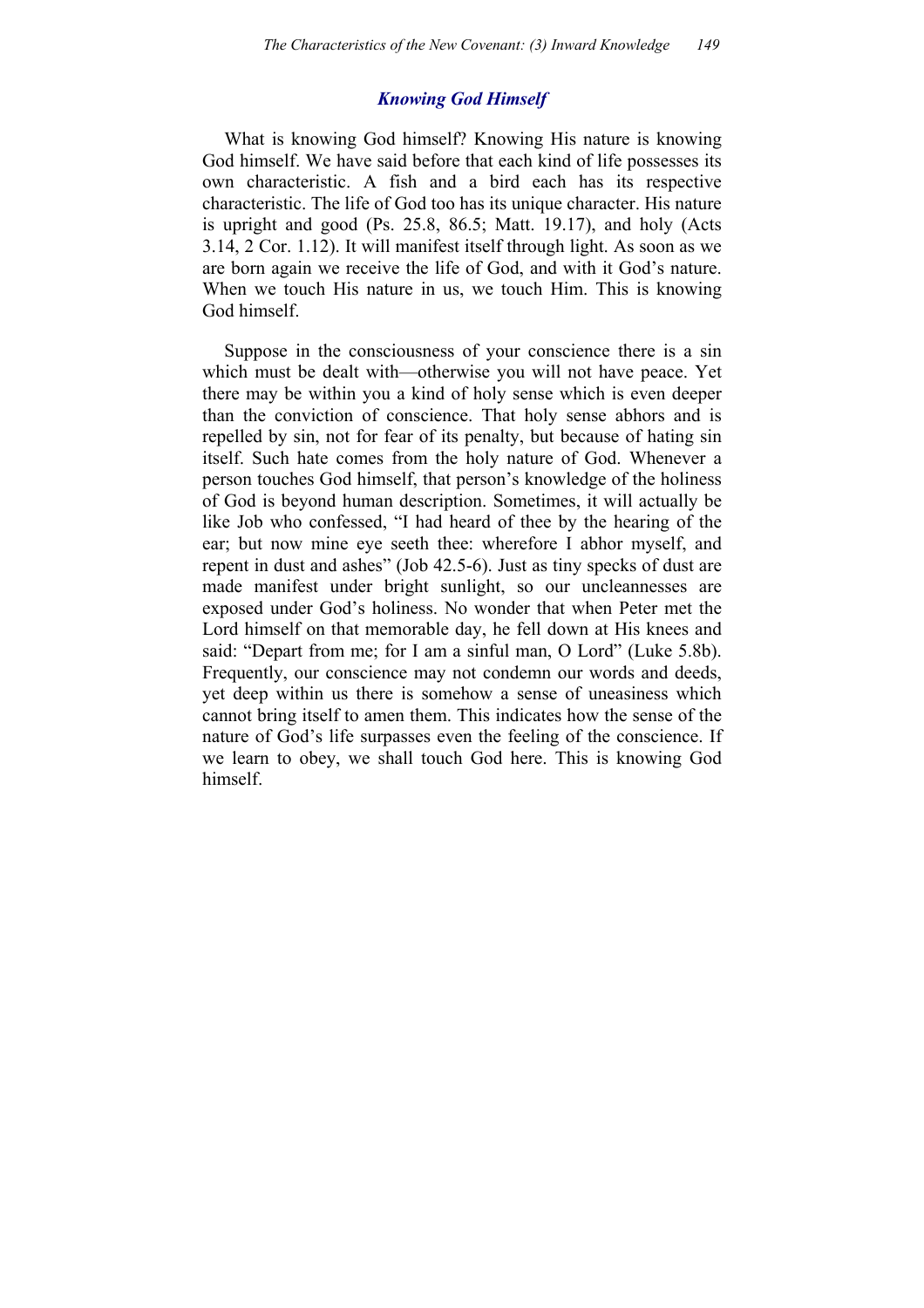"Even unto this present hour we...toil, working with our own hands: being reviled, we bless; being persecuted, we endure; being defamed, we entreat" (1 Cor. 4.11-13a). These words of Paul written to the Corinthian believers tell us what *the nature of this life* is as well as what *the life of God can do.* When Paul touched God's nature in this manner, he touched God himself. And thus, Paul knew God.

There was once a story about two brothers who were Christians as well as being farmers. Their rice field was situated at the belt of a hill. Daily they pedaled water into their field by means of a water wheel, but daily also they discovered that the farmer at the bottom of the hill had secretly opened their dike and was stealing their water for his own field. This continued for seven or eight days. The two brothers said nothing, though they were very unhappy about it. So they went to consult a servant of the Lord who told them: "To patiently endure is not enough. Tomorrow you must first fill the field of the one who stole your water and then pedal water to your own field." The two brothers actually carried out this advice. Strangely, the more they did so the happier they became. Finally, the one who had stolen the water was so touched by their action that he came to apologize to them. From this incident we can see that due to their following the nature of God's life they were able to do such a thing and to do it quite naturally. Otherwise, they would have begrudged doing it and would have experienced regret afterwards. Only by following God's nature in them were they able to rejoice and to praise. The more they obeyed the more they knew God.

#### *KNOWING GOD INTUITIVELY*

Knowing God himself is the greatest blessing and glory of the New Covenant. God cannot be known by the flesh but in the intuition. But how are we to know God intuitively? Let us see what the Bible says.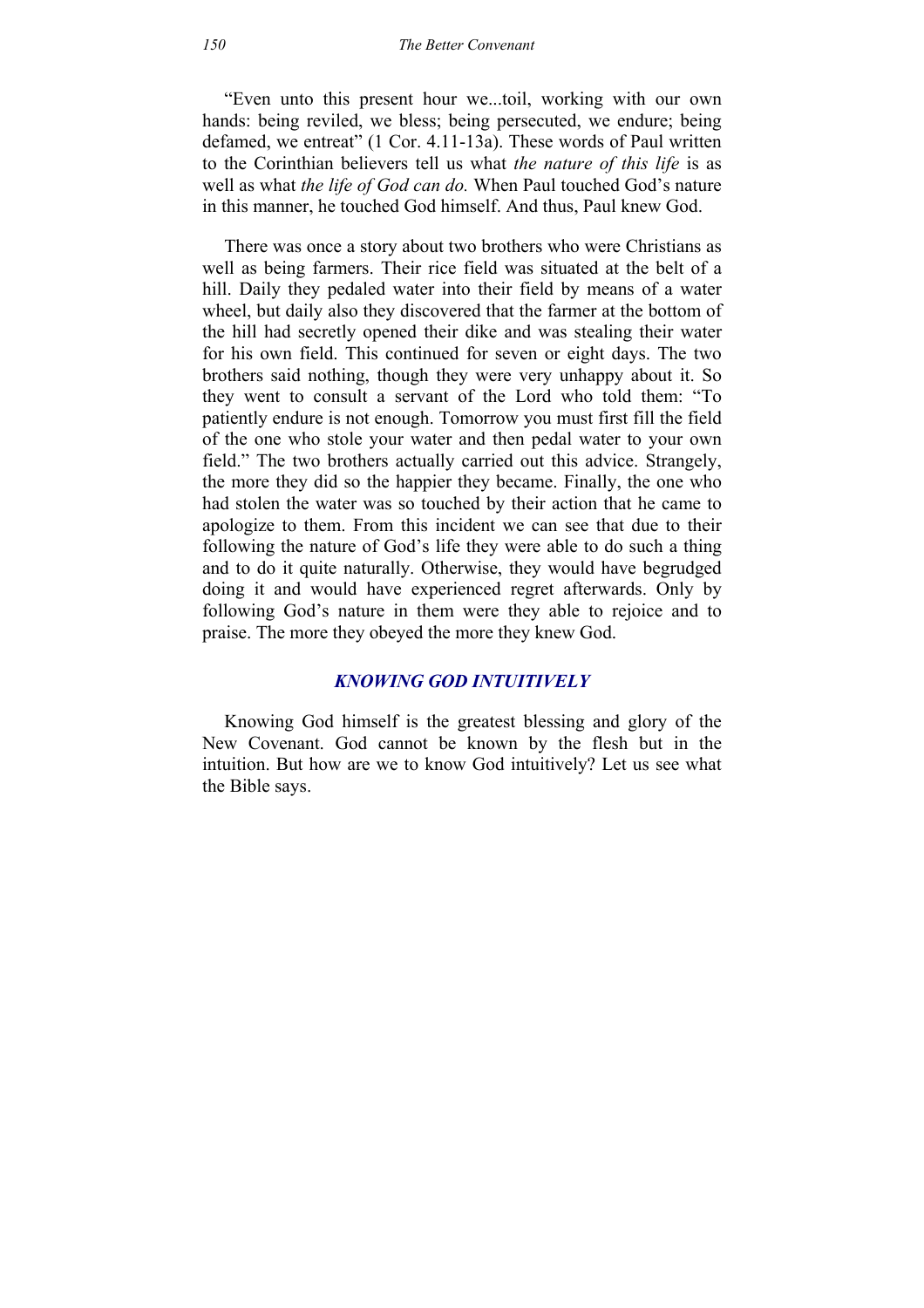"And this is life eternal, that they should know thee the only true God, and him whom thou didst send, even Jesus Christ" (John 17.3). This distinctly shows us that all who have eternal life know God and the Lord Jesus. In other words, whoever has eternal life comes into possession of an ability to know God intuitively, an ability which he never had before. This eternal life is the ability to know God. It is by this inner life that we come to know Him intuitively whom we have already known. Not at all like the Athenians who worshipped "an unknown God" according to the deduction of their reasonings (Acts 17.23). Should anyone profess to have eternal life and yet has never known God, his eternal life is very questionable. More precisely, such a person does not have eternal life. If we want to know God, we must first have eternal life.

"Who among men knoweth the things of a man, save the spirit of the man, which is in him? even so the things of God none knoweth, save the Spirit of God. But we received, not the spirit of the world, but the Spirit which is from God; that we might know the things that were freely given to us of God" (1 Cor. 2.11,12). This informs us that *the Holy Spirit in our spirit causes us to know the things of God.* Never can the things of God be known by what our mind comprehends, our reasoning commends, or our wisdom confirms. Consequently the Corinthian passage goes on to say: "Now the natural man receiveth not the things of the Spirit of God: for they are foolishness unto him; and he cannot know them..." (1 Cor. 2.14).

"That the God of our Lord Jesus Christ, the Father of glory, may give unto you a spirit of wisdom and revelation in the knowledge of him; having the eyes of your heart enlightened, that ye may know..." (Eph. 1.17,18). Here the apostle prayed for the regenerated Ephesian believers that they might receive the spirit of wisdom and revelation so as to really know God intuitively. Whether this spirit of wisdom and revelation is a latent power of the believer's spirit activated by God through prayer or is wisdom and revelation given to the believer's spirit by the Holy Spirit as a result of prayer, it nonetheless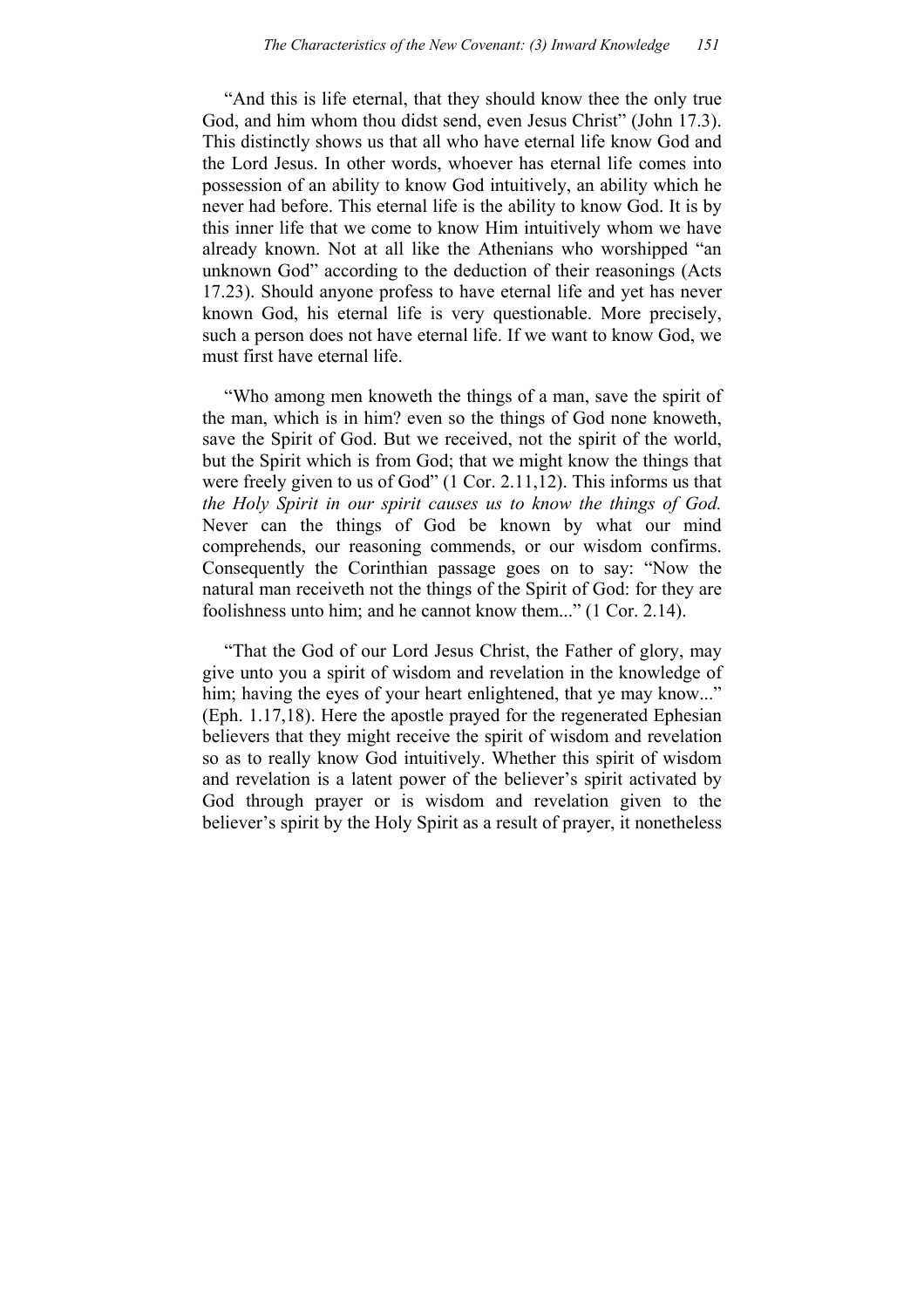gives the believer "the knowledge of God." Our intuition needs wisdom and revelation.

We need wisdom to discern what is of God and what is of our own selves. We need wisdom to detect false apostles and disguised angels of light (2 Cor. 11.13,14). God-given wisdom is not given to our mind, but He gives wisdom to our spirit. He causes us to have wisdom in our intuition, and He leads us by our intuition into the way of wisdom.

We need revelation to truly know Him. The spirit of revelation is the effect of God's movement in our spirit. It enables us to sense His desire in our intuition. It helps us to perceive His move. Only thus may we come to the true knowledge of God.

God not only gives us the spirit of wisdom and revelation that we may really know Him in our intuition, He also enlightens "the eyes of our heart" for us to know. The word "heart" here is understanding (*dianoia*) in the Greek text of Stephens 1550. It is the same *dianoia* as in Ephesians 4.18—being the faculty of knowing and understanding. Hence Ephesians 1.17-18 speaks of "know" in two ways: the first "know" is the knowing of intuition; the second, the knowing of mind. The Spirit of revelation comes to the innermost recess of the entire being. God reveals His own Self to our spirit that we may know Him intuitively. But this is only knowing Him in our intuition. Our inward man now knows, yet our outward man is still ignorant.

For this reason our spirit must enlighten our mind, causing the latter to understand the meaning in our spirit and so giving knowledge to our outward man. Revelation occurs in the spirit, but it reaches to the mind. Revelation is in the intuition of the spirit, while enlightenment falls on the mind of the soul. In the intuition we know by sensing it; in the mind we know by understanding it.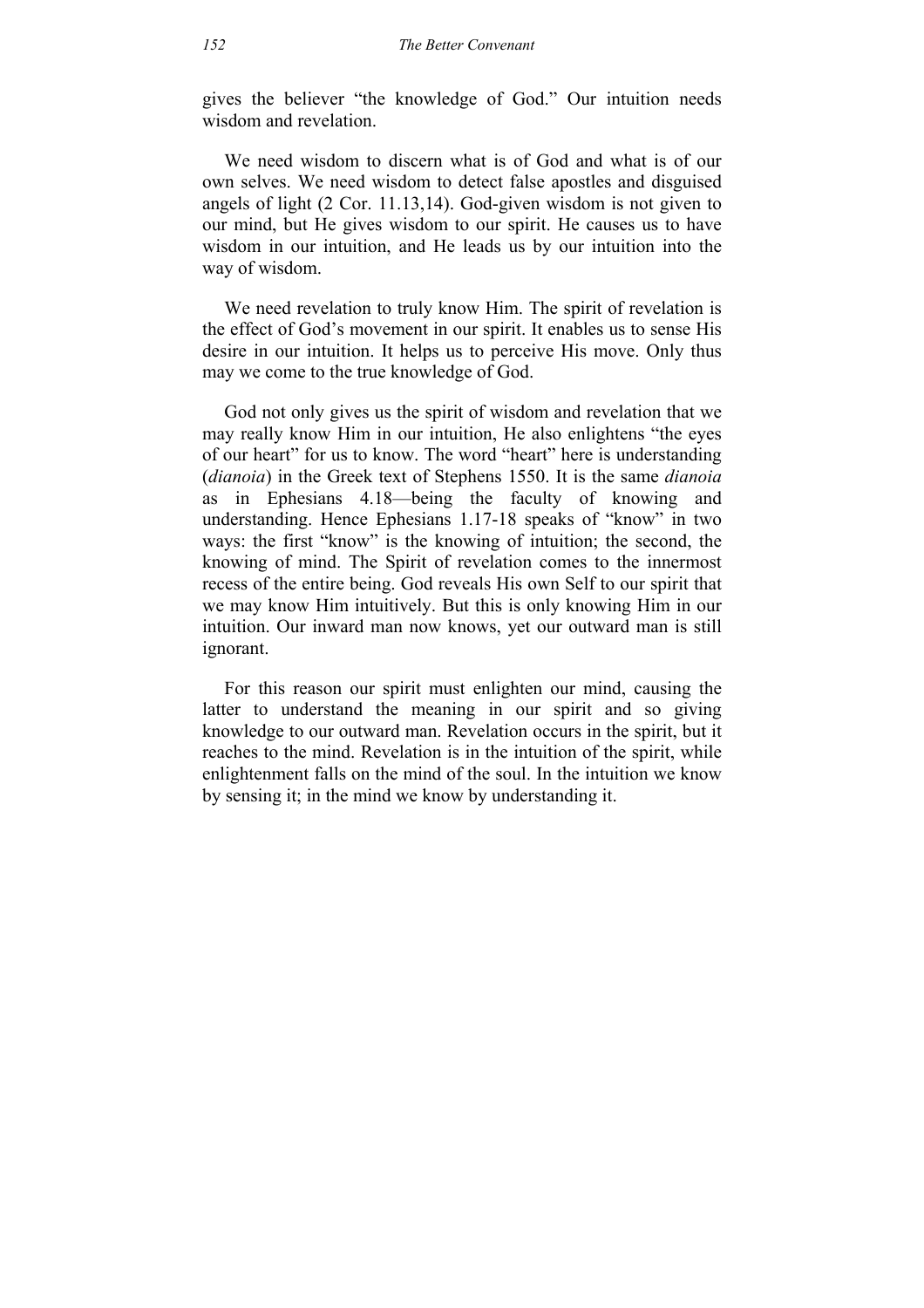"That ye may be filled with the knowledge of his will in all spiritual wisdom and understanding, to walk worthily of the Lord unto all pleasing, bearing fruit in every good work, and increasing in the knowledge of God" (Col. 1.9-10). This passage shows us that it needs spiritual wisdom and spiritual understanding to know God's will, to do His pleasure, and to know Him in a real way.

Spiritual wisdom, as we have already seen, is given to our spirit by God. In the meanwhile, we also need to have spiritual understanding to understand the revelation which God has given to our spirit's intuition. For whereas the spirit's intuition causes us to detect the *move* of God, spiritual understanding enables us to comprehend the *meaning* of God's movement. If we seek to know in the spirit His will in all things, we will undoubtedly increase in the knowledge of God. To grow in God means to increase in our knowledge of Him. Thus shall our intuition develop greatly and our life ripen until we are filled with God.

In view of this, we ought to follow the operation of the law of life in exercising our own spirit towards a deeper knowledge of God. What we need is to know Him in a real way. May we ask Him to grant us the spirit of wisdom and revelation with spiritual understanding that we may daily increase in the true knowledge of God.

"Blessed are the pure in heart: for they shall see God" (Matt. 5.8). This verse brings us back to the matter of the heart. If the heart is pure—that is, is not "doubleminded" (James 4.8)—we shall see God. But if our heart is inclined towards things other than God, or if there is covetousness in our heart, we then will have a veil upon us and we will not be able to see Him clearly. If we therefore have opaqueness within us, the first important consideration is for us to ask God to show us whether our heart is pure or not.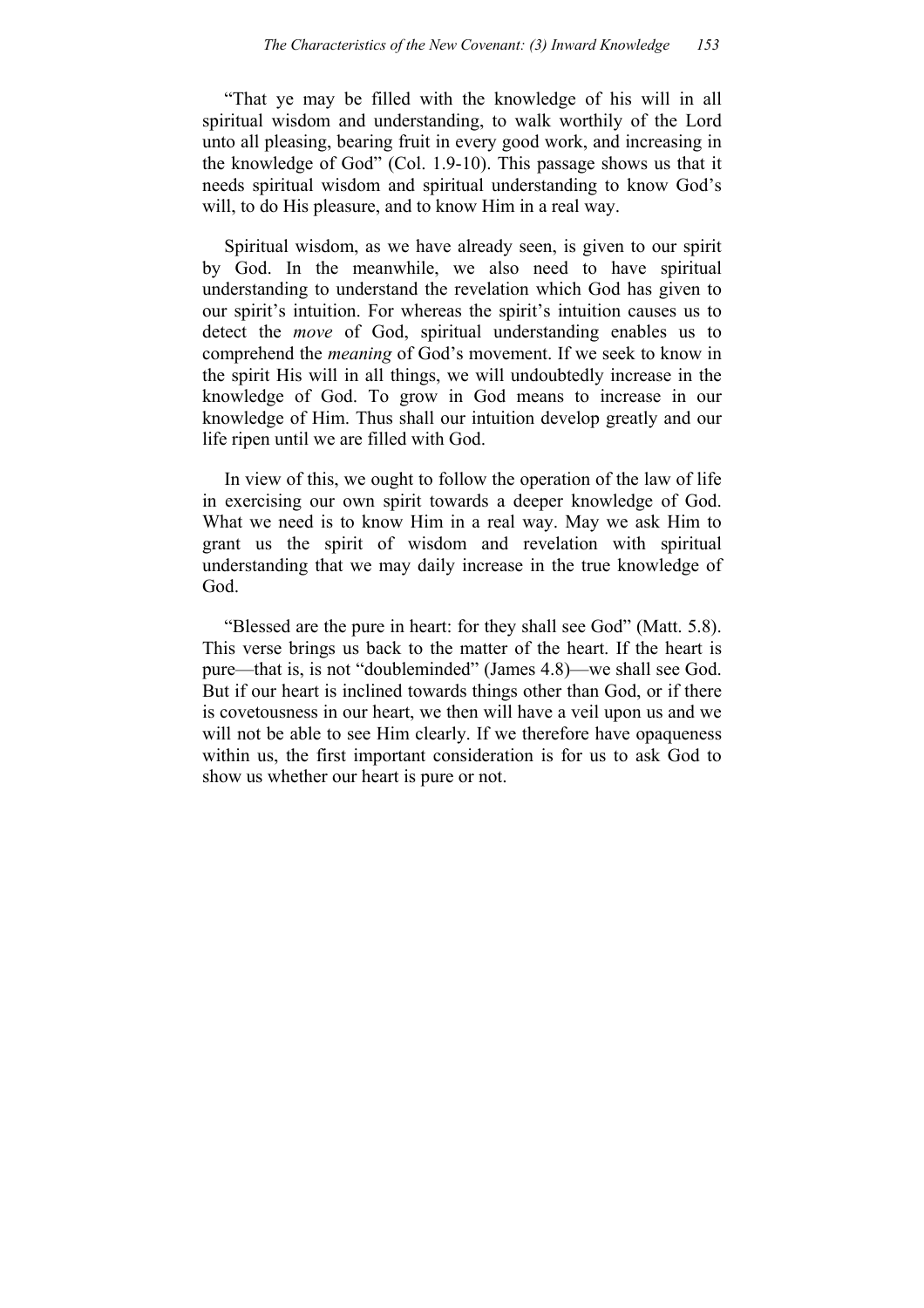"Jesus answered and said unto him, If a man love me, he will keep my word: and my Father will love him, and we will come unto him, and make our abode with him" (John 14.23). This tells us that if we love the Lord and obey Him, God will come to dwell with us, even giving us the consciousness of His presence. This word is in perfect agreement with that in 1 John 2.27: "Even as [the Anointing] taught you, ye abide in him." By following the teaching of the Anointing we keep the word of the Lord. Thus shall we abide in Him and He shall also abide in us. Such obedience comes not by compulsion but by love. Brother Lawrence once said that if our heart "can in any measure come to know God, it can do so only through love." How varied are the desires and passions of the will and heart of man. Yet, as Brother Lawrence observed, the working out of our passions "is properly love, [and] finds its sole end in God."<sup>\*</sup> We should sing the following hymn:

> *What e'er thou lovest, man, That too become thou must; God, if thou lovest God, Dust, if thou lovest dust. Go out, God will come in; Die thou and let Him live, Be not and He will be; Wait and He'll all things give. CHORUS: O, Cross of Christ, I take thee Into this heart of mine, That I to my own self may die*

*And rise to Thy life Divine.* 

*To bring thee to thy God, Love takes the shortest route; The way which knowledge leads, Is but a roundabout.* 

 $\overline{a}$ 

*The Spiritual Maxims of Brother Lawrence* (Westwood, N.J., Fleming H. Revell Co., 1967), pp. 21,22.—*Translator*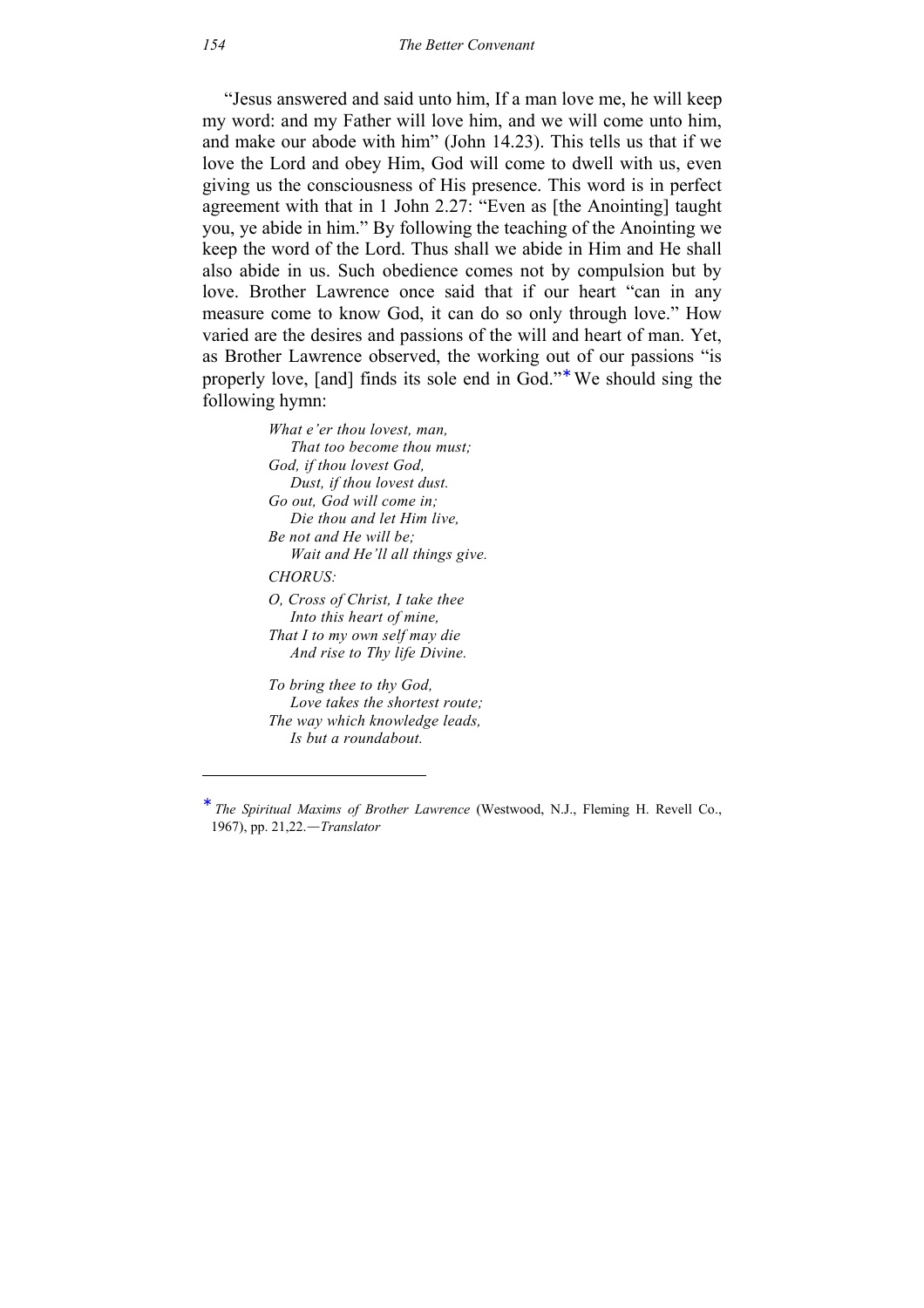*Drive out from thee the world, And then thy heart shall be Filled with the love of God, And holy like as He.* 

# $-$ FROM THE  $3^{RD}$  CENTURY; CHORUS BY A. B. SIMPSON

Oh, love is truly the most proper outlet of our passions. Love is not something forced. We love God because He first loves us (1 John 4.19). The more we love God, the closer we draw nigh to Him; the closer we are to Him, the better we know Him; and the better we know Him, the more we love Him and thirst after Him. A saint of God once said: "God gives us a heart which is so great that He alone can fill it." We may bemoan the smallness of our heart; nonetheless, all who have tasted of God will testify that the heart He has given us is a great heart indeed—a heart so big that anything less than Him can never fill it, for God alone can fill it! How much, then, does *our* heart yearn after God?

# *MANIFEST GOD OUTWARDLY*

Our outward manifestation of God can never exceed our inward knowledge. The depth of our inward knowledge of God determines the degree of our outward manifestation of Him. In other words, outward manifestation is the result of inward knowledge. Let us view this consequence from several angles.

## *Manifest God in Courage and Discernment*

"When it was the good pleasure of God, who separated me, even from my mother's womb, and called me through his grace, to reveal his Son in me, that I might preach him among the Gentiles; straightway I conferred not with flesh and blood: neither went I up to Jerusalem to them that were apostles before me..." (Gal. 1.15-17a).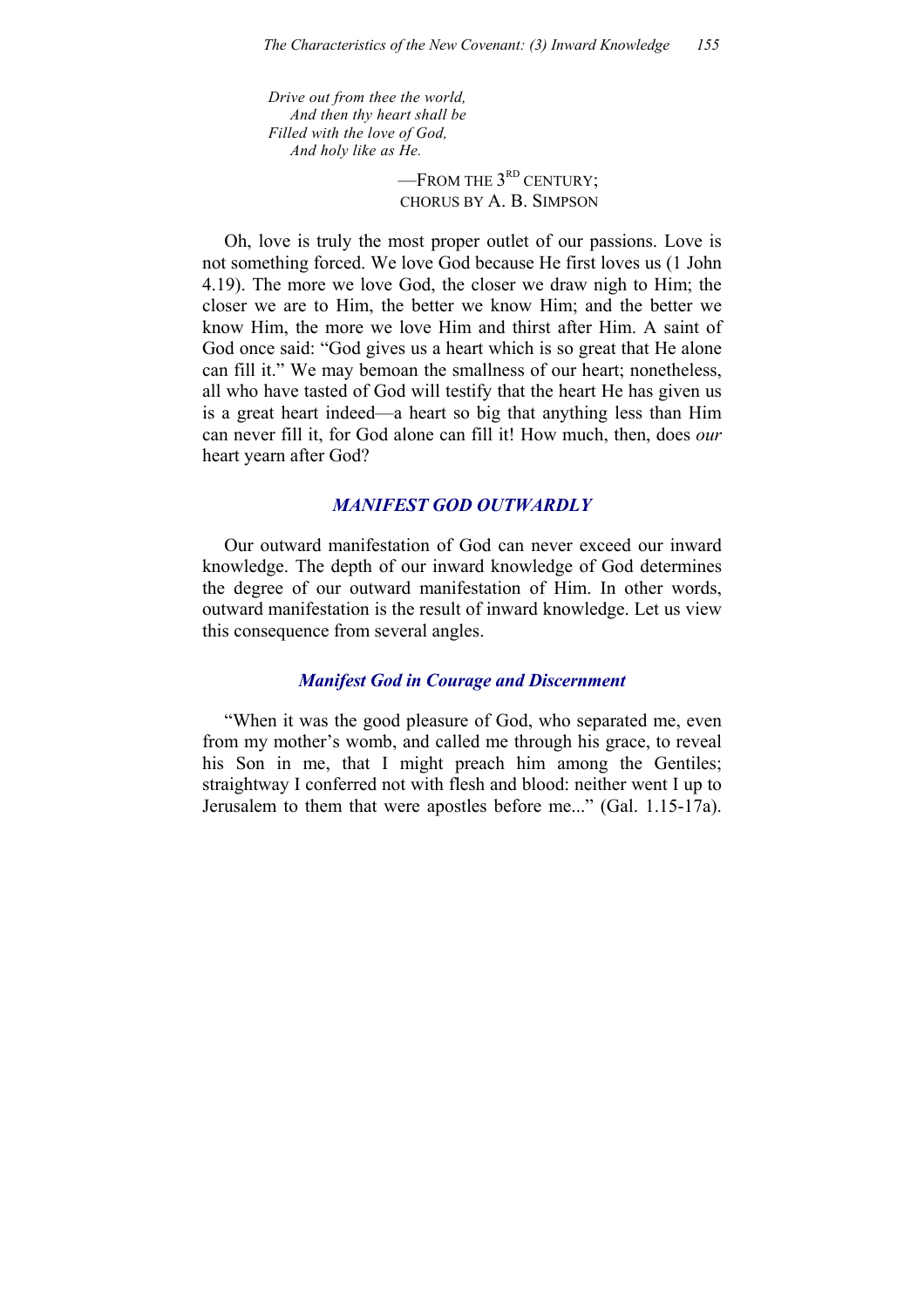The courage which Paul had in preaching the gospel to the Gentiles came from his knowledge of God's Son, whom he knew through revelation. Such knowledge does not come by the flesh. He who knows the Christ in him also recognizes the Christ in other people. This is what Paul means by saying "we henceforth know no man after the flesh" (2 Cor. 5.16a). The one who knows man after the flesh will find it difficult to receive any supply of life from others because he is easily affected by the external weakness of man. Any spot in man will become the source of his criticism and will add to his pride. For this reason, whether or not a person knows the Christ in other people depends on whether he knows the Christ in himself. "Even though we have known Christ after the flesh," says Paul, "yet now we know him so no more" (2 Cor. 5.16b).

"Every spirit that confesseth not Jesus is not of God: and this is the spirit of the antichrist...Ye are of God, my little children, and have overcome them: because greater is he that is in you than he that is in the world" (1 John 4.3,4). Those who truly know God can also detect false apostles (2 Cor. 11.13, Rev. 2.2), false prophets (Matt. 24.11), even false brethren (2 Cor. 11.14-15). Whenever we are deceived, it must be due to our not knowing people by the Christ in us ourselves. All who really know God have the courage to declare that He who is in them is greater than he who is in the world.

## *Manifest God in the Fear of God*

Whoever really knows God not only has the courage to testify and is not afraid of the spirit of the Antichrist, but he also possesses especially the fear of God. Paul manifested his fear of God in letting the directions of his labor be repeatedly restrained by God (Acts 16.6,7). Moreover, Paul feared God by instantly softening his attitude upon his being informed that he was reproving the high priest (Acts 23.3-5). He who really knows God is one who has the loins of his mind girded (1 Peter 1.13). He dare not be loose in his words,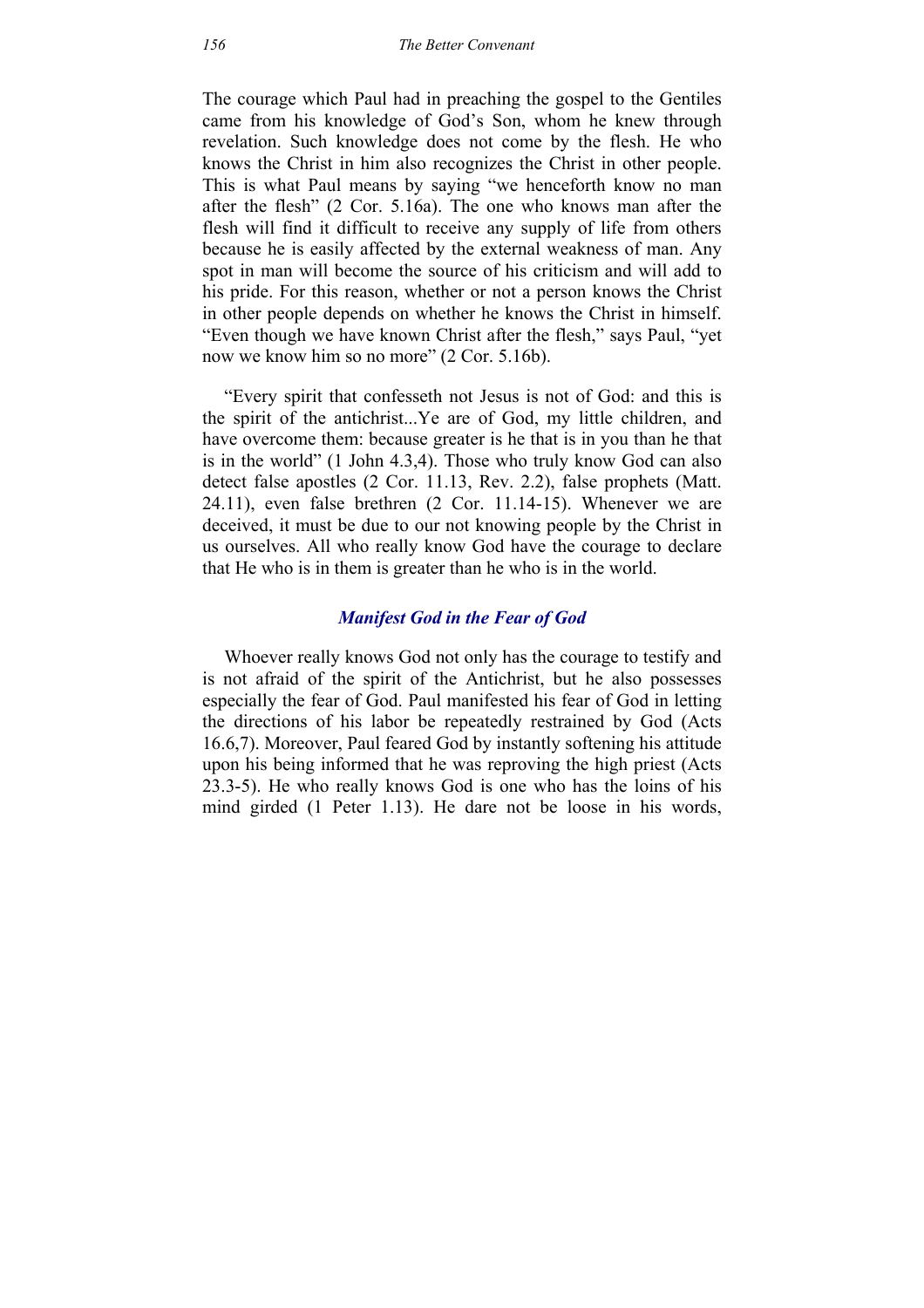actions, and attitudes. Such restraint is not imposed by his own effort, but rather he is restrained or forbidden by the divine life within.

This is true in him not only when he is before others but also when he is alone. Whenever his word or deed is inconsistent with the inner life, he is immediately checked within. As soon as he touches God, he instantly becomes softened. He who is careless outwardly must first have become loose inwardly. Any Christian who is lax, who is without restraint, unchanged, and careless in word or deed is not a God-fearing person. Whoever acts one way before men and another way behind them, who behaves in one manner in the pulpit and in another manner out of the pulpit, does not fear God. To fear Him is to have the fear of God in one's heart at any time, in any place, and about any thing.

We tremble for those who profess themselves as belonging to God and yet manifest not the slightest fear of Him in their words and deeds. Hear what the Lord says to these people: "And now, my little children, abide in him; that, if he shall be manifested, we may have boldness, and not be ashamed before him at his coming" (1 John 2.28). Do we have such boldness as this in our heart when we think that one day we shall see the Lord's face? Or will we be ashamed when everything is laid bare before the Lord?

# *Manifest God in Worship*

No one who really knows God fails to worship Him. Brother Lawrence once said that "to worship God in truth is to acknowledge Him to be what He is, and ourselves as what in very fact we are. To worship Him in truth is to acknowledge with heart-felt sincerity what God in truth is—that is to say, infinitely perfect, worthy of infinite adoration, infinitely removed from sin, and so of all the Divine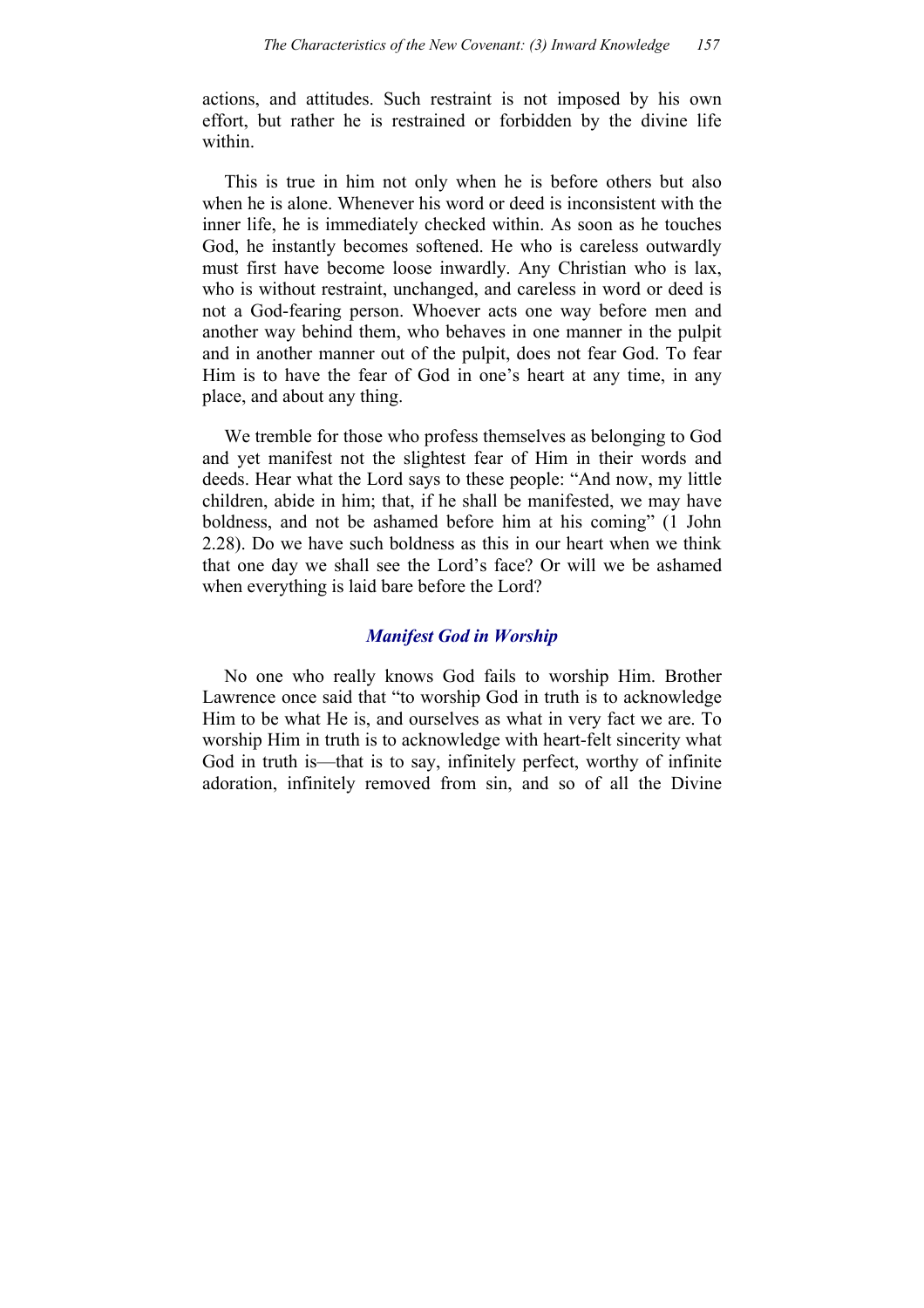attributes."<sup>∗</sup> Only those who really know God are able to truly worship Him. For instance, Jacob's knowledge of God at Bethel was but external. It indeed caused him to fear; but look at his heart condition—how he bargained with God for his own profit (Gen. 28.16-22). Wait, though, till he meets the Lord at Peniel (Gen. 32.24- 32). How very different was his knowledge of God by that time. A dear saint wrote a hymn (in Chinese) with sixteen stanzas to describe this very story of Jacob at Peniel. We will here freely translate only three stanzas which express Jacob's knowledge of God after that crisis.

> *In an instant, light floods my heart, As if a torrent has broken through the dike. I see the infinite glory of God, Which compels me to worship and to hide; Then know I the greatness of my sins, My irregularities and my uncleannesses.*

*Thou art such a God of glory. How terrible is the Lord of Hosts; The moment I know who Thou art, And see what Thou art, I cry and I weep I repent and I bow.* 

*Lord, I yield, for Thou hast conquered. I ask for defeat because of Thy defeat, I surrender because of my victory. Your weakness prostrates me, With fear and trembling I devote my life To do Thy will and glorify Thy name.*∗∗

 $\overline{a}$ 

<sup>∗</sup> Ibid., p. 20.—*Translator*

This last stanza is written with Hosea 12.4 in view: "Yea, he had power over the angel, and prevailed; he wept, and made supplication unto him." Such a passage shows that it is only after Jacob has *apparently* triumphed over God that he is truly broken and weeps before Him—*Translator*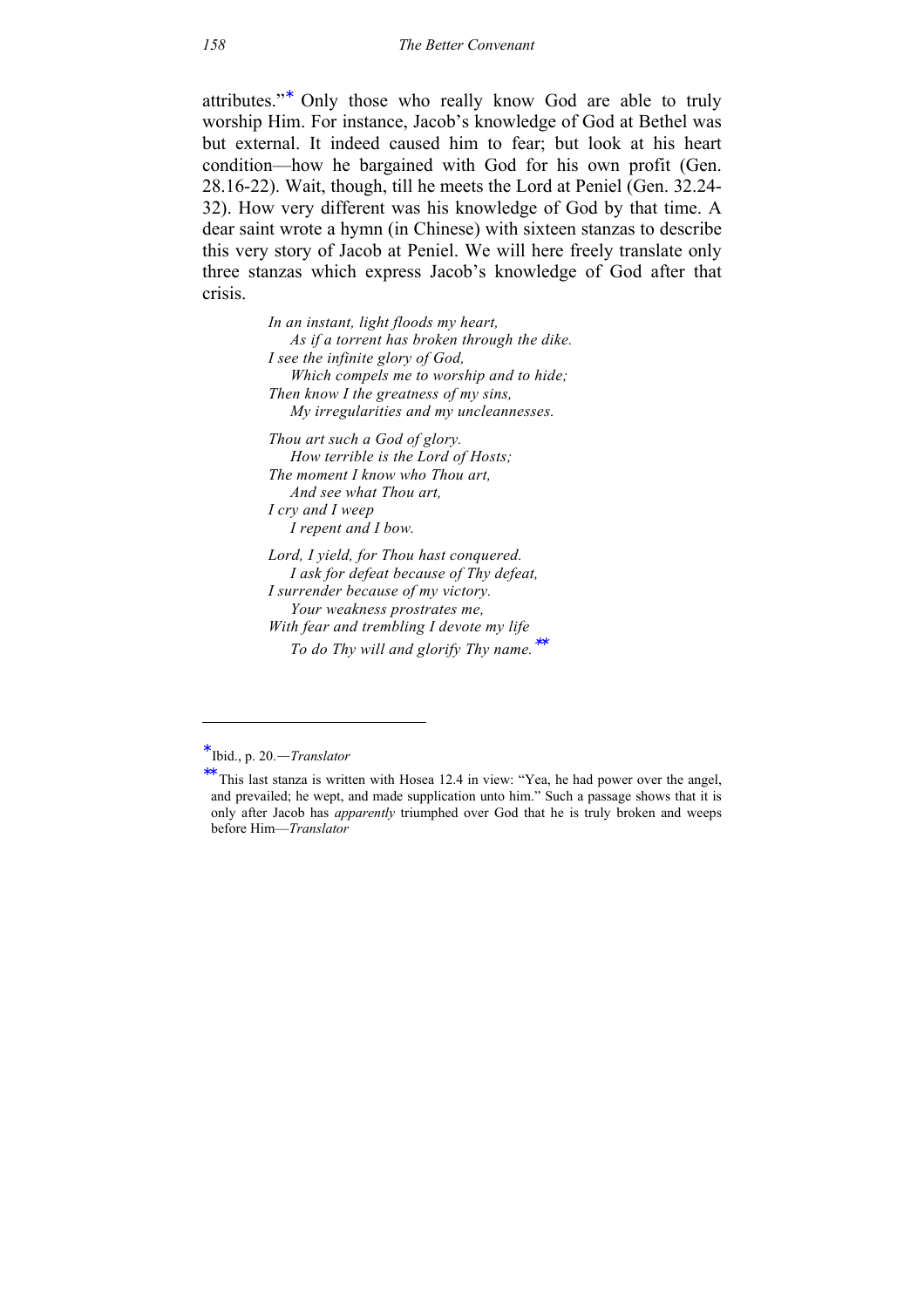We often say, Worship God, worship God; yet how much do we actually know God himself? Have we been smitten to the ground?

## *Manifest God in Godliness*

A person who really knows God manifests Him. And this is none other than living a godly life. Godliness is a great mystery, but since God has been manifested in the flesh (1 Tim. 3.16), this mystery has now become a revealed one. Think of it! Jesus of Nazareth is God manifested in the flesh! This glorious God-and-Man has manifested the holy and glorious life of God. And today, this life is in us and shall be manifested through us. The operation of the law of God's life in us is to meet this demand.

Let it be clearly understood that godliness is not a kind of ascetic exercise; rather, it is a kind of life consciousness, being in line with the character of God's life. For this reason the apostle Paul lists godliness among the things which a man of God should pursue: "But thou, O man of God,...follow after righteousness, godliness, faith, love, patience, meekness" (1 Tim. 6.11). On the day we are born again God's "divine power hath granted unto us all things that pertain unto life and godliness" (2 Peter 1.3a). And this godliness has "promise of the life which now is, and of that which is to come" (1 Tim. 4.8). We know that this is the promise which he [the Lord] promised us, even the life eternal" (1 John 2.25; see also Titus 1.2). When we believe in the Son of God we receive this eternal life (1 John 5.13). Through the power of the working of this life in us we may today live it out, manifesting it in our thought, word, attitude, and deed. The apostle Paul therefore declares: "We have our hope set on the living God, who is the Saviour of all men, specially of them that believe" (1 Tim. 4.10).

We already have this godly life in us, but to express the character of this life requires exercise on our part: "Exercise thyself unto godliness" (1 Tim. 4.7b). We ought to understand that whereas the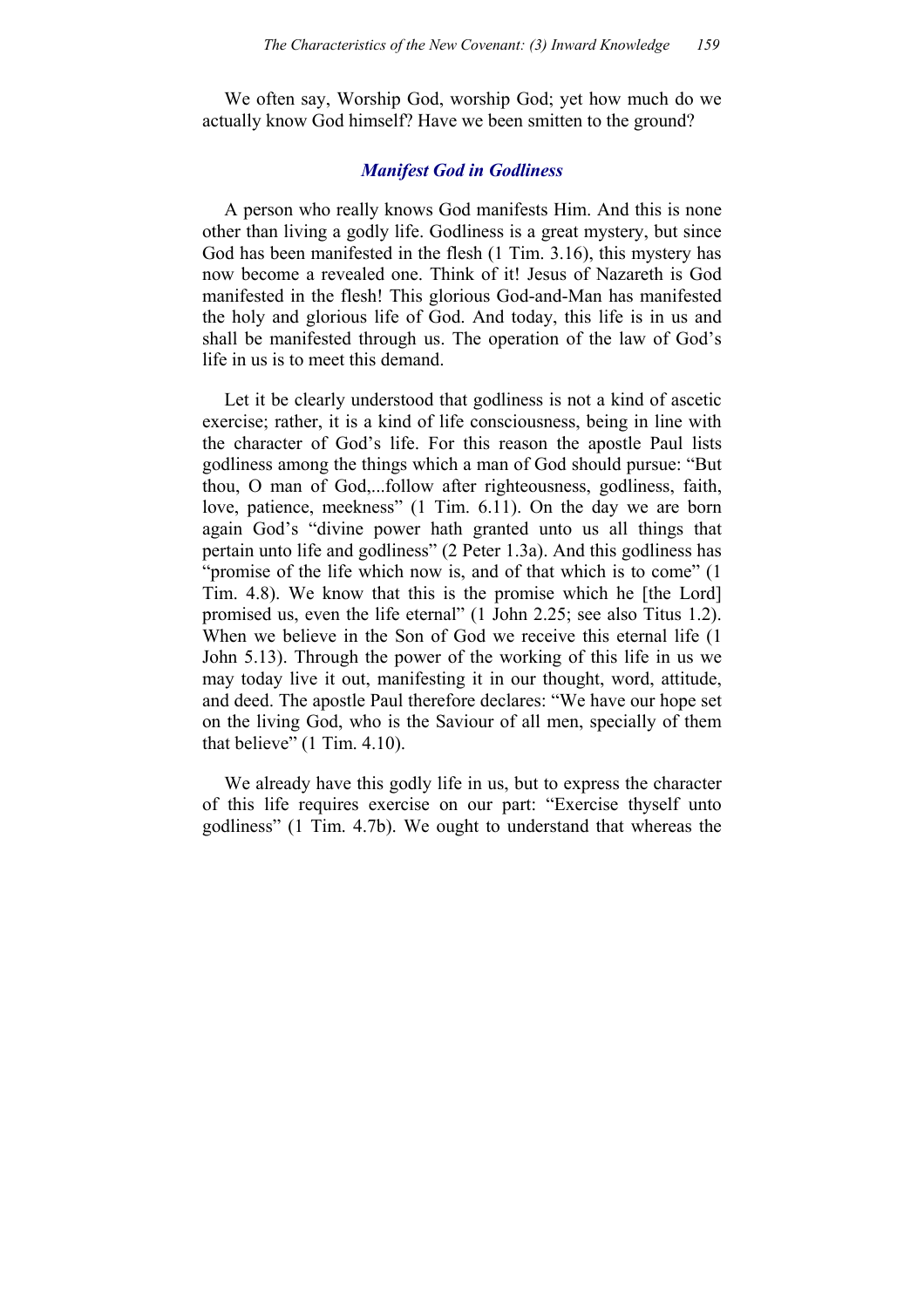fear of God is a matter of heart intention—always fearful lest in anything self is involved or that God is offended—godliness is to allow Him to be manifested in all things. To exercise oneself unto godliness means, negatively, "denying ungodliness" (Titus 2.12) that is, denying all that is not like God—and, positively, letting God come forth in all things. Such exercise is not ascetic practice, nor is it shutting the door on everything; instead, it is *to abide in the Lord according to the teaching of the Anointing* and learn to allow the law of divine life to express the character of God's life in our daily walk (1 Tim. 2.2).

This kind of godly exercise is more profitable than physical exercise. Even though we cannot fully experience this eternal life today, we are nevertheless experiencing it day by day until one day we shall be wholly like Him. On the day when our body is finally redeemed, we shall be wholly like Him and shall fully enjoy this eternal life. This is God's eternal purpose, and this is the glory of the New Covenant. Let us praise the Lord with a heart full of hope.

We would also mention here that if we live godly in Christ we will not be able to avoid certain happenings. Said Paul to Timothy: "Persecutions, sufferings; what things befell me at Antioch, at Iconium, at Lystra; what persecutions I endured" (2 Tim. 3.11a). Some may think that Paul could not avoid these persecutions, for he was an apostle. But just listen to what he wrote in the very next verse: "Yea, and *all* that would live godly in Christ Jesus shall suffer persecution" (v.12). It is not the apostles alone who must endure persecutions, but all who would live godly in Christ Jesus will suffer persecutions too. No one is an exception.

It is quite true that we can be Christians who go without persecution if we are a little more liberal and clever and prudent in walking somewhat according to the course of this world, if we mix more with worldly people, if we compromise some truth or count man's favor by sacrificing the truth, and if we neither seek nor obey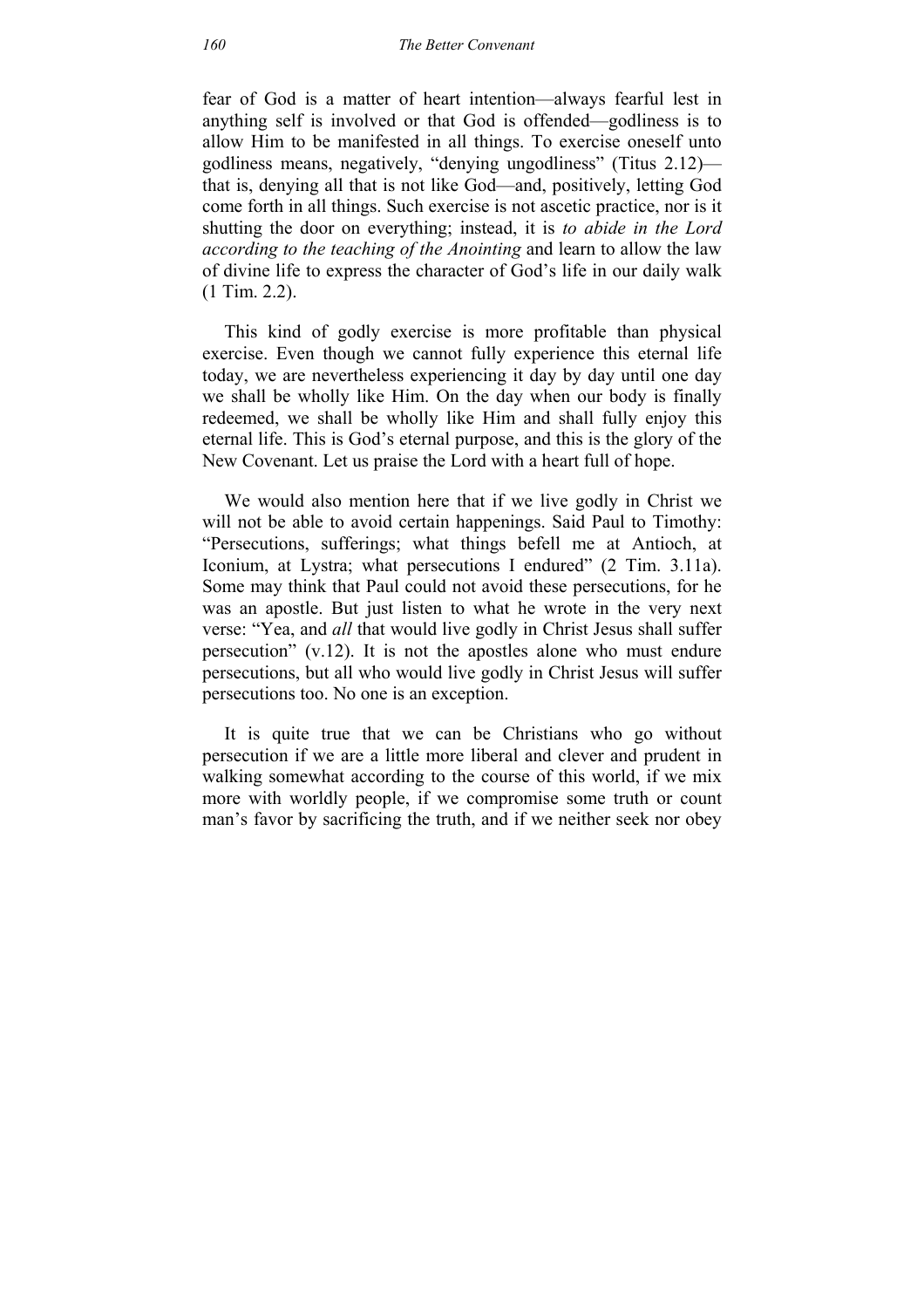inward sensations. Who will persecute us if we are no different from the rest of the people? Do not surmise that those Christians who suffer much persecution must have been untimely born and now live "out of luck." Rather should we view *un*persecuted Christians as those who are not living godly in Christ Jesus; for otherwise, suffering for them would be unavoidable. How correctly a believer once said: "Highly spiritual believers carry wounds, the crowns of the martyrs flash the flame of fire." However, we need not fear, for the Lord will either empower us to endure or deliver us out of our afflictions (1 Cor 10.13, 2 Cor. 1.8-10, 2 Tim 3.11b).

We would also like to observe that the exercise of godliness or living a godly life in Christ Jesus is a kind of spiritual pursuit, a kind of overflow of life. Here we will not point out those normal phenomena, but we would call attention to some sickly and deficient ones.

(1) *Laziness.* Some Christians are born lazy. They do not want to toil or to labor. They tend to use prayer or spiritual words to shield their laziness. I heard a story told by a brother: There was once a sister who had a dislike for work. She would either excuse herself as not knowing how to work or pretend that she did not have the physical strength to do the work. Later on someone arranged for her to pick a few flowers from the garden each day for the flower vase. After a few days she quit doing it. And what was the reason she gave? It most certainly was not spiritual. We would have to say that this is a sickly phenomenon and definitely not godliness.

(2) *Rigidity*. Some Christians mistake rigidity to be godliness. They make themselves false. One brother said he met another brother who would either lower his head towards the ground or lift up his head towards heaven after a word or two. He discovered that this brother was pretending godliness. He wished to shout to him from his heart: "Brother, do not pretend!" We should know what life is: that which flows naturally. With such rigidity in a brother, neither his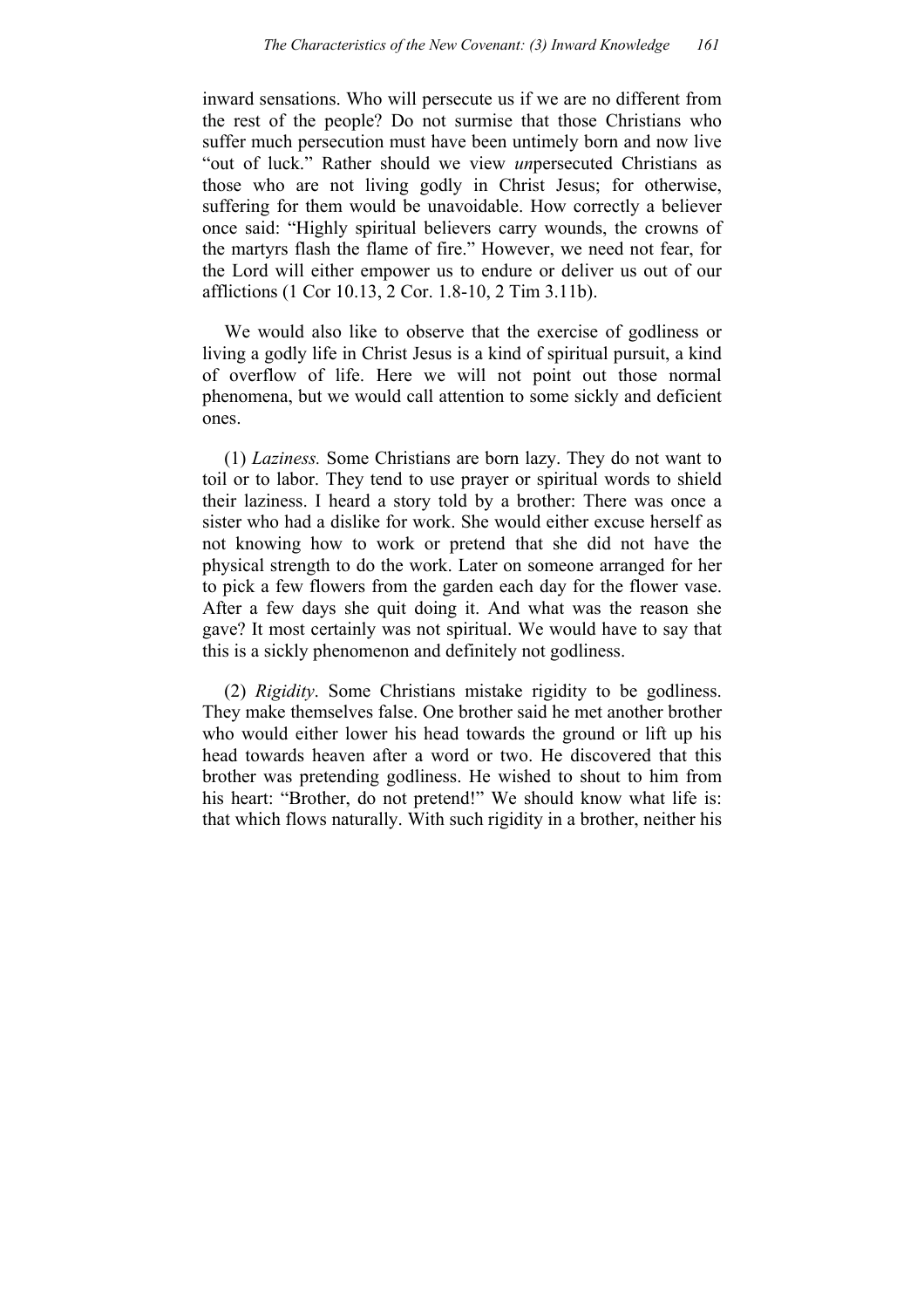spirit nor his God is able to come forth. So in exercising ourselves unto godliness we always need to be living and fresh, for it is God who manifests himself through our words and attitudes.

(3) *Coldness*. When we say that all who would live godly in Christ Jesus will suffer persecutions, we mean that all who would not offend God in order to please men will incur such treatment. This does not imply that we can be unlovely or discourteous towards people. It was told that when one day a sister met another sister strolling on a hill, she greeted her and asked her where she was going. The second sister lifted up her head towards heaven and answered coldly, "I go to meet God." Do you think such self-styled godliness, such coldness, can ever draw people to God?

(4) *Passivity*. In exercising themselves unto godliness, some Christians want to learn from Madame Guyon and Brother Lawrence. This is admirable. But in learning to be like them, they tend to be passive, which is pitiable. Now in just what way will they fall into passivity? Well, such people enjoy the presence of God so much that their ears cannot hear what people say (please note that to not hear idle words is right, but not to hear important words hurts others), neither do they understand another's thoughts nor do they care for other people. Under normal conditions, how would Brother Lawrence respond to a busy and noisy environment? Would it not be an inconvenience for people if they asked for a plate and he gave a spoon or if they said something once but he did not hear, or said it twice yet he did not understand? We therefore say that if the exercise of godliness falls into passivity this is abnormal.

Let us see more fully that our Lord is "the Word [that] became flesh, and dwelt among us..., full of grace and truth" (John 1.14). This is the great revelation of godliness. The Paul who exhorted Timothy, saying that "godliness is profitable for all things" (1 Tim. 4.8), is the Paul who also declared: "Who is weak, and I am not weak? who is caused to stumble, and I burn not?" (2 Cor. 11.29) He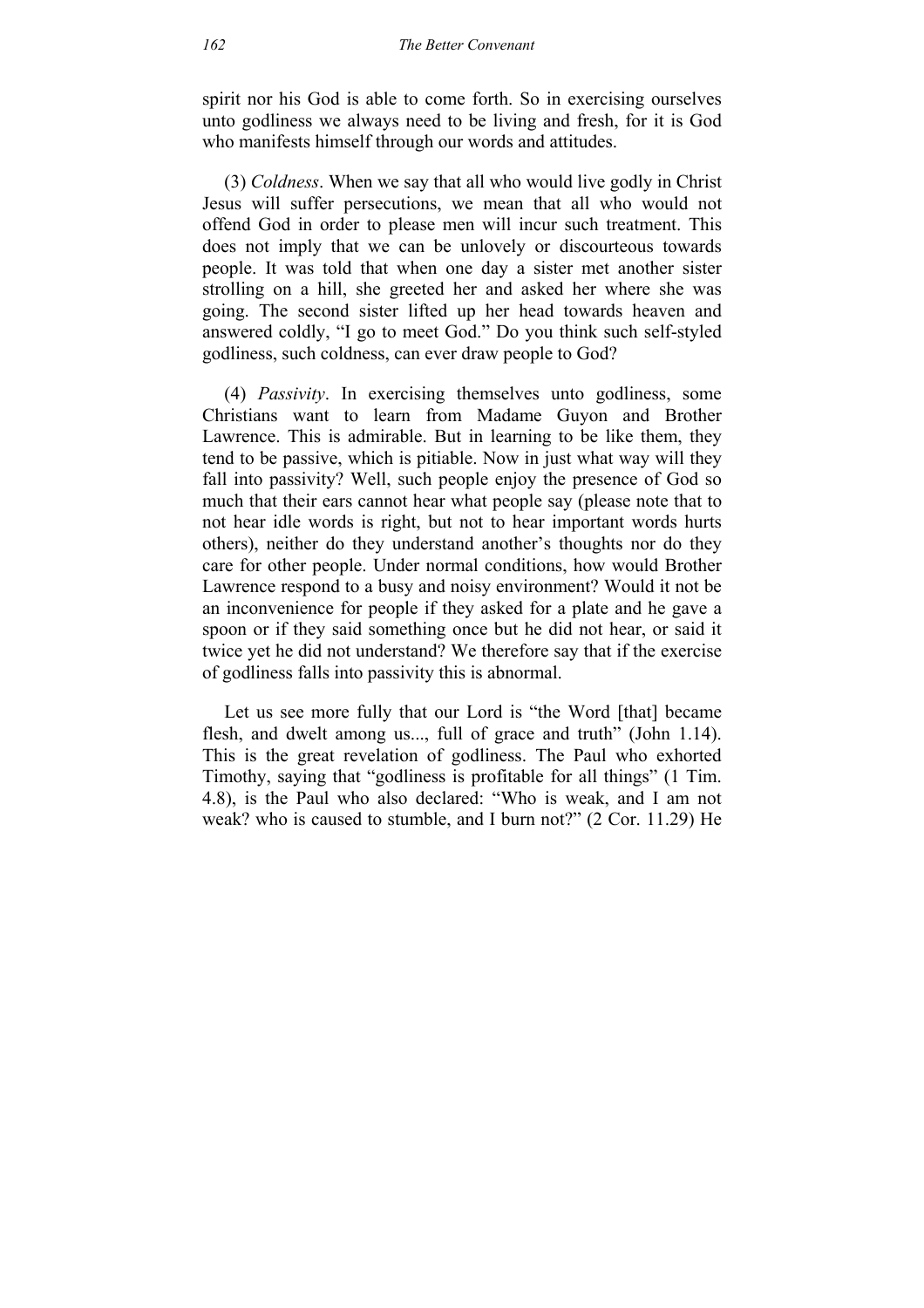was that type of man who worked with his own hands (1 Cor. 4.12) and labored more abundantly than the rest of the apostles (1 Cor. 15.10). Oh, we all should honor and learn from such an example.

# *A Hymn of Prayer*

Exercising ourselves unto godliness means letting this godly life in us be expressed so that we may live in godliness until one day we be completely like Him. There is a hymn which describes this pursuit quite well. We quote it below as our prayer.

> *O to be like Thee! blessed Redeemer; This is my constant longing and prayer; Gladly I'll forfeit all of earth's treasures, Jesus, Thy perfect likeness to wear.*

*CHORUS:* 

*O to be like Thee! O to be like Thee! Blessed Redeemer, pure as Thou art; Come in Thy sweetness, come in Thy fulness; Stamp Thine own image deep on my heart.* 

*O to be like Thee! full of compassion, Loving, forgiving, tender and kind, Helping the helpless, cheering the fainting, Seeking the wand'ring sinners to find.* 

*O to be like Thee! lowly in spirit, Holy and harmless, patient and brave; Meekly enduring cruel reproaches, Willing to suffer, others to save.* 

*O to be like Thee! Lord, I am coming, Now to receive th' anointing divine; All that I am and have I am bringing; Lord, from this moment all shall be Thine.* 

*O to be like Thee! While I am pleading Pour out Thy Spirit, fill with Thy love, Make me a temple meet for Thy dwelling, Fit for a life which Thou wouldst approve.*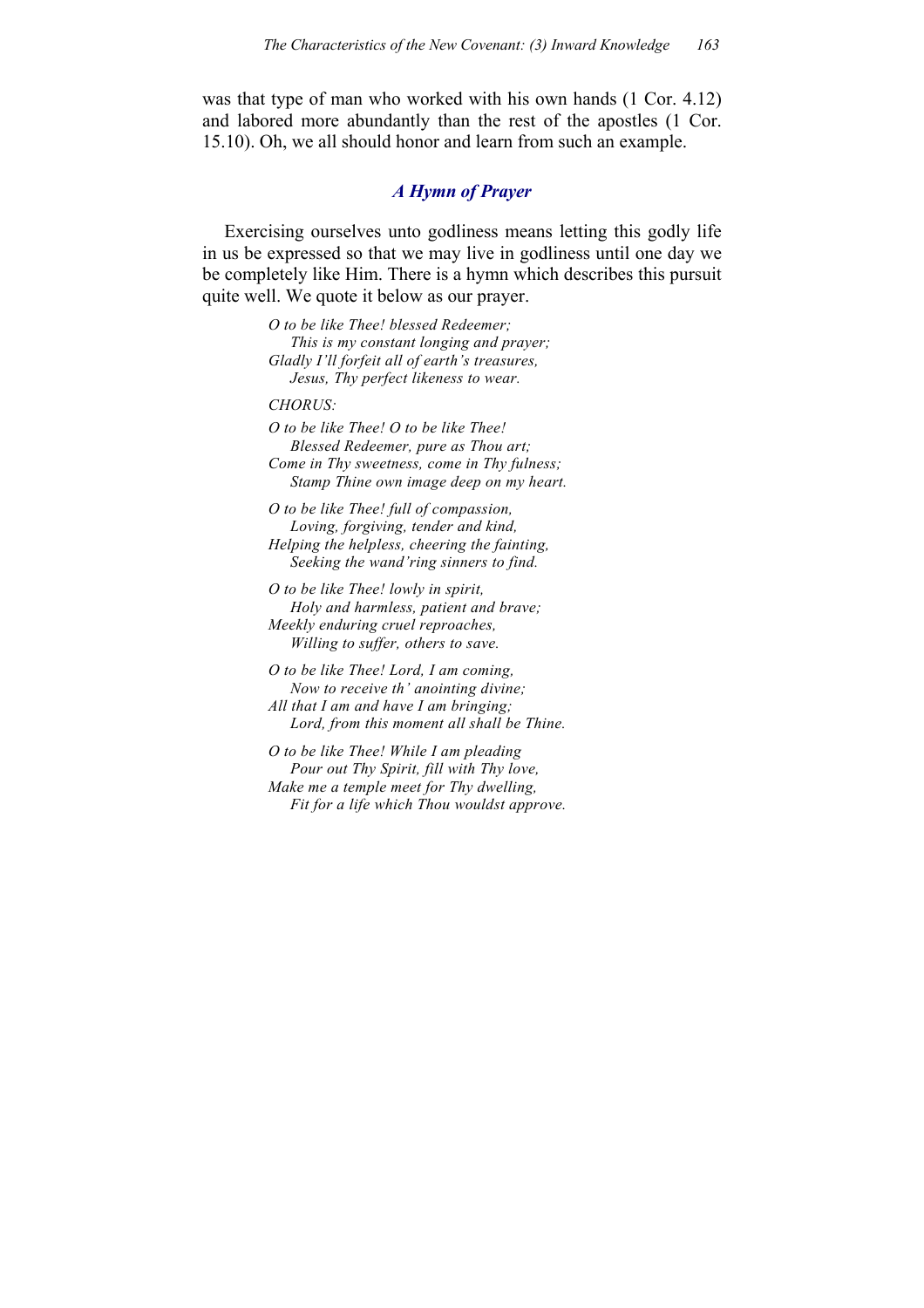#### —THOMAS O. CHISHOLM

## *NEED FOR GOD'S CONTINUOUS FORGIVENESS AND CLEANSING*

Our having on earth the promise of God's life—whose nature is godliness—and having the power of His life working in us to realize His eternal life, does this mean that today we are so perfect as to have no need for confession for receiving God's forgiveness and the cleansing for the precious blood? No. Let us read again Hebrews 8.12. We have already pointed out in Chapter 6 above that according to the original Greek, verse 12 of Hebrews 8 begins with the conjunction "for," which is of great significance. It shows us that "merciful to their iniquities" and "their sins...remember no more" is the cause; whereas the result or aim is the putting of God's laws into our mind and writing them on our heart that He may be our God in the law of life and we may be His people in the same law of life and thus possessing a deeper knowledge of Him in us. Since knowing God is the aim, it is mentioned first; forgiveness, being the means, is mentioned last. The same order is followed in Ephesians 1. "Having foreordained us unto adoption as sons through Jesus Christ unto himself" (v.5a) comes first because it refers to purpose; there then follows: "in whom [i.e., in the Beloved] we have our redemption through his blood, the forgiveness of our trespasses" (v.7a), for this speaks of process.

The very fact that before giving us life God must first forgive our sins and cleanse us tells us also how, after having God's life, undealt sin will hinder the growth of this life. In order to let God's life operate unhindered we must not allow any sin to remain in us. We need to confess to Him and obtain forgiveness; we need to confess to man and ask for his forgiveness too. Never fancy for a moment that we may exercise ourselves unto godliness to such an extent that we need never again require God's forgiveness nor the cleansing of the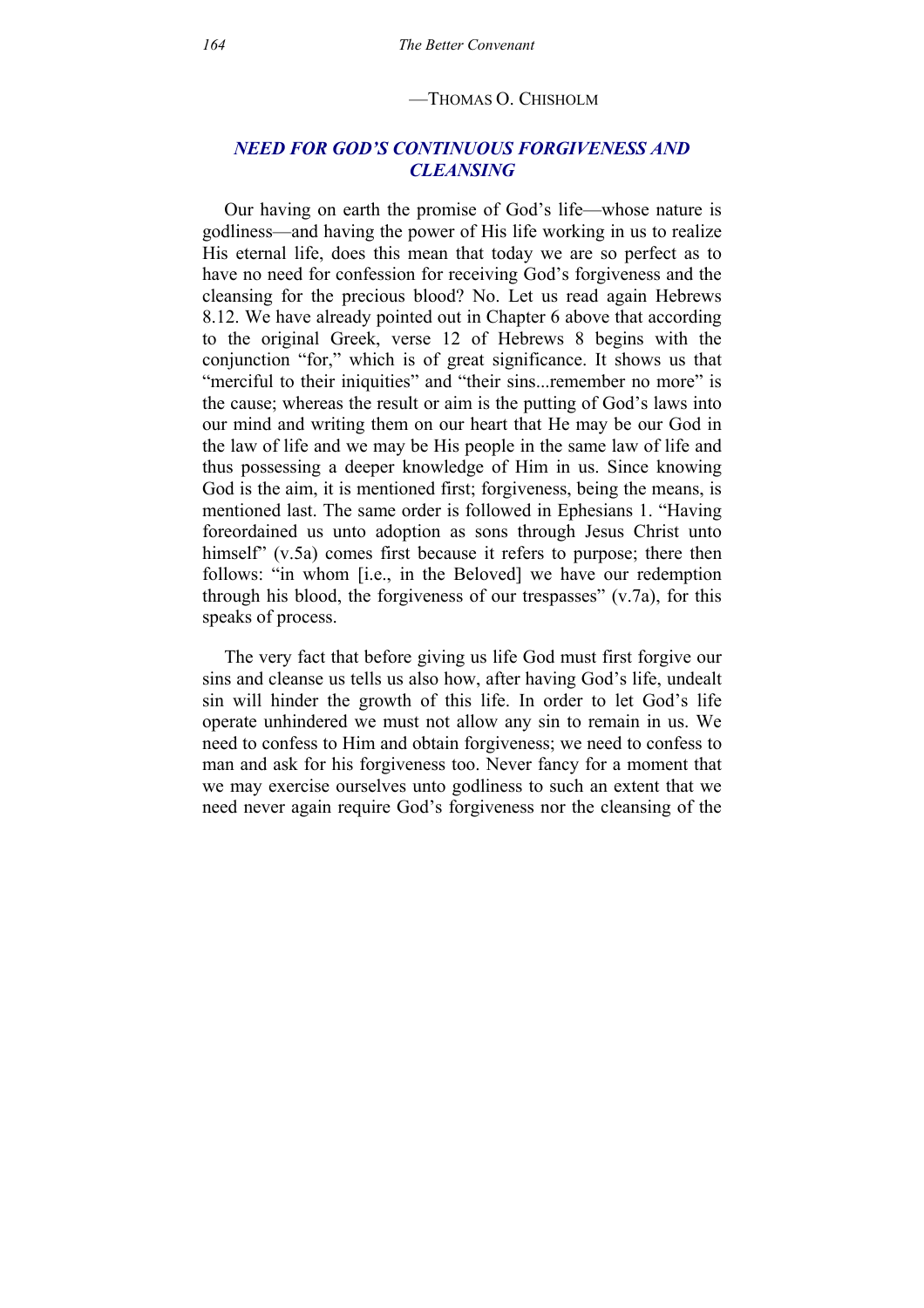precious blood. On the contrary, the more a person knows God the keener is he conscious of his shortcomings and the greater is his need for the cleansing of the precious blood.

Who knows how many tears those we recognize to be saintly Christians have shed before God! For in God's light shall we see light (Ps. 36.9). In God's light we shall see our actual condition. The hidden flesh, our hidden self, will all be exposed by the light of God. Then will we truthfully say to Him: "I will declare mine iniquity; I will be sorry for my sin" (Ps. 38.18). And then we will pray: "Who can discern his errors? Clear thou me from hidden faults. Keep back thy servant also from presumptuous sins...Let the words of my mouth and the meditation of my heart be acceptable in thy sight, O Jehovah, my rock, and my redeemer" (Ps. 19.12-14).

Commenting on 1 John 1, a servant of the Lord once stated:

*Life creates fellowship as well as demands fellowship. Fellowship brings in light, and light calls for the blood. This is a chain reaction. A person who has life will undoubtedly seek for fellowship; in fellowship he will see light; seeing light he will look for the blood. These four things form a chain; they serve as cause as well as effect to one another. For life creates fellowship, and fellowship gives us more life; fellowship brings to us light, and light deepens our fellowship; light constrains us to seek for the cleansing of the blood, and the cleansing of the blood enables us to see more light. These four things also form a cycle: life creates fellowship, fellowship brings in light, light gives us the cleansing of the blood. Being cleansed by the blood, we receive more life; more life means more fellowship, more fellowship brings in more light, and more light gets us more cleansing of the blood. These four things go in a cycle. This cycle makes us grow in life. A car goes forward by the turning of its wheels. The cycling of these four things is like the rotation of the wheels; each cycle carries our life forward a little more...It rolls on and on, thus causing us to advance unceasingly in the life of God. Whenever it ceases to move, our growth in the life of God also stops.*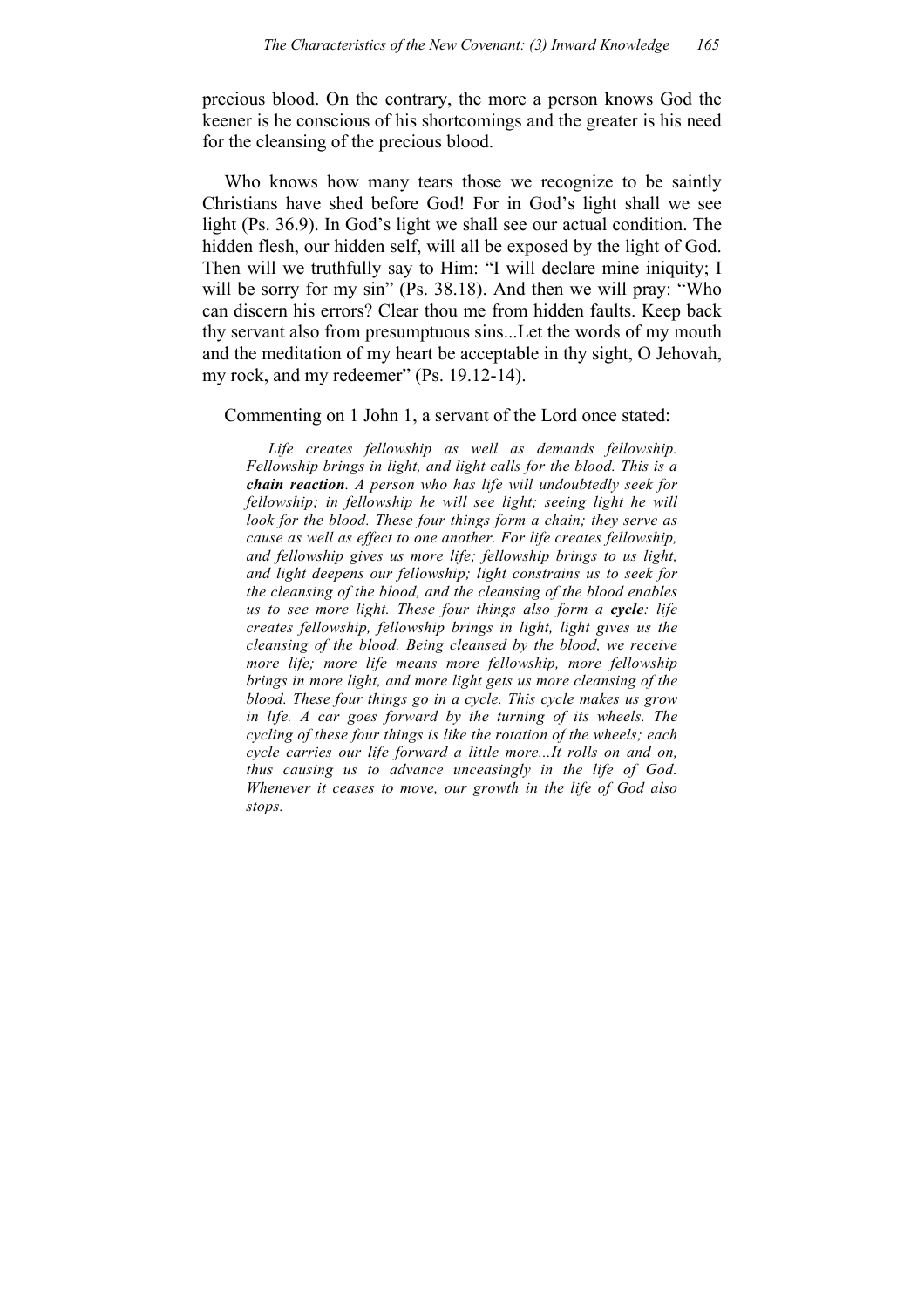The above words were spoken by one who knew God as well as His word.

To sum up, then, it is highly practical for us to know God in the law of life—to know Him in our intuition. Such knowledge has no need for man's instruction. For this is the peak of the New Covenant. This is its glory. Hallelujah! Let us praise and worship Him!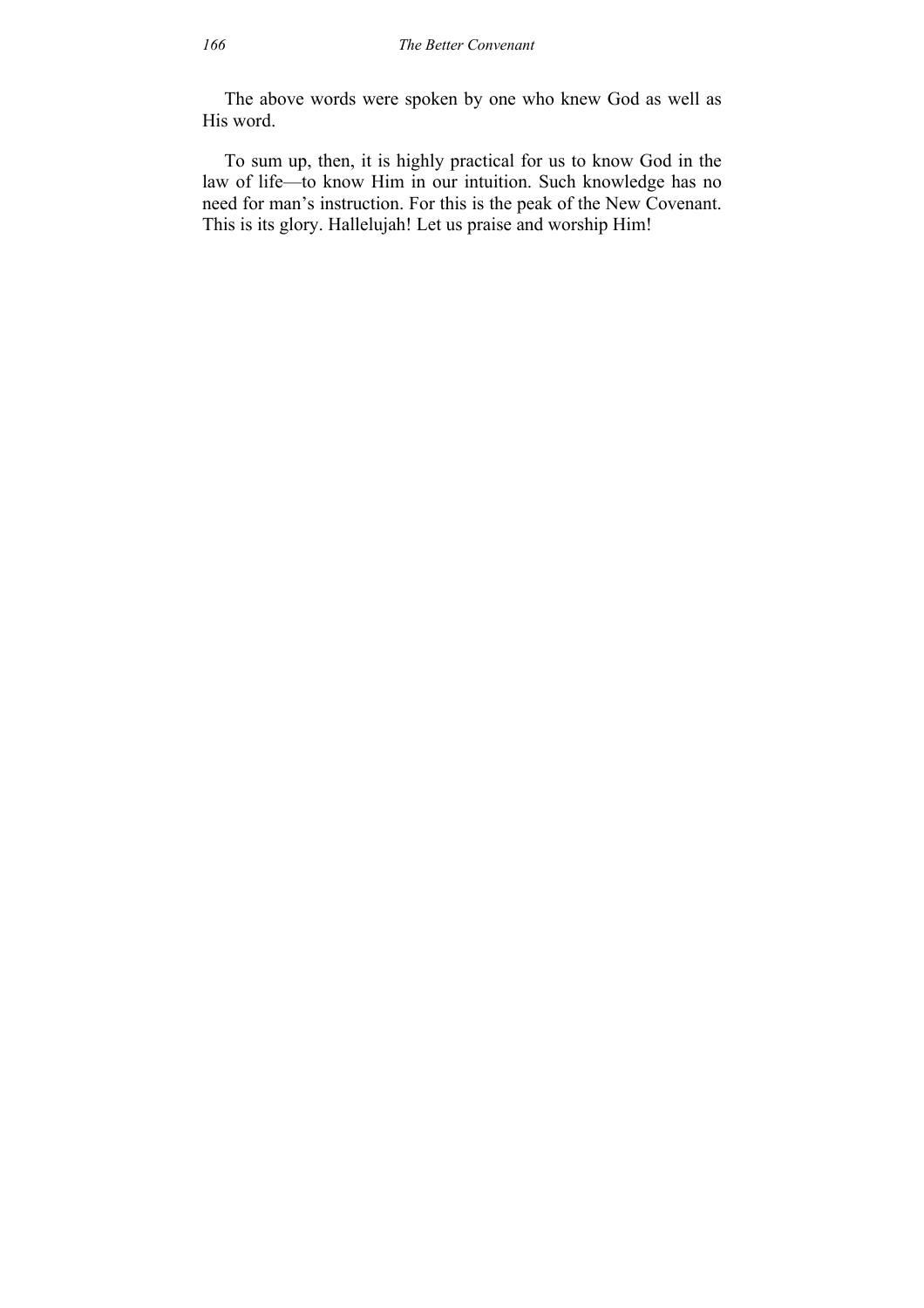# **Final Word**

We have dwelt long on the characteristics of the New Covenant, yet for us to really know and understand it we need the revelation and enlightenment of the Holy Spirit. We must remember that "the letter killeth, but the spirit giveth life" (2 Cor. 3.6b). The Lord also says that "it is the spirit that giveth life; the flesh profiteth nothing" (John 6.63a). Apart from the Holy Spirit, nothing can make people alive.

The New Covenant is truly full of grace, riches and glory; consequently, we must ask God to give us faith. What is faith? "Now faith is assurance of things hoped for, a conviction of things not seen" (Heb. 11.1). This is a definition of faith given by the Bible. What is "assurance"? In Greek (*hupostasis*) it means "a standing under," a "support." It is that which supports what is above. Books, for example, are placed on a book shelf, and thus the book shelf supports the books. Or take a man sitting on a chair: the chair supports the man. What is the meaning of "conviction"? This word contains the idea of "proof." Thus faith is that which supports the things hoped for, so that our heart may find rest. Faith also proves in us the things not yet seen, so that we may amen from our heart what God has said. Faith is the proof of things not seen as well as the support of things hoped for.

"For how many soever be the promises of God, in him is the yea: wherefore also through him is the Amen, unto the glory of God through us" (2 Cor. 1.20). Knowing this, let us not look at our side but rather look at Him—at Christ. His blood is the foundation of the New Covenant. He has left to us as our inheritance every spiritual blessing, and He himself also is the executor of this will and testament. Can there be anything more secure than this?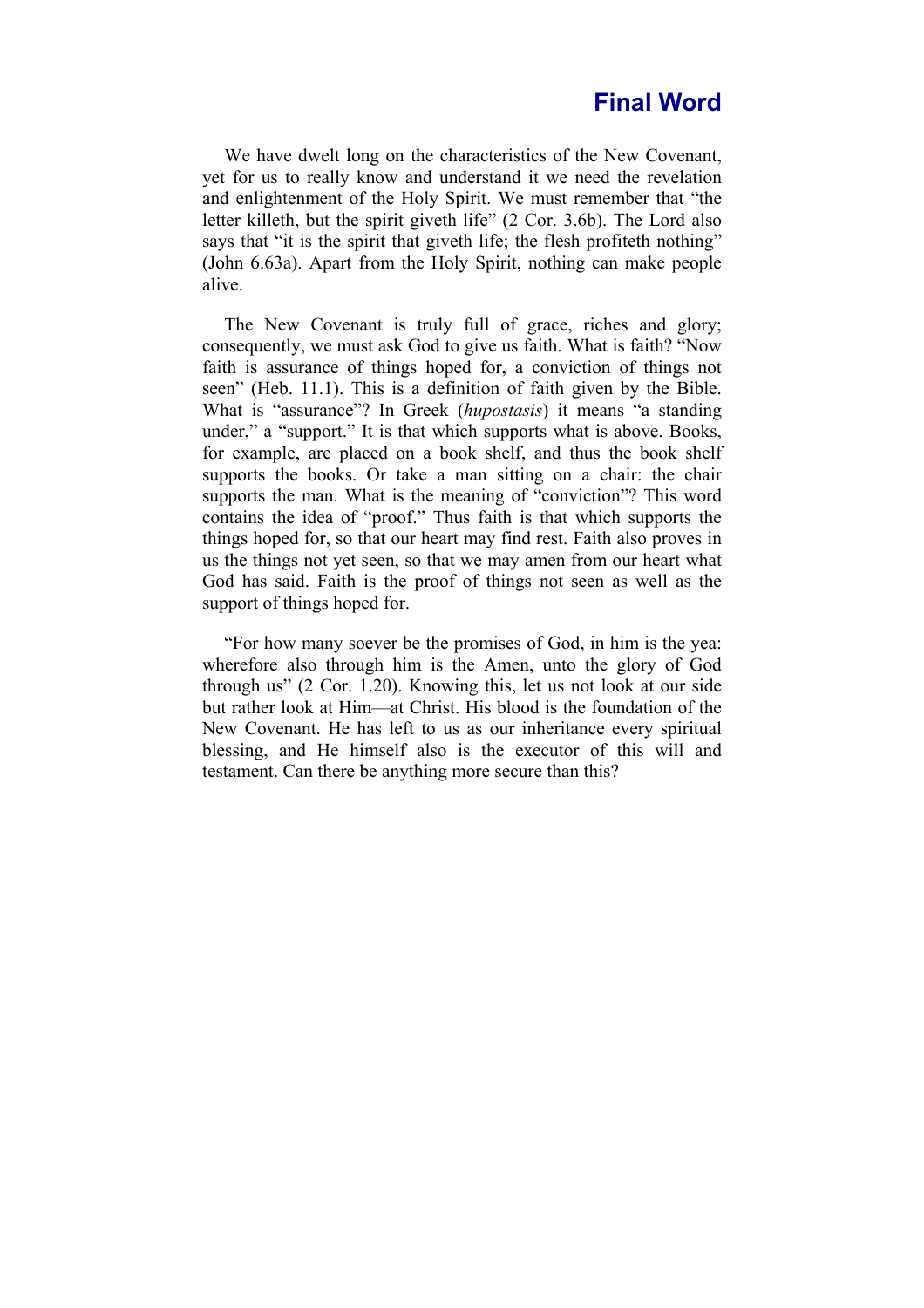God is faithful (Heb. 10.23). His faithfulness is the guarantee of His promise and covenant (Deut. 7.9, Ps. 89.33,34). If we do not believe, we will be offending His faithfulness as though He could lie. So whenever we do not believe, we must condemn our unbelief as sin and ask the Lord to take away our evil heart of unbelief (Heb. 3.12). Let us "look unto Jesus the author and perfecter of our faith" (Heb. 12.2a). Since the Lord has created our faith (Eph. 2.8, 1 Tim. 1.14, 2 Peter 1.1), we believe He would also perfect this faith.

Oh blessed New Covenant! Oh glorious New Covenant! Let us not be slow in faith! How much we must repent and weep for our falling short of the standard set by the New Covenant! Yet oftentimes it is not because we do not seek, but because we seek in the wrong way. We seize upon the letter, we depend on ourselves. We strive and struggle till we end in sighing and pain. Now may we be delivered from this circuitous path. Let us sing the following hymn to remind ourselves.

> *Not by wrestling, but by clinging Shall we be most blest; Wrestling only brings us sorrow; Clinging brings us rest.*

*When we stay our feeble efforts, And from struggling cease, Unconditional surrender Brings us God's own peace.* 

*Lean we all our weight on Jesus, Who alone can save; He by might of love hath triumphed O'er His willing slave.* 

*Yielding, we shall know true conquest; Dying, we shall live; "Not my will, but Thine" prevaileth, Victory to give.* 

—J. H. STUART